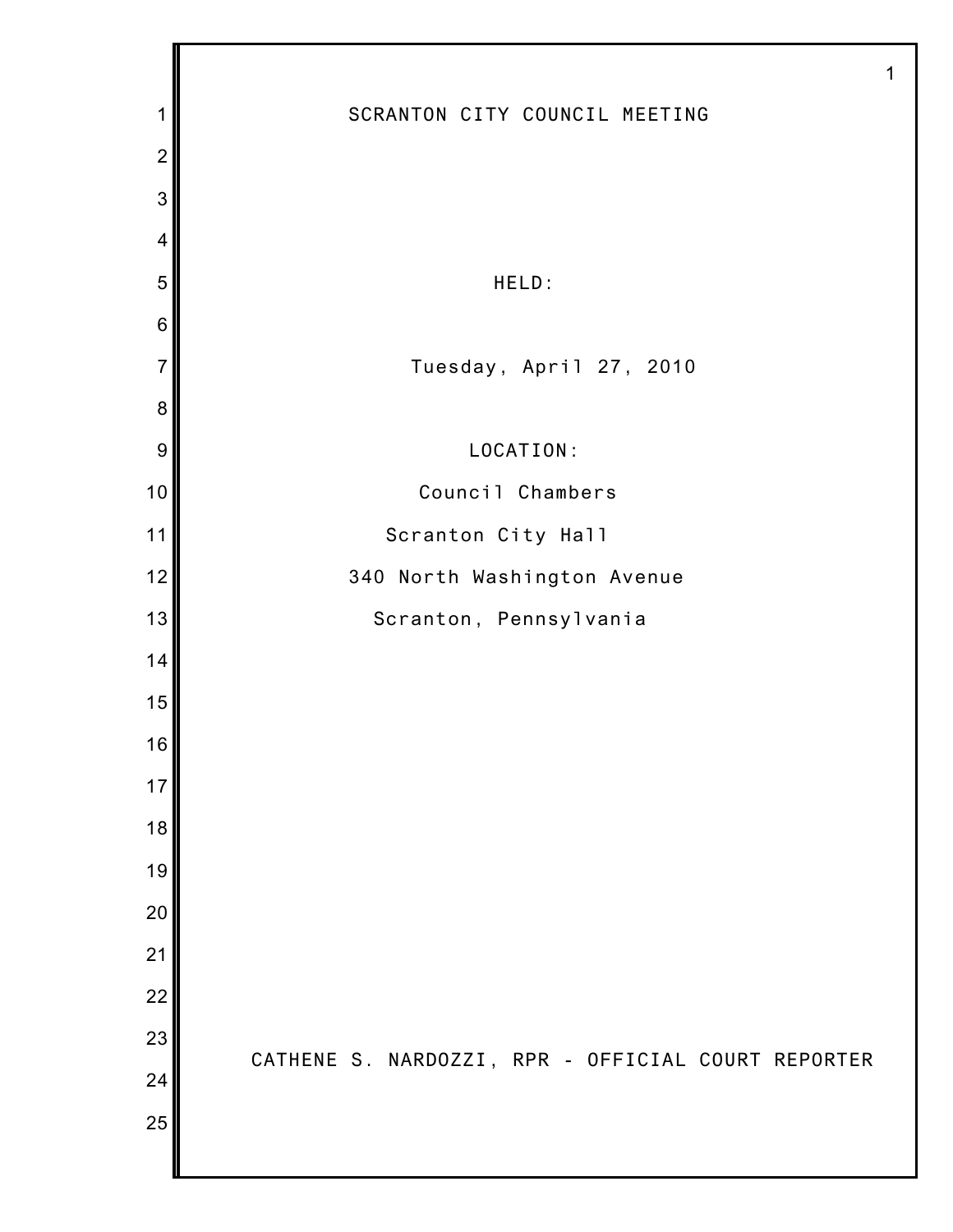| 1                   |                                     |
|---------------------|-------------------------------------|
| $\overline{2}$      | CITY OF SCRANTON COUNCIL:           |
| 3<br>$\overline{4}$ | JANET EVANS, PRESIDENT              |
| 5                   | PAT ROGAN, VICE-PRESIDENT           |
| $\,6$               | ROBERT MCGOFF                       |
| $\overline{7}$      | FRANK JOYCE                         |
| 8                   | JOHN LOSCOMBE                       |
| 9                   | NANCY KRAKE, CITY CLERK             |
| 10                  | CATHY CARRERA, ASSISTANT CITY CLERK |
| 11                  | BOYD HUGHES, SOLICITOR              |
| 12                  |                                     |
| 13                  |                                     |
| 14                  |                                     |
| 15                  |                                     |
|                     |                                     |
| 16                  |                                     |
| 17                  |                                     |
| 18<br>19            |                                     |
|                     |                                     |
| 20<br>21            |                                     |
|                     |                                     |
| $\overline{22}$     |                                     |
| 23                  |                                     |
| 24<br>25            |                                     |
|                     |                                     |

I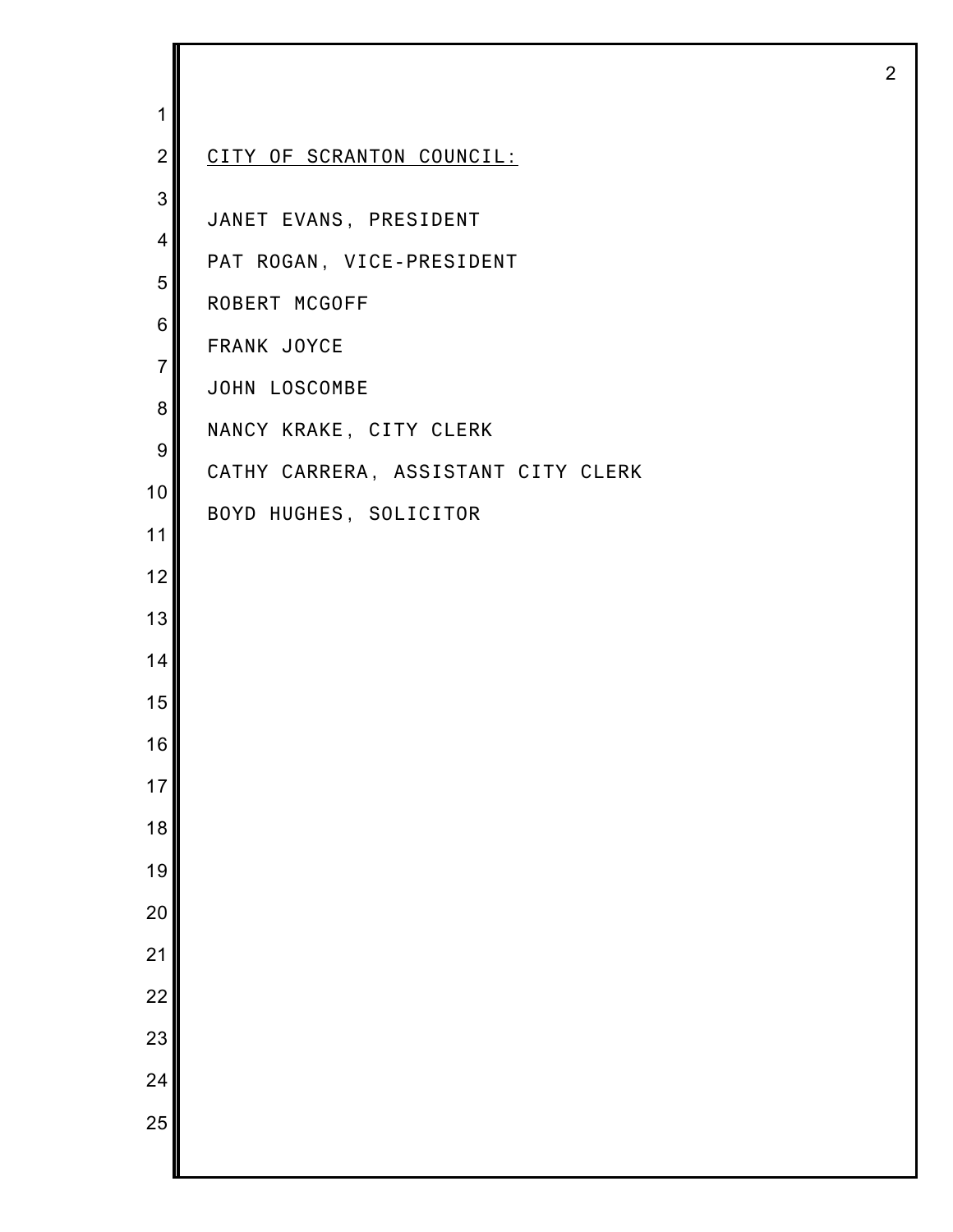|                | З                                            |
|----------------|----------------------------------------------|
| 1              | (Pledge of Allegiance recited and            |
| $\overline{2}$ | moment of reflection observed.)              |
| 3              | MS. EVANS: Roll call, please.                |
| 4              | MS. CARRERA: Mr. McGoff.                     |
| 5              | MR. MCGOFF: Here.                            |
| 6              | MS. CARRERA: Mr. Rogan.                      |
| $\overline{7}$ | MR. ROGAN: Here.                             |
| 8              | MS. CARRERA: Mr. Loscombe.                   |
| 9              | MR. LOSCOMBE: Here.                          |
| 10             | MS. CARRERA: Mr. Joyce.                      |
| 11             | MR. JOYCE: Here.                             |
| 12             | MS. CARRERA: Mrs. Evans.                     |
| 13             | MS. EVANS: Here. Dispense with the           |
| 14             | reading of the minutes.                      |
| 15             | MS. KRAKE: THIRD ORDER. 3-A.                 |
| 16             | MINUTES OF THE SCRANTON-LACKAWANNA HEALTH    |
| 17             | AND WELFARE AUTHORITY'S REGULAR BOARD        |
| 18             | MEETING HELD MARCH 18,2010.                  |
| 19             | MS. EVANS: Are there any comments?           |
| 20             | If not, received and filed. Clerk's notes.   |
| 21             | MS. KRAKE: Thank you. First, I               |
| 22             | have responses. We have a response from      |
| 23             | city forester Anthony San tolli. This is     |
| 24             | concerning our letter of April 22 concerning |
| 25             | the knocking out of the electrical service   |
|                |                                              |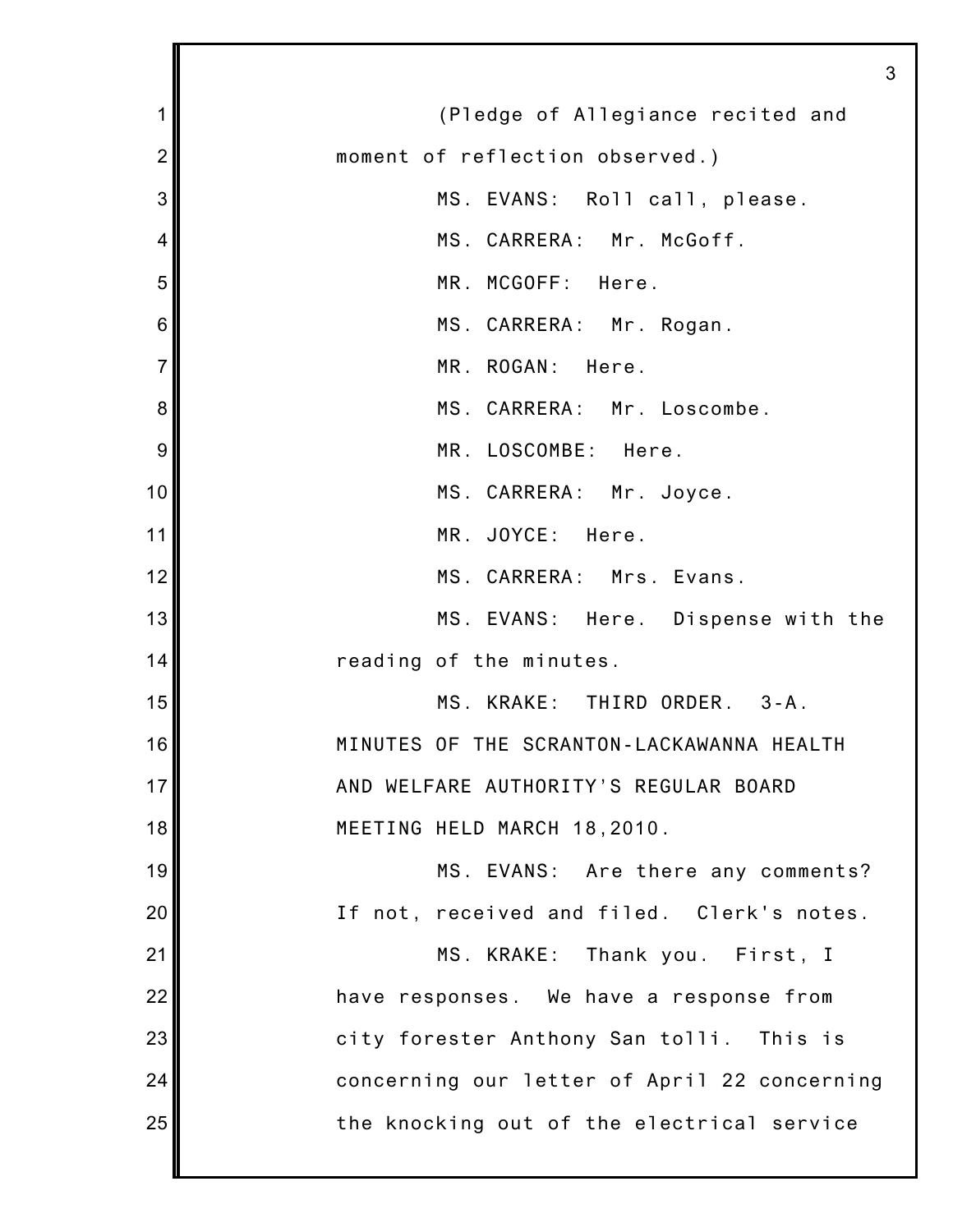caused by tree limbs. He tells us that he would like to bring us up-to-date on vacant lot at 915 Clay Avenue. There is no house on the property there. He says PPL did state that the two trees in the middle of the property pose a potential threat to the wires in question. We are still going to proceed to have this declared a public safety hazard situation and will seek to have the trees removed with a lien placed on the property.

1

2

3

4

5

6

7

8

9

10

11

12

13

14

15

16

17

18

19

20

21

22

23

24

25

MS. EVANS: Very good.

MS. KRAKE: Number two, PPL stated that they see nothing that warrants the removal of trees from the lot next to the property at 915 Clay Avenue. PPL suggested that the complainant call the following number 1-800DIALPPL for detailed information concerning the situation. The local representative of PPL, Mr. Steve Lepchack, urged the complainant to make the call per PPL's policy. He tells us he will continue to update us on how things are proceeding.

We have several responses from Mark Seitzinger, the Director of Licensing and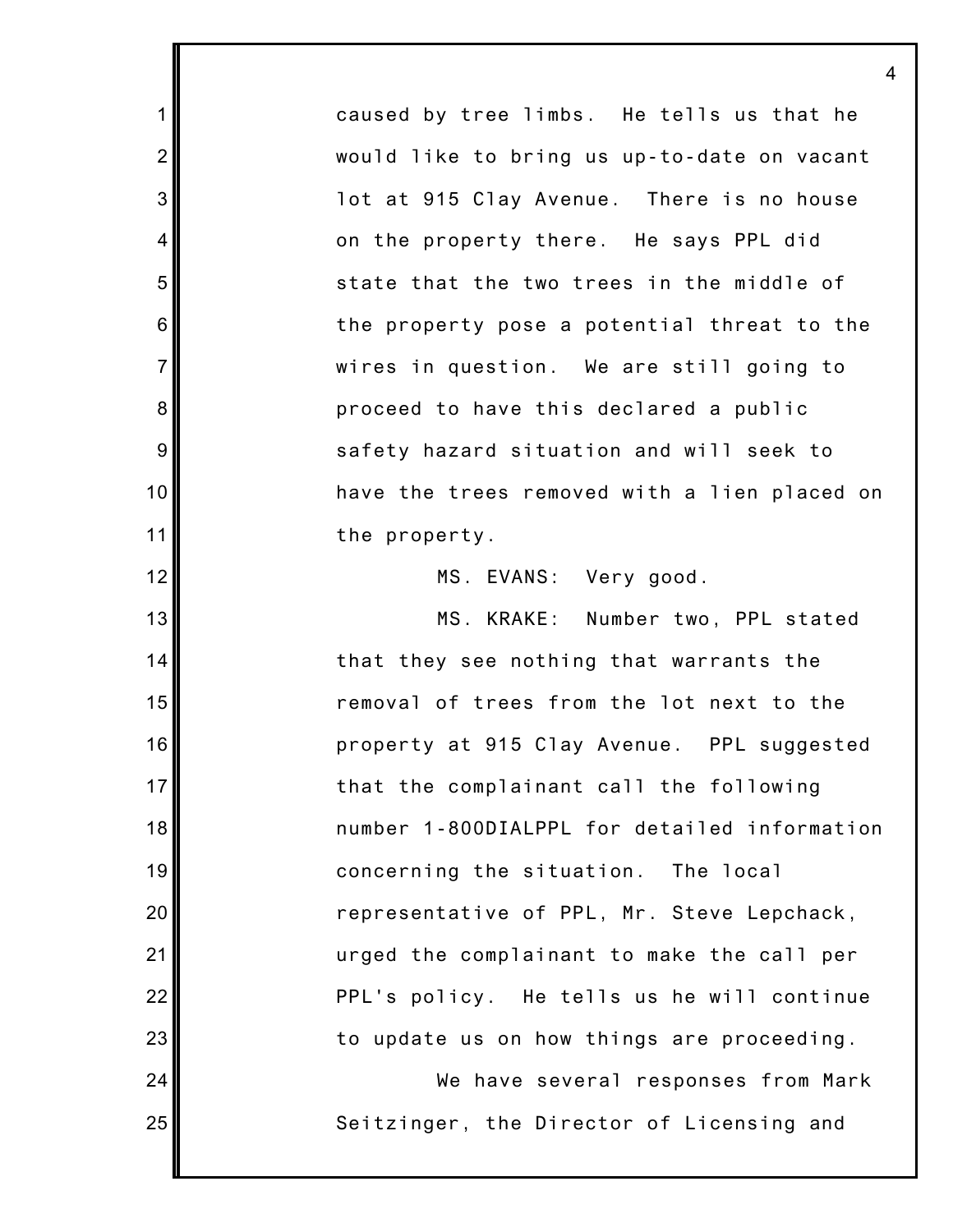Inspections. First is concerning the South Side Shopping Center and the emptying of dumpsters. Director Seitzinger says: This is something that has happened in the past in other locations and the dumpster company was receptive of our request to begin emptying the dumpsters at a later time. We will certainly speak with the South Side Shopping Center and the dumpster company to resolve this issue as soon as possible.

1

2

3

4

5

6

7

8

9

10

11

12

13

14

15

16

17

18

19

20

21

22

23

24

25

MS. EVANS: Thank you.

MS. KRAKE: Also, concerning Yank's Garage, he says, "Yank's Garage seems to be the source of the problem according to our letter and there are paint fumes in the air that the citizens are concerned about there."

Director says: "I will send an inspector and also the zoning officer out to the property to make sure that the business is in full compliance with all city ordinances. These inspectors will be sent out this week and will report back to me with their findings so that council can be updated."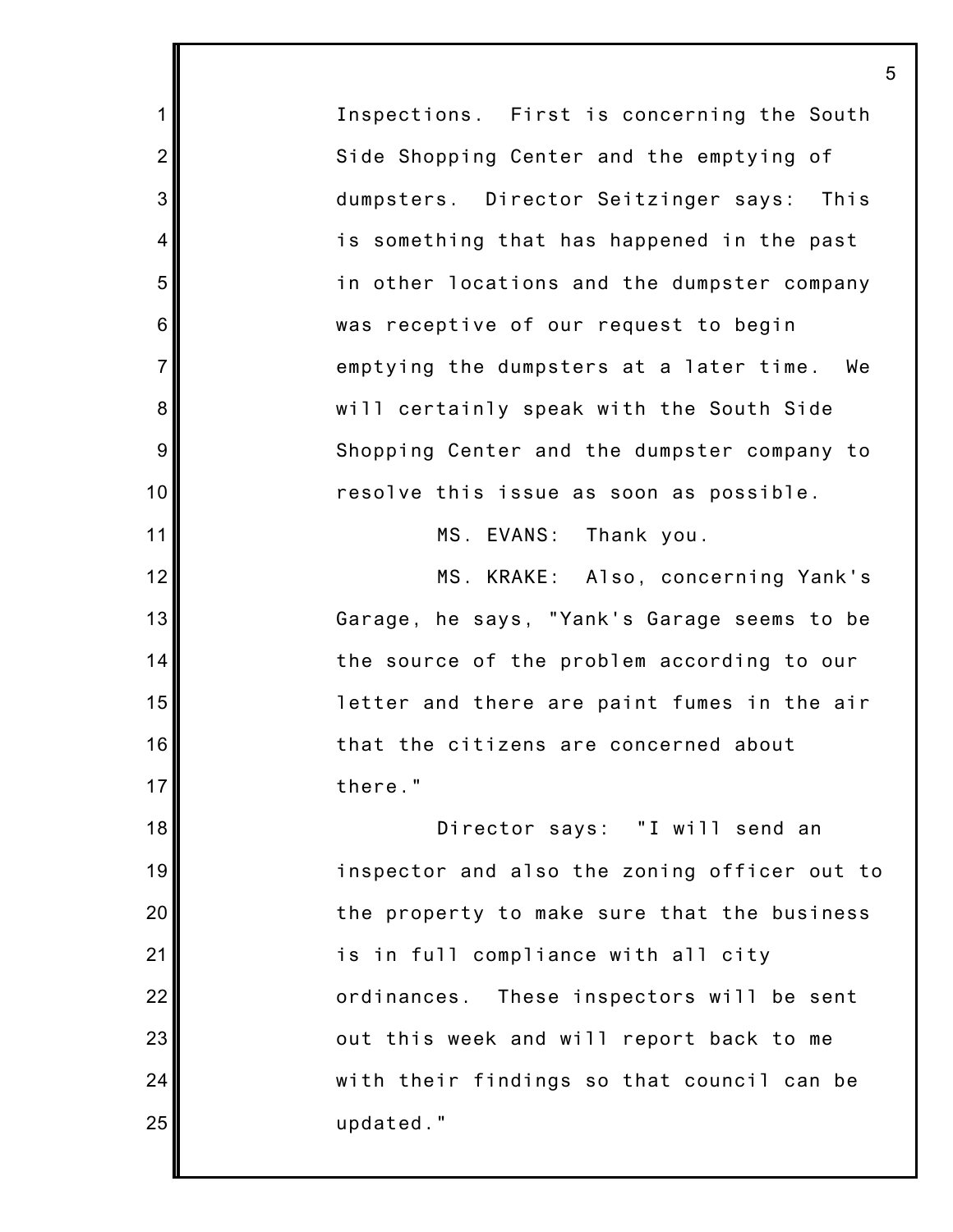|                | 6                                            |
|----------------|----------------------------------------------|
| 1              | MS. EVANS: Thank you.                        |
| $\overline{2}$ | MS. KRAKE: "In reference to 618 East         |
| 3              | Elm Street, since the time of our letter the |
| $\overline{4}$ | property has within been razed by the City   |
| 5              | of Scranton. At this point the crews are     |
| $\,6$          | working on the property to ensure that it is |
| $\overline{7}$ | safe for the neighbors and that the brook is |
| 8              | protected as well."                          |
| 9              | MS. EVANS: Thank you.                        |
| 10             | MS. KRAKE: "Concerning 1023 Bunker           |
| 11             | Hill Street, the property is a condemned     |
| 12             | property and was condemned as unfit in June  |
| 13             | of 2008. We are have attempted to contact    |
| 14             | the owner for the property and we have been  |
| 15             | unsuccessful in doing so. The owner's        |
| 16             | listed address is also 1023 Bunker Hill      |
| 17             | Street and there is no forwarding address.   |
| 18             | Upon further investigation into the          |
| 19             | property, there were two mortgages on this,  |
| 20             | one which was satisfied and one which was    |
| 21             | not satisfied. The mortgage company who      |
| 22             | held the mortgages is no longer in           |
| 23             | existence. Even though they are not in       |
| 24             | business any longer, we have attempted to    |
| 25             | contact the parent company and they are      |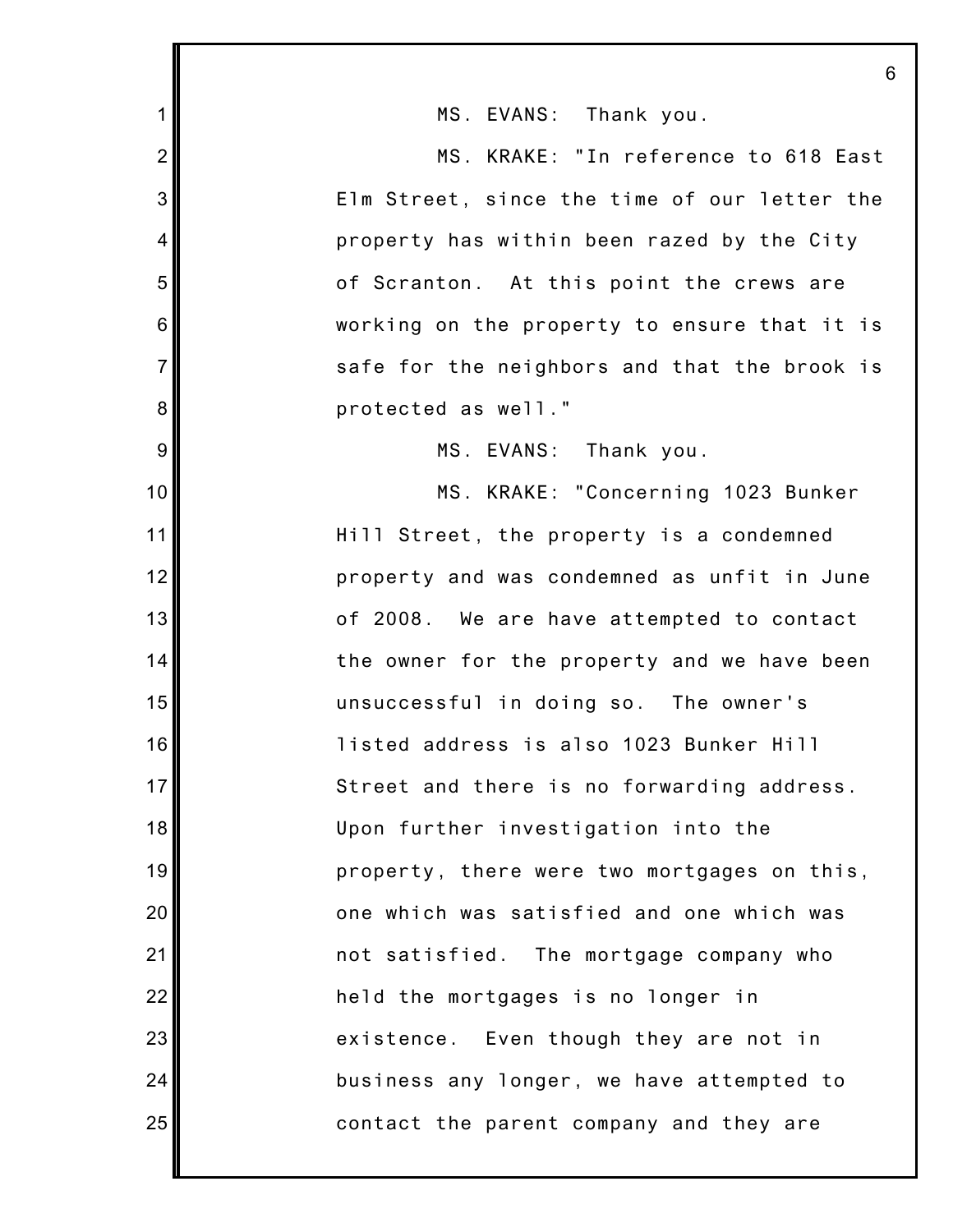| $\mathbf 1$    | looking into the situation for us at this      |
|----------------|------------------------------------------------|
| $\overline{2}$ | time. We are hoping for an answer from the     |
| 3              | parent company this week so we maybe able to   |
| 4              | proceed and have the demolition as soon as     |
| 5              | possible."                                     |
| $\,6$          | MS. EVANS: Very good. And,                     |
| $\overline{7}$ | Mrs. Krake, if they do receive responses       |
| 8              | this week could you let me know right          |
| $9\,$          | $away - -$                                     |
| 10             | MS. KRAKE: Yes.                                |
| 11             | MS. EVANS: -- that the demolition is           |
| 12             | going to occur?                                |
| 13             | MS. KRAKE: Yes.                                |
| 14             | MS. EVANS: Thank you.                          |
| 15             | MS. KRAKE: We received a response              |
| 16             | from Robert Scopelliti, executive director     |
| 17             | of the Scranton Parking Authority. The         |
| 18             | first part of his response doesn't answer      |
| 19             | our question entirely, which Les had pointed   |
| 20             | out to me in the past, so I will follow-up     |
| 21             | on that, but I will read his responses:<br>The |
| 22             | new Vietnamese restaurant does not have an     |
| 23             | agreement in their lease to allow workers      |
| 24             | and patrons to park for free.                  |
| 25             | Number two, the Scranton Parking               |
|                |                                                |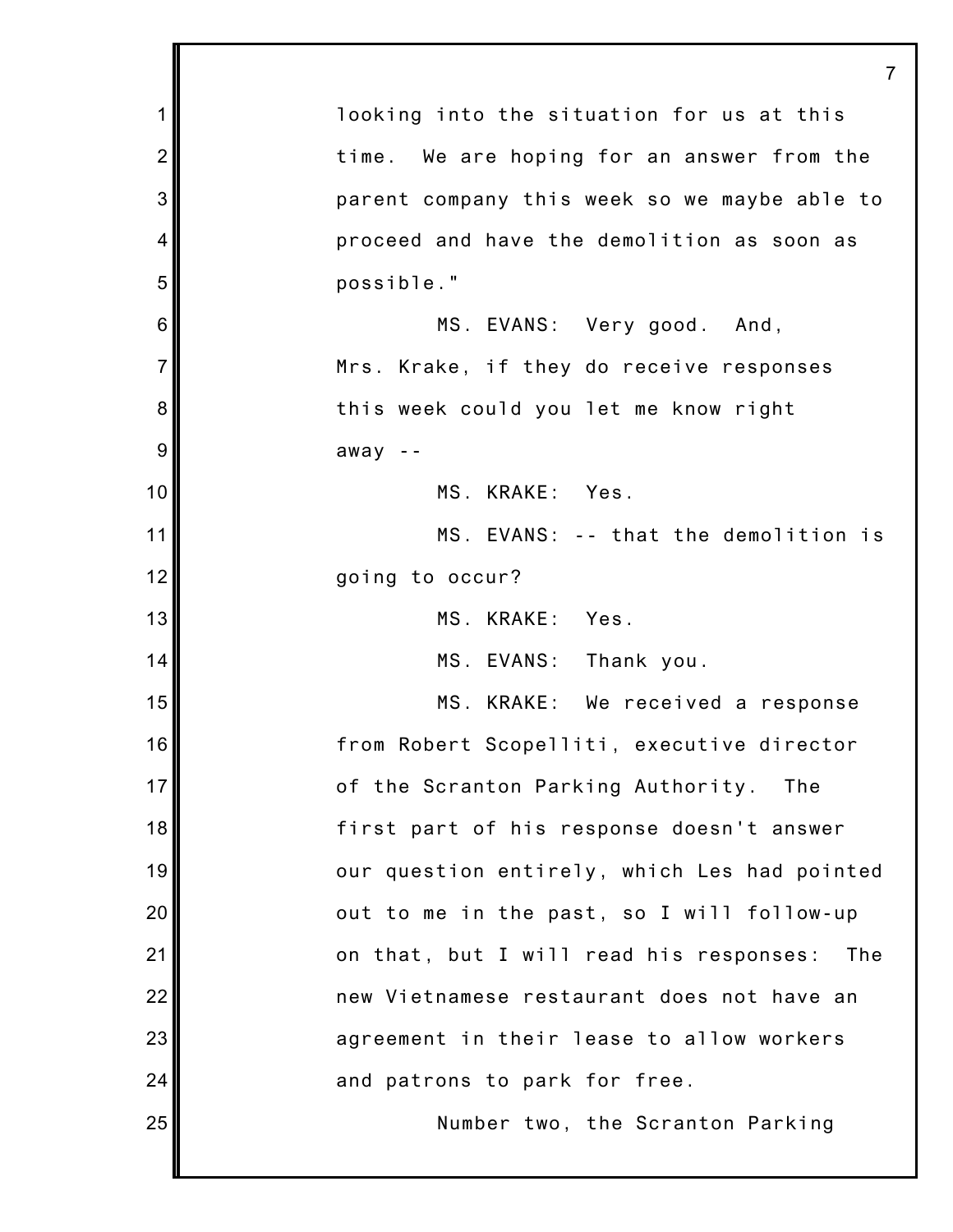Authority is currently working with the Scranton Tomorrow on a program to offer it to the downtown businesses. The program will allow downtown businesses to purchase a prepaid voucher that equates to one hour of parking in our garages. The cost is absorbed by the business. We currently have a small handful of businesses currently doing this and seem to be working well. We will announce this when all aspects are worked out.

1

2

3

4

5

6

7

8

9

10

11

12

13

14

15

16

17

18

19

20

21

22

23

24

25

MS. EVANS: Thank you.

MS. KRAKE: And we have several that were not answered by the date council had requested: One is from Director Seitzinger concerning the property on the corner of Wyoming and Linden. The other is from Director Aebli concerning the loan agreement made with The Aroma Cafe and whether that - the status of that loan.

Next from the treasurer, Brian McGowan, I did speak to him on the phone, but I think we still respectfully request a written response concerning whether recyclables at commercial establishments are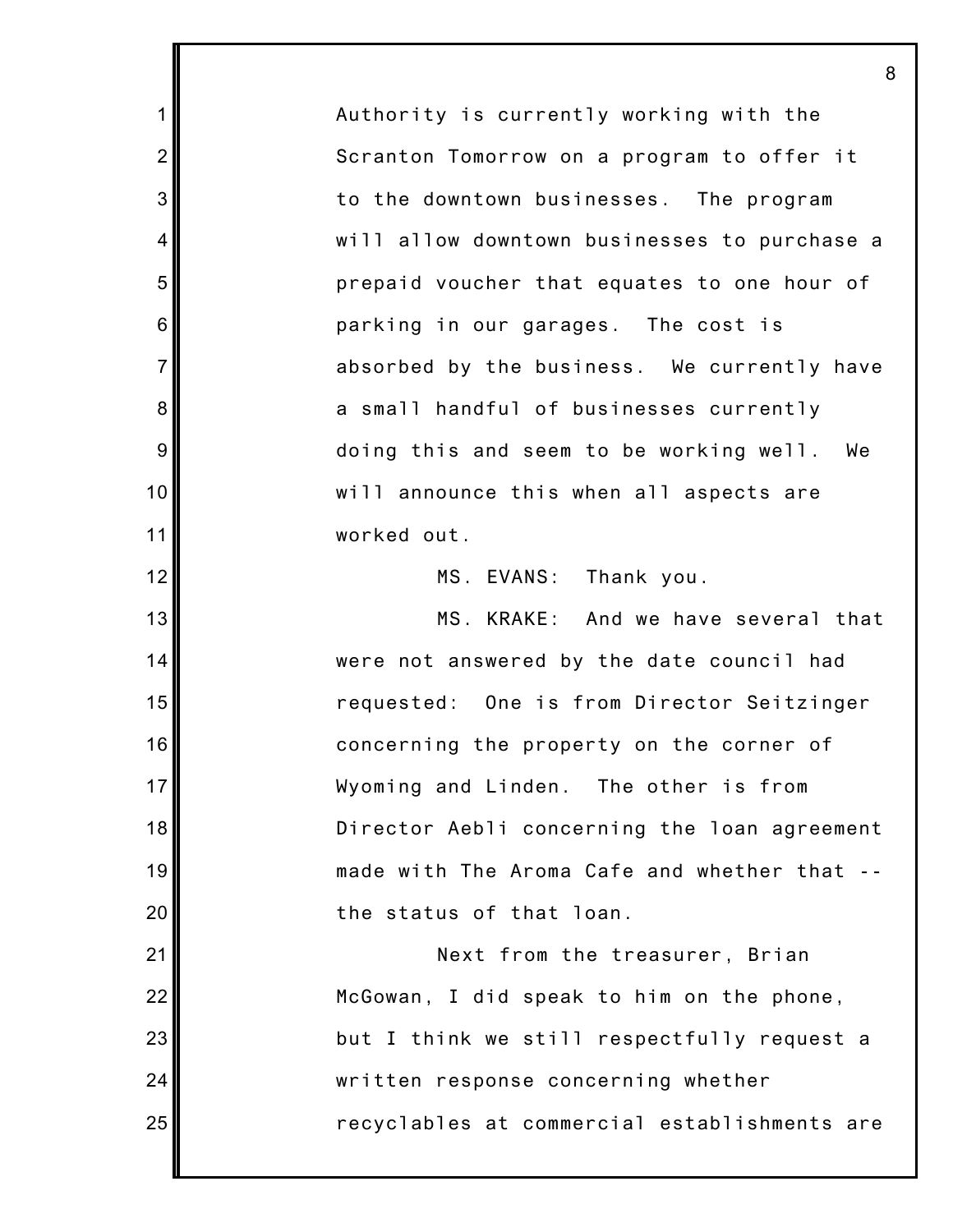| 9                                            |
|----------------------------------------------|
| picked up on the city or not and what are    |
| the rules and/or exceptions.                 |
| MS. EVANS: Okay.                             |
| MS. KRAKE: From Director Brazil we           |
| have 15 unanswered requests from council.    |
| We have one from -- actually, we have two    |
| from the Director of the Parks, Mark         |
| Dougher. The first was concerning the        |
| flooding problem at the Sloan Little League  |
| Field on the side of the Parrot Avenue, that |
| is unanswered, and also our second request   |
| to him concerning the dismantling of the     |
| playground or any structures at the          |
| Lackawanna Little League located at Dewey    |
| Avenue and Jackson Street. And we also have  |
| one more from Director Seitzinger that's     |
| unanswered. That was concerning a vacant     |
| multi-family dwelling located at 1309        |
| Jackson Street.                              |
| MS. EVANS: Well, I think                     |
| Mr. Seitzinger's letter we can hold because  |
| he has indicated that he will be coming in   |
| for a caucus and so I'm sure we can pose     |
| those questions to him in person. We, I      |
| believe, also asked Mr. Brazil to attend a   |
|                                              |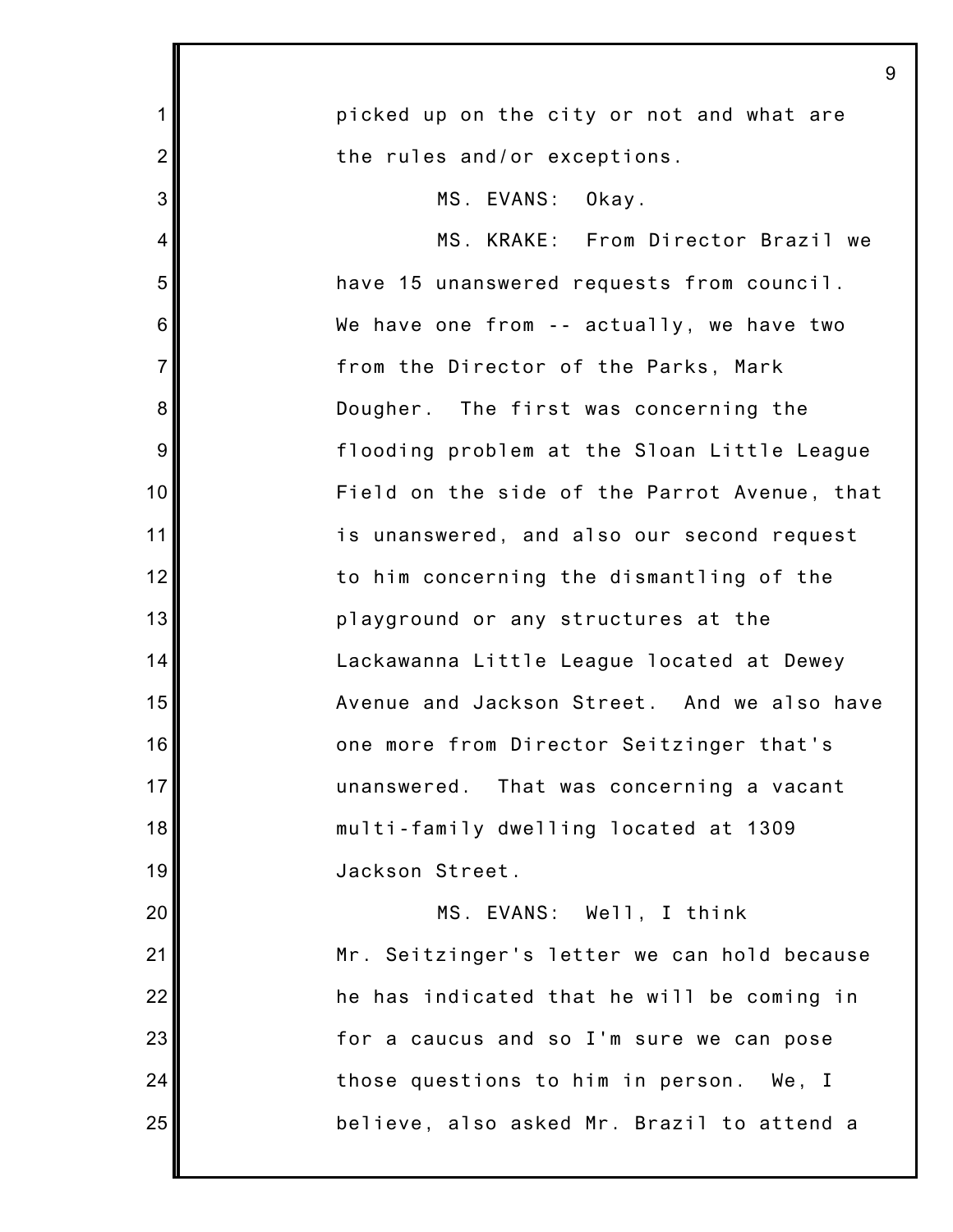|                | 10                                             |
|----------------|------------------------------------------------|
| 1              | caucus or we should.                           |
| $\overline{2}$ | MS. KRAKE: We did.                             |
| 3              | MS. EVANS: And we can hold those               |
| $\overline{4}$ | items for that dialogue. In terms of           |
| 5              | Mrs. Aebli though, if we could please send     |
| 6              | that to her again, we would like the written   |
| $\overline{7}$ | response to that and if there is an issue      |
| $\bf 8$        | involving that let's do a Right-to-Know.       |
| 9              | MS. KRAKE: We will do that. That's             |
| 10             | all we have.                                   |
| 11             | MS. EVANS: Thank you. Do any                   |
| 12             | council members have announcements?            |
| 13             | MR. ROGAN: Yes. The West Scranton              |
| 14             | Invaders Boy's Baseball Club will host a       |
| 15             | Night at the Races April 20, 2007, to 11       |
| 16             | p.m. the Keyser Valley Community Center.       |
| 17             | The admission is \$10 at the door. You must    |
| 18             | be 20 years or older to attend.                |
| 19             | MR. JOYCE: The Scranton School                 |
| 20             | District Exceptional Athletes Committee,       |
| 21             | formerly known as the Scranton Special         |
| 22             | Olympics, will be holding his annual           |
| 23             | fundraising on Monday, May 17 from 7 to 10     |
| 24             | p.m. at Stirna's Restaurant in North           |
| 25             | To provide some background on the<br>Scranton. |
|                |                                                |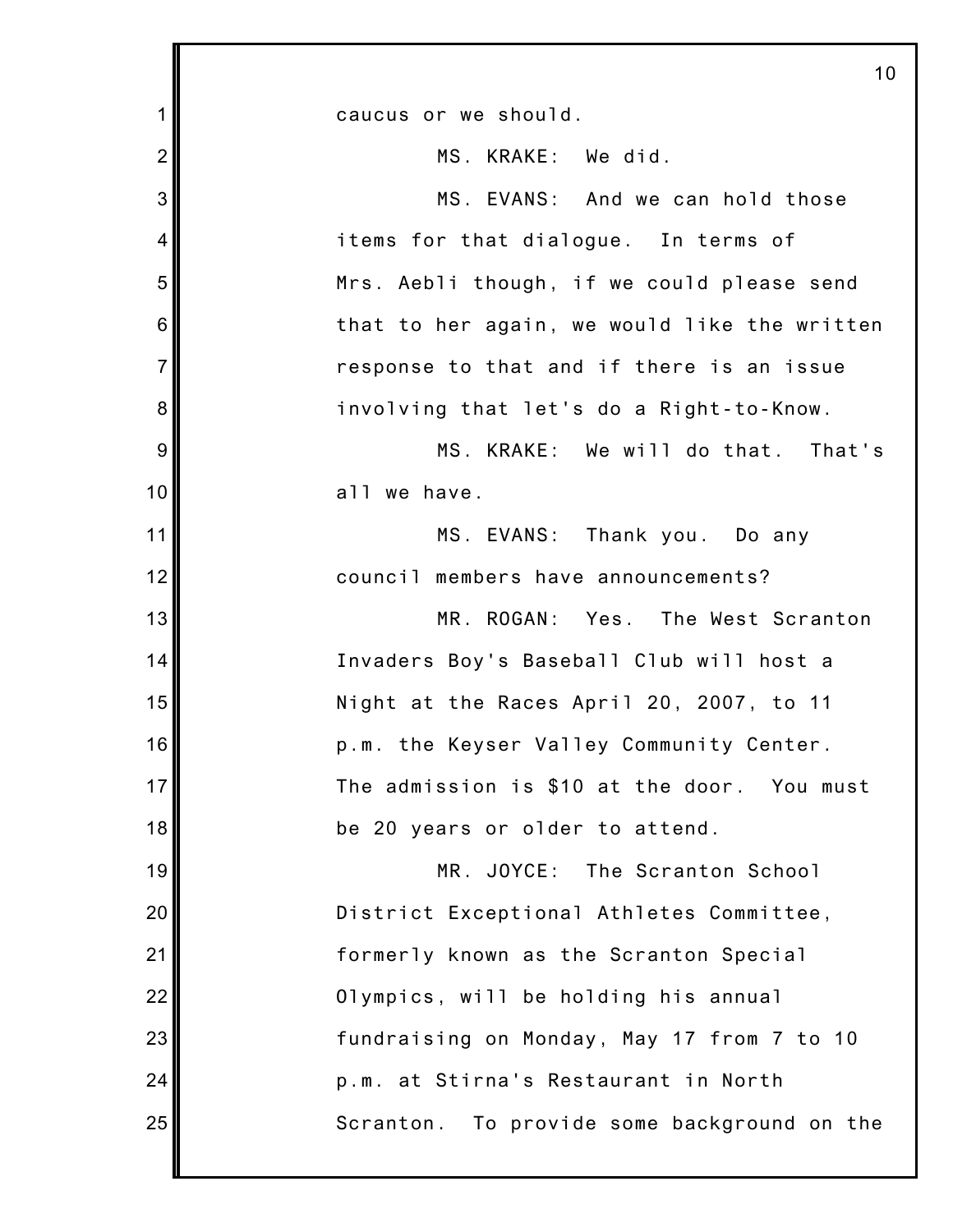Exceptional Athletes Committee, this organization is solely responsible for the development and execution of the athletic events for students with special needs who attend school in the Scranton School District from grades K through 12. Money raised at the fundraiser is used to purchase adapted equipment and also help to support athletic events, helps to support dances and other social events as well. Tickets for the event are \$35 per person and can be purchased the night of the event at the door. Light fare and beverages will be served throughout the evening, and there will be raffles for baskets as well as gift certificates. Those who are interested and want to know more information may contact Ann Genet at 348-3471 or Marilyn Graziano or Gerilynn Neserkauskis at 348-3481, and that's all. MS. EVANS: Thank you.

11

Mr. Loscombe?

1

2

3

4

5

6

7

8

9

10

11

12

13

14

15

16

17

18

19

20

21

22

23

24

25

MR. LOSCOMBE: I would just like to extend my congratulations to Bishop Bambera on being elevated to the tenth bishop of our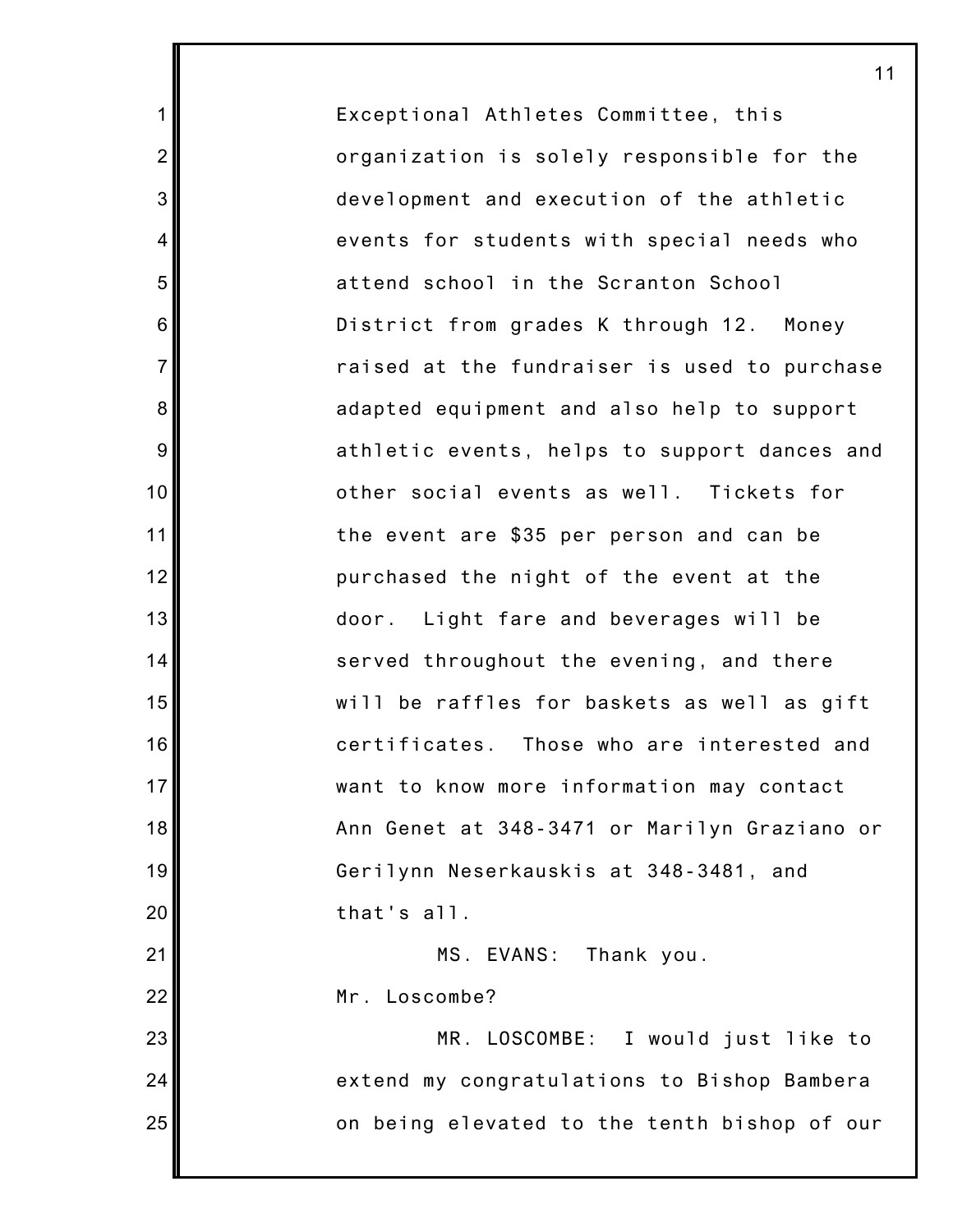1 2 3 4 5 6 7 8 9 10 11 12 13 14 15 16 17 18 19 20 21 22 23 24 25 Dioceses and hope I hope he keeps us and our city in his prayers. That's all. Thank you. MS. EVANS: Thank you. The weekly schedule for street cleaning is as follows: April 26 to 30, Arthur Avenue to Taylor Avenue and May 3 to 7 Hemlock Street to Locust Street. The North Scranton Rotary Club will conduct it's annual fishing derby on May 8 from 11 a.m. to 1 p.m. at South Abington Park. There will be trophies and gift certificates for children. I'd like to thank Mr. Dick Laske for his dedication to this program and many others such as the annual Lithuanian flag raising and, of course, for his homemade sauerkraut. And, Dick, my friend, you are the best. The Scranton Lackawanna County Taxpayers' Association will conduct a forum for Democratic candidates seeking the position of State Representative in the 112th District this Thursday, April 29, at 6:00 p.m. in city council chambers. We commend the Taxpayers' Association for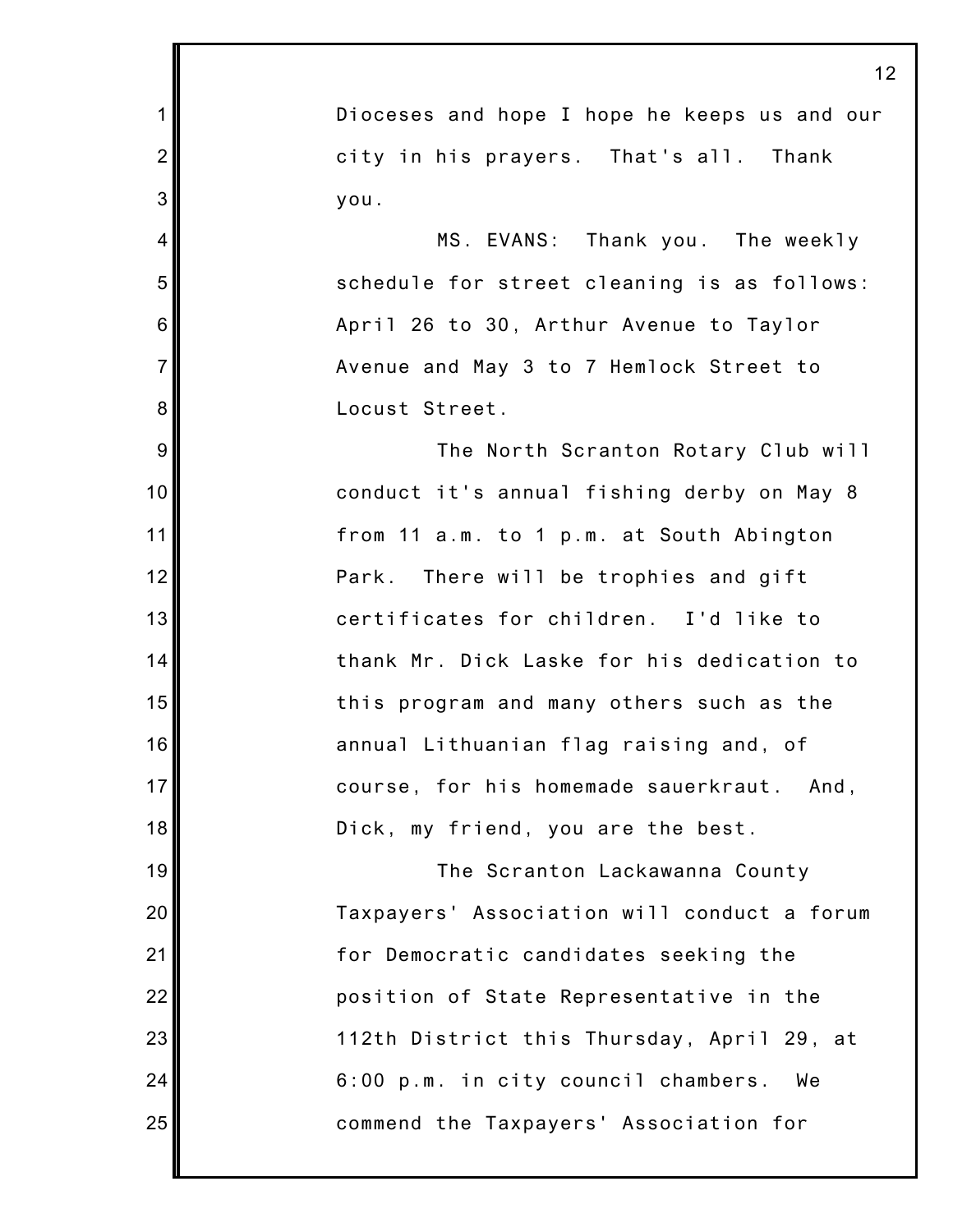hosting these events to better inform the voters of our area prior to each election and we request ECTV to air all candidate forums as often as possible before May 18, 2010.

1

2

3

4

5

6

7

8

9

10

11

12

13

14

15

16

17

18

19

20

21

22

23

24

25

The Cystic Fibrosis Foundation will sponsor a Great Strides Wilkes-Barre Walk this Saturday, May 1, at Kirby Park in Wilkes-Barre. Check-in time is 9:30 a.m. and the walk begins at 10:30. Jason Tomavitch, grandson of Angie Tomavitch, is one of our local children afflicted with CF. Donations will fund the CF Foundation's efforts to assure that the development of the means to cure and control Cystic Fibrosis and to improve the quality of life for those with this disease.

Finally, the Scranton Public Library proudly presents "Up dikes Pennsylvania" with journalist Frank Fitzpatrick on Thursday, May 20, in the periodical's room within the reference department at 6:30 p.m. Pulitzer Prize winner John Updike was born and bread in Pennsylvania and before his death in 2009 he published over 60 books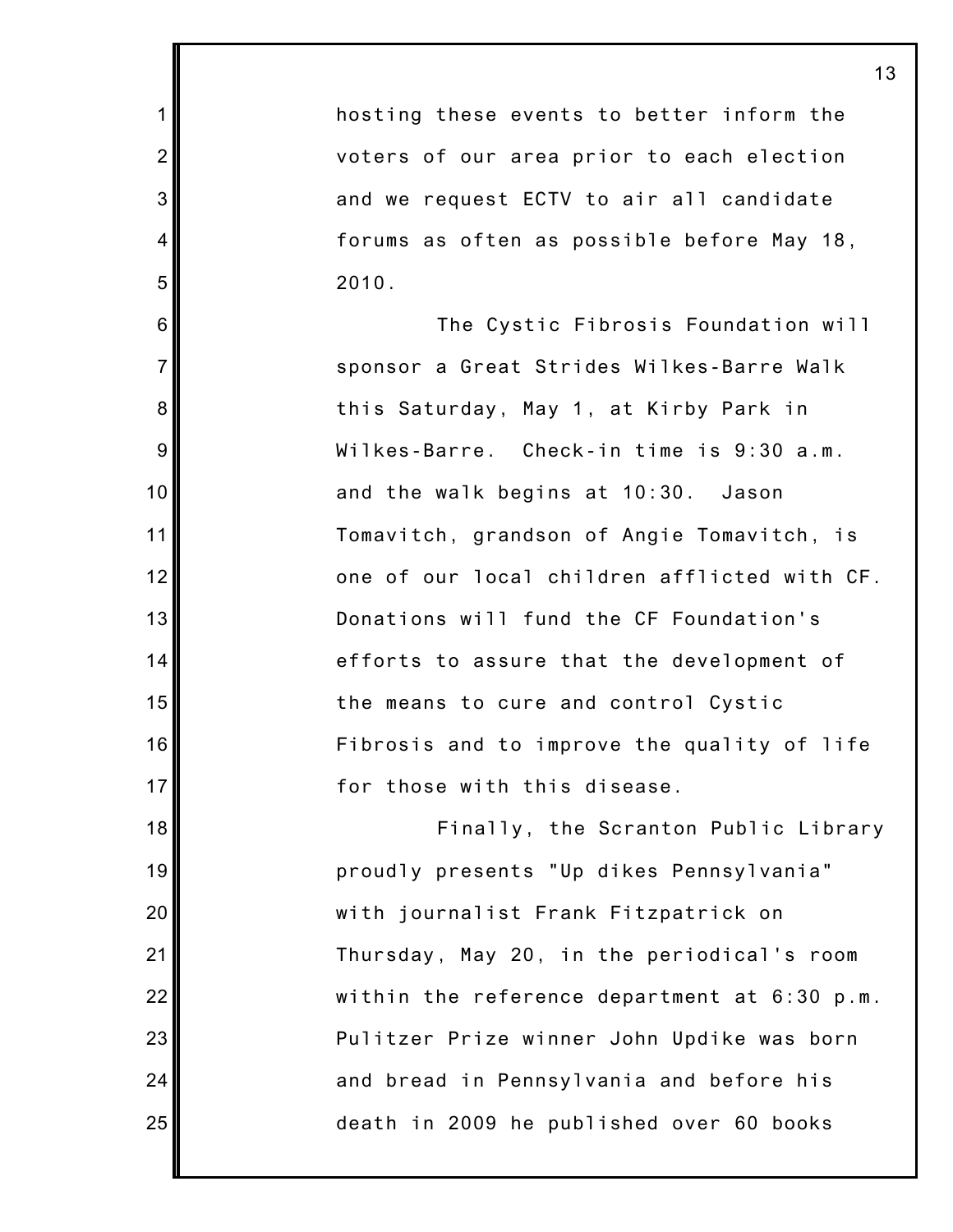| 1               | including "Rapid Run." His writings include |
|-----------------|---------------------------------------------|
| $\overline{2}$  | fiction, short stories, poetry, literary    |
| 3               | criticism, nonfiction and exceptional       |
| 4               | sport's commentaries. He wrote regularly    |
| 5               | for the New Yorker magazine and is          |
| $6\phantom{1}6$ | considered one of the most important        |
| $\overline{7}$  | American writers of the 20th century.       |
| 8               | Mr. Fitzpatrick has contributed stories on  |
| 9               | "Updike" in the Philadelphia Inquirer and   |
| 10              | national public radio. He is the author of  |
| 11              | three books and was a 2001 Pulitzer Prize   |
| 12              | finalist. Tickets to the event are          |
| 13              | available at the circulation desk of the    |
| 14              | Scranton Public Library, 500 Vine Street in |
| 15              | Scranton, and that's it.                    |
| 16              | MR. MCGOFF: Could I add one thing?          |
| 17              | MS. EVANS: Absolutely.                      |
| 18              | MR. MCGOFF: I couldn't find it at           |
| 19              | first, and it's marked that this was just   |
| 20              | received yesterday. It's the                |
| 21              | Scranton-Wilkes-Barre Regional Dialogue on  |
| 22              | Public Education. It's going to be held     |
| 23              | tomorrow at the University of Scranton      |
| 24              | DeNaple's Center at 6:30 -- from 6:30 to    |
| 25              | 8:30.<br>What it is, it says that it's a    |
|                 |                                             |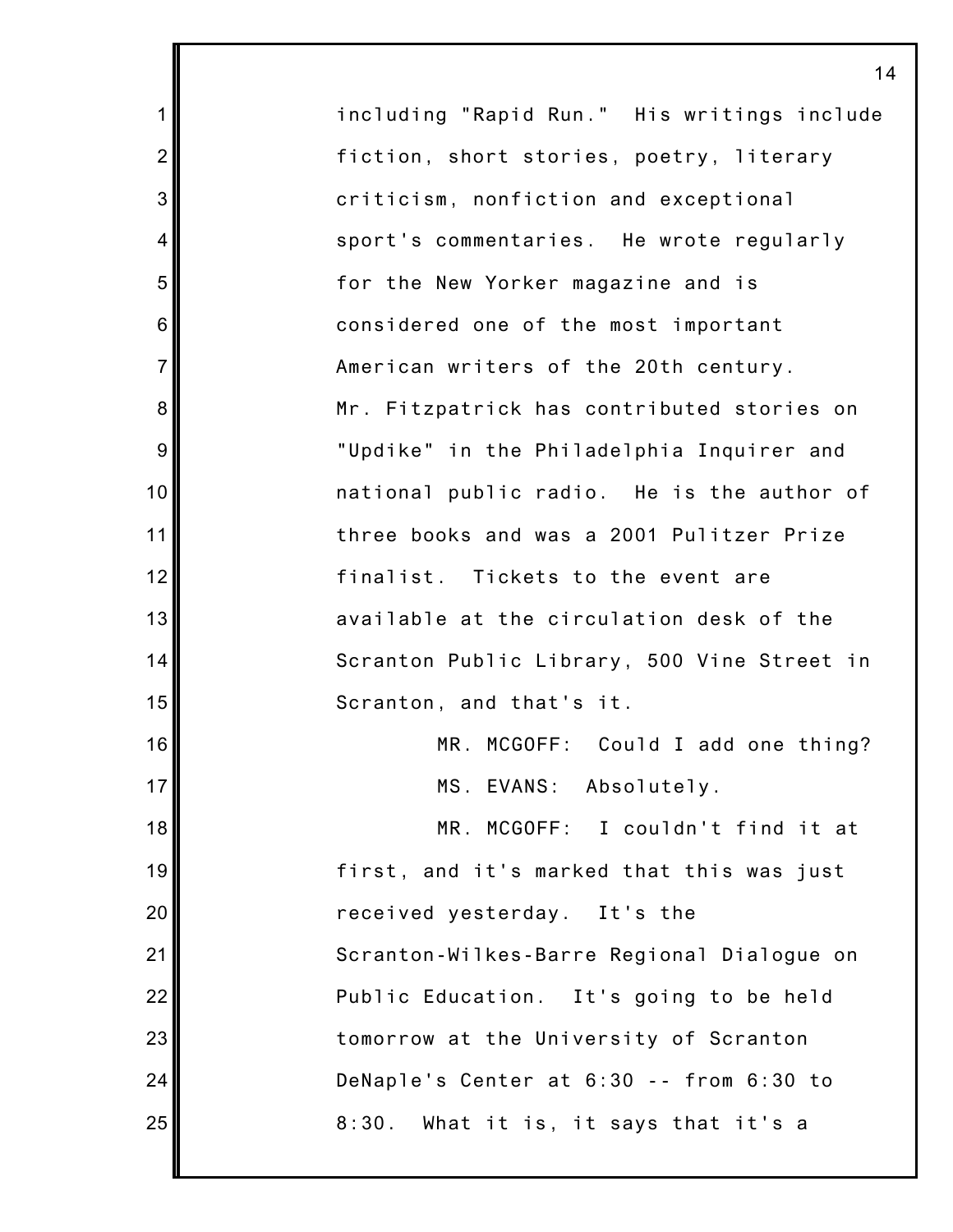collaborative discussion moderated by professional facilitators in order to identify issues, priorities and ideas for our public education system. Following this discussion, these will be shared with candidates for governor and state legislature and other elected and community leaders. It says bring your experience, voice and friends to make this a productive effort. I realize it's short notice, but I think one of the really important issues confronting our state and our country at this time, and it's somewhat being ignored, is public education and how it's functioning and also how the "No Child Left Behind Act" has influenced public education throughout the country. Certainly this would be a worthwhile -- if this is a concern and something that you would be interested in this seems like it would be something worthwhile. That's Regional Dialogue on Public Education tomorrow evening at the DeNaple's Center from 6:30 to 8:30.

1

2

3

4

5

6

7

8

9

10

11

12

13

14

15

16

17

18

19

20

21

22

23

24

25

MS. EVANS: Thank you, Mr. McGoff. Mrs. Krake?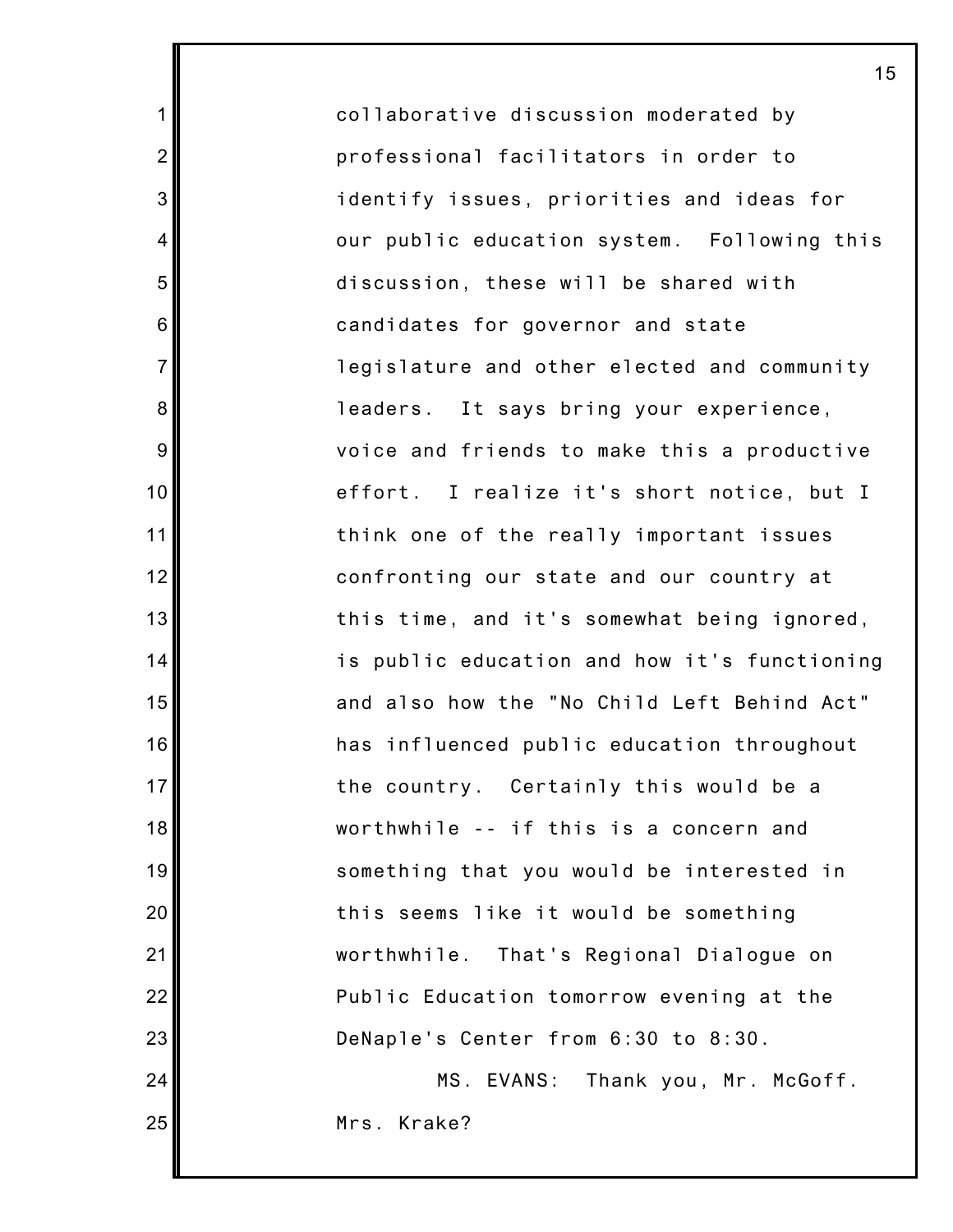|                | 16                                           |
|----------------|----------------------------------------------|
| 1              | MS. KRAKE: FOURTH ORDER. CITIZENS'           |
| $\overline{2}$ | PARTICIPATION.                               |
| 3              | MS. EVANS: Our first speaker this            |
| $\overline{4}$ | evening is Bob Martin.                       |
| 5              | MR. MARTIN: Good evening, Council.           |
| 6              | Bob Martin, citizen, FOP representative of   |
| $\overline{7}$ | the finest police officers in the State of   |
| 8              | Pennsylvania. I come before you tonight      |
| 9              | basically to inform you and the taxpayers of |
| 10             | what the status of our labor relations are   |
| 11             | and maybe you can give us some assistance    |
| 12             | with this matter and I just want to begin by |
| 13             | on April 16 we received another arbitration  |
| 14             | award in regards to Elite Brokerage, it's    |
| 15             | the health care manager for the City of      |
| 16             | Scranton and the city has been ordered to    |
| 17             | seek out a new health care manger, a more    |
| 18             | competent one, one that's more equitable and |
| 19             | profitable to the Health Care Containment    |
| 20             | Committee which we chair, or we share a      |
| 21             | chair on that committee, "we" being the      |
| 22             | unions.                                      |
| 23             | And on Friday another award was              |
| 24             | issued in our favor for the health care      |
| 25             | paycheck contributions, the city             |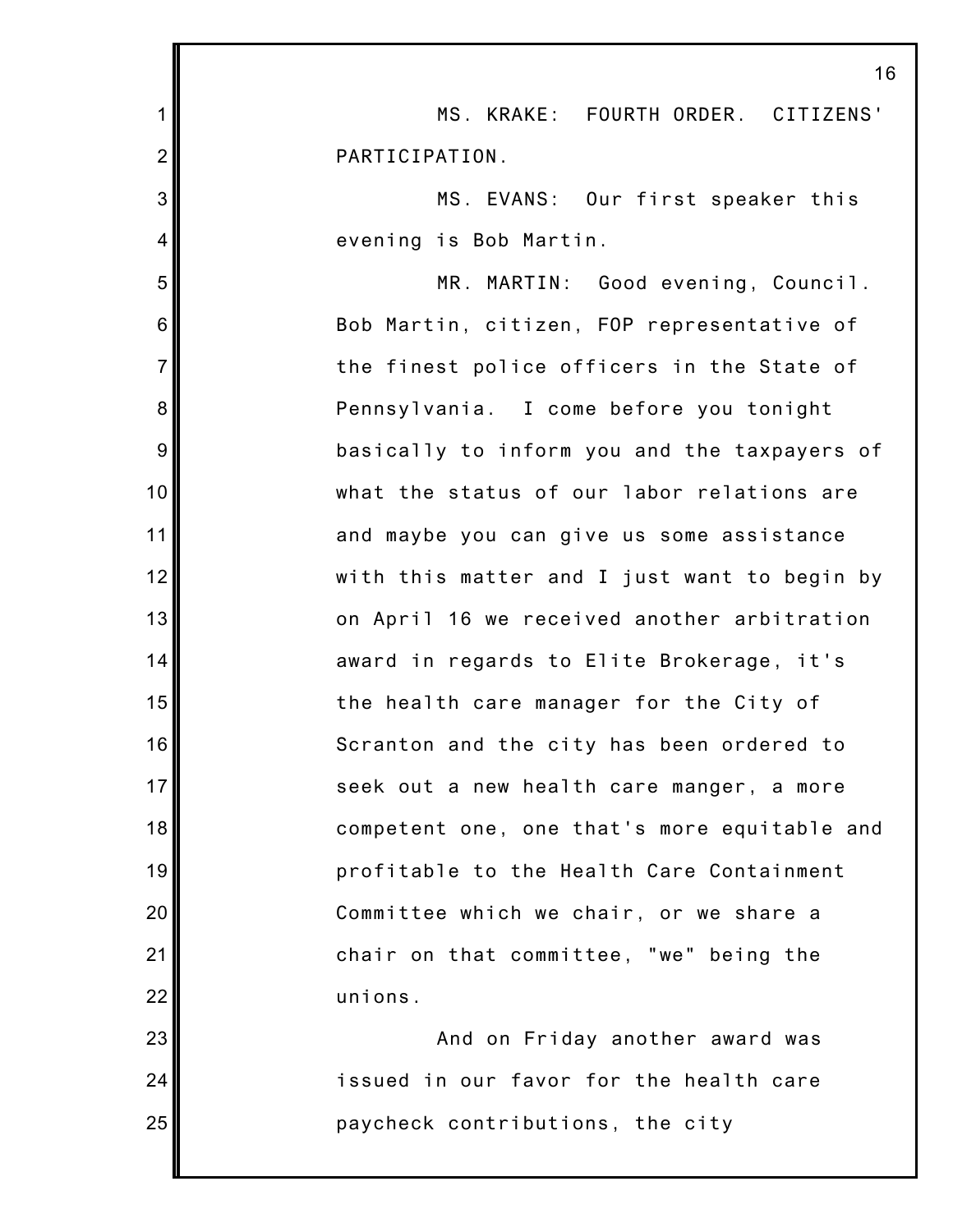administration levied -- raised our health care costs out of our paychecks, our paycheck contributions last March, without any regard to the contract language on how that was to applied and the procedures that were to take place in order to -- and, of, course, run it through the Health Care Cost Containment Committee, none of that was done. The arbitrator recognized that and handed down the decision Friday that they are to refund our health care costs paycheck contributions with interest. I have no indication from the city what they are going to do at this point, whether they are going to appeal, that seems to be the norm. As we know historically we win, they appeal, we win again, they appeal again and the spiral just continues to go upward, but the lawyers get rich and the taxpayers are bearing the burden, and I just want to read an excerpt from the -- it's part of the Commonwealth Court ruling of February 6, 2009, seven judges en banc, and the Commonwealth Court, it's from page 23 of the Court order, and it says: "We reject the City's contention that

17

1

2

3

4

5

6

7

8

9

10

11

12

13

14

15

16

17

18

19

20

21

22

23

24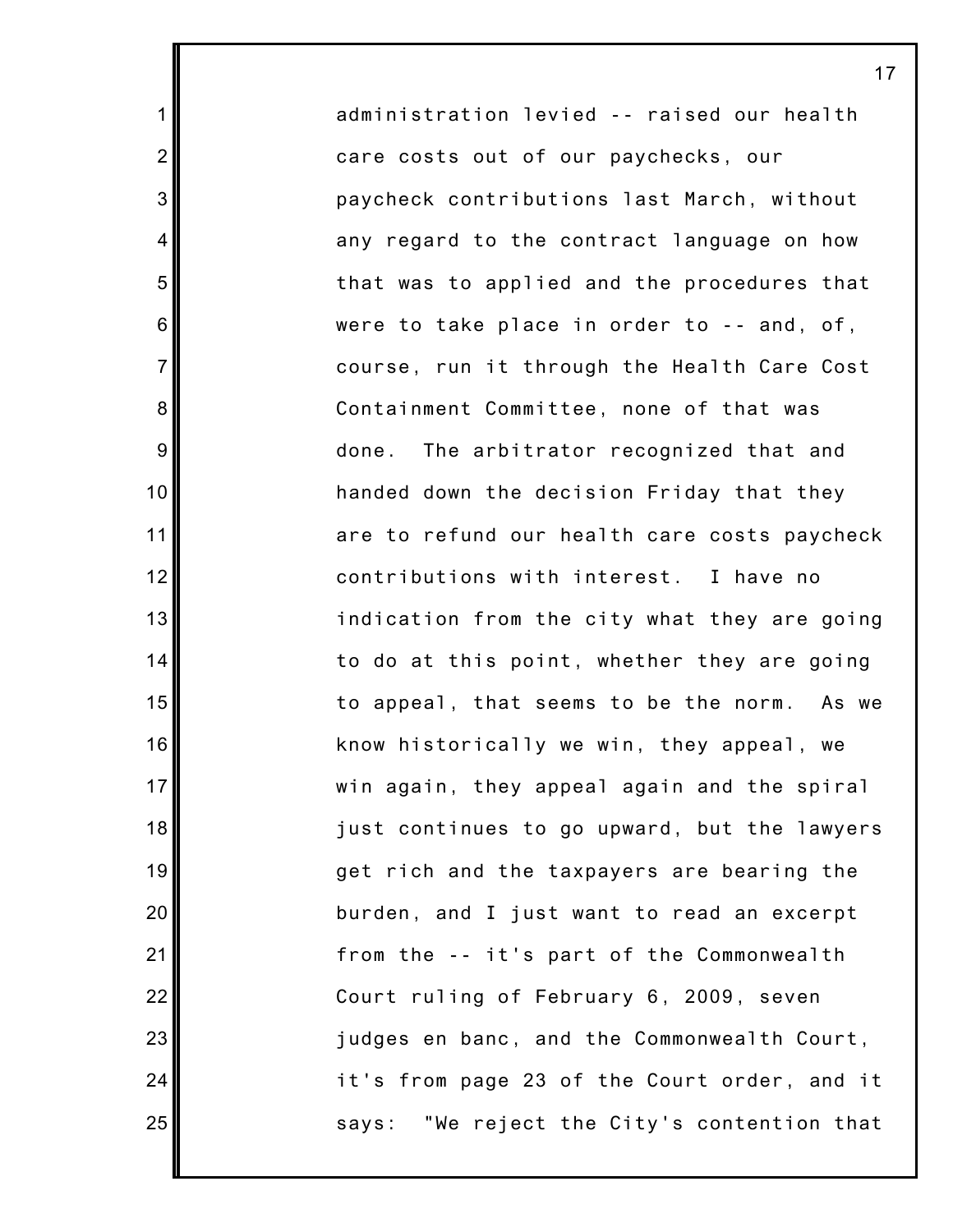the specific year wage limitations and total adjustment limits remain in effect indefinitely."

1

2

3

4

5

6

7

8

9

10

11

12

13

14

15

16

17

18

19

20

21

22

23

24

25

Once again, "We reject the City's contention that the specific year wage limitations and total adjustment limits remains in effect indefinitely. The plain language of the provisions does not support the argument, rather, the plain language of the 2002 Recovery Plan indicates that the wage limitations and total personnel cost adjustments apply in the years 2003, 2004, and 2005 only. Because an award of wage increases of 3.5 percent in 2006, and 4 percent in 2007 does not conflict with a clear, specific provision of the 2002 Recovery Plan, the wage increases may be awarded perspectively. Citing the City of Farrell, Act 47 prohibits clear, specific limitations of the Recovery Plan from being violated, expanded or diminished.

As a result of our conclusion, the orders are amended to expressly vacate for 2003, 2004, and 2005, to vacate the 5.5 wage increase effective December 31, 2005, and to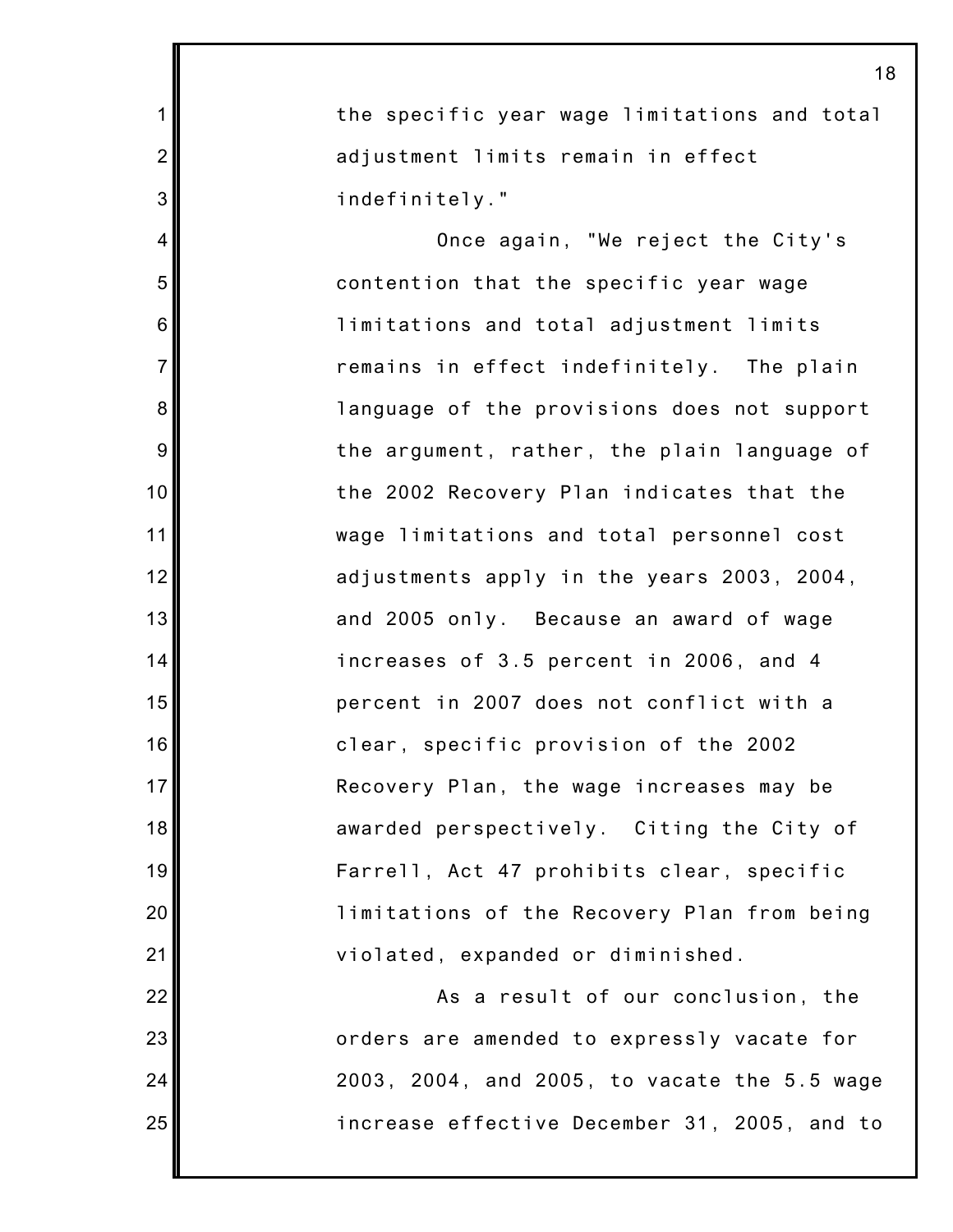|                | 19                                           |
|----------------|----------------------------------------------|
| $\mathbf{1}$   | make 3.5 wage increase effective the date of |
| $\overline{2}$ | the award of April 7, 2006; the wage         |
| 3              | increase of 4 percent effective January 1,   |
| 4              | 2007, is confirmed."                         |
| 5              | Seven judges in the Commonwealth             |
| 6              | Court basically said there are no provisions |
| $\overline{7}$ | in the Recovery Plan to stop wage increases  |
| 8              | beyond 2005. And again, we are in an appeal  |
| 9              | process, they are appealing Judge O'Brien's  |
| 10             | award or Court order of November 18. They    |
| 11             | have a stay. We are probably -- our          |
| 12             | attorneys are telling us that we are         |
| 13             | probably only a couple of weeks away from    |
| 14             | the Supreme Court, that's as far as it can   |
| 15             | go. We are at the end of the line here and   |
| 16             | it's only in regards to the stay, but we are |
| 17             | at the end of the line here and if the stay  |
| 18             | is removed then we will move forward to the  |
| 19             | Unfair Labor Practice and the administration |
| 20             | will lose, and at that point I'm told that   |
| 21             | the Labor Board can impose interest on those |
| 22             | wage increases that they are now appealing.  |
| 23             | I'm just trying to get this to the           |
| 24             | point where it keeps spiraling up, lawyers   |
| 25             | are getting rich and the taxpayers are going |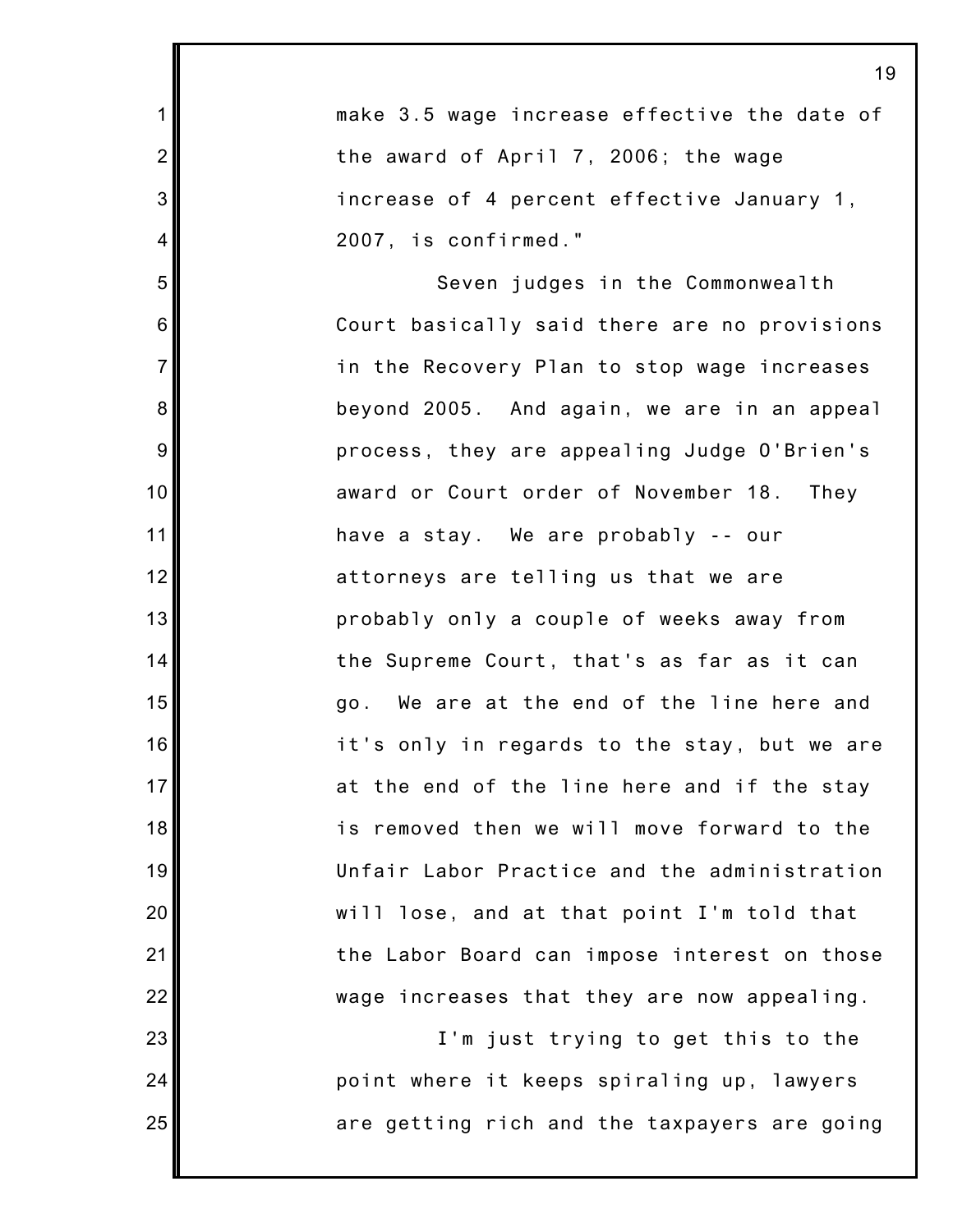to bear the burden. All of these things are appealed, the SIT award is looming, and we gave that, we gave that to the administration in October of 2008 and those pay raises, those pay increases, were about 25 percent. We came to an agreement, this is the negotiation session at the University of Scranton with the infamous handshake.

1

2

3

4

5

6

7

8

9

10

11

12

13

14

15

16

17

18

19

20

21

22

23

24

25

We gave back the 1.5 million dollar -- the potential, potential for the SIT and we still have -- we have still have arbitration looming over the backpay for 2006, '7, '8, and '9. And I see the taxpayers' bearing this whole burden. At some point I'm requesting assistance from you, I have no idea if you can help us or not, at least turn up the heat, get the treasure on, my bottom line is make them sit down at the table, make them negotiate so we can have a fair and equitable contract. That's our goal. We know that's the only answer, that's the only legitimate answer to this problem and appealing and appealing and appealing does not solve the problem at all it's just going to continue to spiral.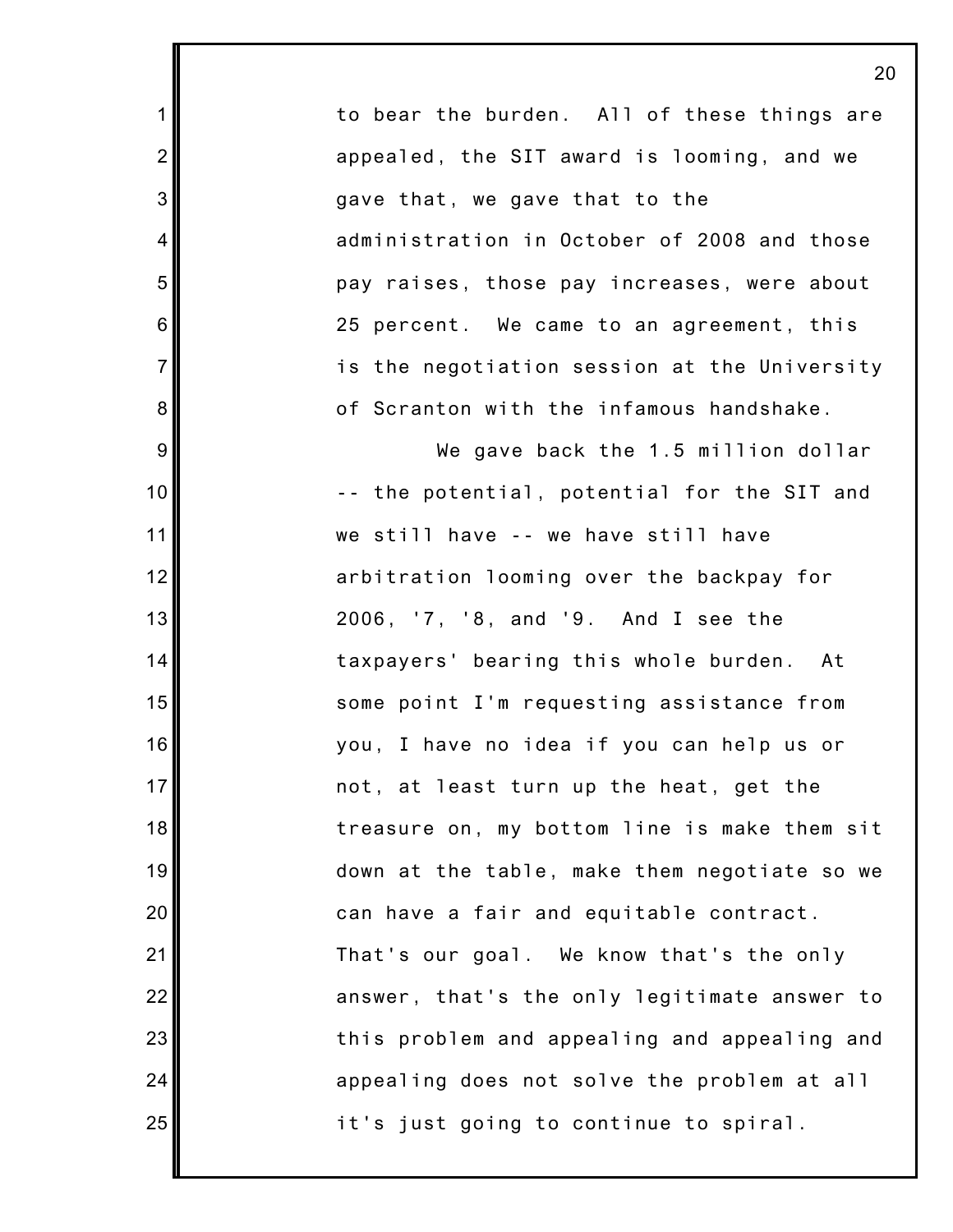|                 | 21                                           |
|-----------------|----------------------------------------------|
| 1               | MS. EVANS: I think I hear you                |
| $\overline{2}$  | saying that from the union position you do   |
| 3               | not know if the administration intends to    |
| $\overline{4}$  | appeal the health care decision.             |
| 5               | MR. MARTIN: We don't know whether            |
| $6\phantom{1}6$ | we are going to appeal either one of these.  |
| $\overline{7}$  | MS. EVANS: This is what most                 |
| 8               | recently came down from the Courts.          |
| 9               | MR. MARTIN: Yes, Friday, Friday              |
| 10              | afternoon.                                   |
| 11              | MS. EVANS: I think that maybe,               |
| 12              | Mr. Loscombe and myself, he is the chair of  |
| 13              | the public safety, I think two of us may     |
| 14              | want to have a discussion with the mayor and |
| 15              | learn what the City's intentions are with    |
| 16              | regard to an appeal to this health care      |
| 17              | award. I understand what you are saying,     |
| 18              | it's an award with interest, and so every    |
| 19              | day that we fail to act the interest is      |
| 20              | compounding, and the citizens they can't     |
| 21              | afford it.                                   |
| 22              | MR. MARTIN: It's the taxpayers that          |
| 23              | are going to bear the burden at some point.  |
| 24              | MS. EVANS:<br>Yes.                           |
| 25              | MR. RINALDI: At some point.                  |
|                 |                                              |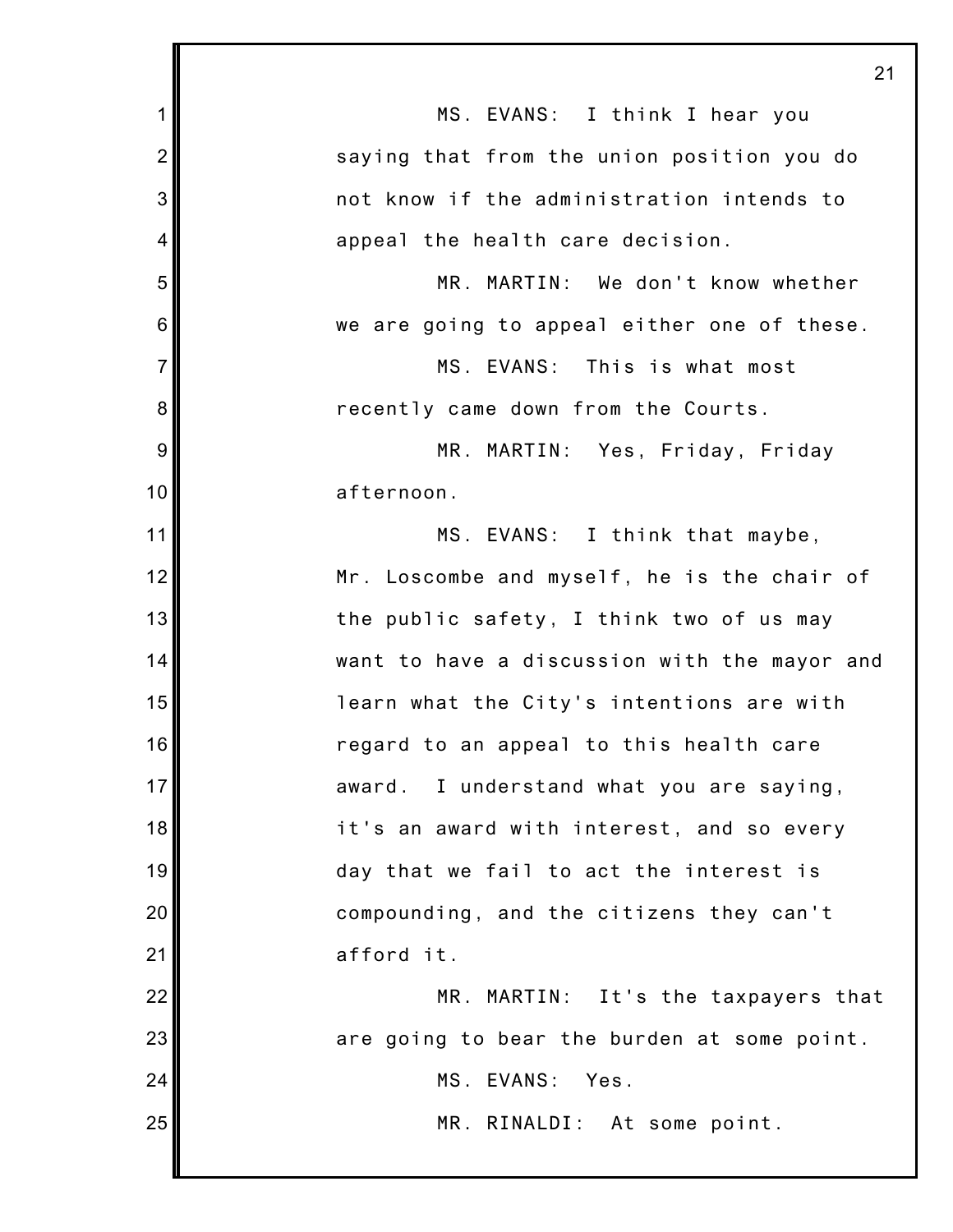|                | 22                                           |
|----------------|----------------------------------------------|
| $\mathbf{1}$   | MS. EVANS: Because this has been             |
| $\overline{2}$ | put off for so many years.                   |
| 3              | MR. MARTIN: At some point we are             |
| $\overline{4}$ | going to have to pay the piper, it's all     |
| 5              | going to come back at some point and it's    |
| 6              | not our intention from our perspective to    |
| $\overline{7}$ | burden the taxpayers with this. I still      |
| 8              | think the only legitimate outcome is to sit  |
| 9              | down and negotiate a fair contract.          |
| 10             | MS. EVANS: I agree.                          |
| 11             | MR. LOSCOMBE: Probably the amount            |
| 12             | of fees they have paid the attorneys to this |
| 13             | point would have covered all of the awards.  |
| 14             | It's crazy.                                  |
| 15             | MR. MARTIN: Oh, it is. It is                 |
| 16             | completely out of -- completely out of       |
| 17             | control.                                     |
| 18             | MR. LOSCOMBE: Our council has been           |
| 19             | anticipating this since day one because the  |
| 20             | inevitable is going to happen and that's why |
| 21             | we worked on the budget prior, went to Court |
| 22             | over it, and I mean we see it. There is not  |
| 23             | anywhere else we can tap and it's more than  |
| 24             | well and due that you guys receive what you  |
| 25             | have coming to you. It's been nine years     |
|                |                                              |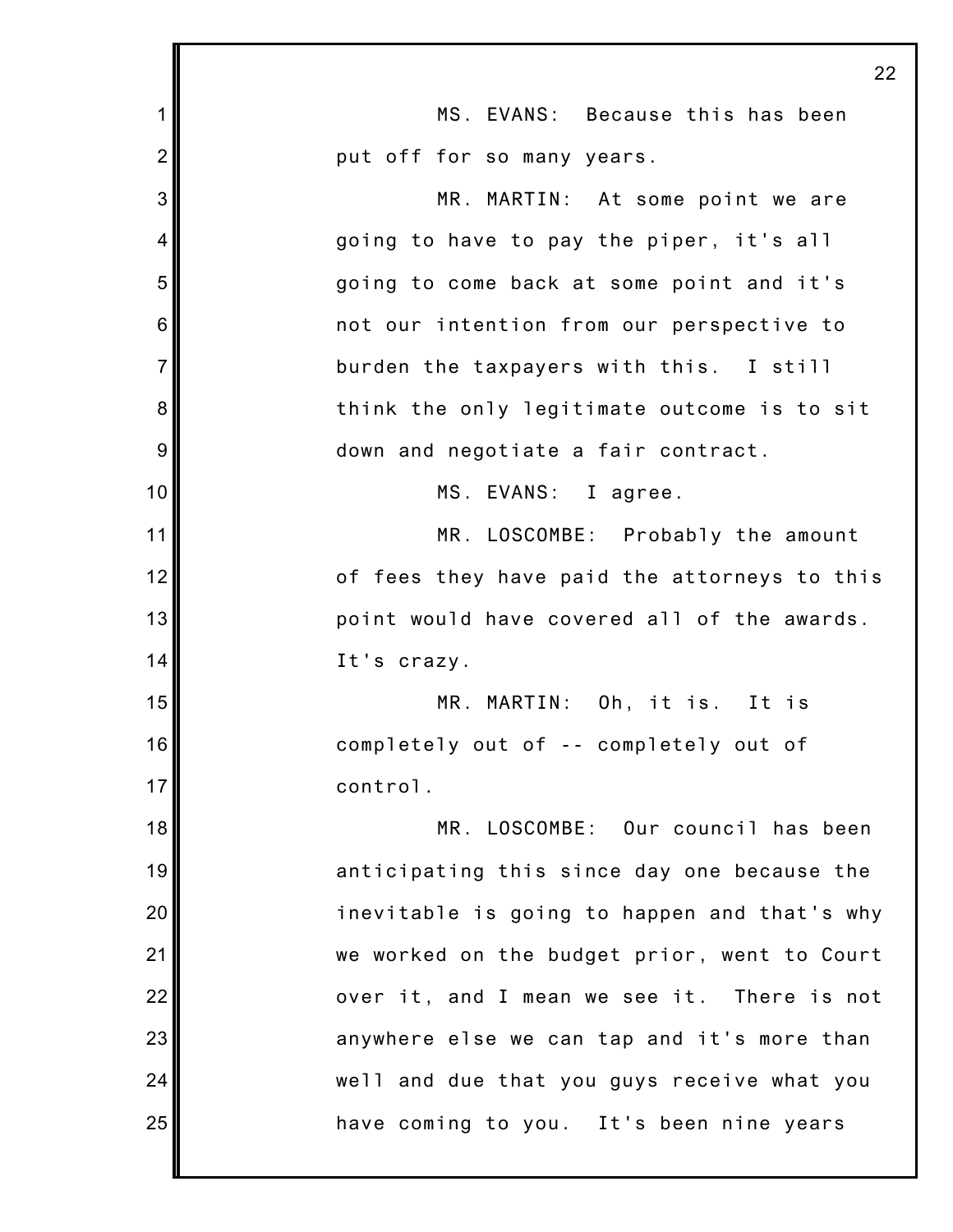now and --

 $1<sup>1</sup>$ 

| $\overline{2}$  | MR. MARTIN: I mean, the Courts are           |
|-----------------|----------------------------------------------|
| 3               | telling us we are due. I mean, what the      |
| 4               | Courts are telling is due is beyond belief.  |
| 5               | I think the taxpayers should have to bear    |
| $6\phantom{1}6$ | that burden.                                 |
| $\overline{7}$  | MR. LOSCOMBE: I agree.                       |
| 8               | MR. MARTIN: Because the numbers,             |
| 9               | Judge O'Brien, his award -- his Court order  |
| 10              | immediately gave us 27 percent. Our          |
| 11              | attorneys are telling us that that can grow  |
| 12              | to 37 percent and they are confident that's  |
| 13              | what the -- because I just read the section. |
| 14              | There is nothing to stop that. Nothing to    |
| 15              | stop that in the Recovery Plan, so I don't   |
| 16              | know what their argument is going to be when |
| 17              | we get before the Commonwealth, I mean,      |
| 18              | that's still under appeal, but the pay       |
| 19              | raises, I mean, we are asking to just give   |
| 20              | us the O'Brien pay raises, what he offered   |
| 21              | in his order in November 18th.               |
| 22              | MR. LOSCOMBE: I agree with Mrs.              |
| 23              | Evans that as soon as we can possibly get    |
| 24              | together with the mayor and discuss this we  |
| 25              | have to get somewhere.                       |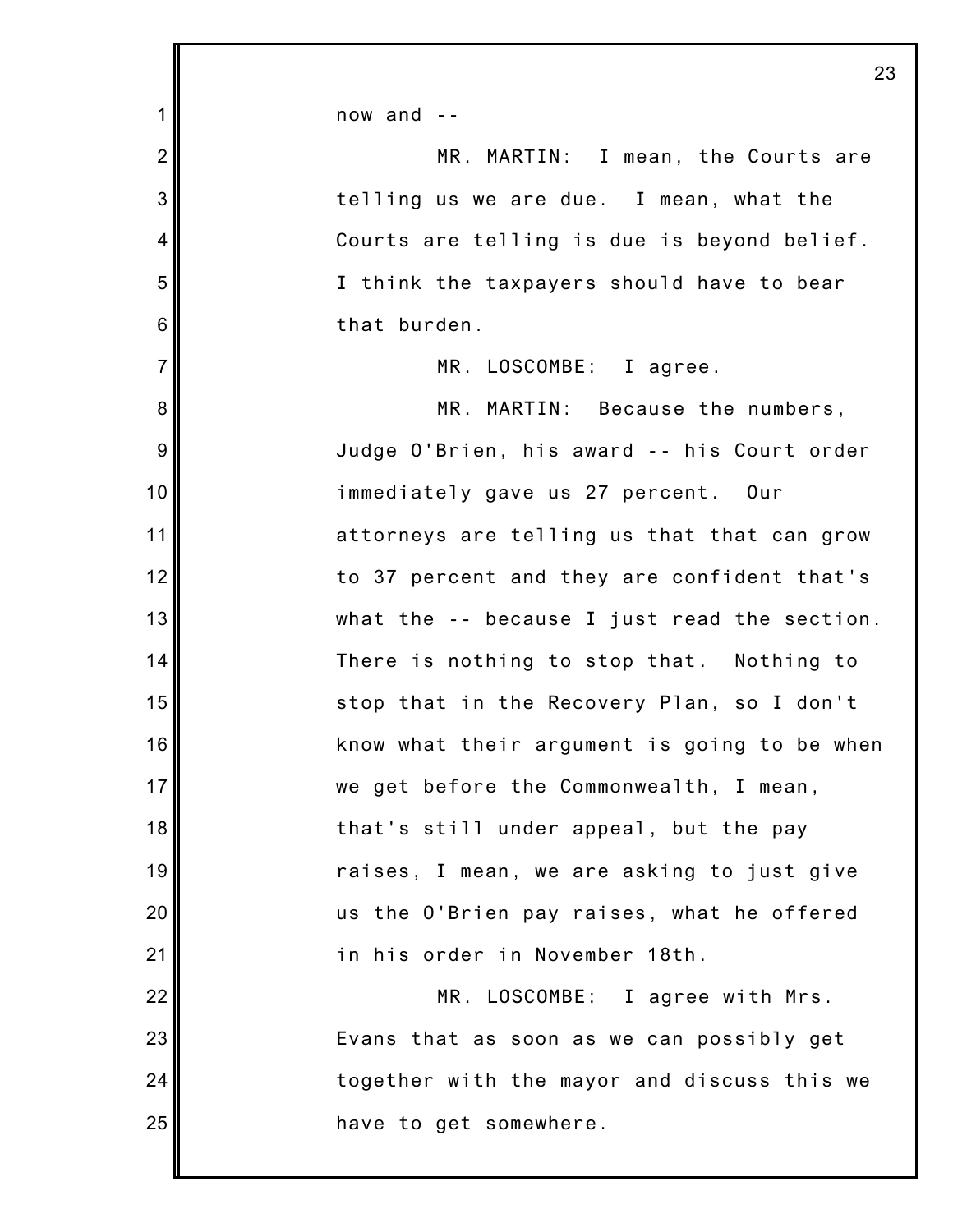MR. MARTIN: These are only the more poignant ones. I mean, there is lot looming out there, you have the processing ULP coming up which is the Unfair Labor Practice, I don't know if you're aware of that, how much the public is aware of that. The processing center is run by the county. This administration entered into an agreement with the county that they would process the prisoners that we arrest. The taxpayers of Scranton are paying the Scranton police officers to go out and they go out and they do an extremely good job keeping the streets safe, they make arrests, and now the county is dictating that we bring those prisoners to the processing center and they are collecting a fee. Now, there is an argument between the fee that they are collecting. I have heard two different numbers. One is they are collecting \$150 per processing and the other figure is \$300. Now, we delivered over 225 criminal arrests to the processing center last year. If it's the \$300 figure

that's three-quarters of a million dollars

1

2

3

4

5

6

7

8

9

10

11

12

13

14

15

16

17

18

19

20

21

22

23

24

25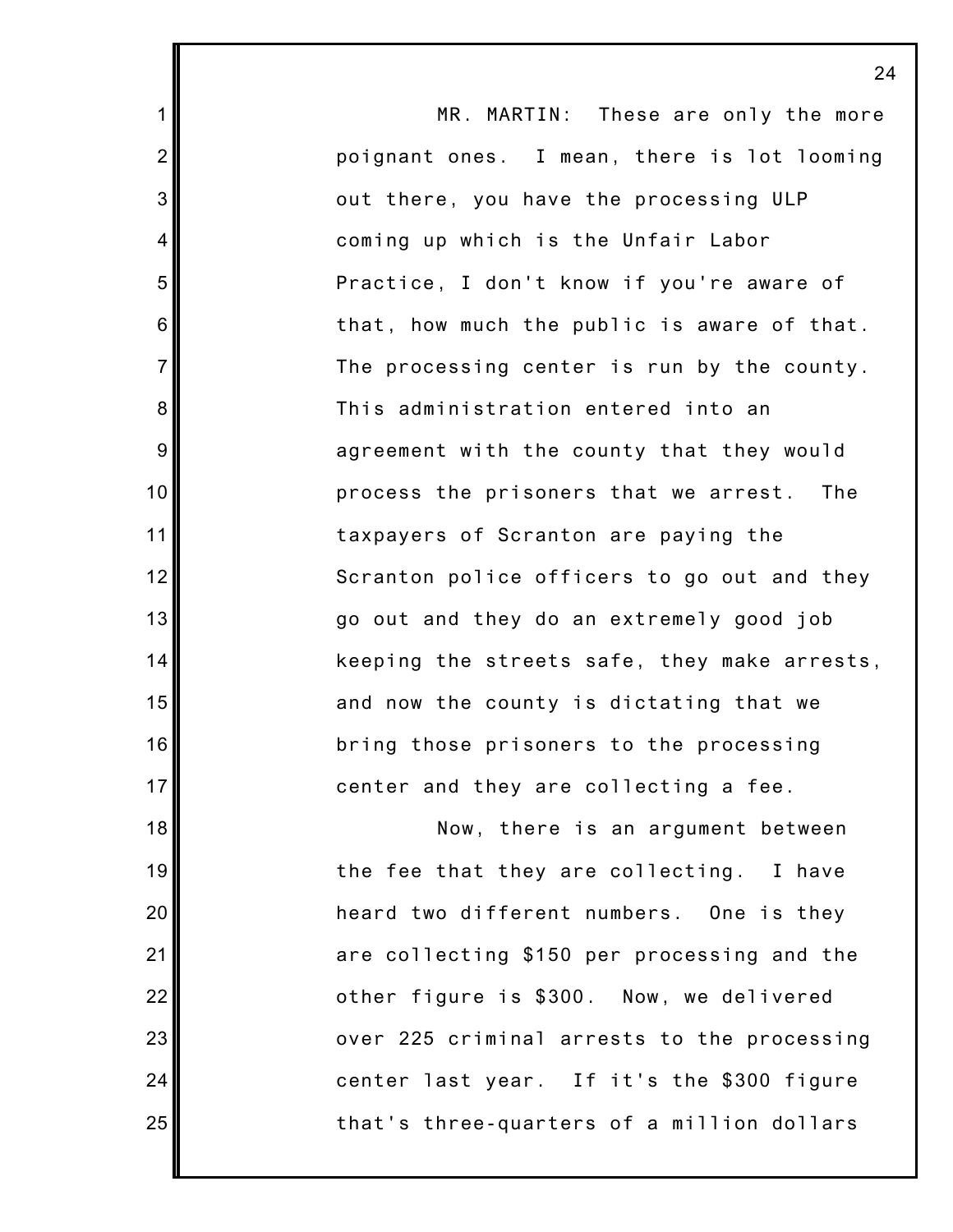in revenue that the county is enjoying from the fruit of our labors as the police department and the citizens of Scranton. The citizens of Scranton are paying for this. Our argument is why are aren't we doing that? We have a facility. The city spent three and a half million dollars to build the building, a brand new building, we have all of the equipment, we have enough room in the facility to do whatever they are doing in the processing center. Our facility is just as big if not bigger. We could hire the people if we needed a couple of extra people to run the people that are going through there. And we provide them with the -- without the support of our what our police officers provide in terms of the criminal arrests every year, the processing center is going to fail.

1

2

3

4

5

6

7

8

9

10

11

12

13

14

15

16

17

18

19

20

21

22

23

24

25

MS. EVANS: Well, what concerns me most about all of this is that when I questioned members of the administration about funding for these types of awards in the event the city would lose, I was told they have no plan and no preparation has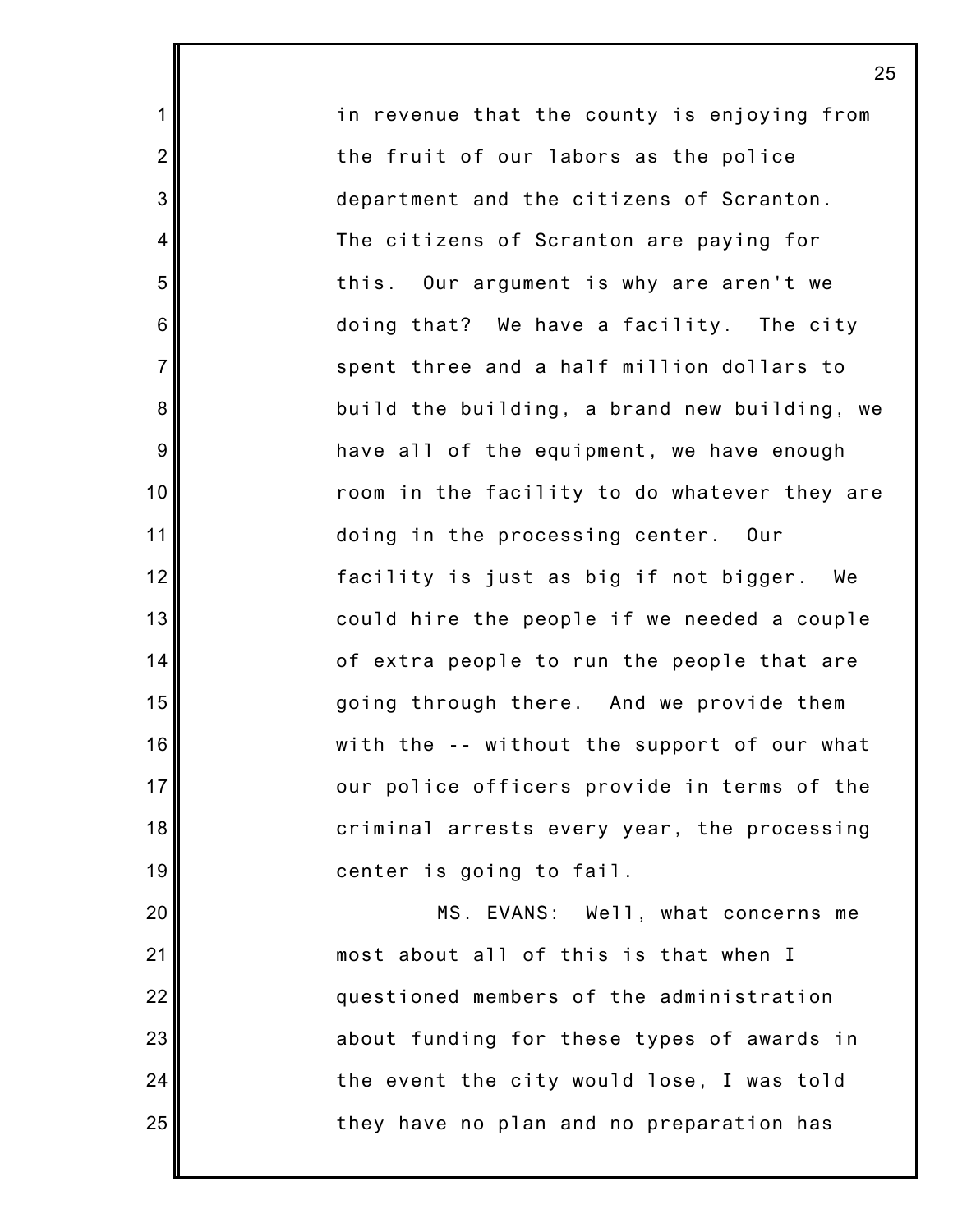been made and their idea in 2009 was, well, we'll just hand that over -- we will ask you, City Council, what you want to do if this happens. Now, as Mr. Loscombe stated, we went to Court so we could try right now to save some money in the event that these awards were coming down the city would have something set aside, something to offer in order to avoid these compounding interests daily until the city could determine how best to come up with the remainder of the monies that are due, but as things stand today as far as my knowledge is concerned there doesn't appear to be any money set aside for these types of awards, so this is something I think that cannot continue to be postponed. It's been postponed now for about eight or nine years and, as I said, Mr. Loscombe and I will meet with the mayor and encourage him to address this health care award.

1

2

3

4

5

6

7

8

9

10

11

12

13

14

15

16

17

18

19

20

21

22

23

24

25

MR. MARTIN: My main concern is as we progress through the stages of appeal, each appeal we get closer to the Supreme Court and that will be the final say. At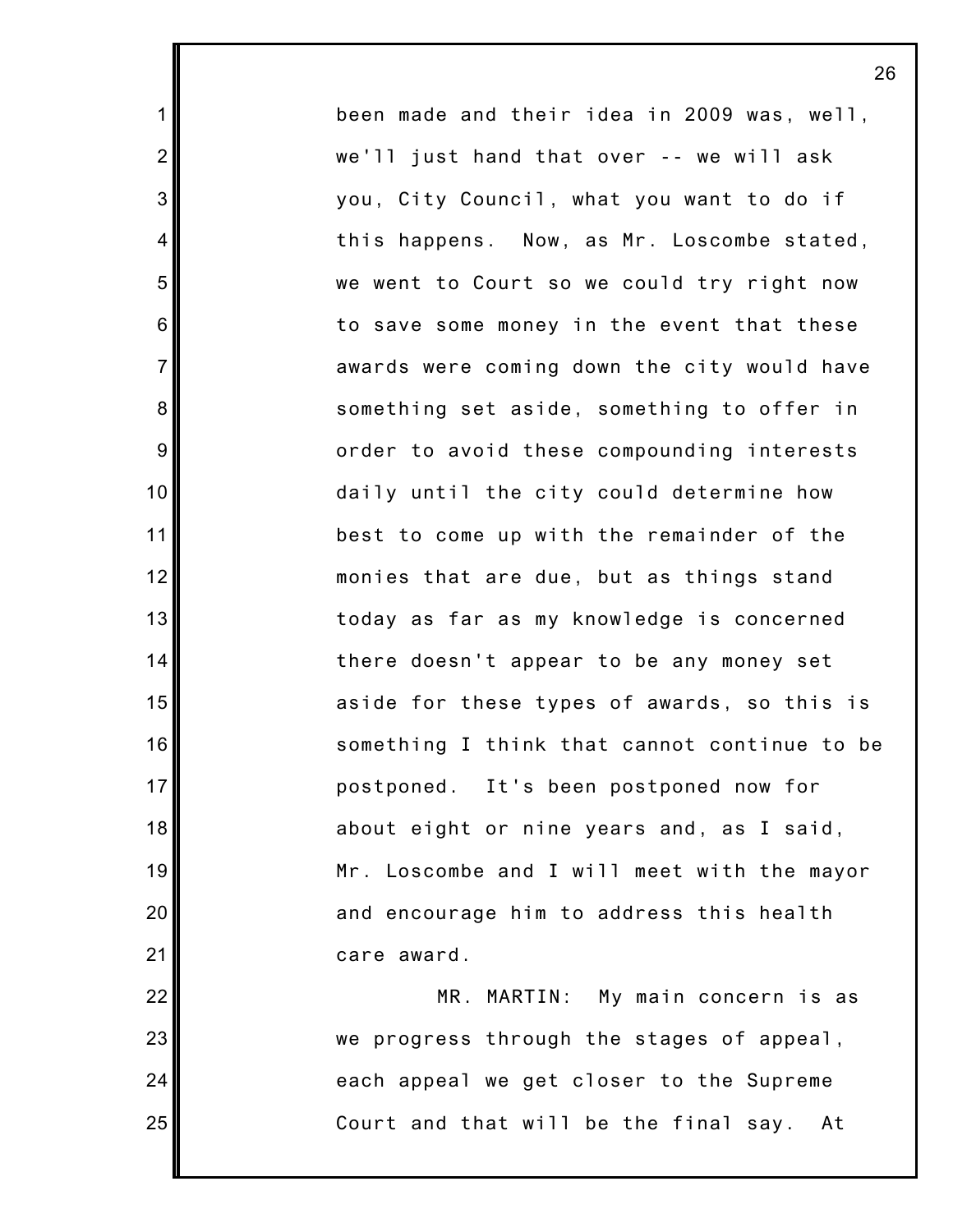what point in time all of us, it's ragtag, some of it is sitting on the doorstep of the Supreme Court, but what I fear most is that as the awards, if the O'Brien award and then ultimately the 2008 award is upheld, those are extremely significant numbers and it's going to be extremely difficult to find that money to cover it and my problem is going to be when we get that close to the -- when we get that close to the end what am I going to say to the men and I represent after they have been put through what they have been put through for the last nine years how I am going to turn to them and say, "Come on, Guys, now we have to be compassionate."

1

2

3

4

5

6

7

8

9

10

11

12

13

14

15

16

17

18

19

20

21

22

23

24

25

We want to finally sit down and they are going to say, oh, okay, they are going to say, no. I get people coming to me, no, back off, some of my people don't want me at the podium, back off and let the Courts deal with them because it looks like we are going to come out at the end of the day. They are not going to get any more of their management rights, seven judges give them what they are going to get and I don't see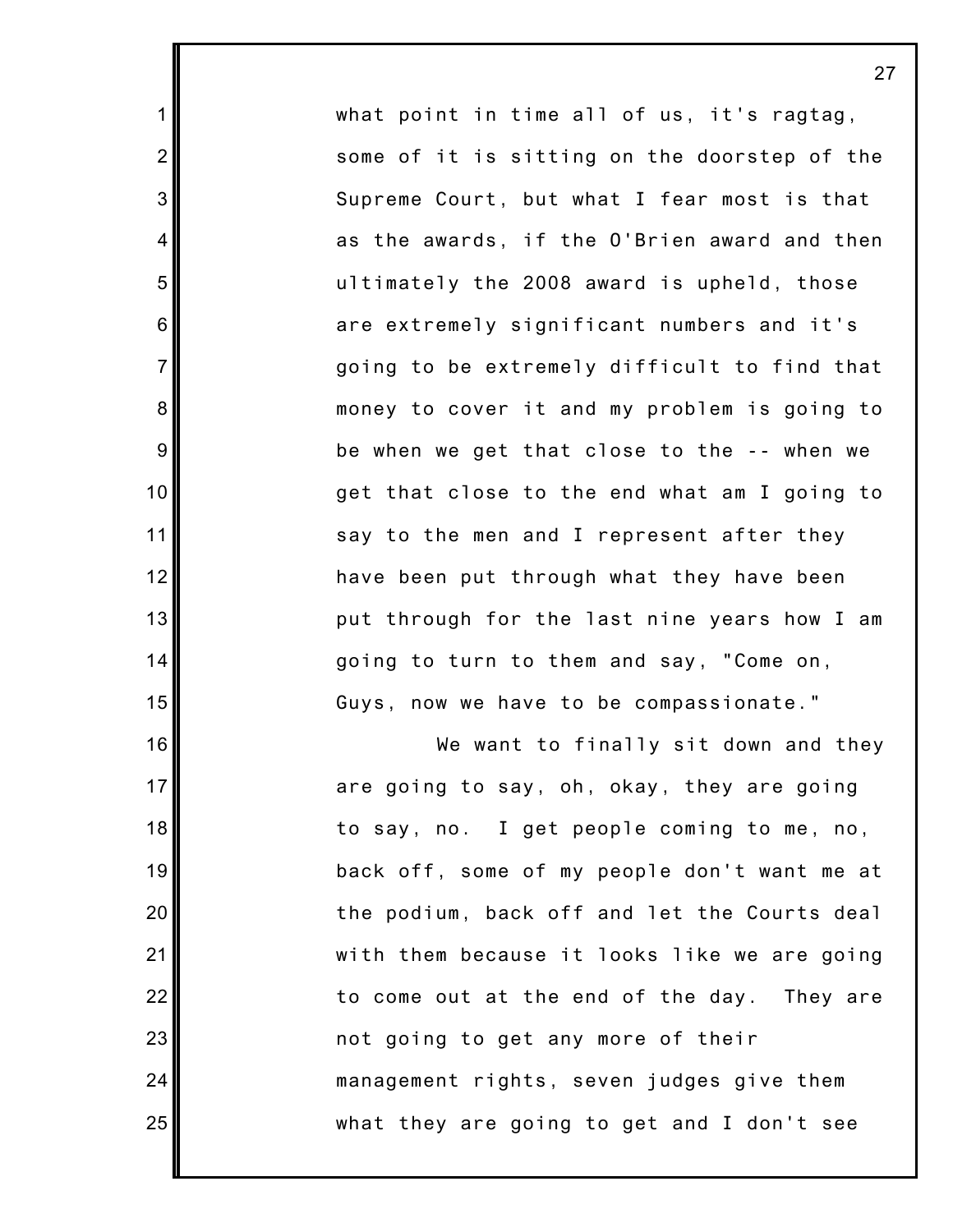| 1              | any of that changing.                        |
|----------------|----------------------------------------------|
| $\overline{2}$ | MS. EVANS: Mr. Martin, just one              |
| 3              | last question thought, you alluded to this   |
| 4              | earlier, is it still possible at this point  |
| 5              | in time, and at this let's say legal moment  |
| 6              | for both sides, to sit down and hammer out   |
| $\overline{7}$ | an agreement and avoid Supreme Court         |
| 8              | hearings?                                    |
| 9              | MR. MARTIN: My estimation the                |
| 10             | answer to that question is an absolute yes.  |
| 11             | It's never too late. It's never too late to  |
| 12             | sit down a negotiate, and I don't know if we |
| 13             | can stop the entire train because there is   |
| 14             | some questions now that our state rep --     |
| 15             | when I state representative, I mean, the FOP |
| 16             | state lodge is being involved in with the -- |
| 17             | we have challenged the Act 47                |
| 18             | constitutionality once again. It has been    |
| 19             | challenged already, it's being upheld as     |
| 20             | being constitutional, the state lawyers --   |
| 21             | the state FOP has taken that case from us.   |
| 22             | They are paying the full bill and they are   |
| 23             | telling me that there are some significant   |
| 24             | changes that they think that could probably  |
| 25             | be overturned and Act 47 found               |
|                |                                              |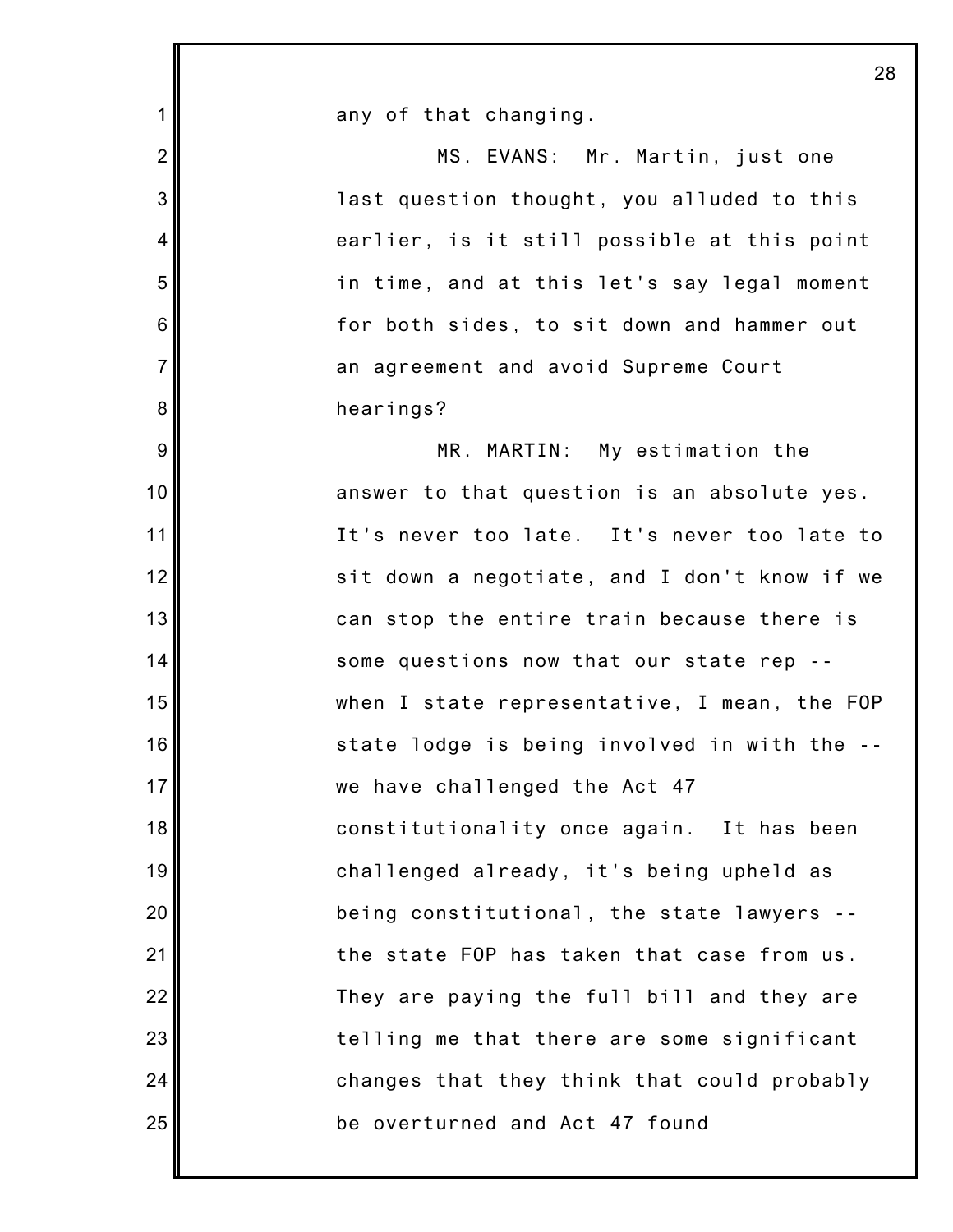1 2 3 4 5 6 7 8 9 10 11 12 13 14 15 16 17 18 19 20 21 22 23 24 25 29 unconstitutional. That would be a devastating blow to the citizens and taxpayers of Scranton after all of this time because it would be all thrown out. Attorney Hughes I'm sure can allude to some of it. If that were ever to come to fruition that that would be devastating for everybody. MS. EVANS: Thank you, Mr. Martin. MR. MARTIN: Thank you. MR. JOYCE: Mr. Martin, if you don't mind I just have two quick questions for you. What is the interest rate, when you mentioned the interest that the city would have to pay and the wage increases? MR. MARTIN: Six percent would be levied by the Labor Board from my understanding. MR. JOYCE: Okay 6 percent, and when was the agreement between the administration and the county that arrests would be processed by the city rather than the county? MR. MARTIN: That's unclear to me. I don't know exactly at what point. It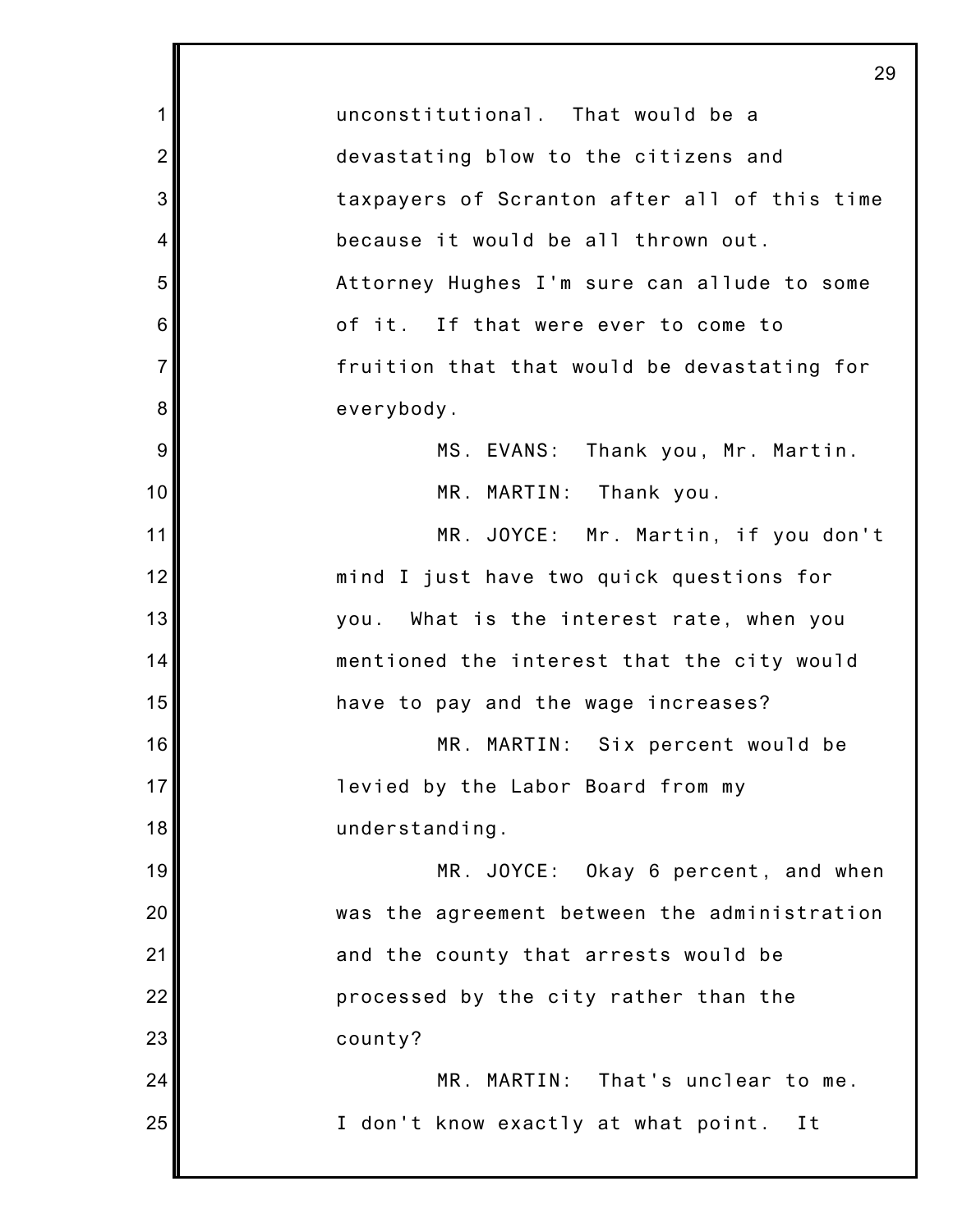originally started as a trial basis and we participated, of course, we were never asked, the union was never asked to participate in any of that negotiations, we started going there. We actually had work, it was extra duty for some of our officers, I worked extra duty there and it continued good from the inception, it continued to deteriorate to the point where we weren't getting the work and we weren't getting, you know, the prisoners and the county kept taking over more and more, and if you remember the incident with the gentleman that held the courthouse and barricaded for a number of hours, of course, we severed participated in the processing center at that point, it was about a year, and then the following year in July they said, okay, we are going back in. We were ordered to start taking our prisoners there and then all of a sudden they said, well, and I had some meetings with the district attorney over it and he said we would always have work there, but once we started back the second time, and I believe it went full-time

1

2

3

4

5

6

7

8

9

10

11

12

13

14

15

16

17

18

19

20

21

22

23

24

25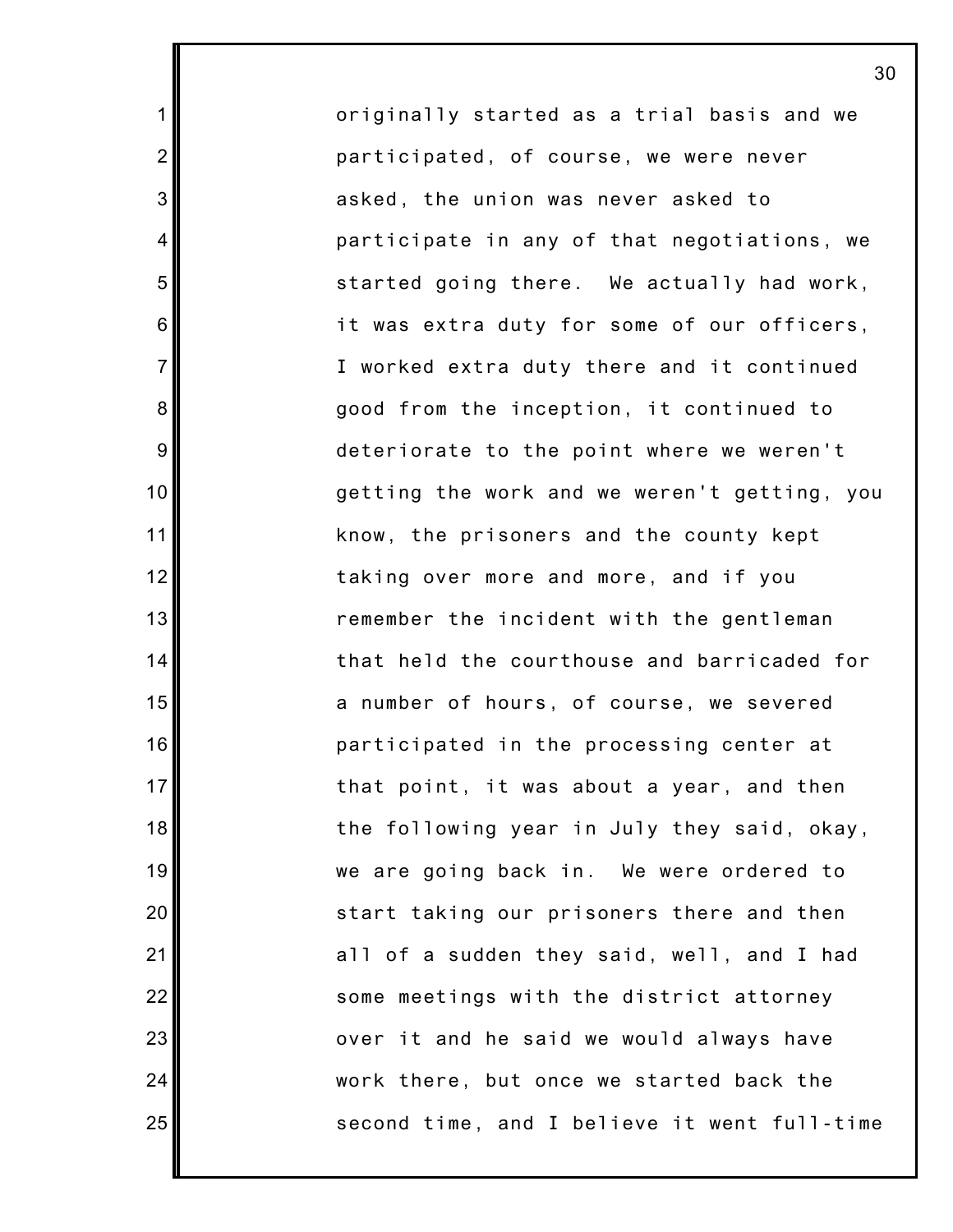1 2 3 4 5 6 7 8 9 10 11 12 13 14 15 16 17 18 19 20 21 22 23 24 25 in January, they told us we don't have any work. So none of our officers are working there at all. At all. We don't get extra duty, we are not getting anything. Well, our contract said we must be paid our regular base hourly rate to work an extra job and they refused to pay that rate, they said they will pay it lesser rate and, of course, we don't get any work out of it at all right now. MS. EVANS: Mrs. Krake, could we try to get our hands on that agreement if, indeed, it does exist and if it doesn't I'd like to know unequivocally that it's nothing more than a verbal agreement. MR. MARTIN: I have no idea. MS. EVANS: For how many years has this been ongoing? MR. MARTIN: About four or five now. Probably 2004 or early 2005. MS. EVANS: Thank you. MR. MARTIN: Thank you again. MR. JOYCE: Thank you. MR. HUGHES: Madam Chairman, if I could, I certainly don't want to give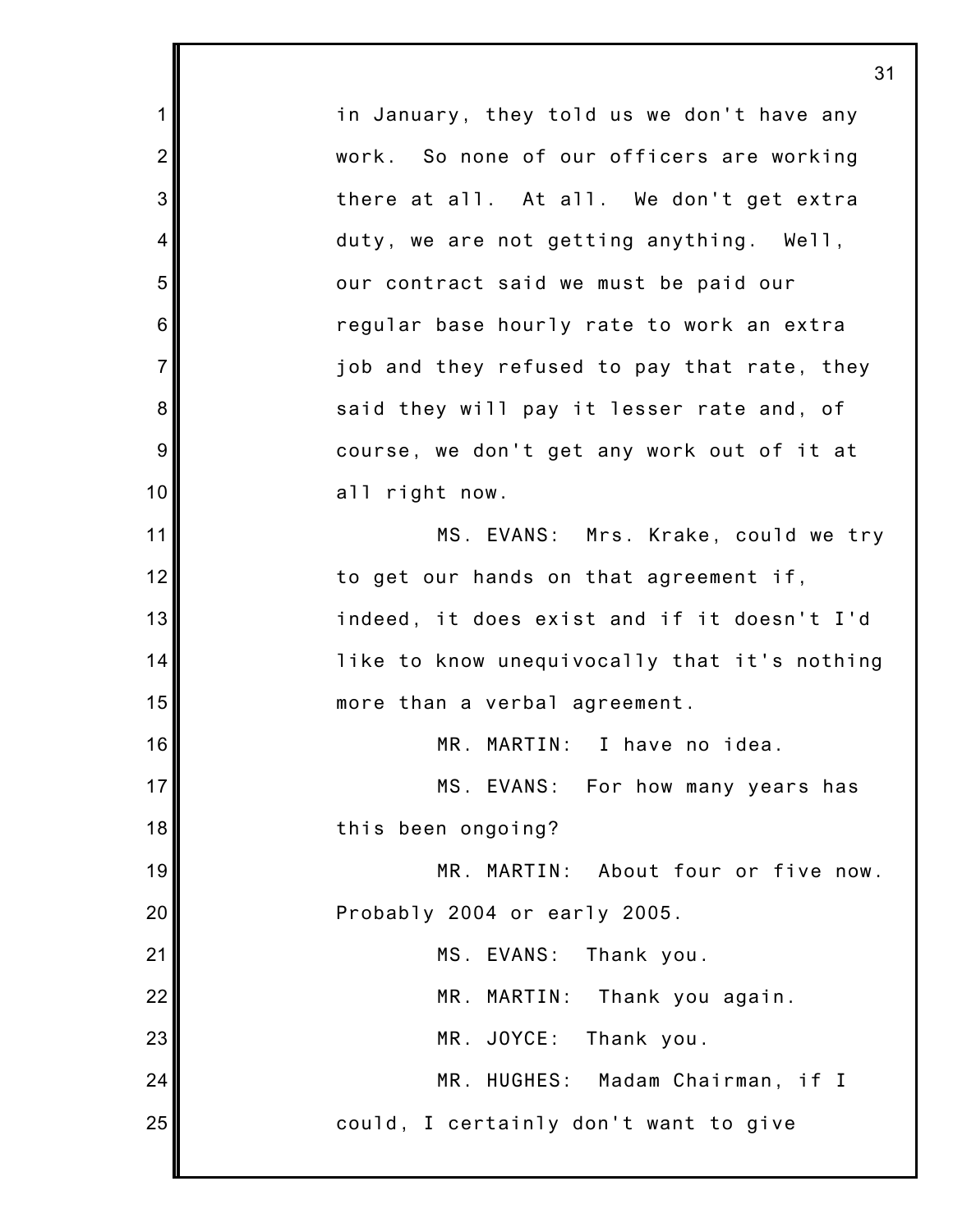Mr. Martin any advice, but, you know, I just heard about this decision tonight, but there is no automatic right of appeal to the Pennsylvania Supreme Court, the only one that has an automatic right of appeal to the Pennsylvania Supreme Court is in a capital murder case. They would have to file a petition for allowance of appeal, the Supreme Court would have to I believe out of every hundred cases that a petition for allowance of appeal is filed there is only like three or four out of 100 that are selected to be heard, and so that depending how fast the Supreme Court would rule, if a petition for allowance of appeal is filed and how long is would take them to rule on the petition could take anywhere from six months to two years depending on the case. I mean, I have had some that were pending for close to a year and a half, some were decided within eight or nine months, I think the mall the petition for allowance of appeal that was filed by Delkowitz to go to the Supreme Court from the Commonwealth Court decision I think that came down about

32

1

2

3

4

5

6

7

8

9

10

11

12

13

14

15

16

17

18

19

20

21

22

23

24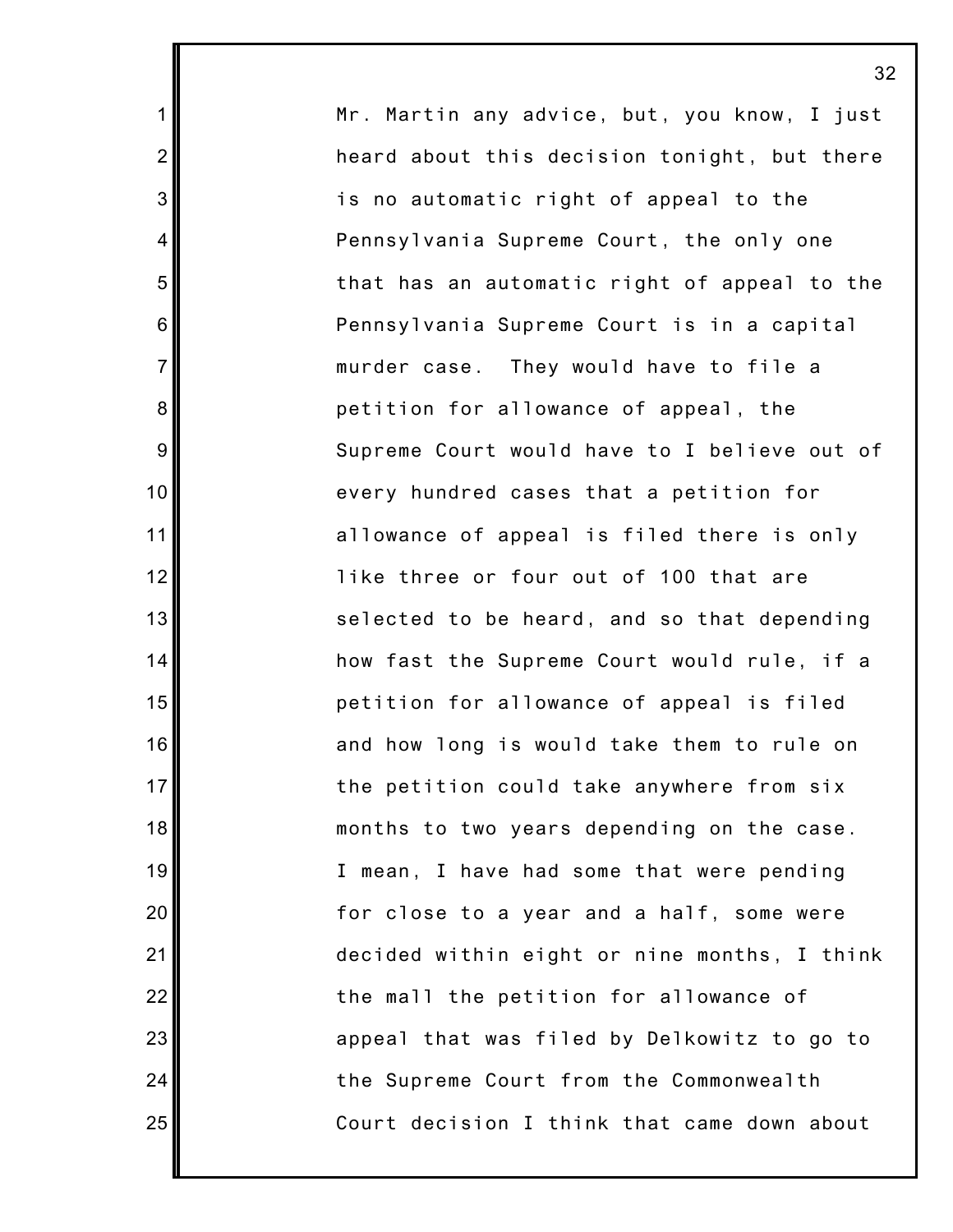1 2 3 4 5 6 7 8 9 10 11 12 13 14 15 16 17 18 19 20 21 22 23 24 25 33 six months and it was denied and there was a lot of issues involved in that because there was a collateral case from Pittsburgh that had accepted, the Supreme Court had accepted almost on the same criteria, but they denied the one involving Scranton. And then ultimately the other case that was at the Supreme Court they had affirmed a decision, so there is no automatic right of appeal in this case, which might be more reason to have an expeditious meeting on that as you suggested. MS. EVANS: Thank you, Attorney Hughes. Andy Sbaraglia. MR. SBARAGLIA: Andy Sbaraglia, citizen of Scranton. Fellow Scrantonians, 5-B I see looking they're for a grant for up there at Fellow's Park I guess it is. Didn't I read something about money being allocated to that project maybe six months ago at Fellow's Park. MS. EVANS: There had been work done previously, yes, and this I believe is going to be for a parking lot, new playground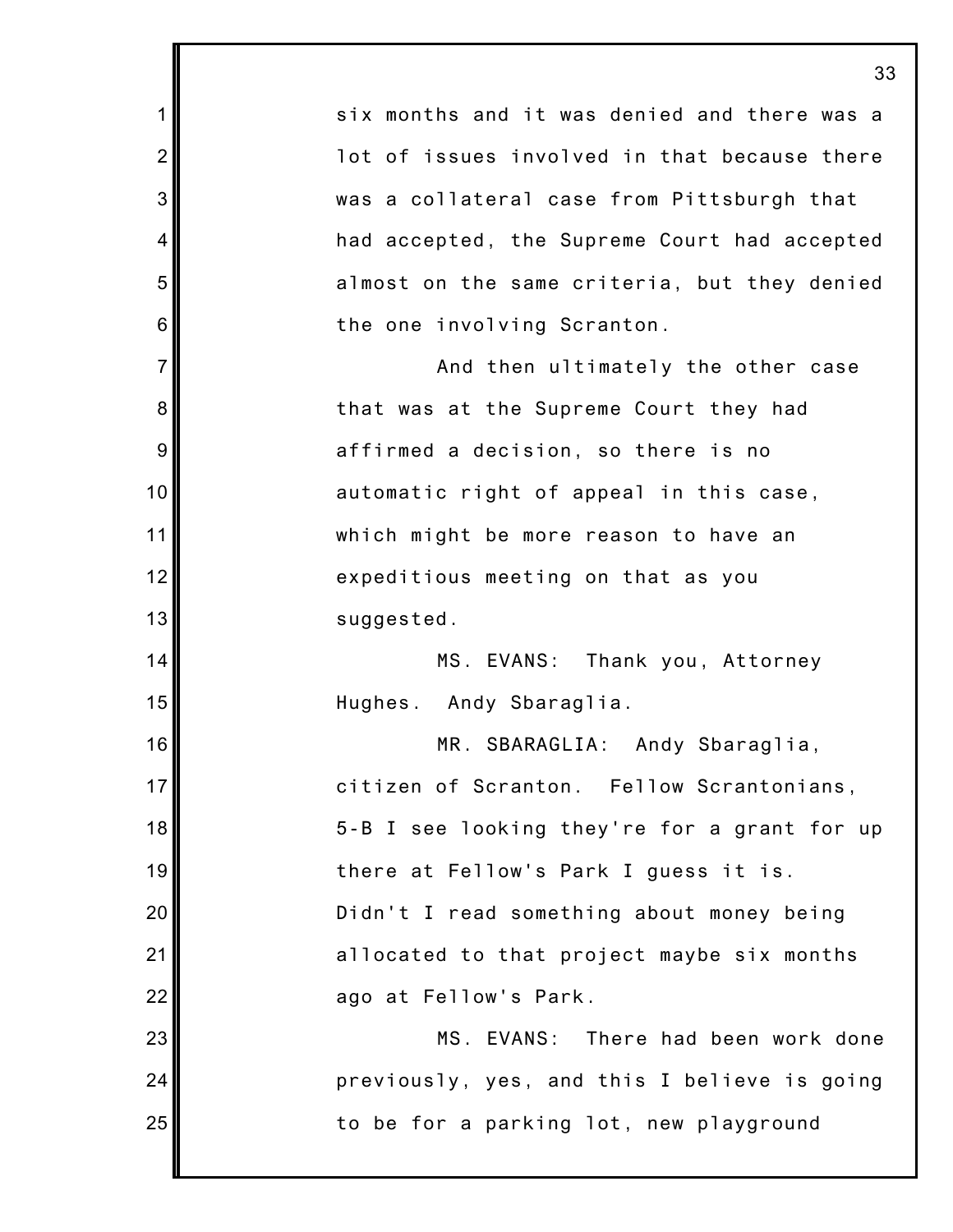equipment, they will be replacing what's there now. There is quite a number of items, street lighting, and it requires 50 percent match from the city and I believe that would be provided through OECD.

1

2

3

4

5

6

7

8

9

10

11

12

13

14

15

16

17

18

19

20

21

22

23

24

25

MR. SBARAGLIA: Well, I have nothing against fixing up that park, but to tell you the truth I found nothing wrong that park before. That was a beautiful park. I mean, they had all kind of affairs there and all of sudden now we find the need to really pour a lot of money into it. The streetlights, I don't know it's real bright in that area there, isn't that right across from the bank? Yeah, the bank is right there. I don't quite understand it, but I guess if the money is available through a grant you can't deny it, can't say that needed more than any or project in the city? I wouldn't know. But apparently they are back at this Fellow Park again, but I just want to bring out to the people that we did spend a lot of money in that park six months ago and now we are looking for money into that park.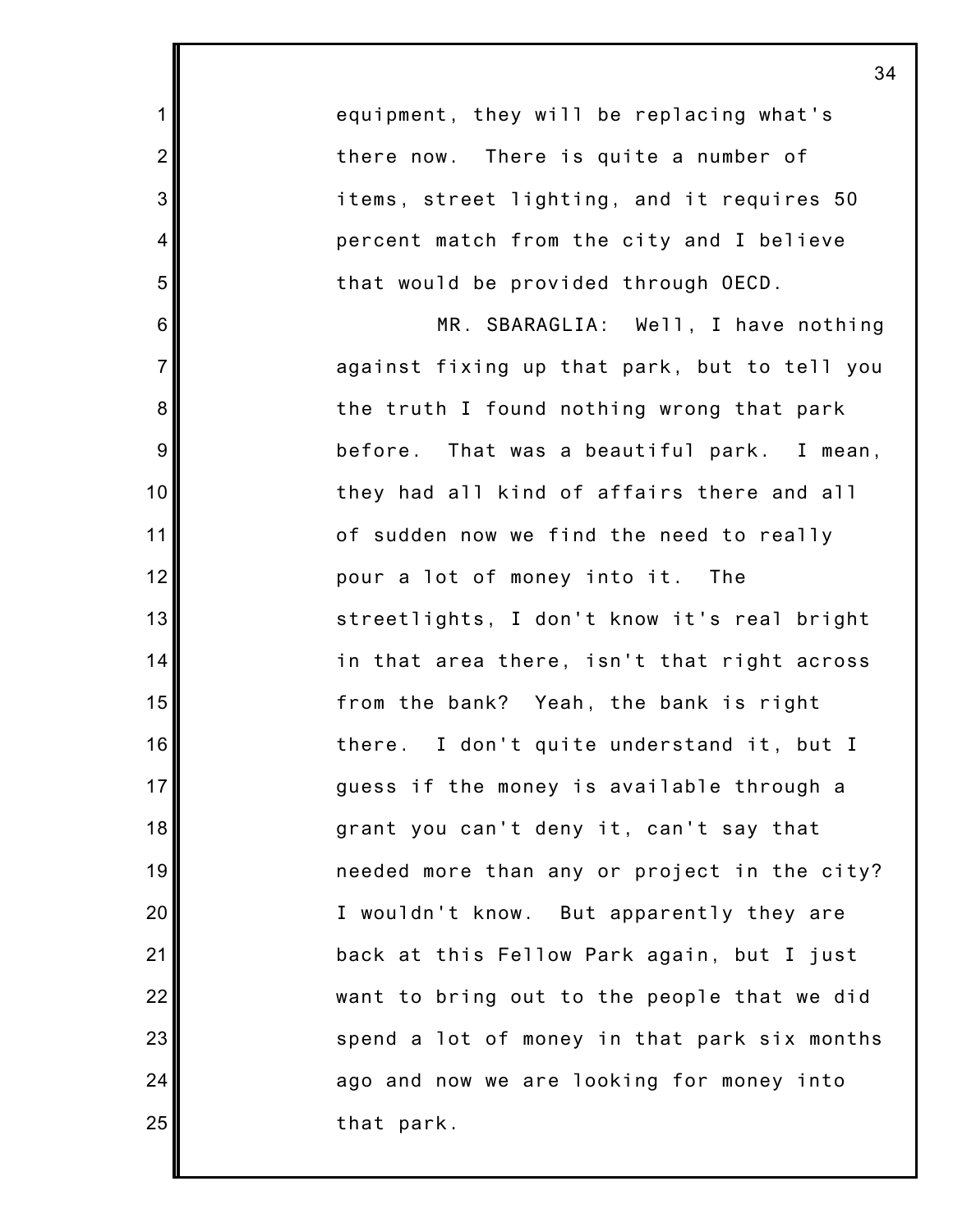Nay Aug must be finished. No, I guess not, Hanlon's Grove is coming up and you know, of course, they put out bids for the greenhouse, that was done maybe two months ago or something like that, I didn't see anything else on it, I guess that's - but I did know they put out bids for it.

1

2

3

4

5

6

7

8

9

10

11

12

13

14

15

16

17

18

19

20

21

22

23

24

25

Now, you say when you call up and ask them what they are they are going to do about all of these awards that's being putting on the city that they have no plans, well, obviously you don't realize the mayor has a plan. He ran for governor, lieutenant governor, now he runs for state representative, he wants to get out of the city before all of these things came down, and I don't blame him. Leave somebody else to handle the problem he created.

I came to a lot of these meetings long, long before any of you sat up there, Brian Reap was a nice man. When they were coming across with this first deal where they were going to lay off all of these policemen because they're gonna to change their way of medical care, Brian Reap said,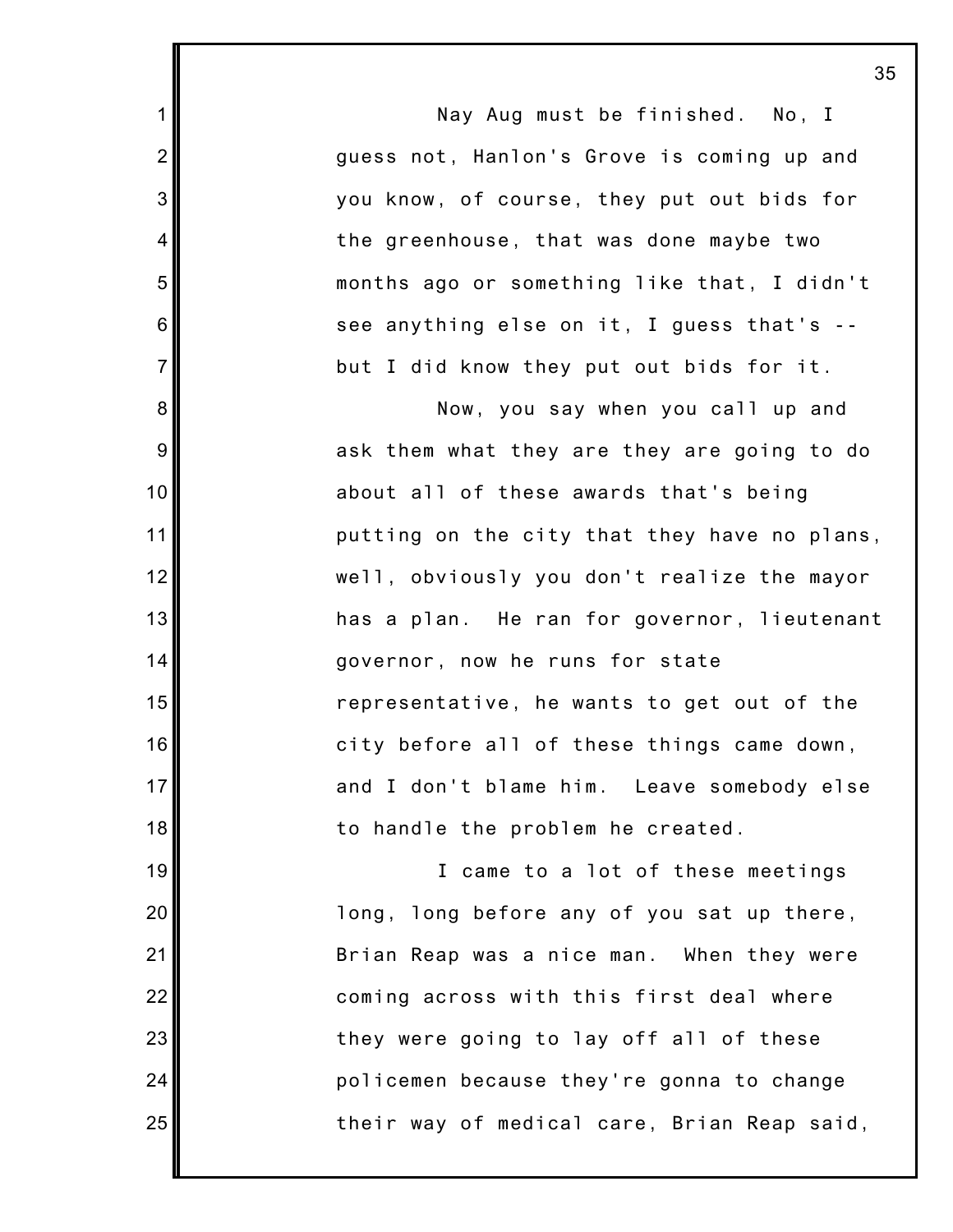"Why not wait until they are 65 and they go on social security and then we do what we have to do with them," and that was a suggestion I thought that made a lot of sense. Instead, he got all of them people retired, appointed a bunch more people, instead of our medical bills being small they skyrocketed because now you got all of the them people who retired were replaced. We didn't gain nothing under that deal plus we lost a lot of experience. No, I say the city has been mismanaged for quite a few number of years. No common sense at all. It's just too bad. Thank you. MS. EVANS: Thank you, Mr. Sbaraglia. Giovanni Piccolino. MR. PICCOLINO: Good evening, City

1

2

3

4

5

6

7

8

9

10

11

12

13

14

15

16

17

18

19

20

21

22

23

24

25

Council. My name is Giovanni Piccolino, business owner and homeowner in the City of Scranton. I'm going to take a little -- as I was sitting there I just of how ironic it was that the first gentleman speaking up here, Mr. Martin, you guys, me being the owner of Buona Pizza and Mr. Sbaraglia all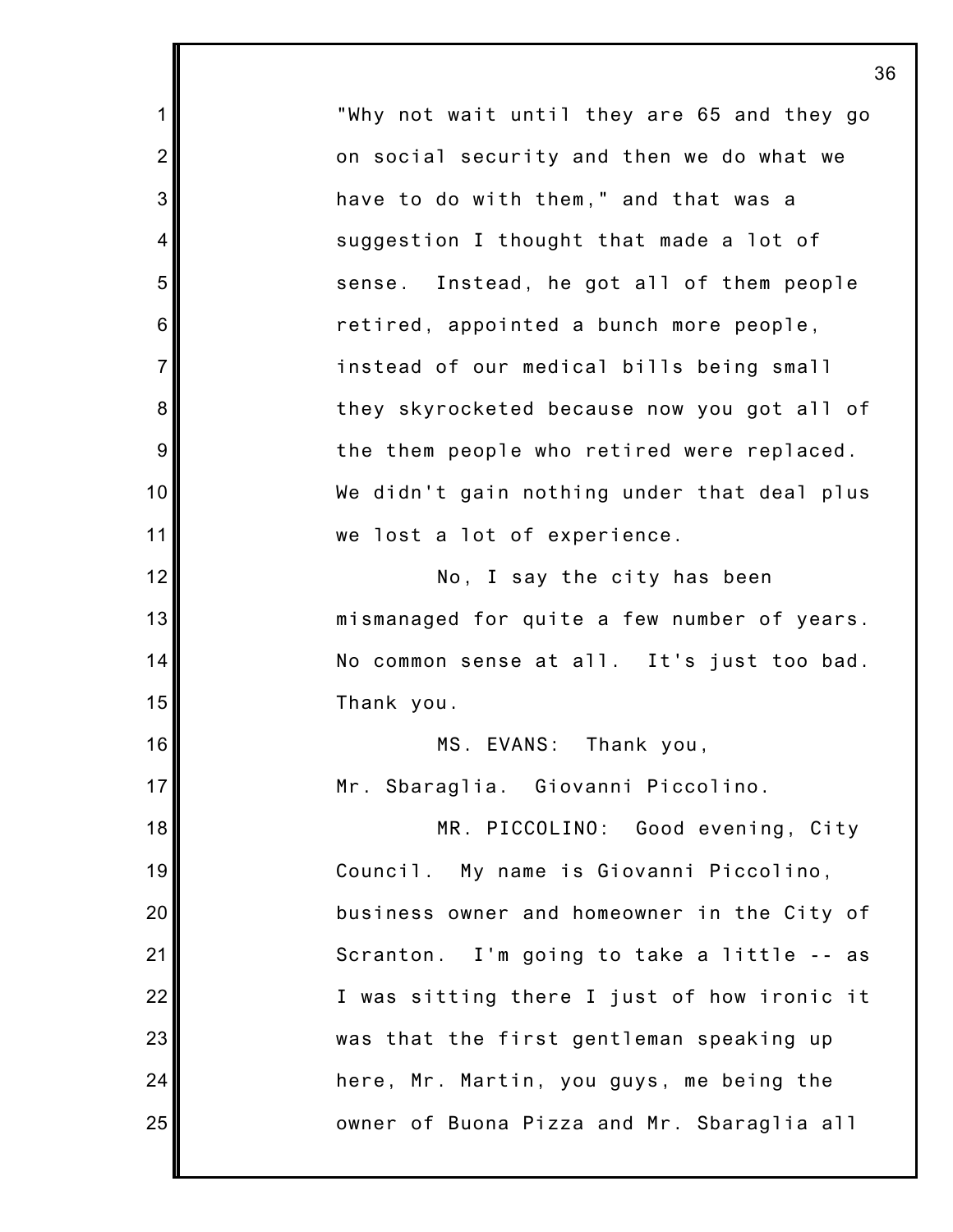|                | 37                                           |
|----------------|----------------------------------------------|
| 1              | are in litigation -- or, well, not           |
| $\overline{2}$ | Mr. Sbaraglia, at least not yet, with the    |
| 3              | current administration. What a massive       |
| 4              | waste of a lot of money.                     |
| 5              | MS. EVANS: Yes.                              |
| 6              | MR. PICCOLINO: Very, very, very              |
| $\overline{7}$ | sad. Any ways, on that note. I got a quick   |
| 8              | question to pose for you guys, would you not |
| 9              | agree that probably pretty much St.          |
| 10             | Patrick's Day is the busiest day in downtown |
| 11             | Scranton for businesses and everything?      |
| 12             | MS. EVANS: Absolutely.                       |
| 13             | MR. PICCOLINO: And this year was             |
| 14             | kind of a washout, but not a total washout.  |
| 15             | MS. EVANS: Um-hum.                           |
| 16             | MR. PICCOLINO: Would you guys be             |
| 17             | happy with the fact that if you were a       |
| 18             | business owner that you did not have to pay  |
| 19             | out overtime to your employees on your       |
| 20             | busiest days of the year?                    |
| 21             | MS. EVANS: Yes.                              |
| 22             | MR. PICCOLINO: Any ways, well, that          |
| 23             | being -- just saying that, like the Scranton |
| 24             | Parking Authority meeting I went to, it was  |
| 25             | just very, very bizarre. I got there 15      |
|                |                                              |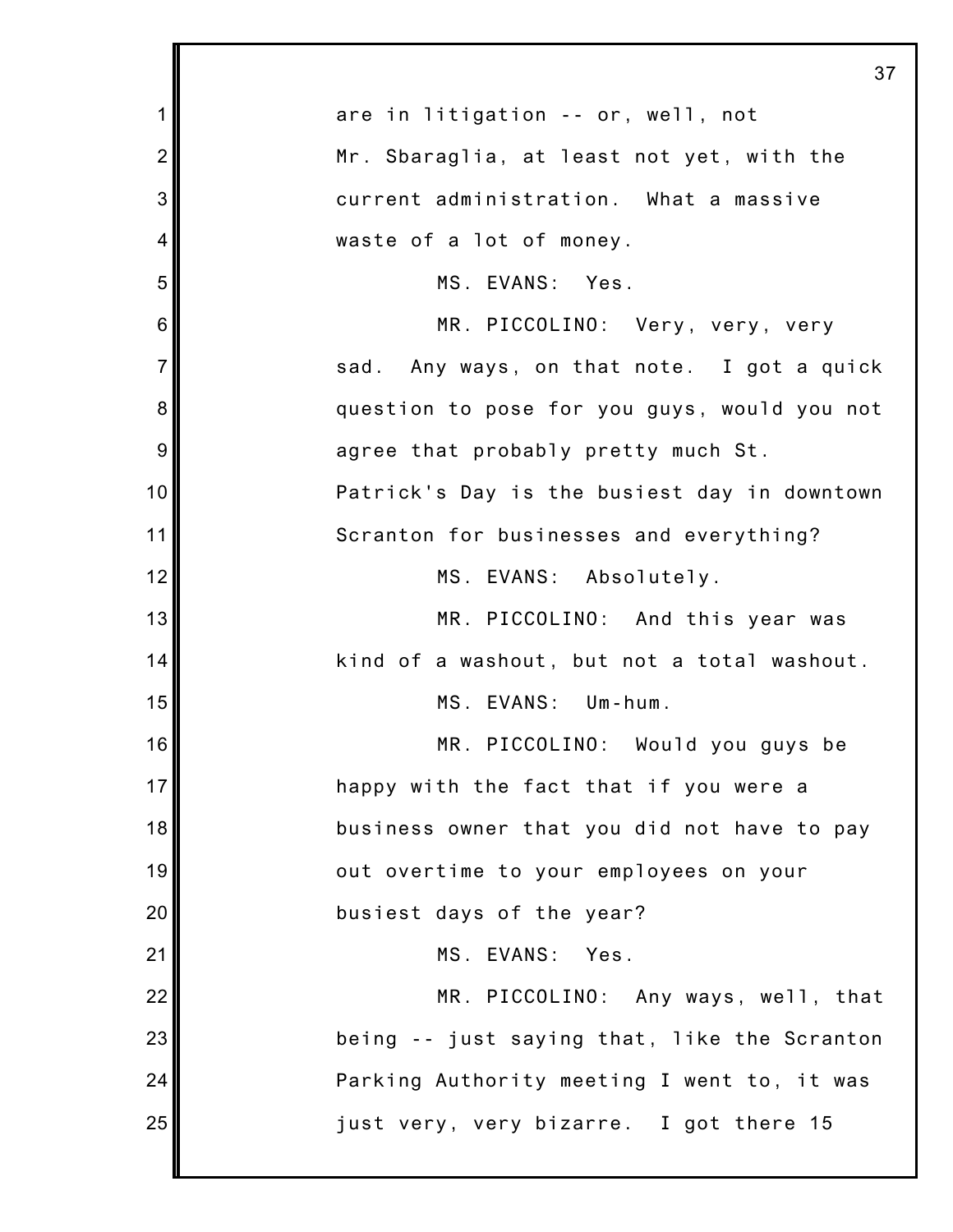minutes early to try, you know, to get there, the door was locked. There was a gentleman who was around -- it was about 25 after five so he was either five minutes late or -- five minutes early or ten minutes late, he was banging on the door. They eventually let him in. The same gentleman when I went to this meeting, which if the public were to attend you couldn't fit more than three or four people, I'm not even quite sure why this board exists, the same gentleman was just texting and texting the whole entire time. There was a lot of yes nods and then it was over.

1

2

3

4

5

6

7

8

9

10

11

12

13

14

15

16

17

18

19

20

21

22

23

24

25

I really would urge the public - oh, not to mention they did cancel the May meeting which would be the other meeting I was supposed to attend, so they are going to have two June meetings for some reason right off the bat there. So I would urge the public to attend one of these meetings and just to see how bizarre they are. They don't make any sense why an authority would even exist. You know, being a businessman they were all thrilled of the fact that they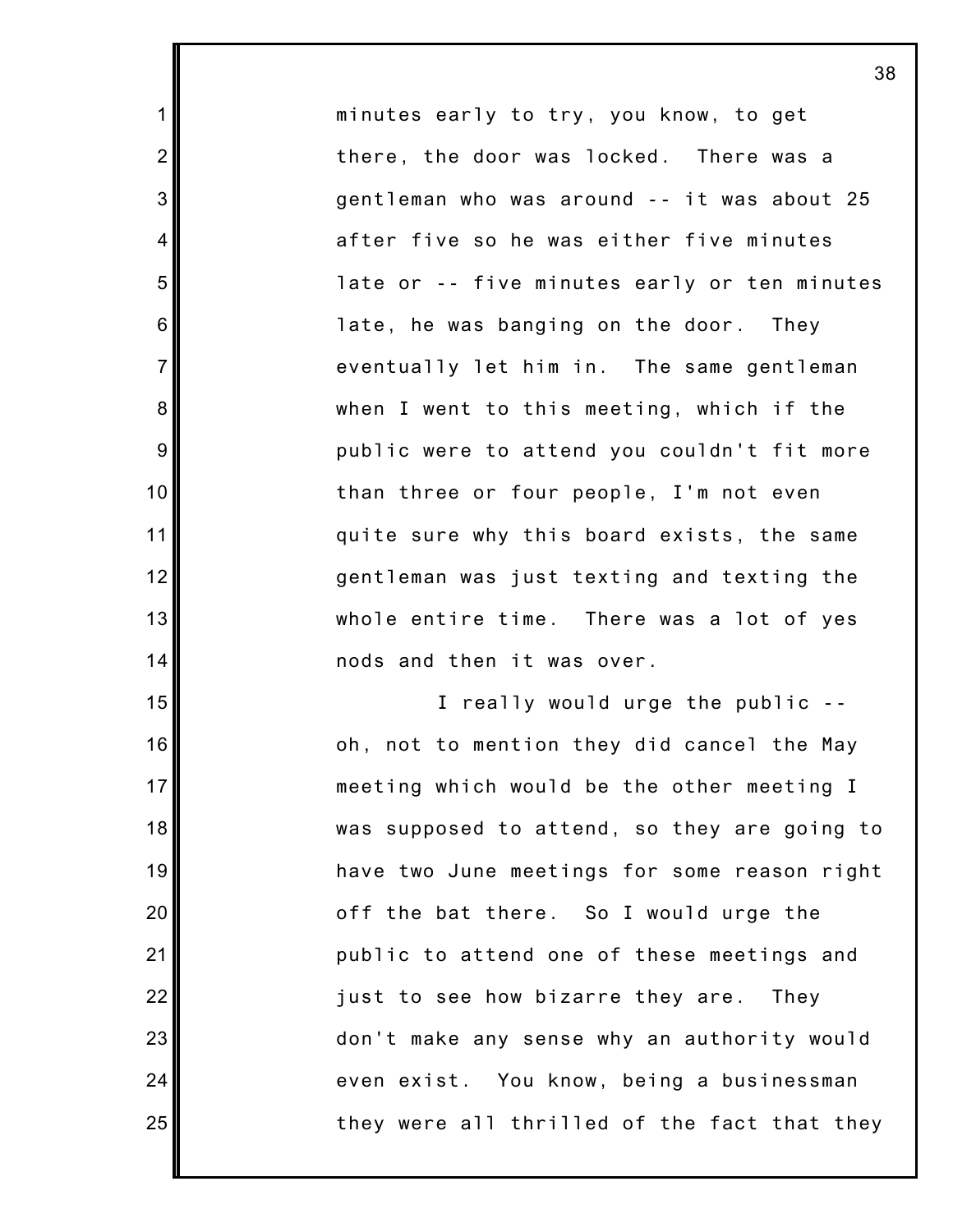| $\mathbf 1$    | didn't even pay overtime to their employees  |
|----------------|----------------------------------------------|
| $\overline{2}$ | on the busiest day of the year. I thought    |
| $\mathbf{3}$   | this was bizarre, I would be upset.          |
| $\overline{4}$ | Okay, two, I'm not quite sure if             |
| 5              | there is anything to be done, our pizza shop |
| $\,6$          | for about the 15th time this week Thursday   |
| $\overline{7}$ | our hearing was continued, you know, and     |
| $\bf 8$        | this is -- again, this like a big burden, I  |
| $9$            | know we paid our attorney, Mr. Hughes is our |
| 10             | attorney, to come from here, but it's a very |
| 11             | expensive process. We are going on almost 3  |
| 12             | 1/2 years, 15 continuations, thousands of    |
| 13             | dollars later that the taxpayers are going   |
| 14             | to have to pay for what, to try to still     |
| 15             | remove us? I don't get it. And at the same   |
| 16             | time we can't even move forward because      |
| 17             | we're stuck in like amuck. I'm pretty sure   |
| 18             | we going to win, it's almost cemented, but   |
| 19             | it's just like we're stuck in a rut here.    |
| 20             | We are a long-time business and we feel this |
| 21             | administration just keeping ignoring us and  |
| 22             | not doing anything for us.                   |
| 23             | Now, with the present council to             |
| 24             | show our gratitude to the present council    |

for one little small thing, our parking

25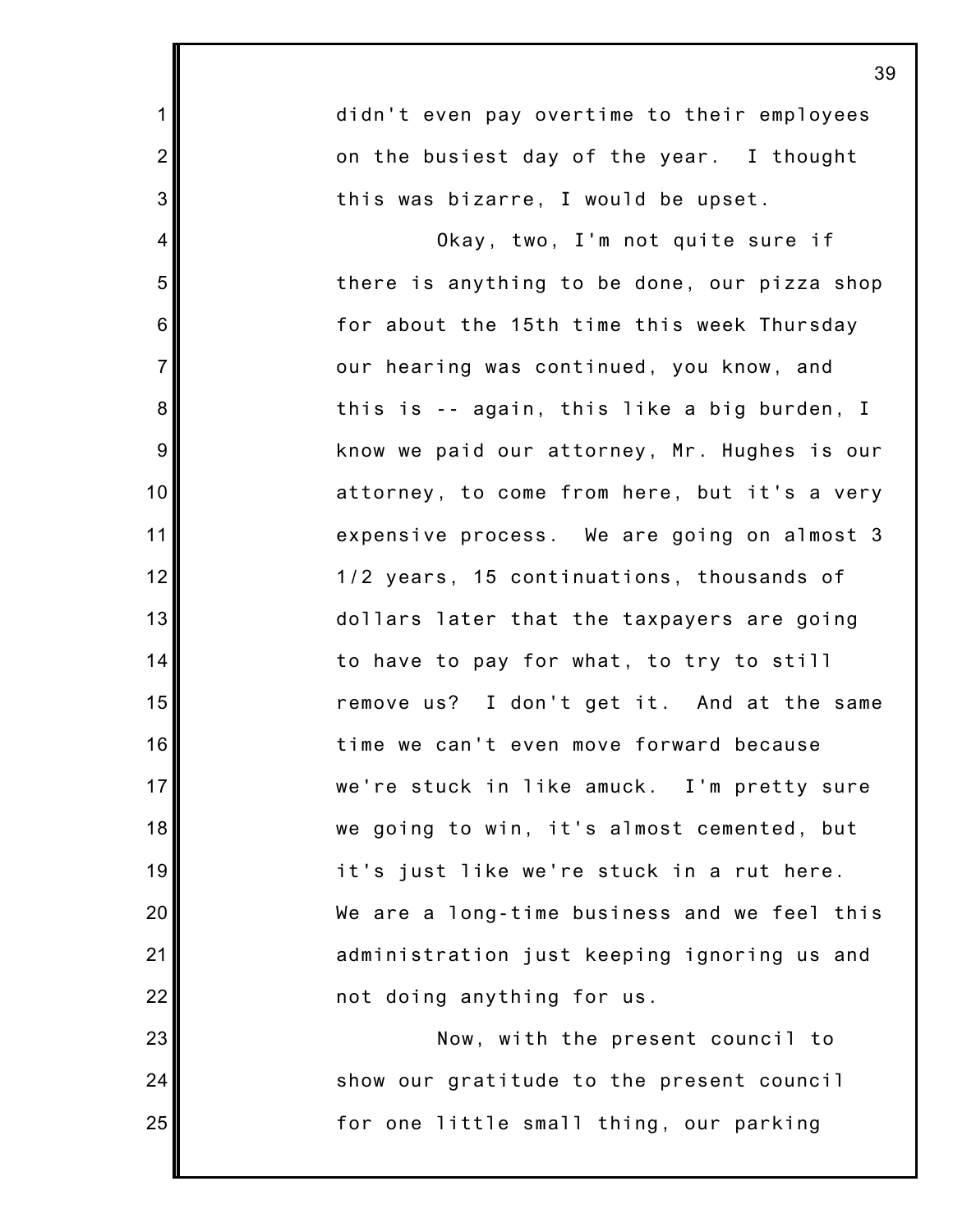spaces in front of the pizza shop have been great for three months with the Parking Authority, the Scranton policemen and also for Coney Island the last couple of weeks. To show our appreciation, we would like to give two \$500 scholarships at the end of every year on behalf of Buona Pizza to two students that are local high school students that are going to stay in the local college that the city council members could, you know, you get to pick them. I would like to call the grant "To Stay in Stride." We want to stay in the area and stride, you know. We want to be the focal point and I urge all of the other businesses in the town, the ones that have gotten grants and loans and everything who've gotten nothing but rejection from the current administration to do the same, to try to get our kids to stay local and stay here and we need youth. You know, I look around town, everything is empty. I walk all the time from the pizza shop, our back alley, Bogart Place, this new project, it's funny, they think they are going to rent out these spaces, there is

1

2

3

4

5

6

7

8

9

10

11

12

13

14

15

16

17

18

19

20

21

22

23

24

25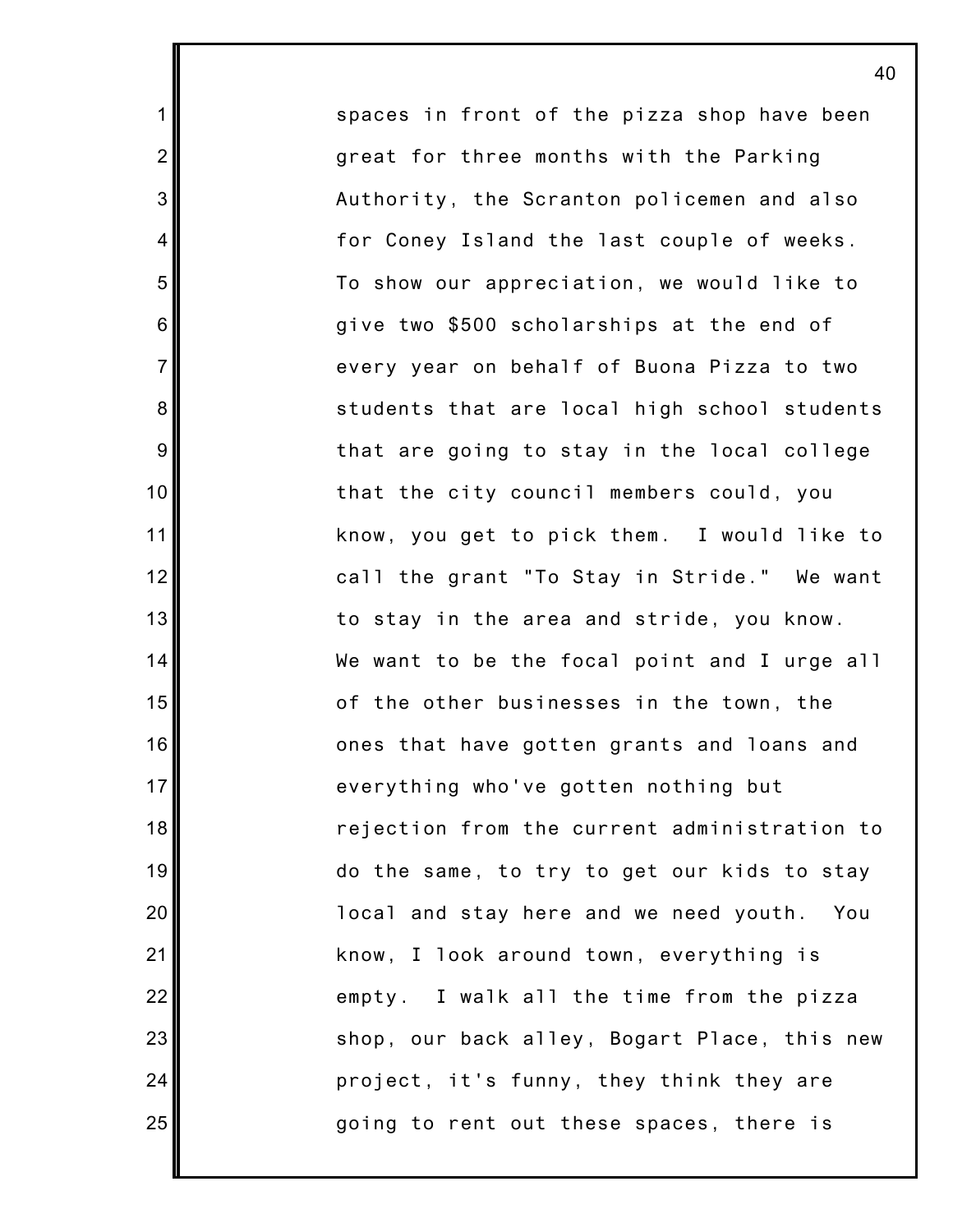|                | 41                                           |
|----------------|----------------------------------------------|
| 1              | like 12 or 15 leases available, the whole    |
| $\overline{2}$ | block is empty, you know, what are they      |
| 3              | going to do open up more restaurants?        |
| 4              | Martini's Bar just closed, that was another  |
| 5              | one, and did they get money from OECD?       |
| 6              | MS. EVANS: I don't believe so. I             |
| $\overline{7}$ | think that was --                            |
| 8              | MR. PICCOLINO: On Spruce Street.             |
| 9              | MS. EVANS: -- that was 2009 and I            |
| 10             | believe that council voted against that.     |
| 11             | MR. PICCOLINO: Right. We don't               |
| 12             | need any more coffee shops and restaurants   |
| 13             | and stuff like that, we need industry, we    |
| 14             | need good jobs. We need people to stay in    |
| 15             | the area. We don't need these baloney        |
| 16             | boards and all of these things that people   |
| 17             | aren't elected to and just appointed to      |
| 18             | because the main reason I asked that         |
| 19             | question and the thing I got out of it was I |
| 20             | think they were happy of the fact they       |
| 21             | didn't have to pay overtime because maybe    |
| 22             | it's just more for them to keep, you know,   |
| 23             | so I don't know. Thank you very much, have   |
| 24             | a good night.                                |
| 25             | MS. EVANS: Thank you,                        |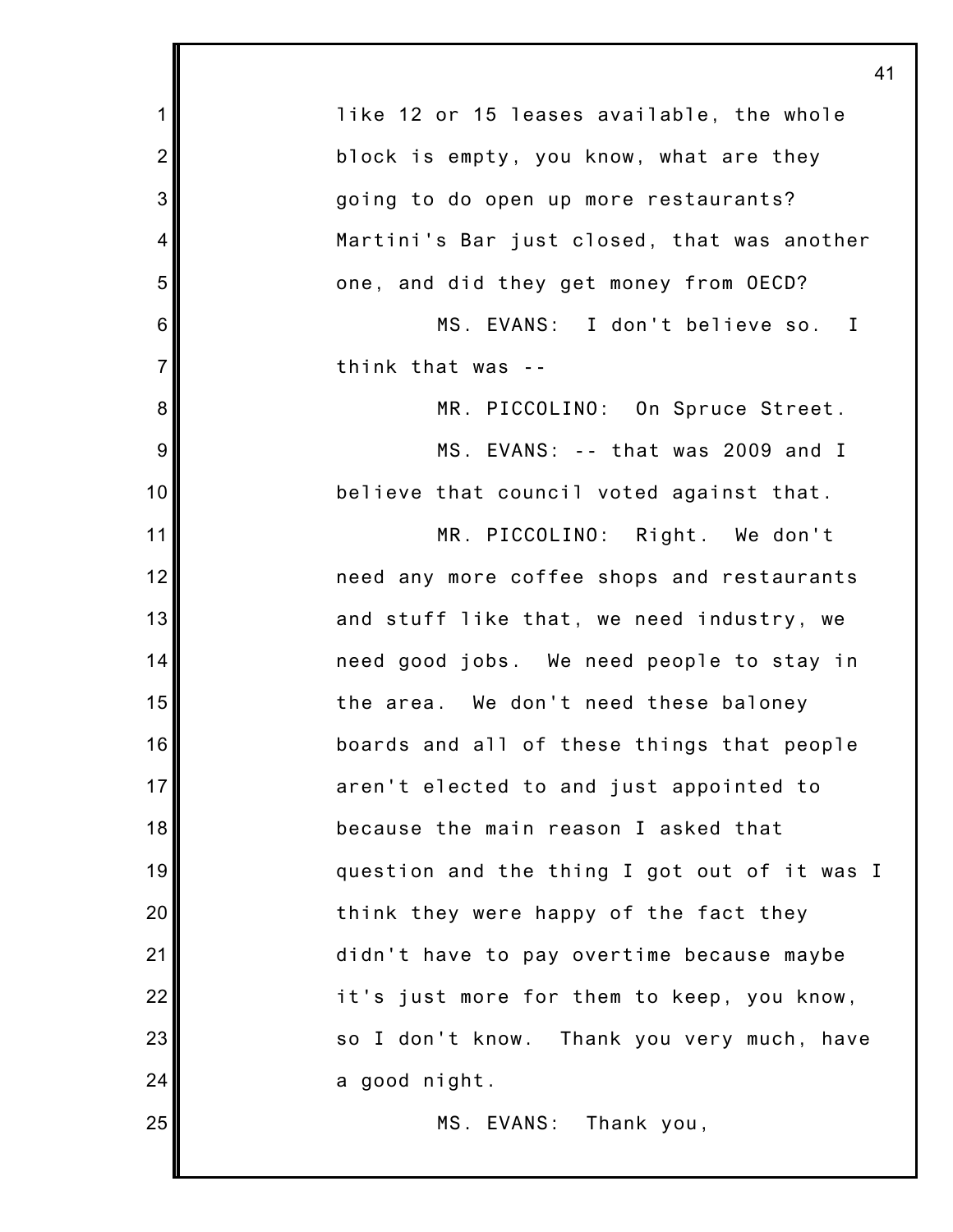|                | 42                                           |
|----------------|----------------------------------------------|
| 1              | Mr. Piccolino.                               |
| $\overline{2}$ | MR. ROGAN: Thank you, Mr.                    |
| 3              | Piccolino.                                   |
| 4              | MS. EVANS: And thank you so much             |
| 5              | for those scholarships for our local         |
| 6              | students. It's an excellent, excellent       |
| $\overline{7}$ | program and it's wonderful to see business   |
| 8              | actually taking an active part in halting    |
| 9              | the brain drain. Thank you.                  |
| 10             | MR. PICCOLINO: It's nice to see              |
| 11             | some people that care about the businesses   |
| 12             | downtown.                                    |
| 13             | MR. ROGAN: Mr. Piccolino, I echo             |
| 14             | what Mrs. Evans said, it's great what you    |
| 15             | are doing for the people of this city, and   |
| 16             | as somebody who was younger who chose to go  |
| 17             | to school in Scranton and I'm going to stay  |
| 18             | in Scranton, you know, I think that's the    |
| 19             | big part of, you know, why your business has |
| 20             | been there so long because businesses in our |
| 21             | city give back and we thank you for doing    |
| 22             | that.                                        |
| 23             | MR. PICCOLINO: No problem.                   |
| 24             | MR. LOSCOMBE: And I would like to            |
| 25             | commend you and your vision and on the other |
|                |                                              |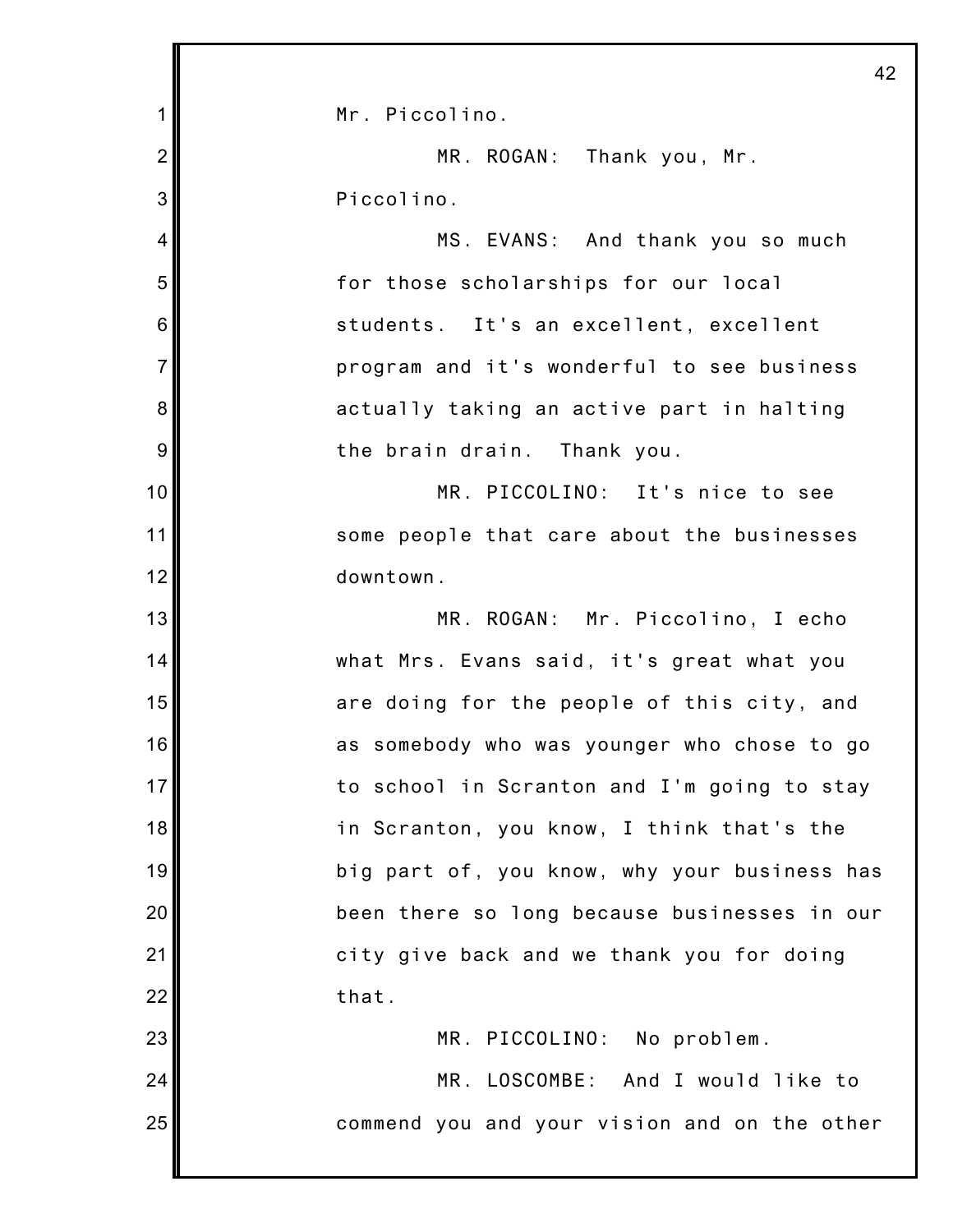|                | 43                                           |
|----------------|----------------------------------------------|
| $\mathbf 1$    | issue it's the same MO with the city between |
| $\overline{2}$ | contracts and illegal issues just drag it    |
| 3              | on. Eventually, someone is going to have to  |
| 4              | pay, so I would like to see what we can do   |
| 5              | to get yours moved along also. Thank you.    |
| 6              | MR. PICCOLINO: You're welcome.               |
| $\overline{7}$ | MS. EVANS: Bill Jackowitz.                   |
| 8              | MR. JACKOWITZ: Bill Jackowitz,               |
| $9\,$          | South Scranton resident, member of the       |
| 10             | Taxpayers' Association. I'd also like to     |
| 11             | congratulate Mr. Piccolino, I think that's a |
| 12             | great idea for scholarships. Mr. Morgan has  |
| 13             | brought this idea up several times, I        |
| 14             | believe that honor students and high honor   |
| 15             | students from Scranton should be offered the |
| 16             | opportunity to get scholarships at all       |
| 17             | colleges in Scranton, Marywood University of |
| 18             | Scranton, and Lackawanna, I think they       |
| 19             | should offer some free scholarships to       |
| 20             | Scranton students especially if they are     |
| 21             | honor students and high honor students,      |
| 22             | maybe it will keep some people in this area  |
| 23             | because when the next census comes up you    |
| 24             | are going to see a big drop again.           |
| 25             | Also, Sergeant Martin wrapped up the         |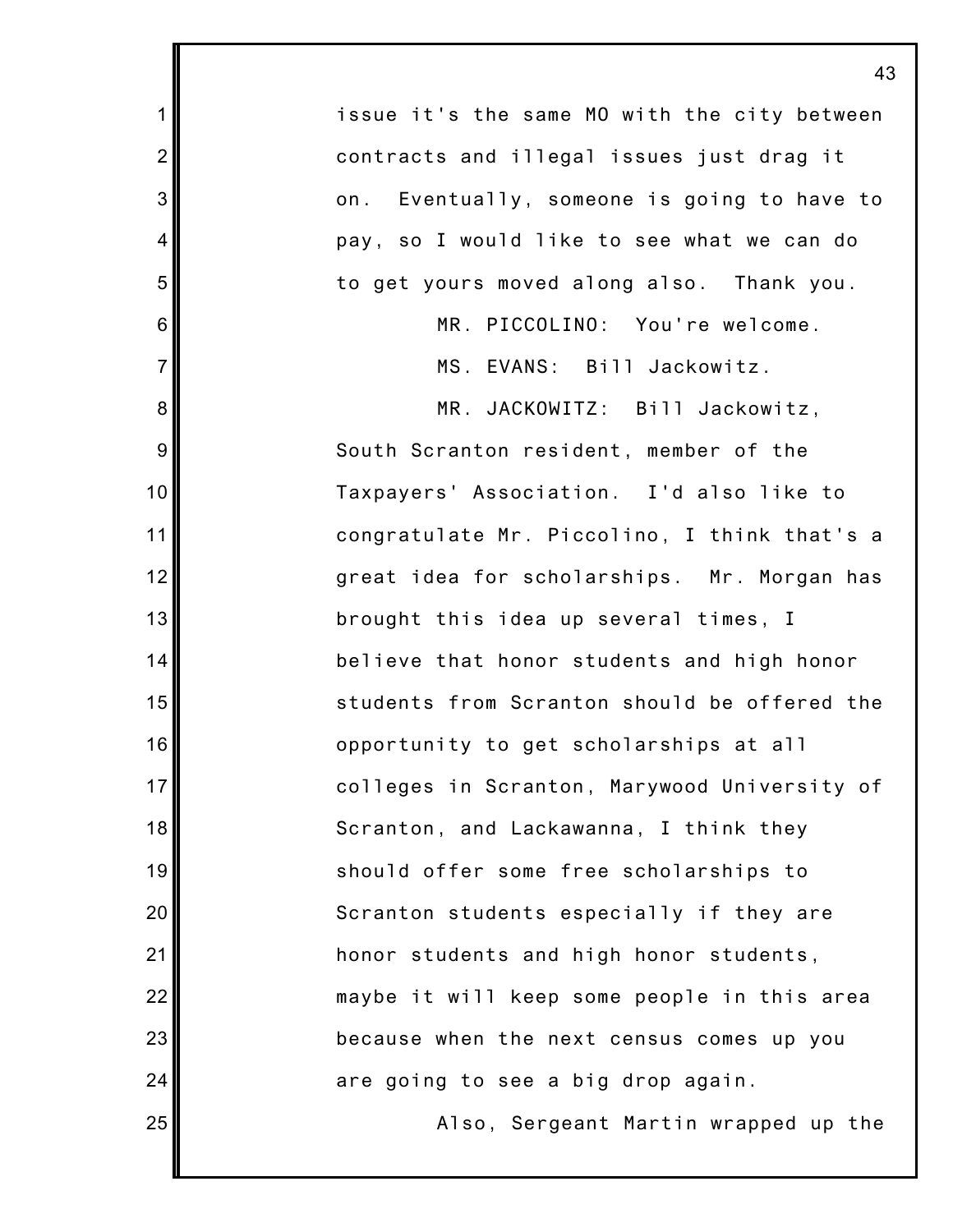last eight to 12 years into one big bundle tonight. This has been going on for eight to 12 years. The last three city councils, not counting this one, you know, are at fault. The mayor, his eight years and four years in city council he is at fault. It's all going to come to an end and the poor people of Scranton are going to end up paying all of these awards and arbitrations. Speakers like us, the Legion of Doom, as we have been called, and hypocrites and everything else, we have been talking about this, we have been ignored, the last council wouldn't even answer our questions, they ignored us like we weren't even here and now it's all going to come to an end and it's just too bad.

1

2

3

4

5

6

7

8

9

10

11

12

13

14

15

16

17

18

19

20

21

22

23

24

25

Monday's editorial about Lackawanna County was very interesting, I almost had to feeling that they were speaking about Scranton only in reverse order. Mayor Doherty has sued city council for attempting to bring fiscal responsibility back to Scranton city government all because of few of his campaign contributors and family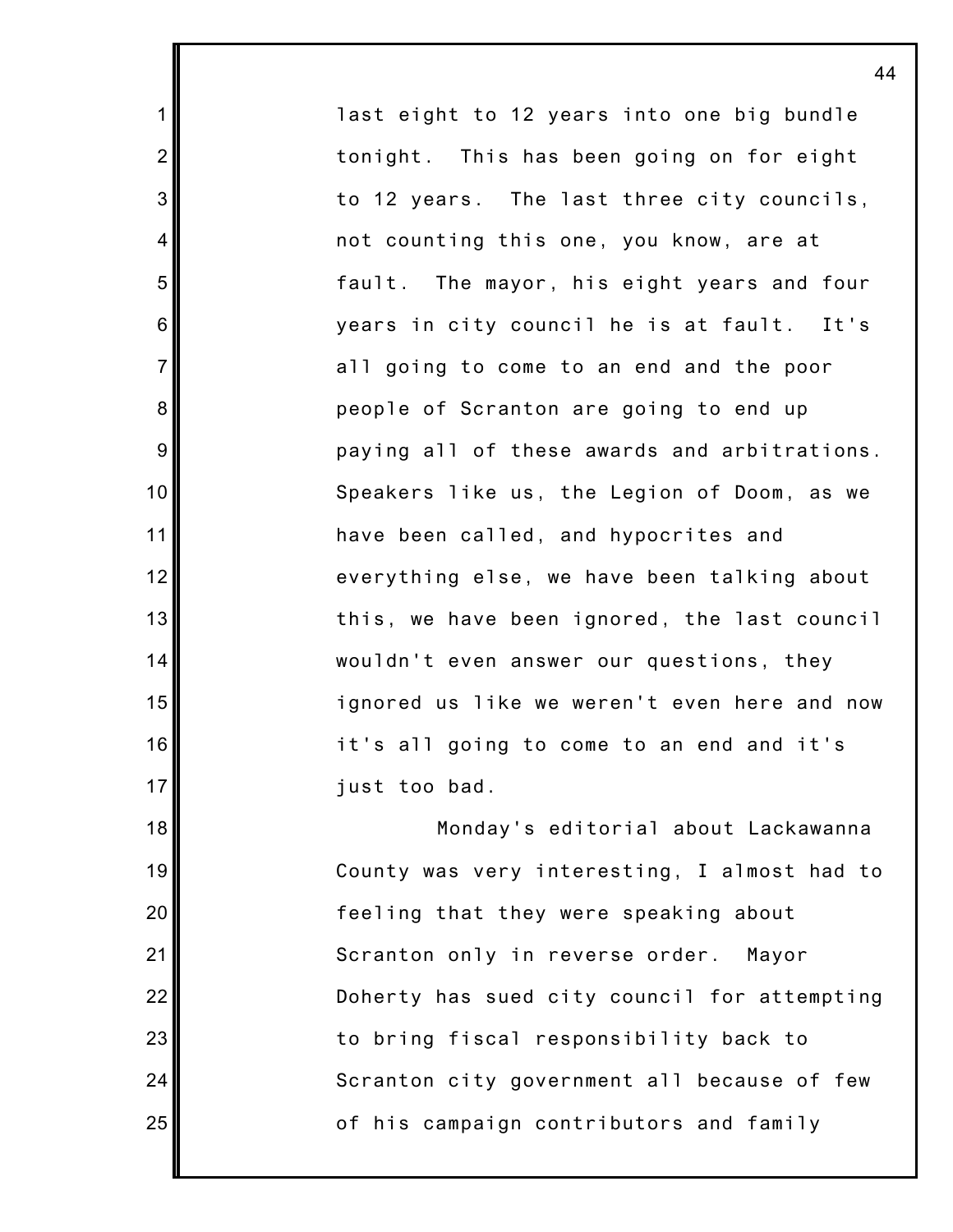friends were going to lose their jobs or take a pay cut, but yet the same Mayor Doherty is campaigning on fiscal responsibility and reduction of unneeded jobs. Only in Northeastern Pennsylvania, would somebody campaign for exactly what Doherty's records shows, what he did to the City of Scranton in the last eight years.

1

2

3

4

5

6

7

8

9

10

11

12

13

14

15

16

17

18

19

20

21

22

23

24

25

I cannot overstate the fact that he has taking Scranton City Council to Court for the exact same reasons that he is now campaigning for senate for. Mind boggling at least. Scranton, Pennsylvania, has been among the few governments to react to economic crisis in the same manner as private sector. Scranton has done just the opposite, they have hired more people, given friends and campaign contributors pay raises even after the firefighters voted 93 percent no confidence in the fire chief a \$13,000 raise and the police chief who has embarrassed the city several times and now has possibly an appearance in federal court he also got a \$13,000 pay raise while the rank and file firefighters and police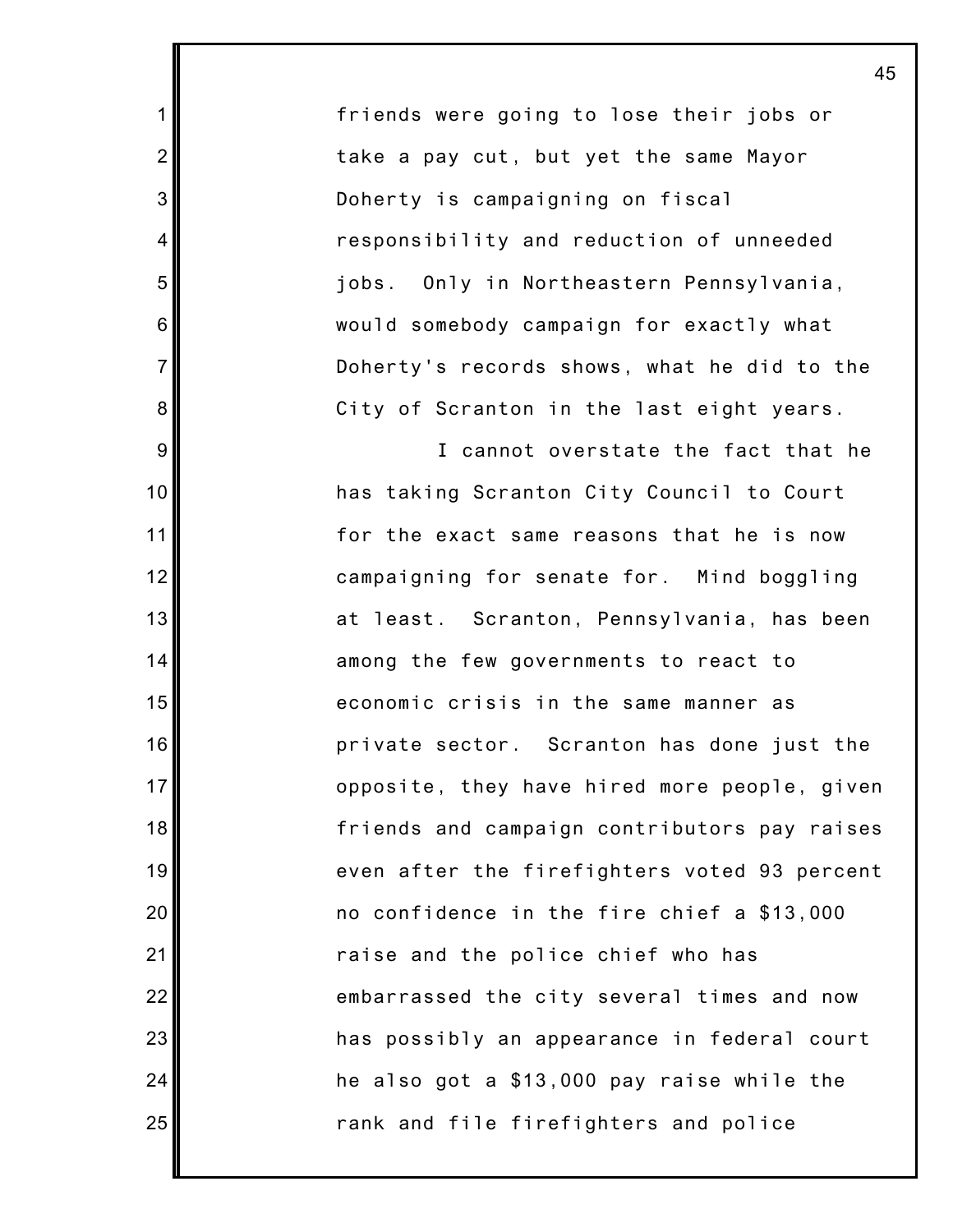officers have not received any raises from the Doherty administrations in over eight years, but they are about to get them from the Court. I really believe they are going to get them from the Court and the poor citizens of Scranton are going to suffer.

1

2

3

4

5

6

7

8

9

10

11

12

13

14

15

16

17

18

19

20

21

22

23

24

25

The city government could save a substantial amount of money by consolidating offices into a single office. That is a what is being done in private sector and also in most states and municipalities governments with the exception of Scranton. The single department head could oversee specific aspects of the department and report to one boss not two or three. The boss in the City of Scranton is Mayor Doherty. He was elected to be the chief executive for the City of Scranton. He wants the power associated with being the mayor, but he will not accept the responsibility.

Mayor, when was the last time you attended a council meeting, held at town hall meeting so citizens can ask you questions about the city and the decisions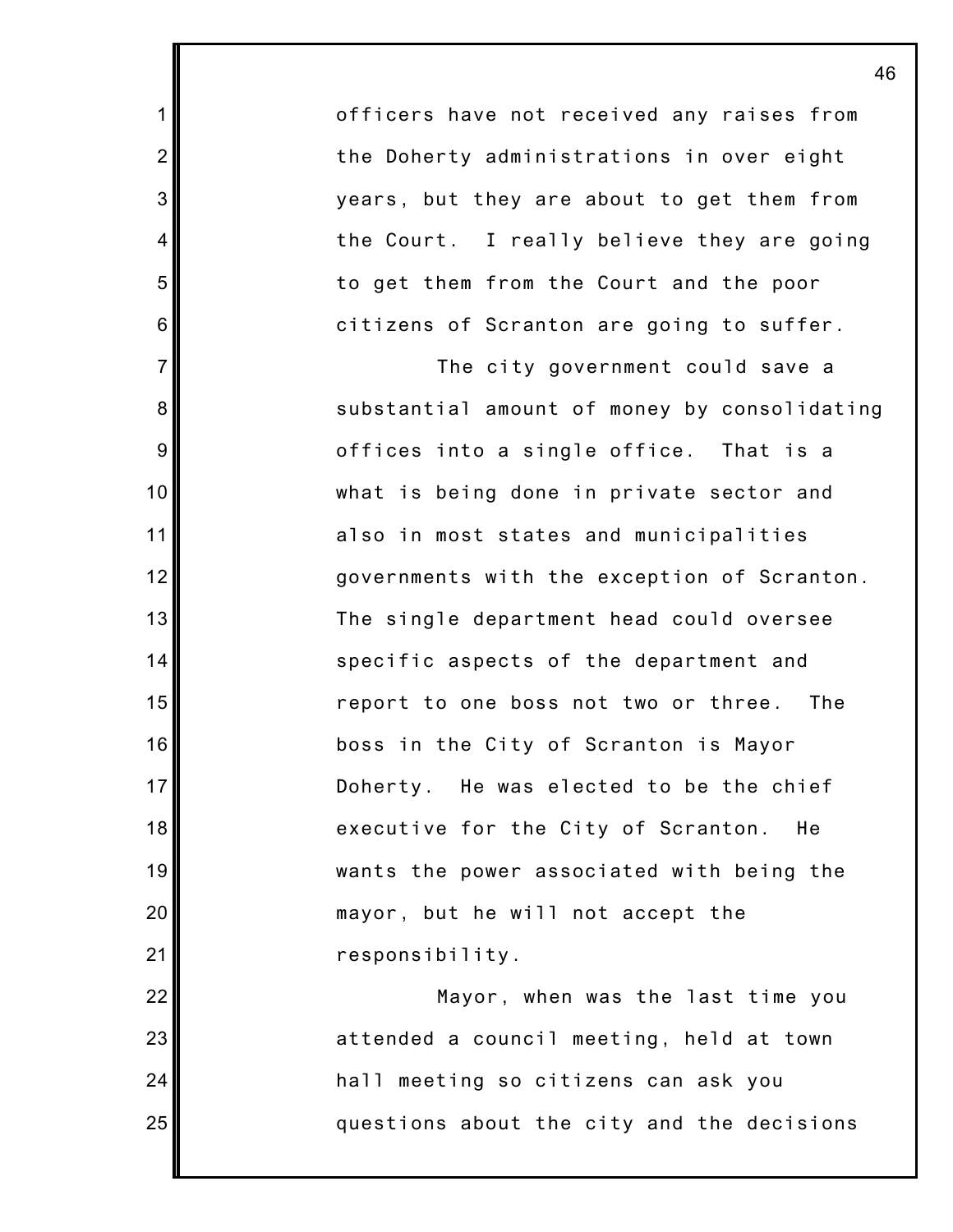1 2 3 4 5 6 7 8 9 10 11 12 13 14 15 16 17 18 19 20 21 22 23 24 25 that you have made? Maybe never. As far as council, the last time was when you cast the decisive vote for Councilman McGoff. Attorneys and authorities should not be ruling the City of Scranton. Get rid of all of them. Abolish all of the authorities unless you want your city completely under the control of nonelected political cronies who have no experience but have money for the right family name. During the court hearing all of these so-called valuable department heads and workers were sitting in the courtroom not to testify but I guess to waste the day away at taxpayers' expense. It is always a difficult task to tell somebody that these positions -- that their position is no longer needed, but you know what, that is the real word, not Doherty fantasy world. Do the right thing, Mayor, make the cuts, trim the budget and actually improve the appearance of the neighborhoods. Forget about the medical college, you had nothing to do with the college coming to Scranton. It will be years before Scranton residents see the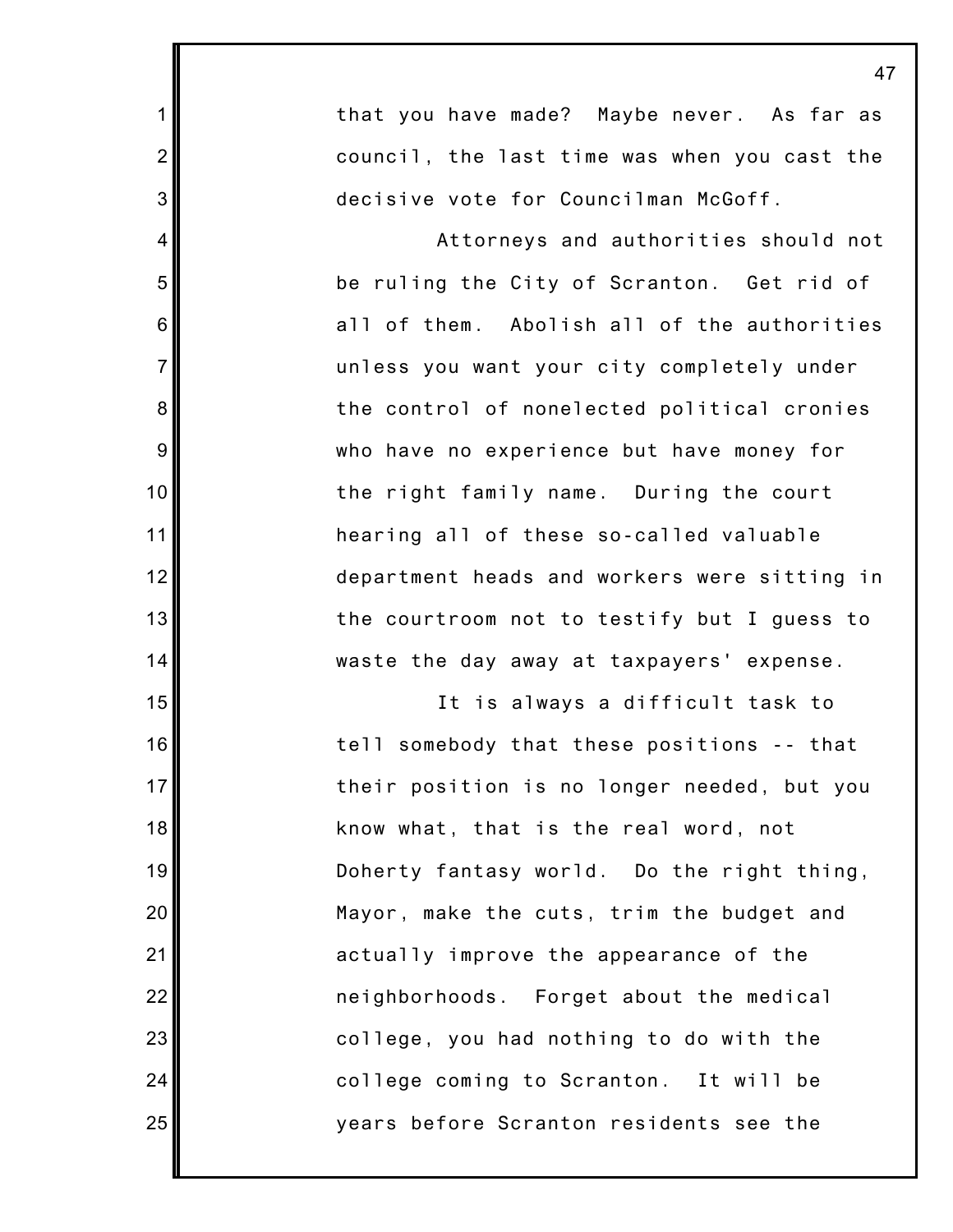1 2 3 4 5 6 7 8 9 10 11 12 13 14 15 16 17 18 19 20 21 22 23 24 25 benefits of the medical college. Also, the downtown, bring in some business and family sustaining jobs, not parking garages. Unemployment has not improved under your eight years as mayor it actually has gone up several percentage points. And please, do not blame the current situation on these numbers. They were high before the country recession started. Also, we all know why the mayor is running for governor, lieutenant governor and senator, he is running to get out of the City of Scranton because he knows these awards are coming down so anyone, my advice, anyone who accepts the mayor position think twice about taking it. Think twice about taking that job if by chance he happens to win. Think twice about it. MS. EVANS: Thank you, Mr. Jackowitz. Lee Morgan. MR. MORGAN: Good evening, Council. MS. EVANS: Good evening. MR. MORGAN: I think the first thing I would like to say tonight is that I think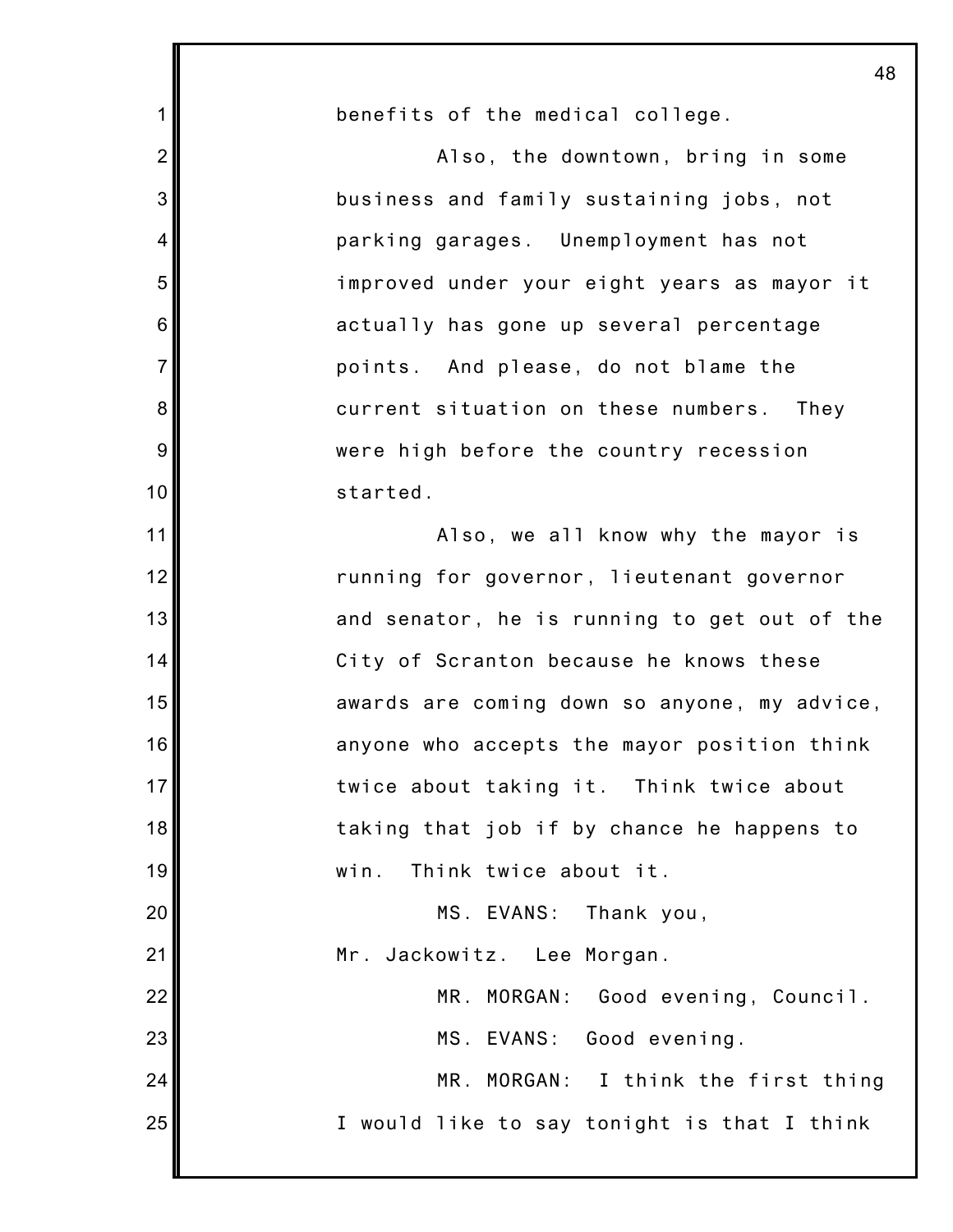the medical college is probably the best thing that's ever happened to this city, but I'd like to see it expand into pharmaceuticals, maybe a dental school, maybe a school of nursing, and I'd like to see a rapid expansion, that's only my opinion. I think that would be a good thing.

1

2

3

4

5

6

7

8

9

10

11

12

13

14

15

16

17

18

19

20

21

22

23

24

25

I think will McGoff said something important tonight when he talked about the meeting at the DeNaple's Center tomorrow. You know, it's my understanding that there is a waiting list for kindergarten space in the Scranton School District. I think we have got a lot of problems with public education. I think that -- I think that if the people in the city would find if important enough to go there tomorrow, I think that maybe if they raise their voice maybe we could really do something. I think we have to find solutions to educational problems we have, and I think the only way we are going to find them is if we really start to discuss them. I pay a lot of attention maybe to silly things, but I do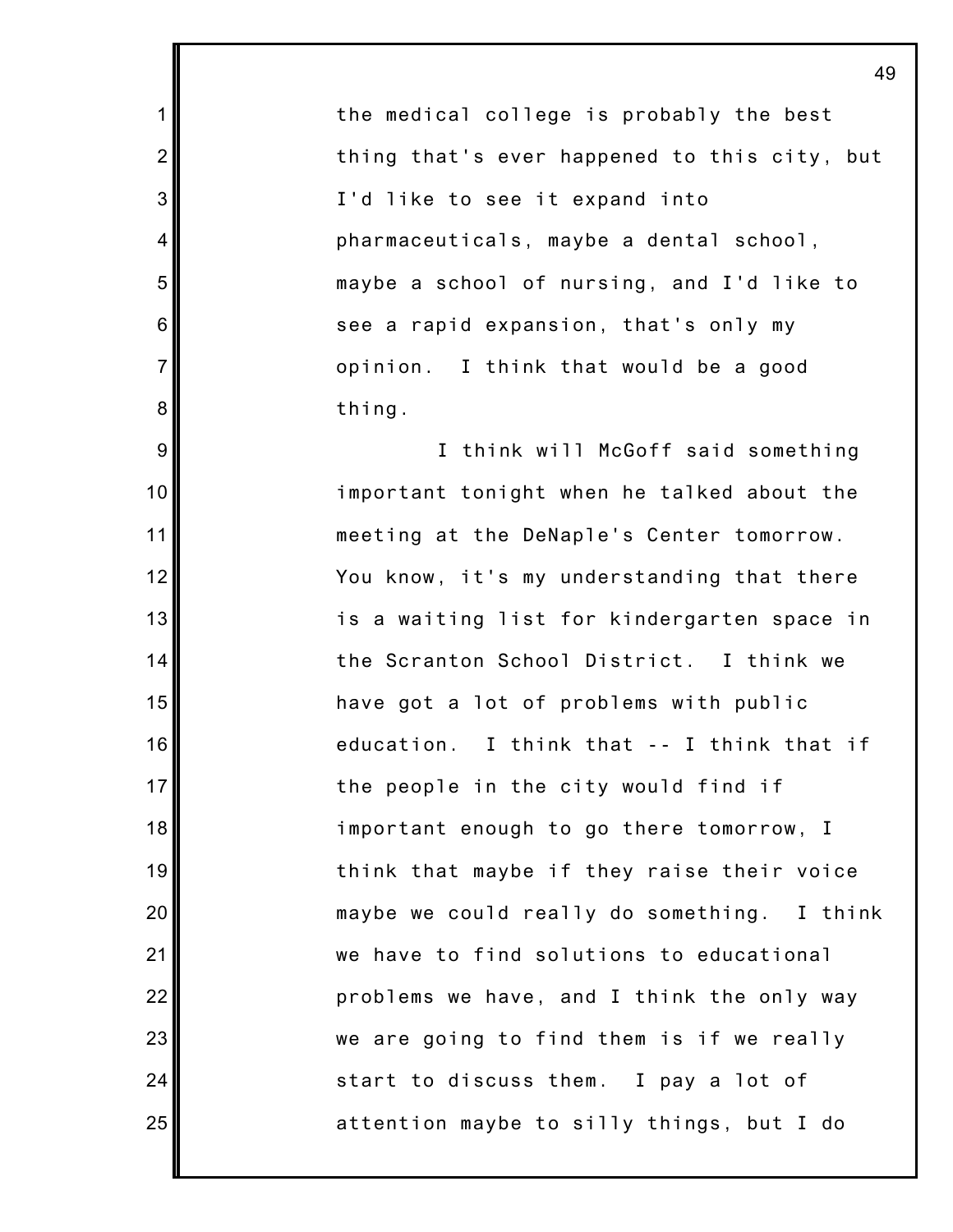|                | 50                                           |
|----------------|----------------------------------------------|
| 1              | have some questions. Are there going to be   |
| $\overline{2}$ | movies at Nay Aug Park this summer?          |
| 3              | MS. EVANS: I don't know.                     |
| 4              | MR. MORGAN: Could somebody find              |
| 5              | out?                                         |
| 6              | MS. EVANS: Certainly.                        |
| $\overline{7}$ | MR. MORGAN: Okay, the other thing I          |
| 8              | have, what's going on with the Comcast       |
| 9              | contract?                                    |
| 10             | MS. EVANS: Negotiations are still            |
| 11             | ongoing as far as I know because council has |
| 12             | not received any indication that the         |
| 13             | contract has been, let's say, agreed upon by |
| 14             | the mayor.                                   |
| 15             | MR. MORGAN: But it would have to be          |
| 16             | ratified by council.                         |
| 17             | MS. EVANS: Yes. I believe so, yes.           |
| 18             | MR. MORGAN: Don't you think that             |
| 19             | maybe the council should ask for some grants |
| 20             | from Comcast on top of the franchise fee?    |
| 21             | MS. EVANS: Actually, when we spoke           |
| 22             | with Attorney Cohen, who is representing the |
| 23             | city in the negotiations with Comcast, we    |
| 24             | did provide him with items that we believe   |
| 25             | the city and the residents of the City of    |
|                |                                              |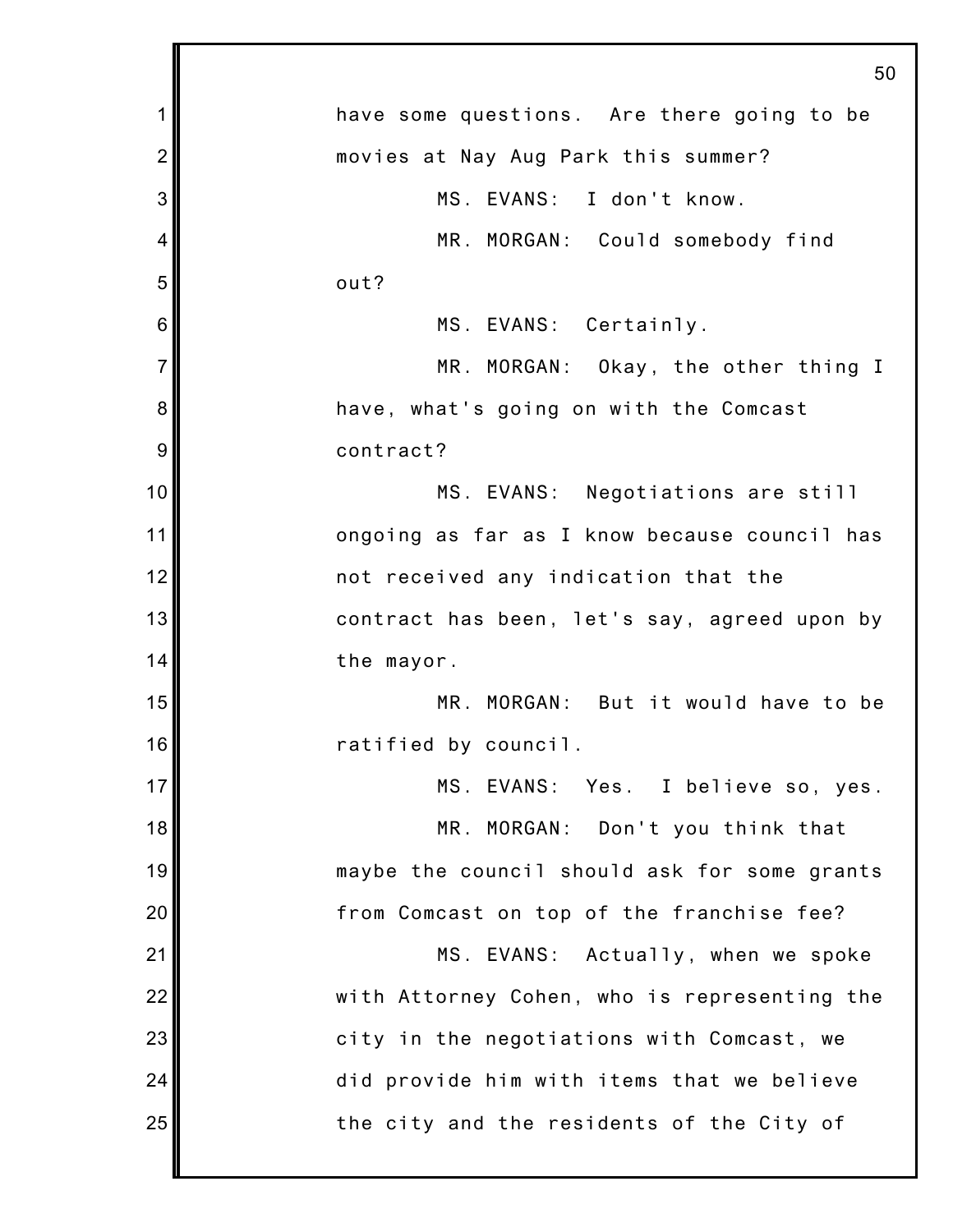Scranton should receive. We don't know how successful that negotiation is going to be, but we did make those requests during our meeting.

1

2

3

4

5

6

7

8

9

10

11

12

13

14

15

16

17

18

19

20

21

22

23

24

25

MR. MORGAN: Well, myself and a couple of other people sat through a meeting with them and the city's board and their representatives said that they can give one or two grants on top of the franchise agreement, and that's why I'm saying that maybe we should pursue something like that. And I hope that the council would try to take that money out of the budget, like I stated before, and split it between senior citizens, the public access channel, and the youth remedial education program in the city because I really think that the funding that we receive from that contract should go to the citizens in lawful wage instead of being devoured by the budget because I think it can enhance the lives of the residents of this city and do a great benefit for the residents, so I just open that council would really consider trying to move that money out of the budget, try to convince the mayor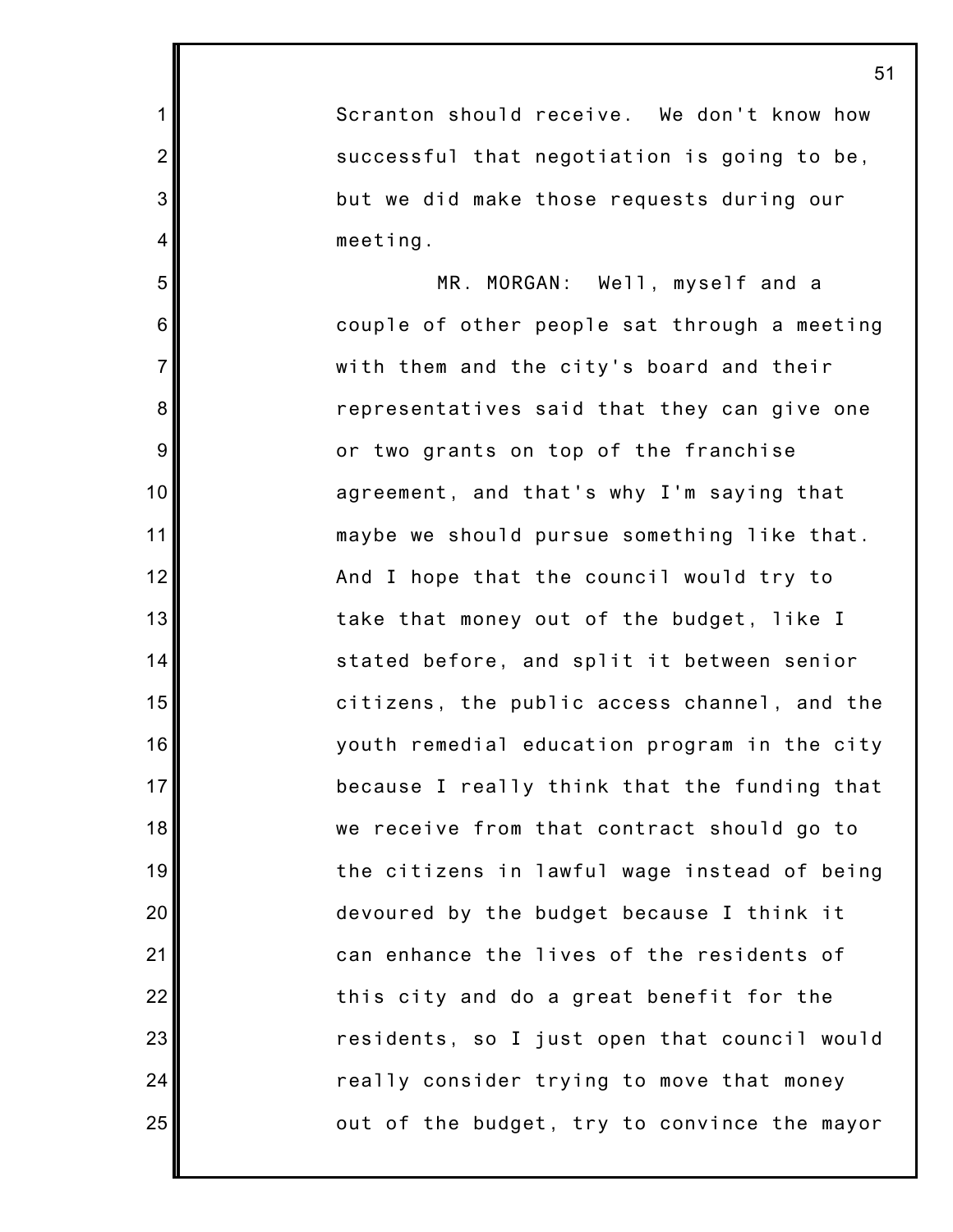| 52                                           |
|----------------------------------------------|
| that it's a good idea because I think it     |
| would really show some leadership and it     |
| would really help the residents of this      |
| city. And other than that, that's all I      |
| Thank you.<br>have.                          |
| MS. EVANS: Thank you, Mr. Morgan.            |
| Dave Dobrzyn.                                |
| MR. DOBRZYN: Good evening, Dave              |
| Dobrzyn.                                     |
| MS. EVANS: Good evening.                     |
| MR. DOBRZYN: Member of the                   |
| taxpayers', resident of Scranton. I have a   |
| question that possibly could be answered     |
| during motions, this recent -- these recent  |
| blight inspections what would be penalties   |
| 16<br>and fines and so forth, would there be |
| initial fines or future fines for            |
| noncompliance and so forth, and I would also |
| like to make a comment on that. You know,    |
| we have -- we have residential blight, but   |
| what about industrial blight? Are we just    |
| going to let the same old -- same old people |
| go time and time again and, you know, I know |
| it's not your call on all cases, so maybe we |
| could prompt somebody to start looking into  |
|                                              |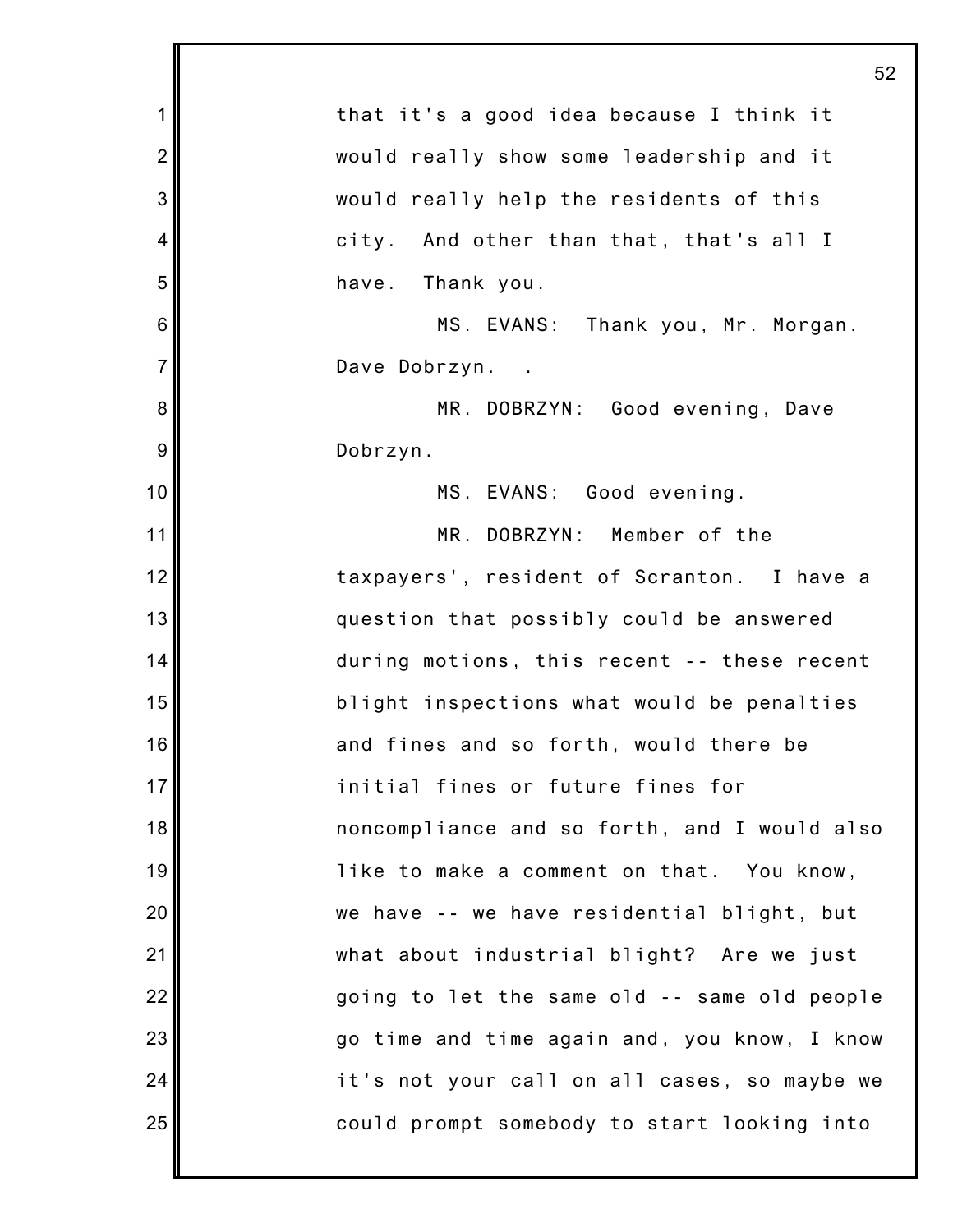some of these abandoned structures and so forth that -- or operating structures we have three people that are living in a certain neighborhood that's always been an issue.

1

2

3

4

5

6

7

8

9

10

11

12

13

14

15

16

17

18

19

20

21

22

23

24

25

Now, on that 500 block issue we have heard from Mr. Piccolino, and I agree with him, and also Coney Island they paid to have their own sidewalks, they paid to have their own building, and that guy would not fix the light and the very edge of the sidewalk, I don't know what you call that, but if you drive by there you see a big empty space and a bunch of yellow ribbons and so forth, but no work. It would seem to me for \$28 million he would be generous enough to make that look nice at least.

And one of the things I have noticed about downtown, and I don't know what could be done about it because the meter people probably go home at 5:00, but when people park down there after hours they will take up two meters. They will park right in the middle of two meters and so anything that could be done to help that out because some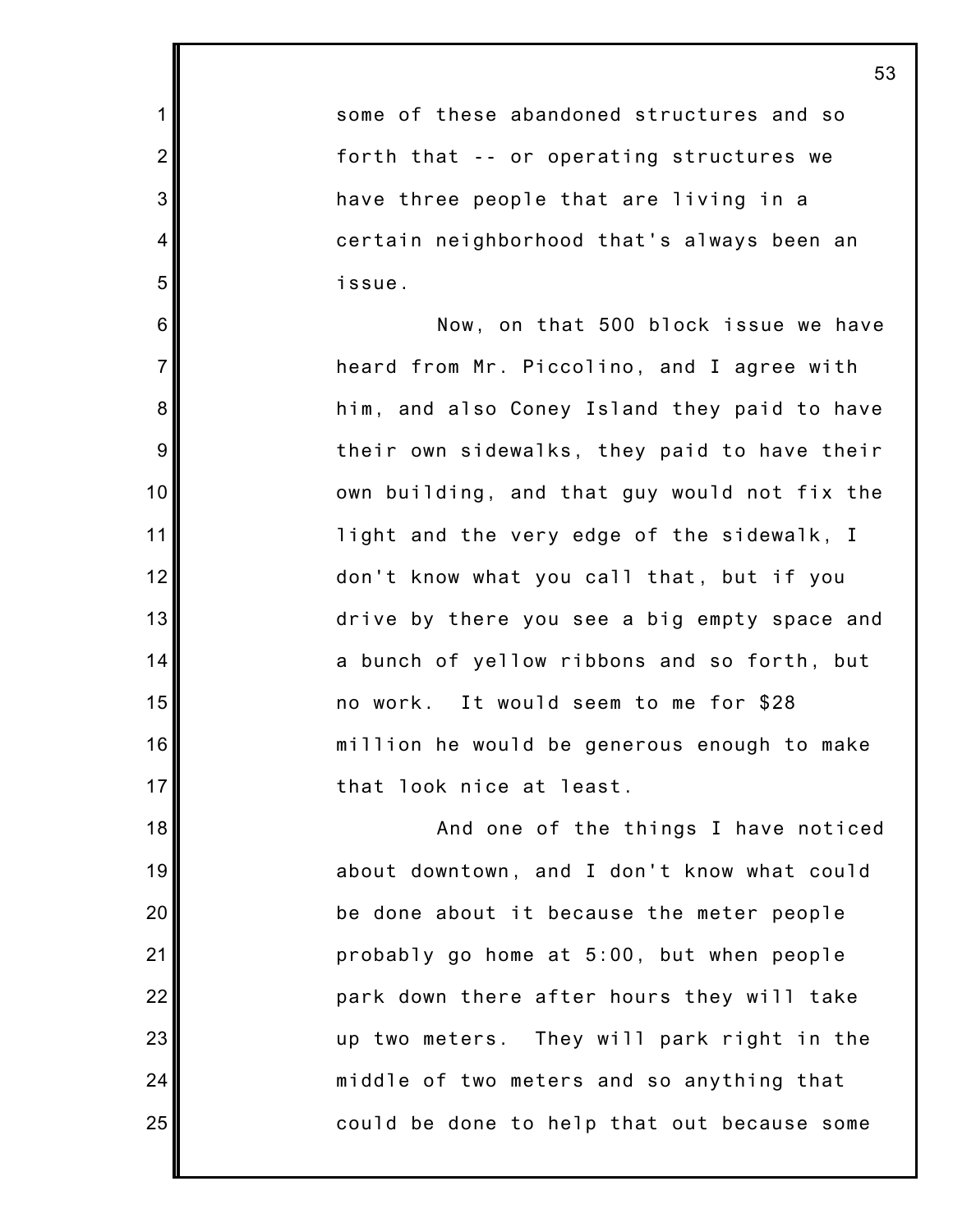days I get a space right away and -- well, he's not here anymore, but he can tell you I'm there every Friday for my pizza and other days I just wind up zooming around and zooming around and zooming around. And I felt I hit on a really good -- I had a brain storm last week, the Chamber of Commerce. I think it's time for us to have a Scranton Chamber of Commerce and Greater Lackawanna County Chamber of Commerce, and hopefully some day, you know, you can't -- the wish lists are big and, you know, I'm not criticizing anybody up there, but it would be interesting and I think it would be better to have somebody with Scranton merchants and Scranton's interest

1

2

3

4

5

6

7

8

9

10

11

12

13

14

15

16

17

18

19

20

21

22

23

24

25

at large instead of having people from out of town looking to locate. I feel that that Chamber of Commerce is just using us as a land bank.

I disagree with that statement where there is no available land for development, industrial development. If you go down to the end of Washington Avenue in South Side, I mean, there is plant that used to make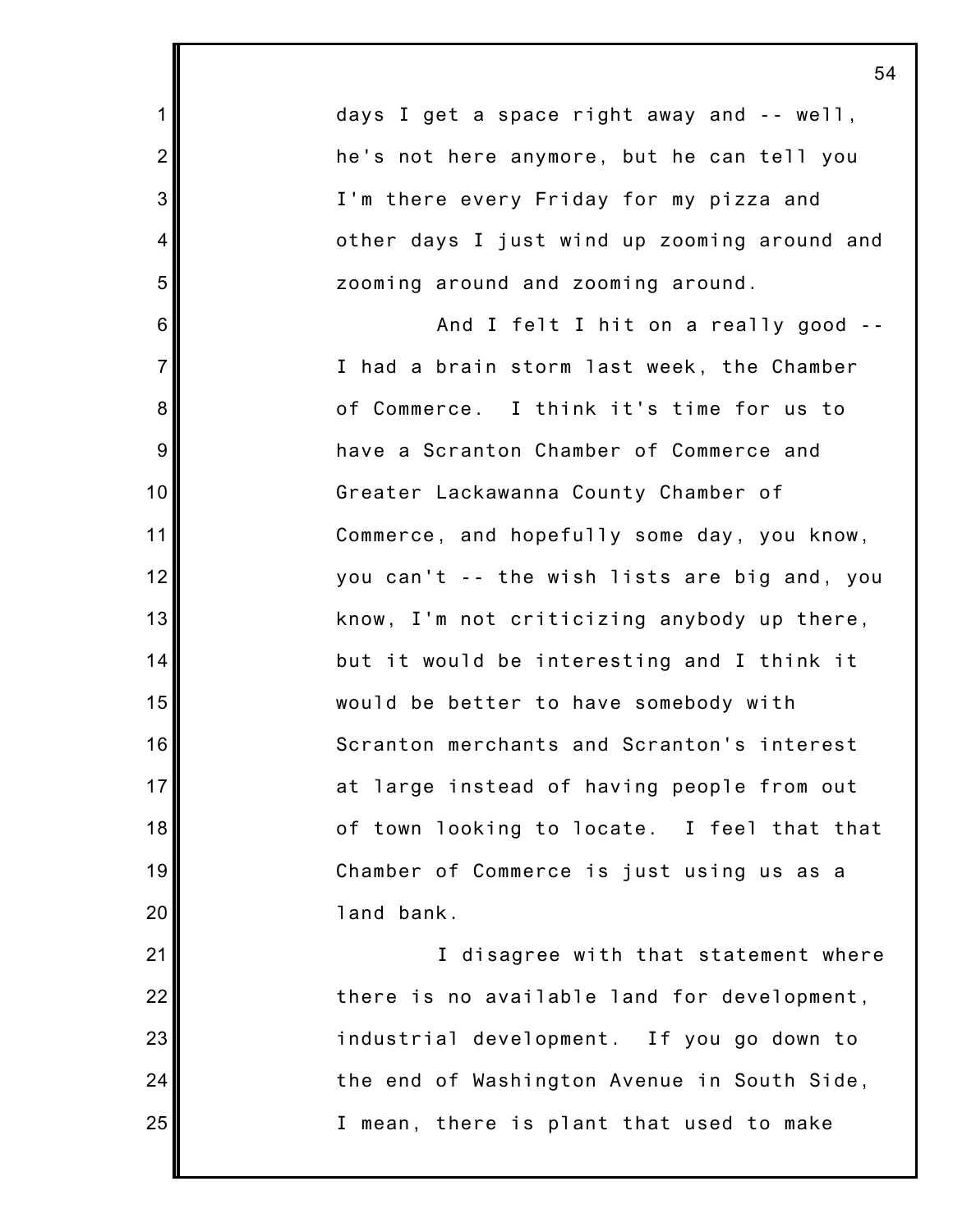B-24 wings during World War II and the Murray Plant, it stands there empty and even if you have to level it, but I don't feel that the Chamber of Commerce is doing anything seriously to promote any kind of development in this town. It seems like everything is up valley or down valley or Cinram or whatever and now they are moving out anyway, so and we are getting the proverbial wrong end of the stick.

1

2

3

4

5

6

7

8

9

10

11

12

13

14

15

16

17

18

19

20

21

22

23

24

25

And finally, last week I kind of blasted Mitch McConnell with my golden parrot award, well this week in interest of fairness the Republicans have gotten \$51 million so far this year from the banking industry and the Democrats have gotten 65, so I hope that the Democrats are at least smart enough to take the money off of them and use it for their election and stick it to them. So thank you and have a good night. Next week. MS. EVANS: Thank you, Mr. Dobrzyn. MR. DOBRZYN: What's that? MS. EVANS: We just said thank you.

MR. JOYCE: Thank you.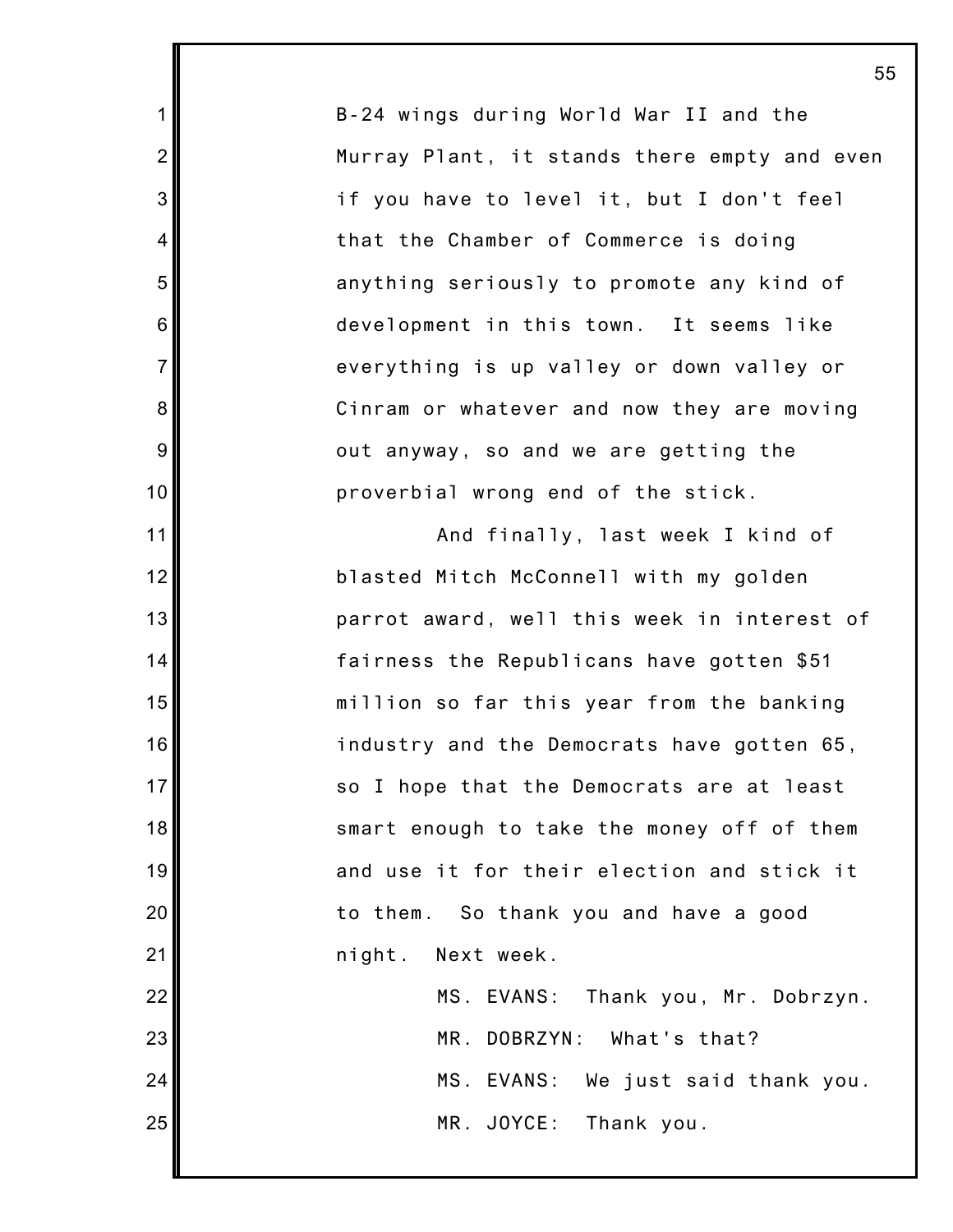|                | 56                                             |
|----------------|------------------------------------------------|
| 1              | MR. DOBRZYN: Next week I'll address            |
| $\overline{2}$ | the Supreme Court and their Citizens United    |
| 3              | for the golden parrot. Thank you. Have a       |
| 4              | good night.                                    |
| 5              | MS. EVANS: Is there anyone else who            |
| $\,6$          | wishes to address council?                     |
| $\overline{7}$ | MR. BOLUS:<br>Good evening, Council.           |
| 8              | MS. EVANS: Good evening.                       |
| 9              | MR. BOLUS: Bob Bolus, Scranton.                |
| 10             | MR. JOYCE: Good evening.                       |
| 11             | MR. BOLUS: I would like to                     |
| 12             | congratulate Bishop Bambera. Hopefully now     |
| 13             | maybe some of the cronyism and some of the     |
| 14             | things that have taken place with the          |
| 15             | Diocese will be put to the side and maybe      |
| 16             | people will once more proud to say they are    |
| 17             | affiliated with the Catholic church, and I     |
| 18             | believe he is the person to do it.             |
| 19             | What brought me here tonight is an             |
| 20             | issue that I have had on East Mountain.<br>The |
| 21             | individuals have come here before council,     |
| 22             | Mr. Hartman and Slotterback complaining        |
| 23             | about the driveway and easements that we       |
| 24             | have there. There ws an issue over             |
| 25             | containers that we put there. Gene Hickey      |
|                |                                                |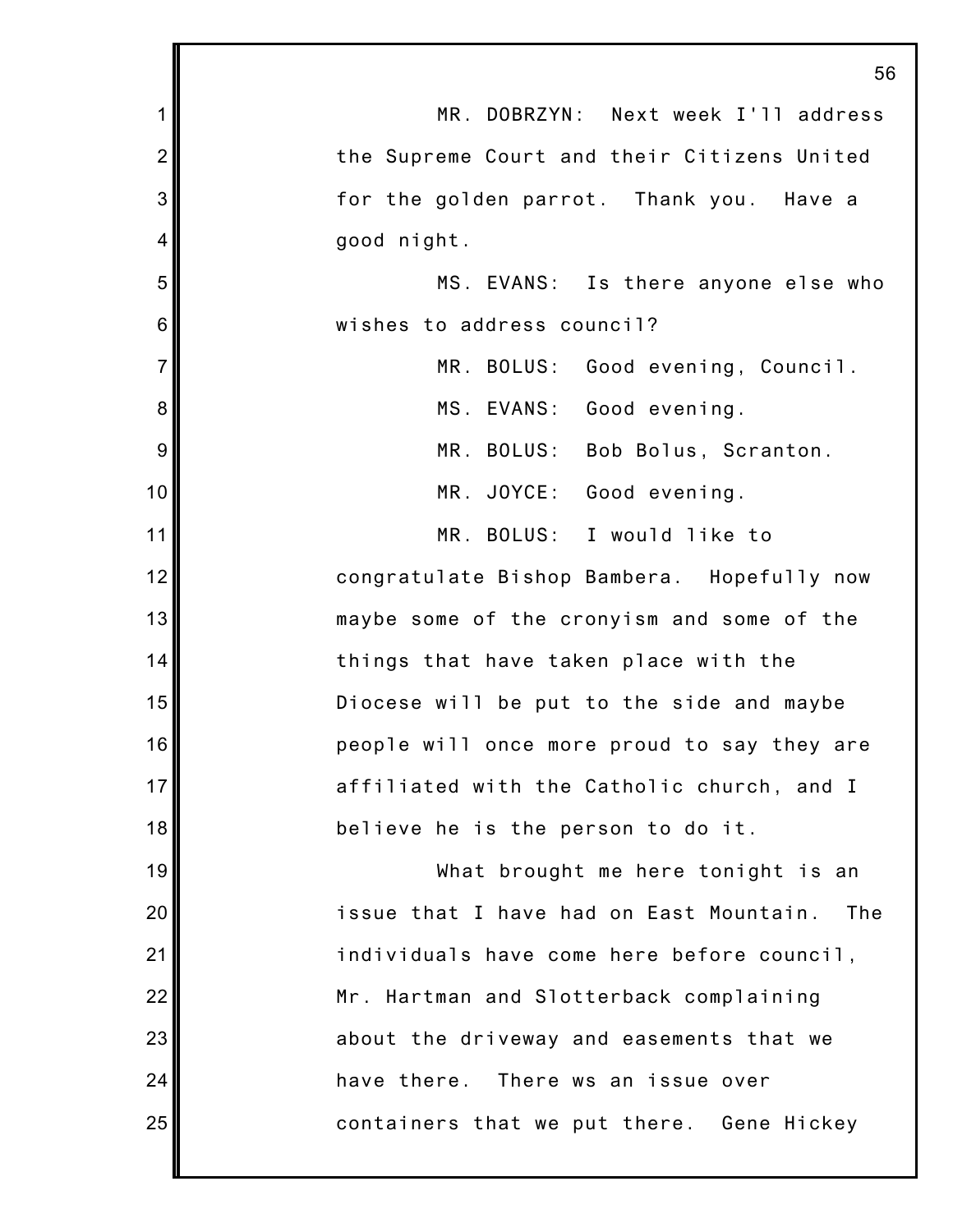was going to represent the city giving basically free legal city services to Mr. Hartman to have these containers removed through an injunction. However, we developed a major water leak that we have had up there, I haven't had water service to my home properly for the last few months because of everything that went on up there, and it's been worked on and worked on.

1

2

3

4

5

6

7

8

9

10

11

12

13

14

15

16

17

18

19

20

21

22

23

24

25

So yesterday I was asked by one authority that does the leak detection if they could have access so we removed the containers voluntarily, there is no court order to do it, and lo and behold here comes Mr. Hartman in a sewer authority vehicle that he employed by, and I was at the Sewer Authority already today raising the complaint, and he comes driving down the easement that's supposed to be an easement specific to myself and it's in Court to make that determination, drives right across it, drives over it and drives into his house.

The issue I have here before council, and I have brought it up in the past, before he was issued a building permit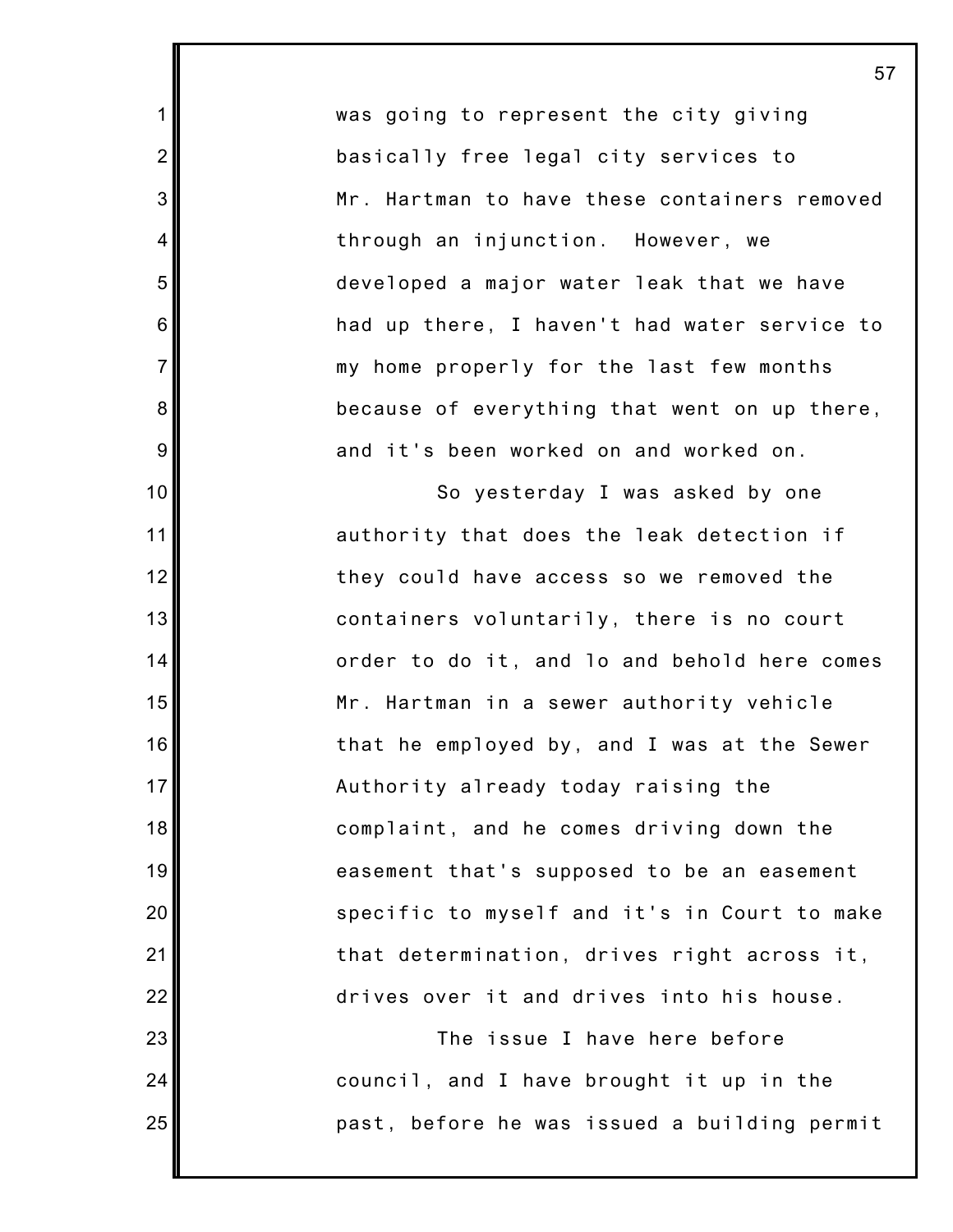the city was fully aware there is a 16 1/2 foot legal deeded waterway. It's not an easement or a right-of-way, it's a legal waterway that's deeded to the city. They allowed him to build, it was part of a subdivision that was created, we challenged it, the city was aware of it, they said they did not own it.

1

2

3

4

5

6

7

8

9

10

11

12

13

14

15

16

17

18

19

20

21

22

23

24

25

Patterson, who is the solicitor here, I met with her personally, she said "We don't own it." Went to Jim Nasser, he said he can't do nothing about it unless the city tells him he could put it up for sale because we are looking at buying it to leave the property up that area the way it was. Well, lo and behold they give Hartman a building permit to build right over the 16 1/2 foot waterway. It goes from East Mountain Lake, it's been there in existence for over 100 years. There are two exits to the lake there to have water, one is on my property and one is this waterway. Well, he went ahead and built on it. He received prior to that a certified letter from me telling him that he builds at his own risk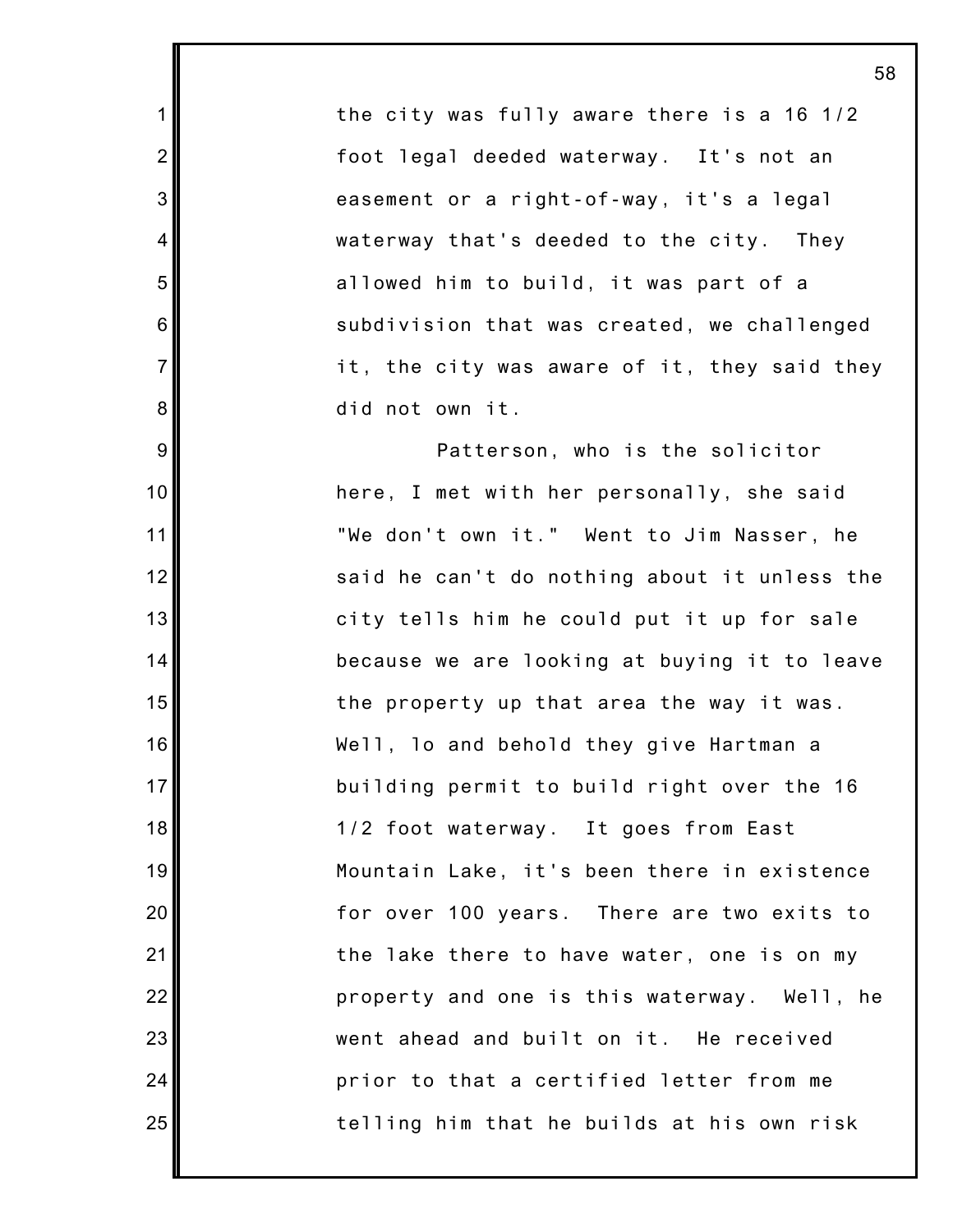and he went ahead and did it because of the cronyism in the city and people turning their head and allowing him to go do it.

1

2

3

4

5

6

7

8

9

10

11

12

13

14

15

16

17

18

19

20

21

22

23

24

25

In his building permit, his plans before you could have that you had to show access to be able to get into your property. Well, he had access on Birch Street, but yet they allowed him to build a house with his garage facing this easement without ever having approval or permission to be able to go on it. It's a major legal issue.

As of today, I told the Sewer Authority he is driving down the road. During the week I was sitting at my home, out in the driveway with the mailman, we were you talking and waiting for the water company to show up and up the street comes Hartman and this is midday, around noon, 1:00, and comes driving up real slow, drives by his house in the Sewer Authority vehicle that they give them and, of course, I was done talking and I headed out. Well, of course, I went down around East Mountain Lake out toward Seymour Avenue over towards Moosic Street which I went down Moosic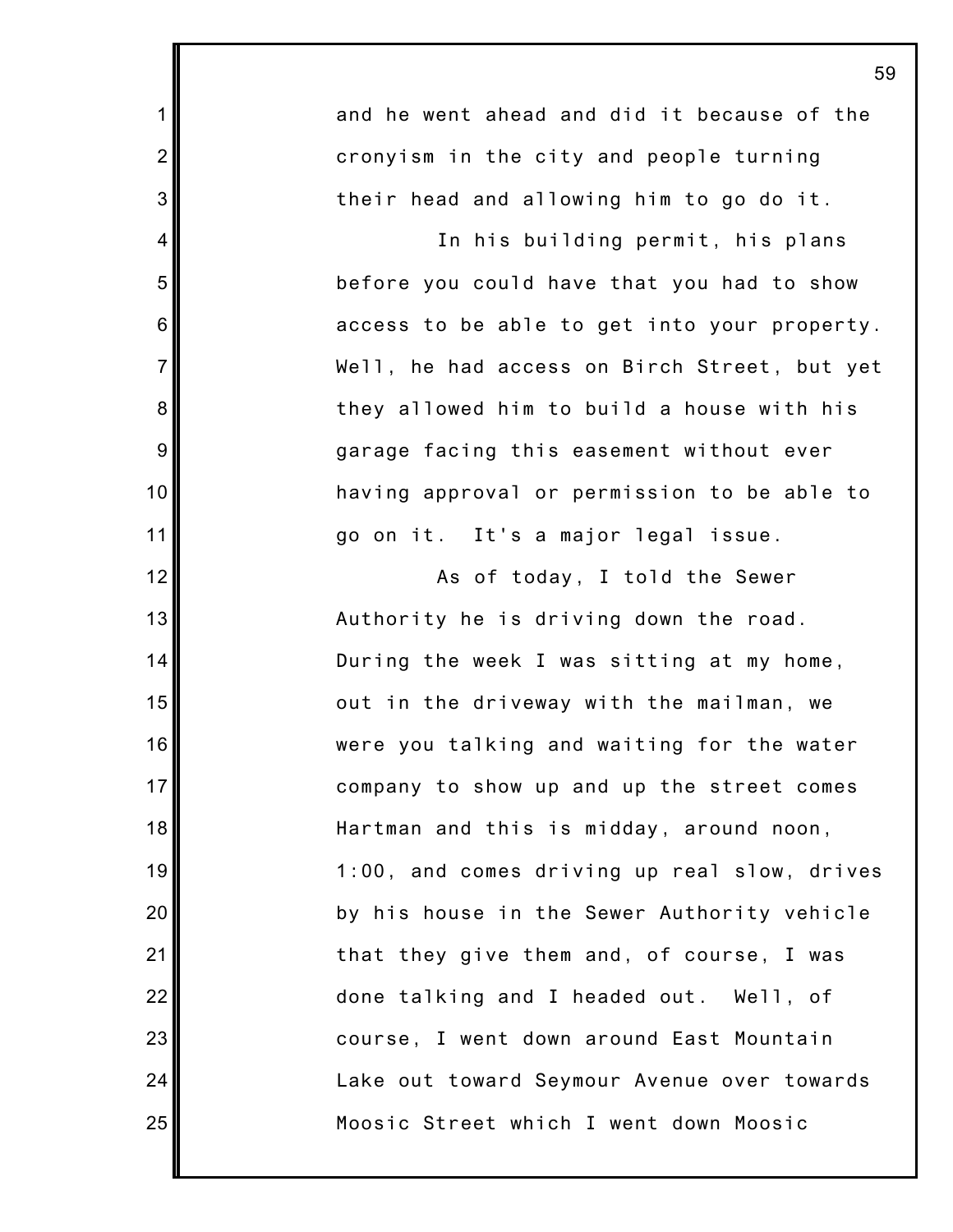2 3 6 7 10 12 13 14 15 16 17 18 19 20 22 23 24 Street and he continued over to the Oakman Park. He called up complaining and asking the cops to come out and arrest me for following him. Now, there is nothing more absurd than anything I have ever heard. Here is guy using a vehicle that we are paying for, they want to do a rate increase. They give him a private vehicle, they give him a building permit to build in the city across a 16 1/2 foot piece of land that had to come before this council and, Mr. Hughes, you can correct me if I'm wrong, before you can allow somebody to build on city-owned property don't they have to come before the council and get permission? MR. HUGHES: Anything that involves a transfer of property or creating of any property rights has to come by council and has to be approved by ordinance. MR. BOLUS: Well, it's never come here before the council and he has built this home there, and I'm asking council now to look into this situation. If he has to

remove his home so be it. He has title

25

21

1

4

5

8

9

11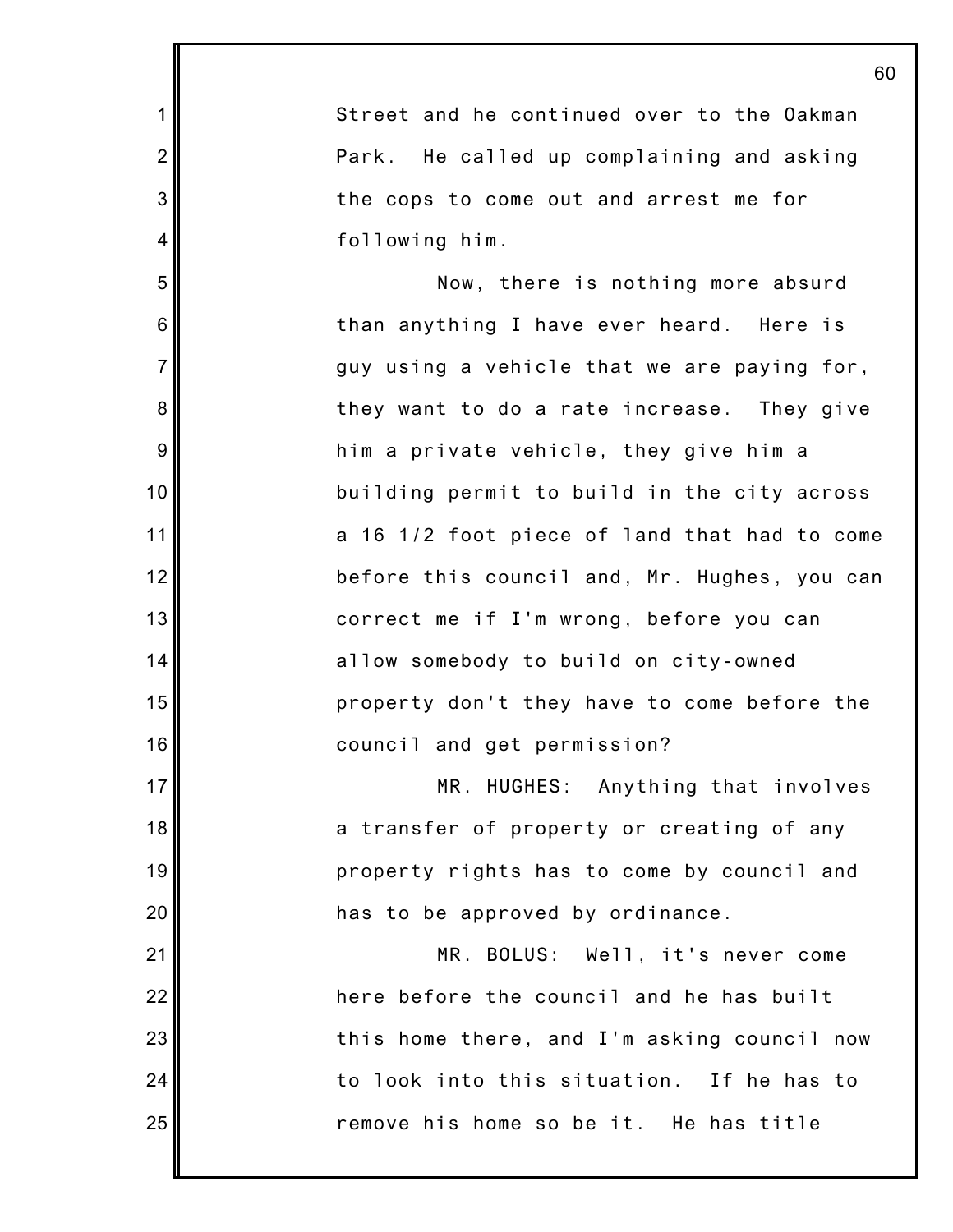insurance, somebody should have paid attention what was going on, but we can no longer continue to have selective enforcement or the cronyism that's taking preys in this city, especially a guy that's threatened physical violence up there, threatened to move my vehicles off an easement. I have been up there 24 years, I didn't move into their neighborhood, they moved into mine, and I'm asking council to please look into this matter that this could be rectified because it's out of control.

1

2

3

4

5

6

7

8

9

10

11

12

13

14

15

16

17

18

19

20

21

22

23

24

25

And also I need to look into the ordinance of containers that are parked throughout the city that Gene Hickey raised an issue about and they are CVS where you see them with PODS on them, that's the type of business we have. We are a large supplier of rental containers or as they are called trailers without wheels, whatever they want to call them, throughout New York, Pennsylvania, New Jersey, and we have them, we have them up there, but they were trying to make this an issue that I can't put a container on private property yet they can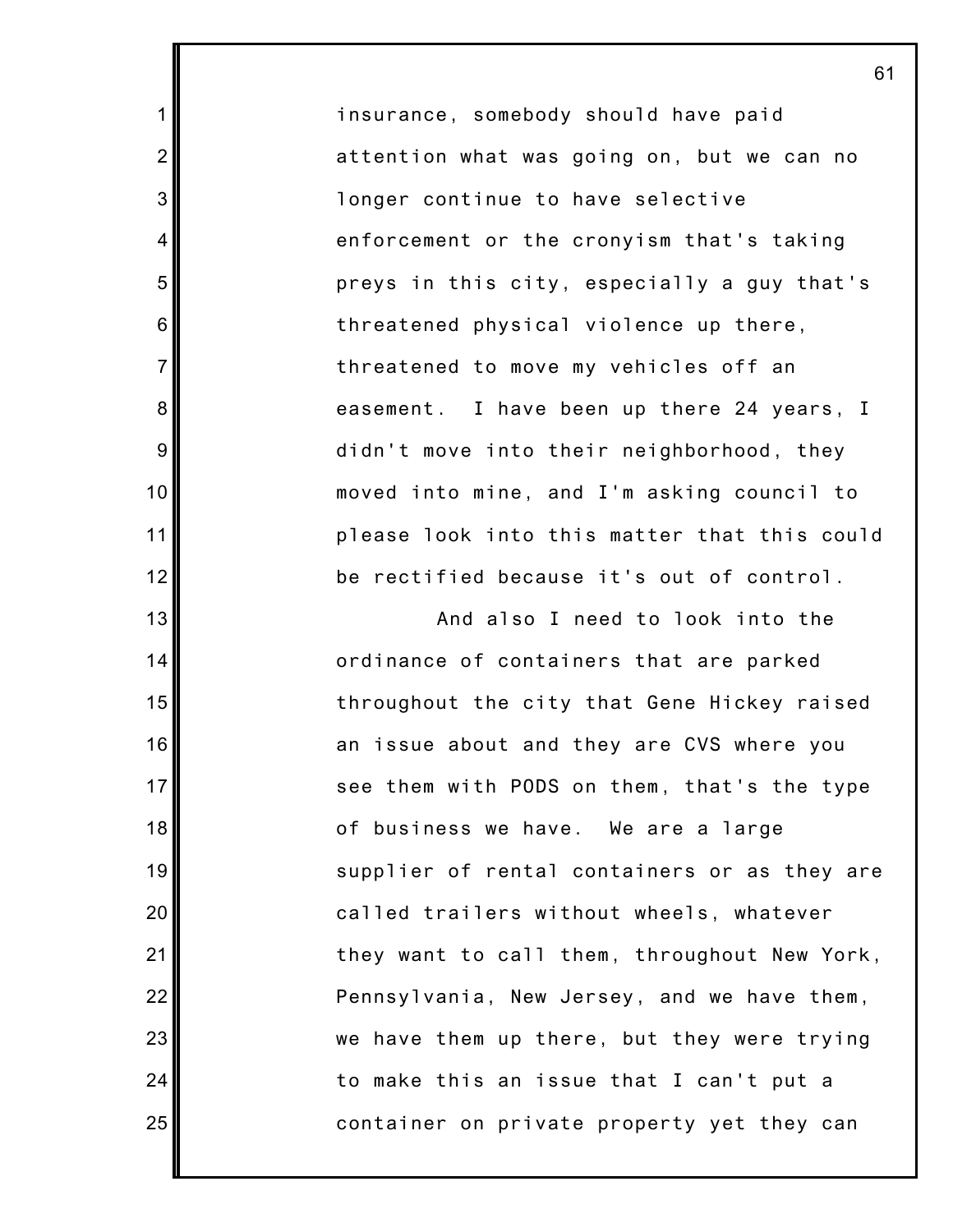| $\mathbf 1$     | be parked all throughout the city.           |
|-----------------|----------------------------------------------|
| $\overline{2}$  | So there are a lot of issues with            |
| 3               | cronyism that's going on in this city and I  |
| $\overline{4}$  | need the city to really look into this       |
| 5               | because this matter now is out of control.   |
| 6               | Especially violating the rights of taxpayers |
| $\overline{7}$  | taking property that could have been put up  |
| 8               | for sale generating tax dollars in this      |
| 9               | city.                                        |
| 10              | One more thing, if you saw                   |
| 11              | everything in the city in the paper this     |
| 12              | week about the gas line that went from       |
| 13              | Alliance Landfill, it was the newspaper, we  |
| 14              | should be receiving a royalty as a host      |
| 15              | community for that gas line. It's a private  |
| 16              | enterprise and we should be receiving money  |
| 17 <sub>l</sub> | there no more than we should be receiving,   |
| 18              | as I said, for the leachate line that comes  |
| 19              | from the landfills through this city as a    |
| 20              | host community and receive royalties on it   |
| 21              | that could bring millions of dollars into    |
| 22              | this city, and I think we need to start      |
| 23              | going there. And I will support you and      |
| 24              | help you in any way you need to help you get |
| 25              | this job done, but giving land away and      |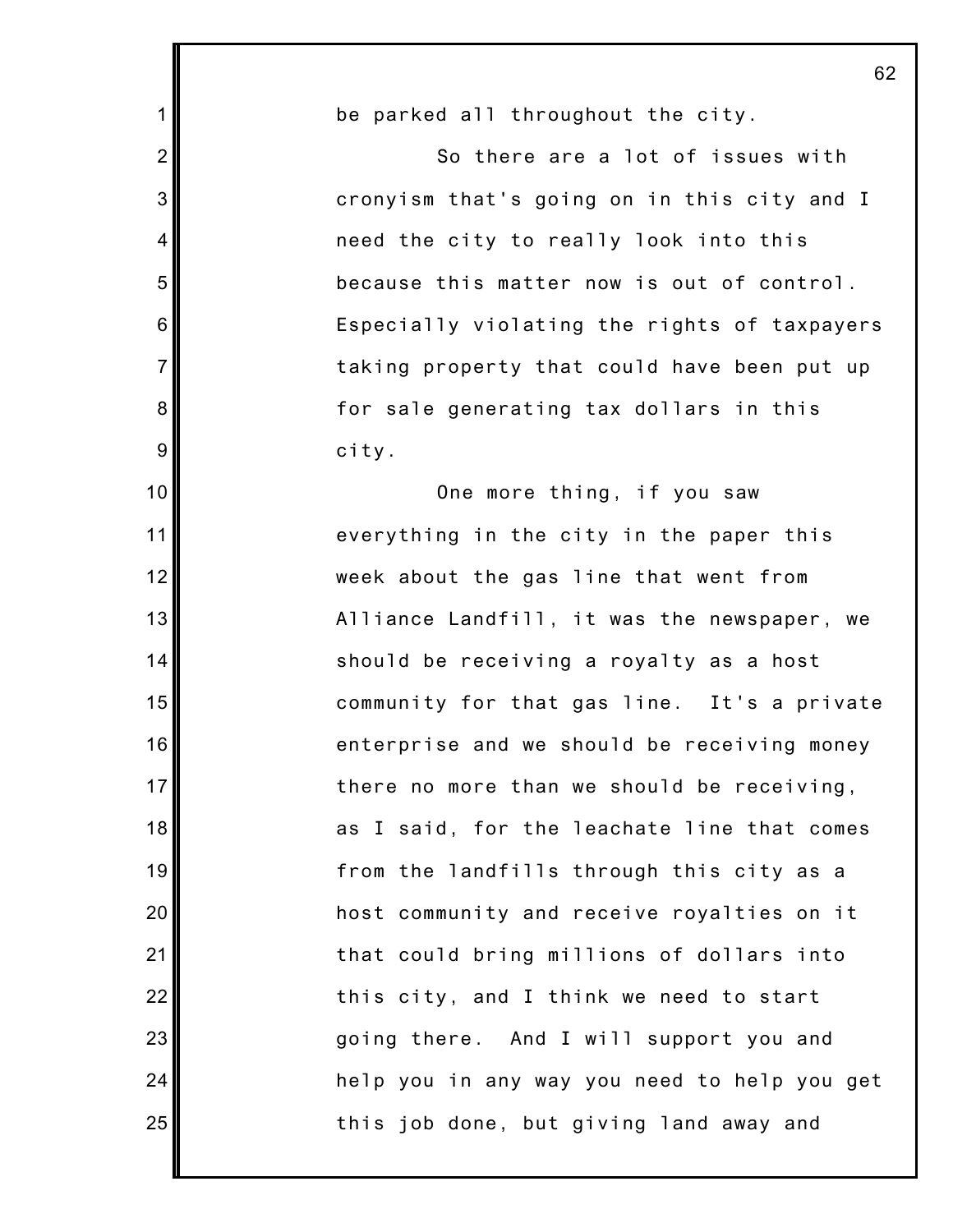|                | 63                                           |
|----------------|----------------------------------------------|
| 1              | doing what they are doing in this city just  |
| $\overline{2}$ | like they are doing up on East Mountain now  |
| 3              | is ridiculous and that's why I came here     |
| 4              | tonight.                                     |
| 5              | MS. EVANS: Thank, Mr. Bolus.                 |
| 6              | MR. BOLUS: Thank you.                        |
| $\overline{7}$ | MR. JOYCE: Thank you.                        |
| 8              | MS. EVANS: And, Mrs. Krake, maybe            |
| 9              | we could see if there are any ordinances on  |
| 10             | the books concerning these large containers  |
| 11             | and their placement throughout the city,     |
| 12             | please.                                      |
| 13             | MS. KRAKE: Yes.                              |
| 14             | MS. EVANS: Is there anyone else who          |
| 15             | would like to address council?               |
| 16             | MR. ELLMAN: Hello, Council.                  |
| 17             | MS. EVANS: Hello.                            |
| 18             | MS. ELLMAN: Ronnie Ellman. I                 |
| 19             | thought I would enhance your evening with my |
| 20             | presence. I went to sit with a sick friend   |
| 21             | today and when I got home Miss Rosie gave me |
| 22             | an ultimate putdown, she said you look worse |
| 23             | than 40 miles of Scranton streets.           |
| 24             | I was told last week that Scranton           |
| 25             | fire trucks are answering calls in Dunmore   |
|                |                                              |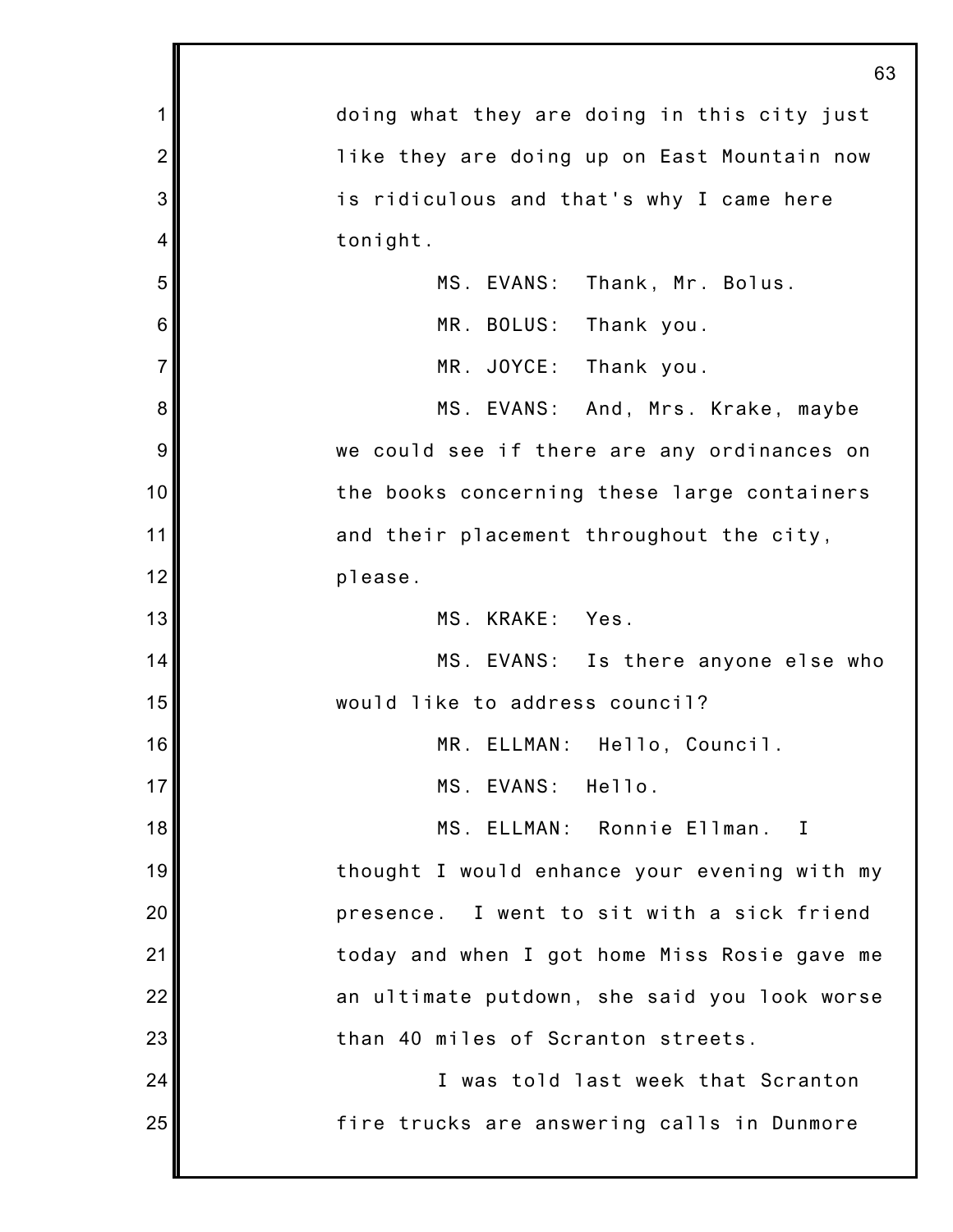1 2 3 4 5 6 7 8 9 10 11 12 13 14 15 16 17 18 19 20 21 22 23 24 25 64 because of their problem with, you know, that doesn't bother me, but it could be a no-win situation for either place if a truck was tied up here or there and needed somewhere else which was what the people that told me brought up. And I don't know if you know it, but NCC moved out of the city. See, they could suck everybody's blood up here but they don't want to stay here and pay. Can't they be fired or something? MS. EVANS: They have a contract. MR. ELLMAN: Well, I knew they had a contract. MS. EVANS: And apparently the mayor renewed that contract, it didn't come before city council for it's approval, but I believe that it's probably going to run through this year and 2011 as well. MR. ELLMAN: Well, I have no love for them anyway. And I had a couple of people wondering what the price would be on the fire truck that's on the agenda. When you have a lease to buy something usually you are paying a whole lot more than, you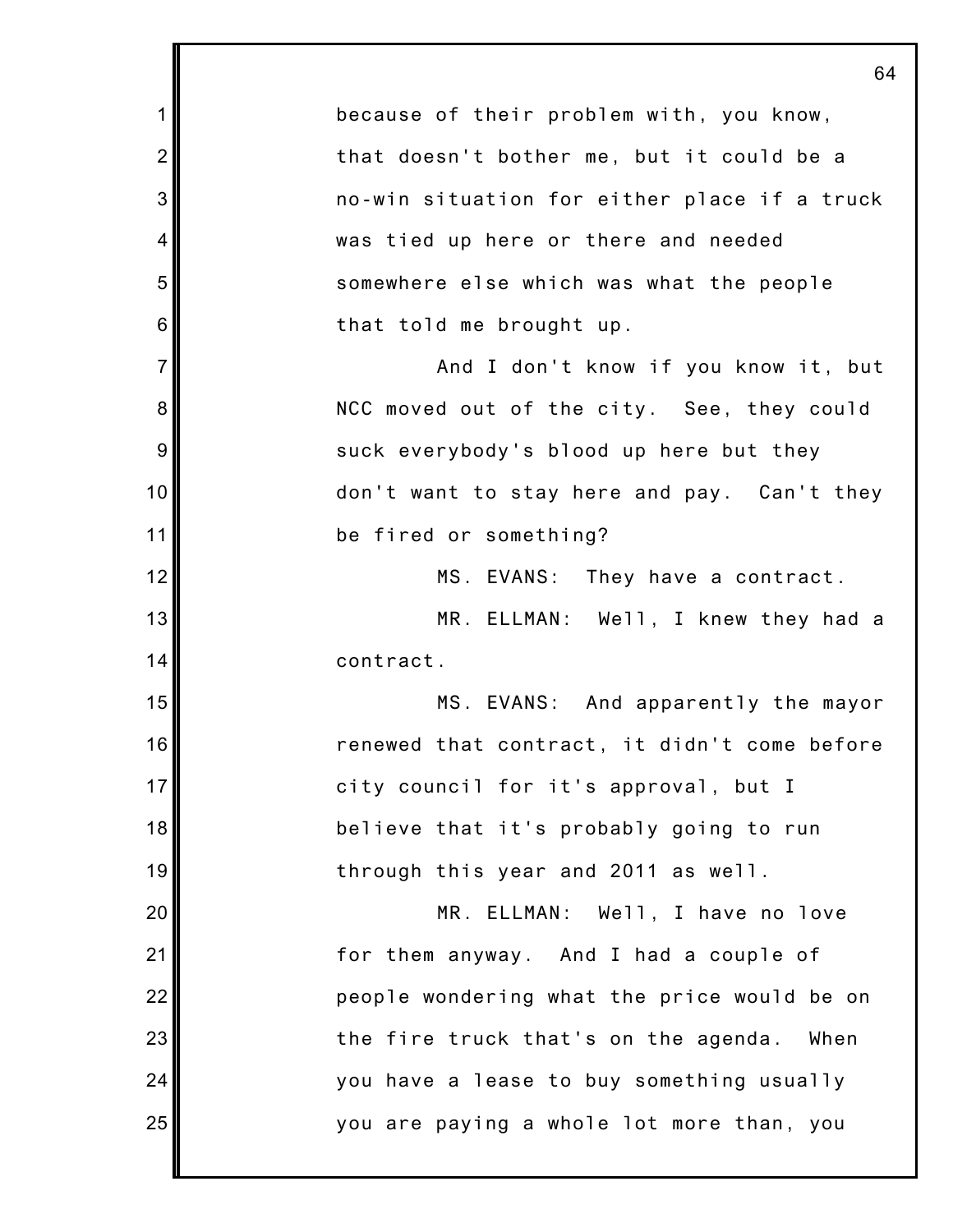|                 | 65                                           |
|-----------------|----------------------------------------------|
| $\mathbf{1}$    | know, purchasing it otherwise.               |
| $\overline{2}$  | And I had something here about               |
| 3               | Mr. Doherty, well, I picked it out of his    |
| 4               | article about these tens of millions of      |
| 5               | dollars. It's bright. All of this money      |
| $6\phantom{1}6$ | that was supposed to be paid for building    |
| $\overline{7}$  | permits it says \$40.3 million. On this      |
| 8               | sheet no matter who figures it and how you   |
| 9               | figure it that's about half the money that   |
| 10              | should have been paid on 40.3 million and    |
| 11              | this ought to be investigated immediately.   |
| 12              | That's money gone from us. It's senseless,   |
| 13              | you know. It's right here on the sheet from  |
| 14              | the tax base, like I talked about a couple   |
| 15              | of months ago when I was going to go get a   |
| 16              | permit.                                      |
| 17              | And the medical school they're just          |
| 18              | bragging here about getting 40 million and   |
| 19              | 20 million and 120 million and 500, all they |
| 20              | do is brag about all of the money they are   |
| 21              | going to have and that they have presently.  |
| 22              | In the mean time, they still want to take 20 |
| 23              | acres of houses. Twenty -- I was told this,  |
| 24              | 20 acres of houses would be, you know, let's |
| 25              | just say 75, 80 houses approximately.<br>I f |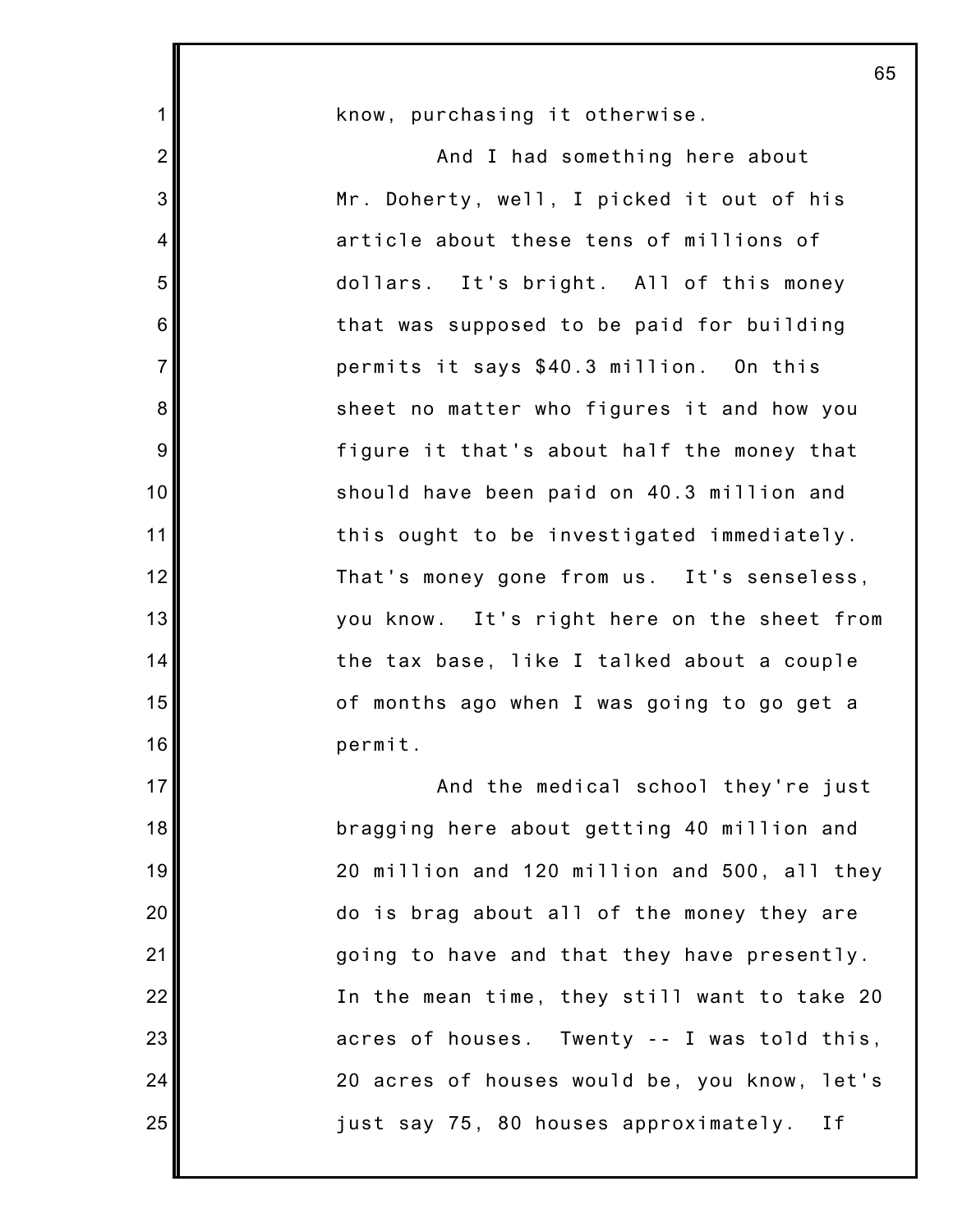you figure 700 to \$1,400, now this is what was told to me by somebody from the city, you could average out \$1,000 a house at the most you are talking about \$100,000 in loss revenue, why can't they pay that small amount when they are sitting here bragging about having hundreds of millions of dollars coming in in 15 years that they are talking about -- or ten years, they will have alumni not even paying them. They don't want to. They are just like the University.

1

2

3

4

5

6

7

8

9

10

11

12

13

14

15

16

17

18

19

20

21

22

23

24

25

The other day they are bragging about the parking lot for Lackawanna College where the old hotel Scranton used to be. Across the street was a three-story apartment building, why don't we charge them by the bed if they want to have, you know, \$1,000 a year a bed. They want to make dormitories out of everything. You have got to do something. You got to.

Today's paper got another house off the taxes, \$67,000, you know, on cedar. You know, I said it last week the people's ability to pay to pay this tax burden it's just reached a peak. It's just not there no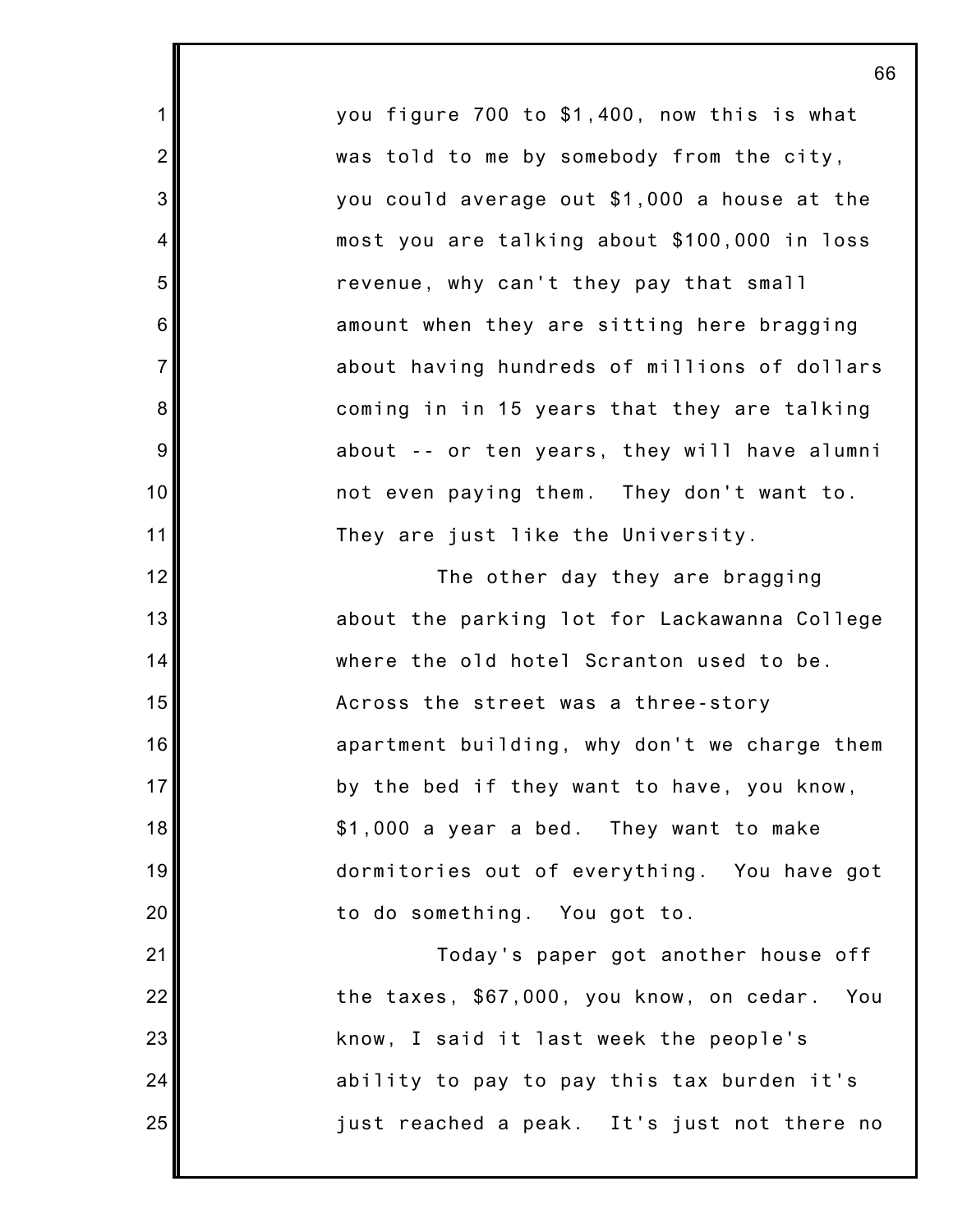|                | 67                                             |
|----------------|------------------------------------------------|
| $\mathbf 1$    | more, you know, I just hear it every time I    |
| $\overline{2}$ | go out. It goes, "What are we going to do?     |
| 3              | What are we going to do."                      |
| 4              | You know, it's up to you people to             |
| 5              | put an end to all of this blood sucking from   |
| 6              | these organizations like NC, I paid my taxes   |
| $\overline{7}$ | twice I think it's five years ago I still      |
| 8              | haven't gotten nothing back. I have been       |
| $\overline{9}$ | all over town, I hired a lawyer, everything    |
| 10             | has been erased or it's not there. I never     |
| 11             | heard so many excuses. I could write a book    |
| 12             | about my \$2,400 I paid them people.           |
| 13             | I was going to say something about             |
| 14             | Mr. Doherty. To me, Mr. Doherty is just a      |
| 15             | political foe and I have -- I don't mean to    |
| 16             | demean him in any other way, I said this       |
| 17             | once before, he has a lot of good attributes   |
| 18             | I wish I had, so, you know, when I'm up here   |
| 19             | bad mouthing him it's not a personal thing     |
| 20             | I don't even know him. I tried to<br>$at$ all. |
| 21             | get close to him last year in a car show he    |
| 22             | kept moving away, but you couldn't hold that   |
| 23             | against him.                                   |
| 24             | MS. EVANS: Thank you, Mr. Ellman.              |
| 25             | Is there anyone else who would like to         |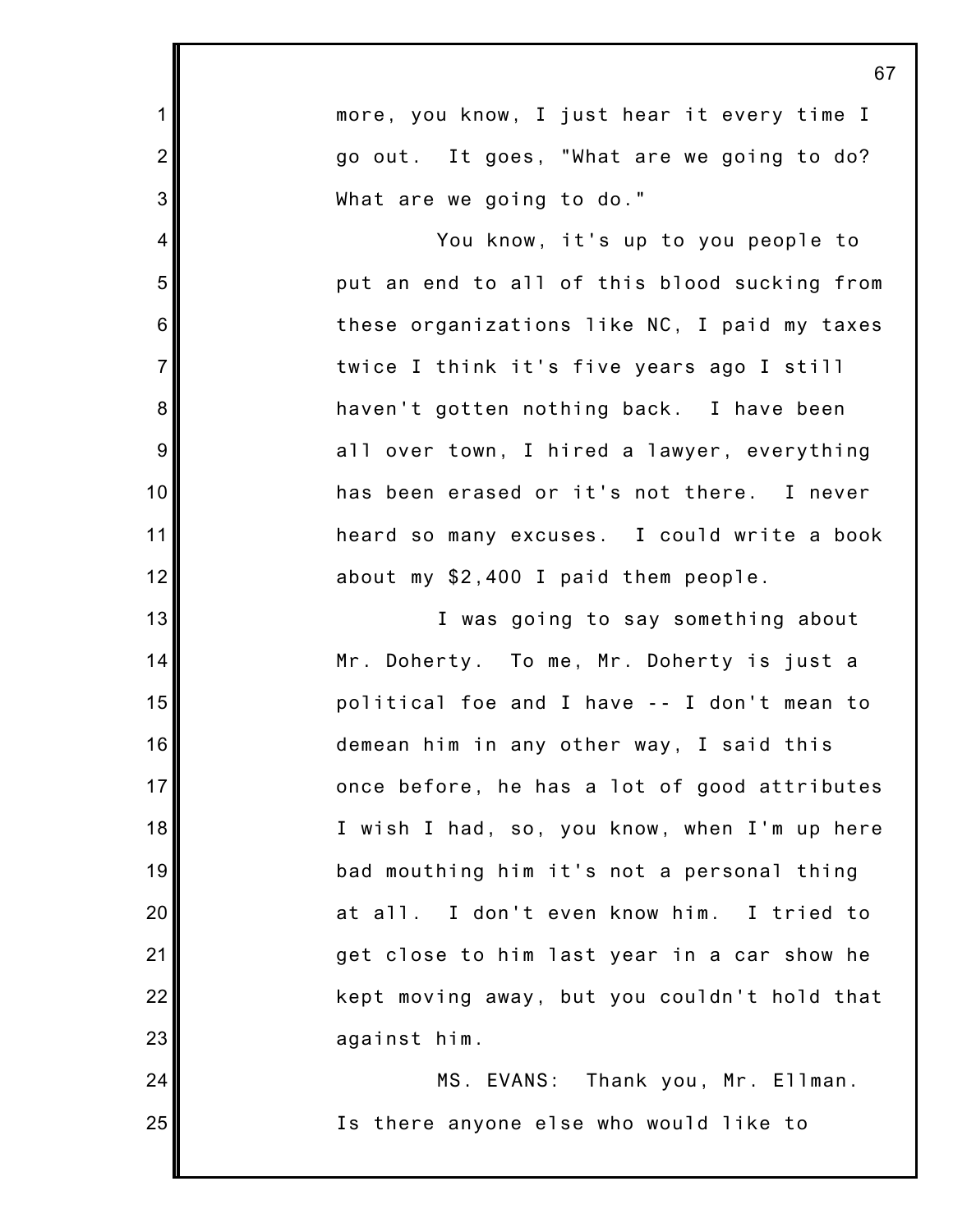address council?

1

2

3

4

5

6

7

8

9

10

11

12

13

14

15

16

17

18

19

20

21

22

23

24

25

MR. ANCHERANI: Good evening. Nelson Ancherani, First Amendment Rights. Well, the 16th of April is behind us. It's now 11 days since council's brief had to be into the court, still no opinion has been handed down in the mayor's lawsuit against council for amending the budget. Stay the course, hang tough. We, the people, are grateful, our wallets are grateful. Any amount of money that you save the taxpayers is great.

Mr. Joyce, excellent presentation on the professional services line items in the various city departments. \$6,014,510 has been budgeted since 2002 with the law department beating all departments with a total of \$1,905,000. Next highest is the business administration department with \$995,516, and that's since 2002.

I still can't get over the mayor's statement that he made in the slimes about him favoring trimming budgetary fat department by department. He sues city council for cutting budgetary fat and now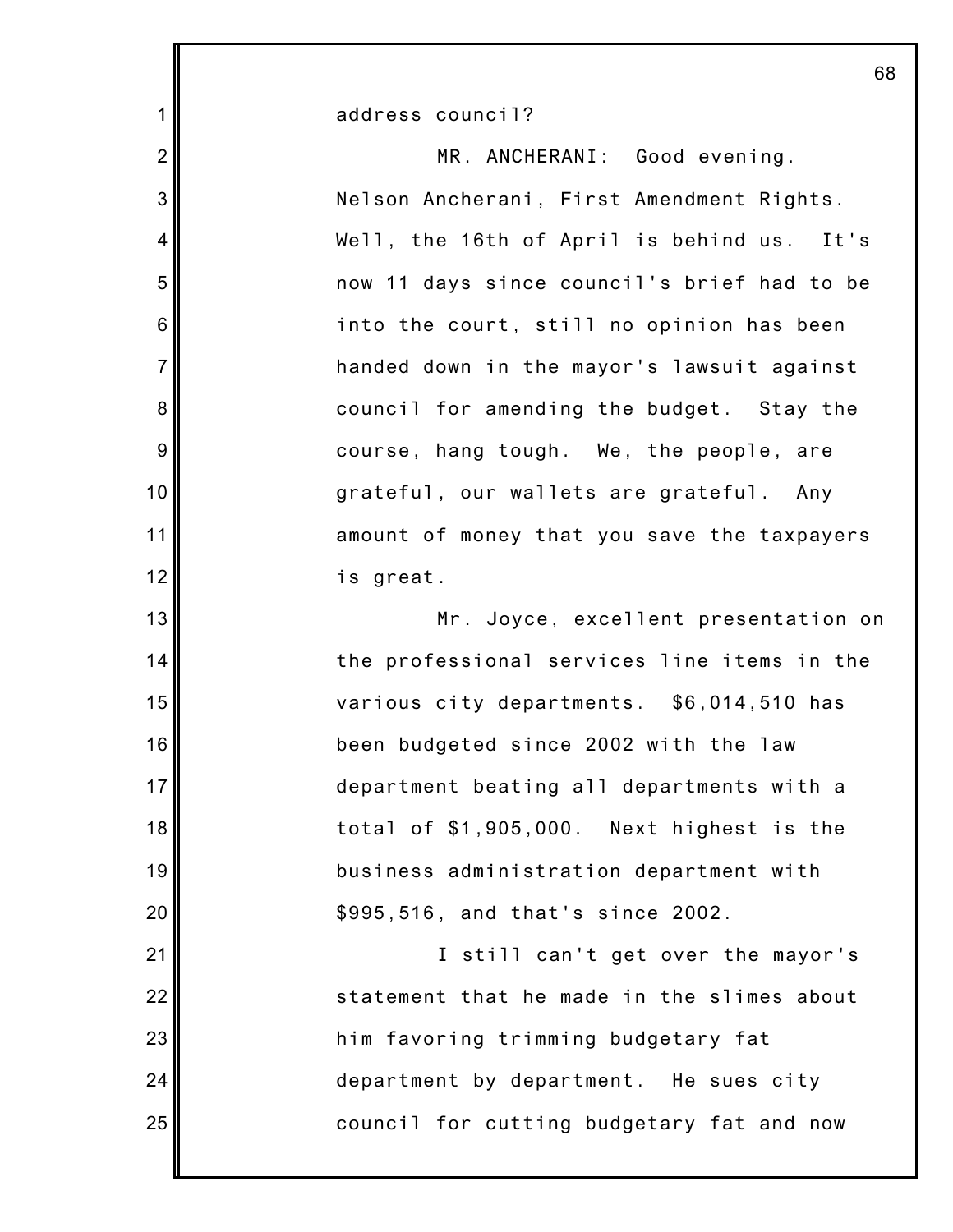somehow he found fiscal responsibility. Why doesn't the mayor drop the lawsuit if he wants to trim budgetary fat? That would show the taxpayers he has their best interests at heart. Let's see if he does drop the lawsuit in favor of saving \$700,000 for the taxpayers. If I were a betting person I would bet he won't drop it.

1

2

3

4

5

6

7

8

9

10

11

12

13

14

15

16

17

18

19

20

21

22

23

24

25

Now, back to the budgetary fat. Southern Union headquarters 16 million, sold for six million I believe. Aventis-Pasteur eight million. Are they sill there? The Hilton Parking Garage \$11,500,000. It's good for rooftop parties. Is that usually filled? Medallion Parkway \$8 million. \$267,000 wasted when they started reconstruction or repairs on the Old Casey Parkway and then they declared it unsafe.

New police headquarters \$3,500,000. Floors separating, cracks in the walls, parking lot not finished, the paving is not finished. New DPW headquarters \$3,500,000 add \$1 million for construction and over \$8,745,000 paid back in leaseback for the DPW. I don't know the who, just says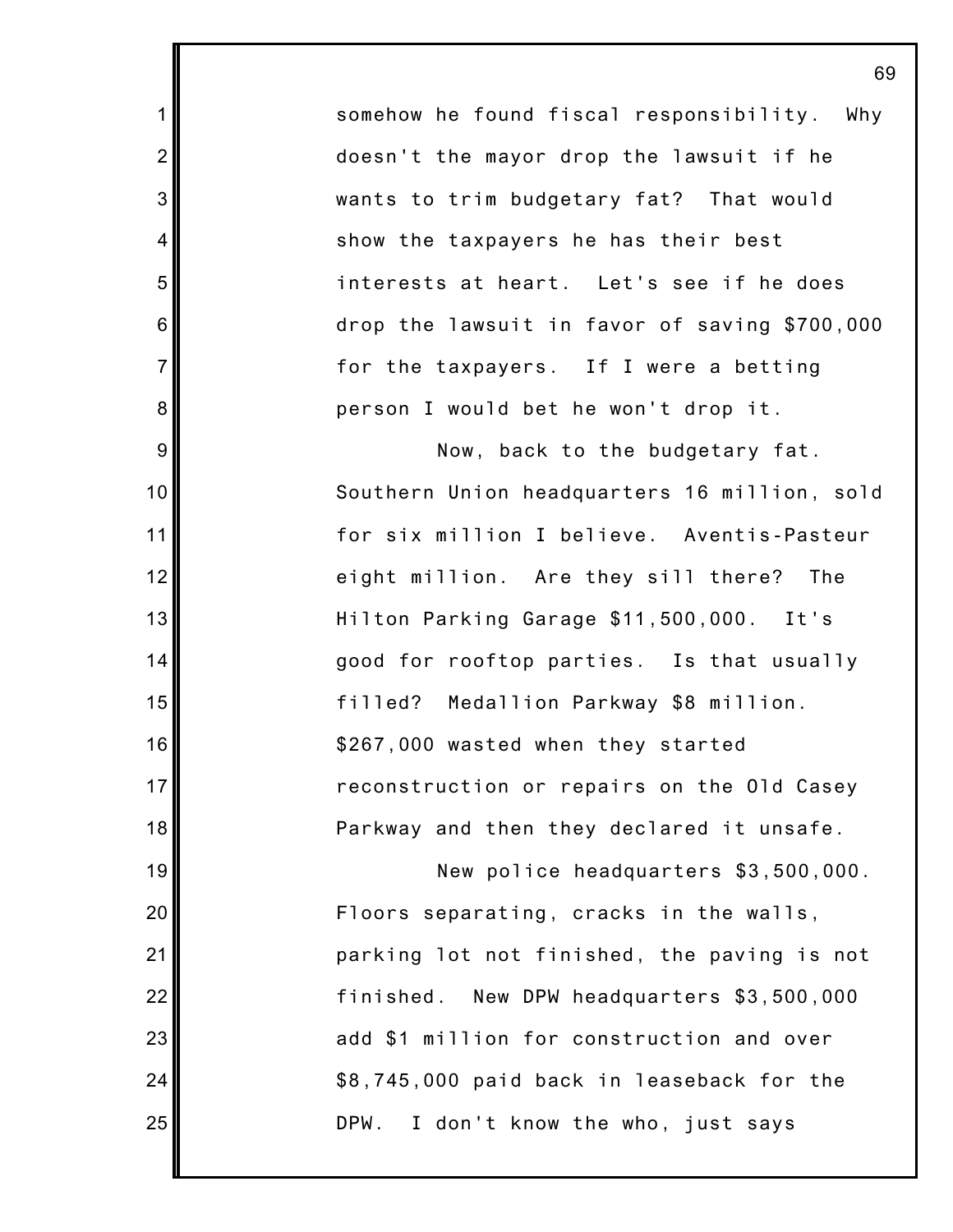1 2 3 4 5 6 7 8 9 10 11 12 13 14 15 16 17 18 19 20 21 22 23 24 25 leaseback, payback. Bryn Mawr Commons \$2,500,000. Was there ever any pay back on the lien for the demolition of the existing property, the first property? Ice Box, \$25 million, we are still owed \$600,000. Okay, Nay Aug Park, \$1.9 million. I don't know, I don't see where improvements for 1.9 is, maybe for the dirt. Hanlon's Grove Amphitheater, is that the one that was damaged? Rose garden fence \$20,000, where is it? Wildlife Center, \$50,000. For four or five years we paid \$50,000 a year for the Wildlife Center only to throw them out. Approximately \$250,000 spent. Davis Trail, \$707,391 only to have raw sewage going over that trail. I'll get back to some more. 300 million to 400 million long-term debt. Connors' administration left \$3.3 million surplus. Borrowed \$35 million for the Scranton Parking Authority. We are going to pay back 59 million in interest. Fiscal responsibility. I said the 267 wasted on repairs to the Casey Parkway. 25 million in raises and new hires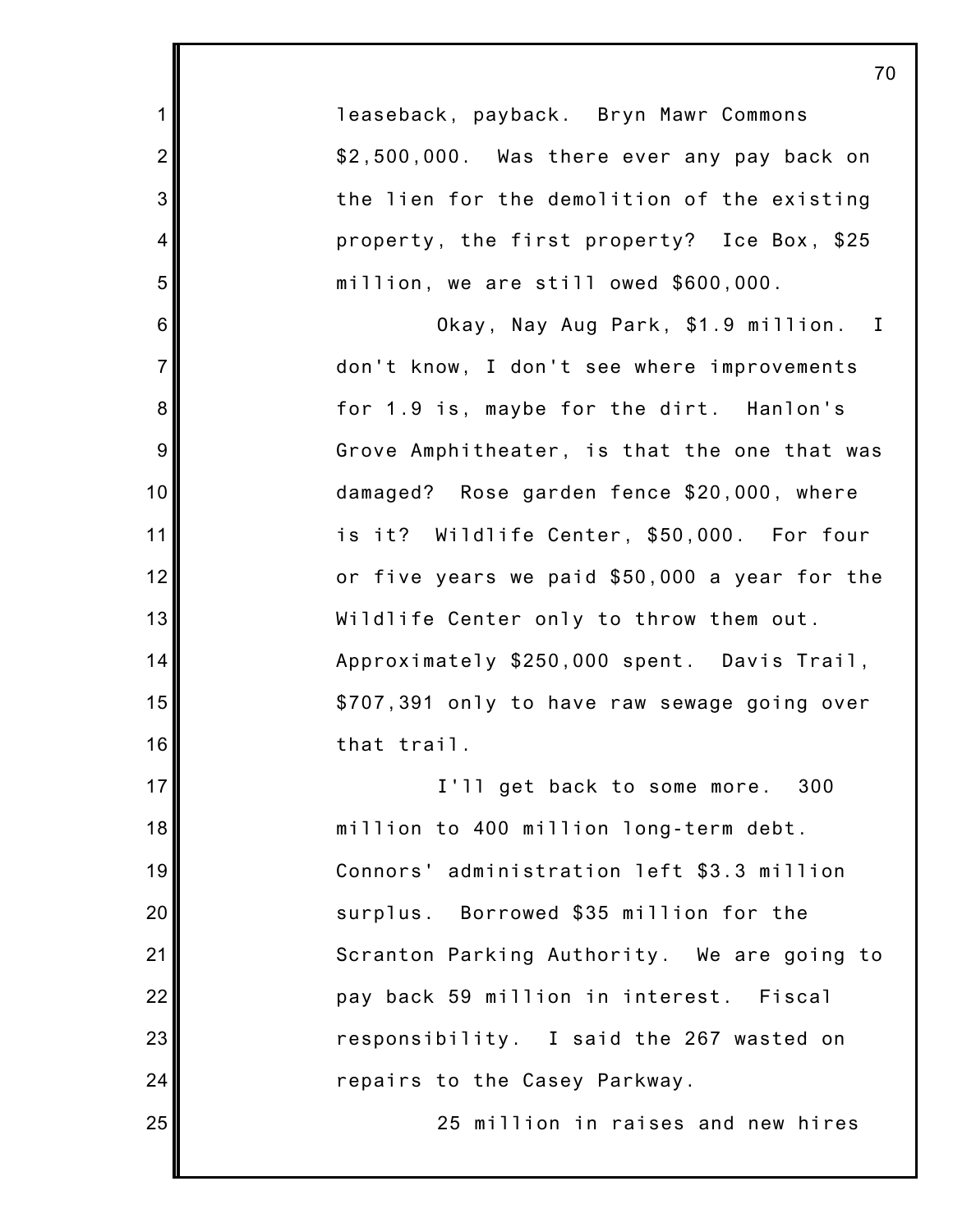|                | 71                                           |
|----------------|----------------------------------------------|
| 1              | positions since this administration took     |
| $\overline{2}$ | over. The 5.5 million American Anglican      |
| 3              | arbitration loss resulting in a 56 percent   |
| 4              | rate hike. Thank you.                        |
| 5              | MS. EVANS: Thank you,                        |
| 6              | Mr. Ancherani. Anyone else?                  |
| $\overline{7}$ | MR. SLEDENZSKI: Hello, Janet.                |
| 8              | MS. EVANS: Hi, Chris.                        |
| 9              | MR. JOYCE: Chrissy.                          |
| 10             | MR. LOSCOMBE: Chrissy.                       |
| 11             | MR. SLEDENZSKI: Hi, Jackie. Janet,           |
| 12             | I got a favor to ask you, just only you.     |
| 13             | MS. EVANS: Oh, boy. Thank you.               |
| 14             | MR. SLEDENZSKI: They're bad, Janet.          |
| 15             | They're bad at South Sides, you should see   |
| 16             | the roads up there. Potholes everywhere.     |
| 17             | MS. EVANS: Okay, Cedar Avenue and            |
| 18             | Cherry Street.                               |
| 19             | MR. SLEDENZSKI: Jack, those guys             |
| 20             | downstairs, Jack, they are doing a good job. |
| 21             | Thank you.                                   |
| 22             | MS. EVANS: Thank you, Chris.                 |
| 23             | MR. LOSCOMBE: Thank you, Chris.              |
| 24             | MS. EVANS: Is there anyone else?             |
| 25             | MS. KRAKE: Mrs. Evans, before you            |
|                |                                              |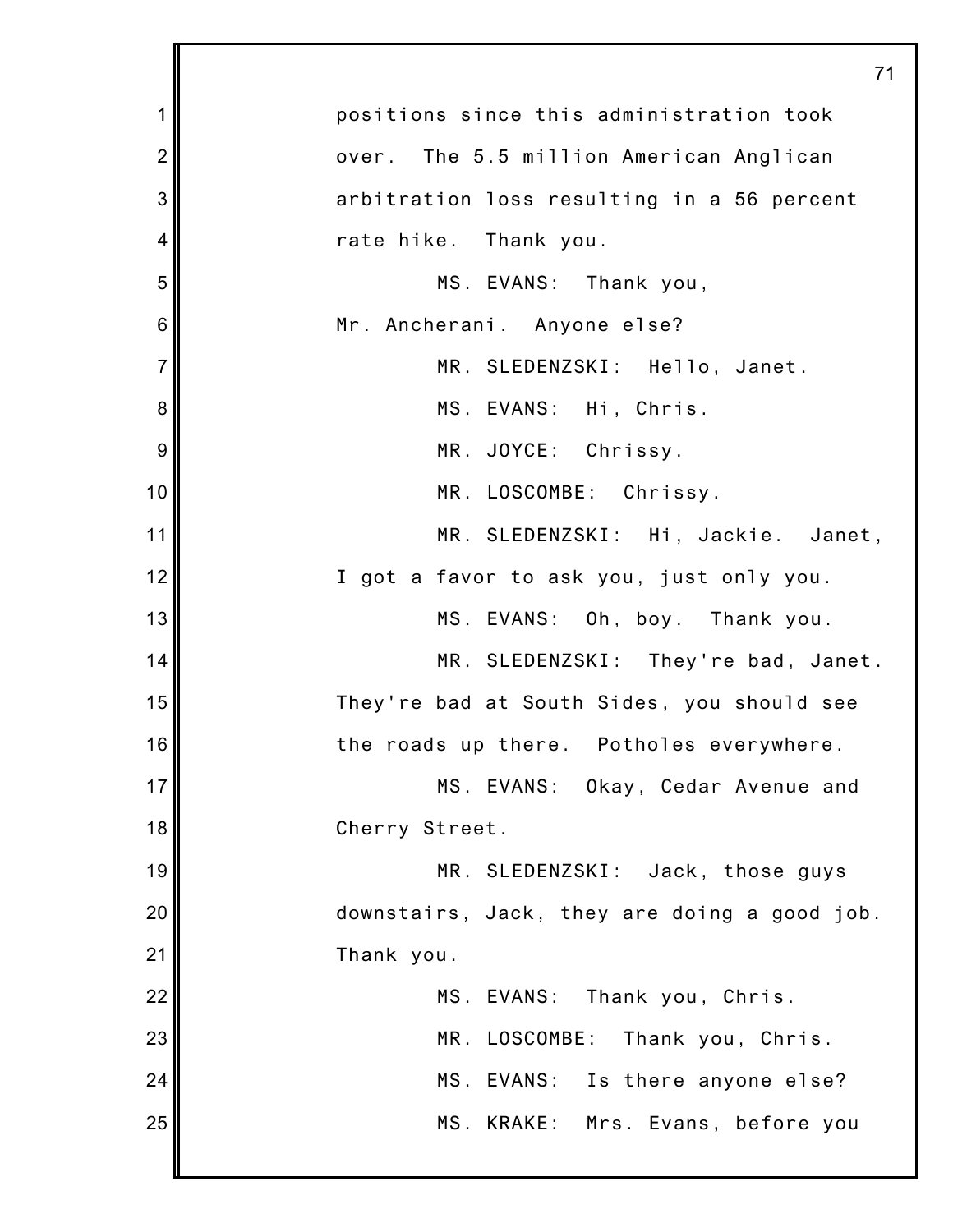|                | 72                                           |
|----------------|----------------------------------------------|
| 1              | begin 5-B motions, I forgot to read the      |
| $\overline{2}$ | letter from the Pennsylvania Economy League  |
| 3              | would you like that read tonight or held     |
| 4              | until next week?                             |
| 5              | MS. EVANS: Let's hold until next             |
| 6              | week.                                        |
| $\overline{7}$ | MS. KRAKE: That's fine.                      |
| 8              | MS. EVANS: And then we can discuss           |
| 9              | $that -$                                     |
| 10             | MS. KRAKE: Thank you.                        |
| 11             | MS. EVANS: -- at more length. Thank          |
| 12             | Mr. McGoff, it is your turn.<br>you.         |
| 13             | MR. MCGOFF: Thank you very much. I           |
| 14             | would like to say a number of people had     |
| 15             | mentioned the installation of Bishop         |
| 16             | Bambera. I was honored to be in attendance   |
| 17             | at yesterday's ordination and installation   |
| 18             | at the Cathedral and I have really believe   |
| 19             | that Bishop Bambera is the right man for the |
| 20             | healing that needs to take place in this     |
| 21             | Diocese and certainly wish him the best of   |
| 22             | luck in this endeavor.                       |
| 23             | Secondly, O'Connor Place which has           |
| 24             | been spoken about here in the last couple of |
| 25             | weeks has been cleared by the company that   |
|                |                                              |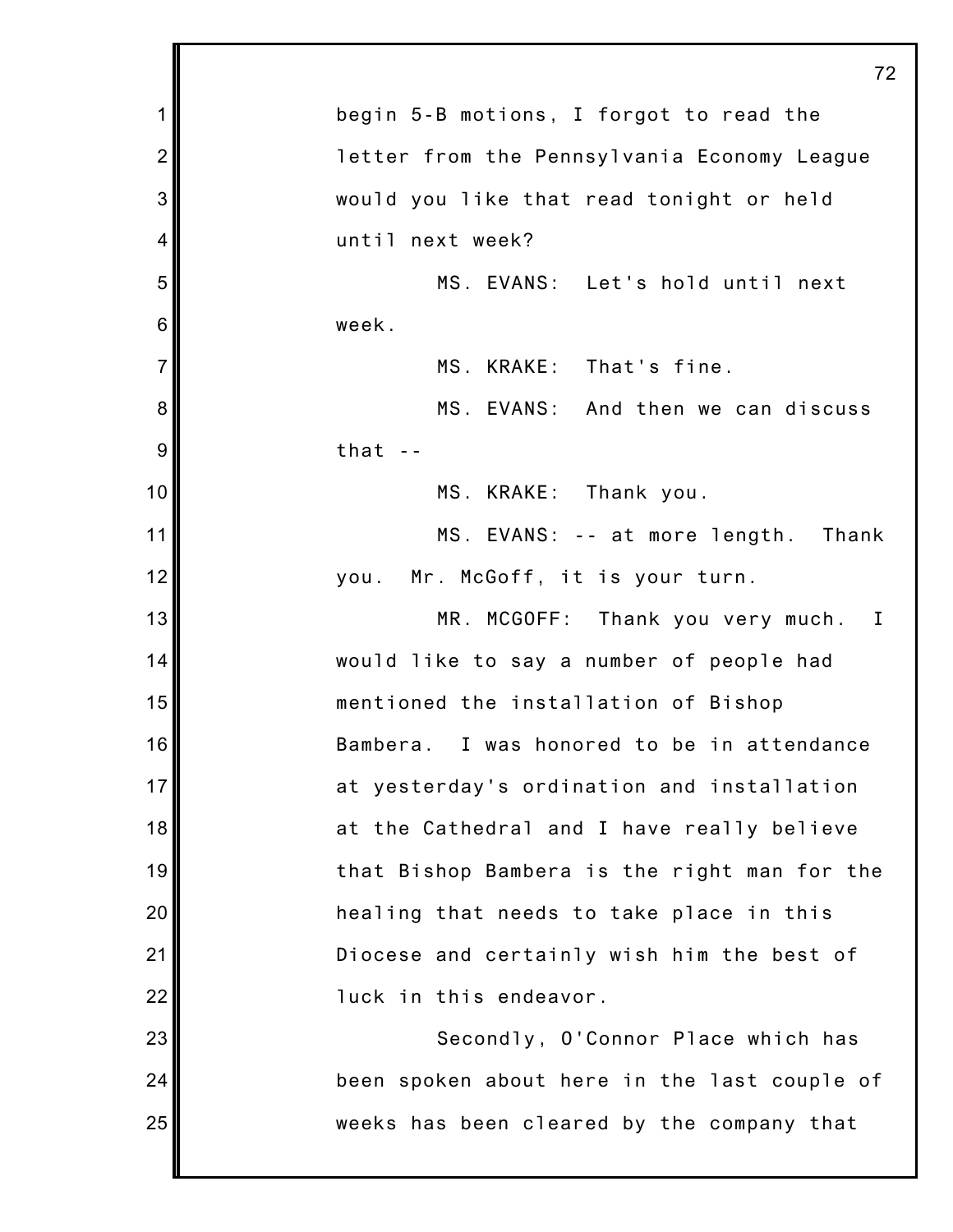was working there or using that as a site, construction site. It has been cleared, it's back in the I'll say original condition. It's a cleared lot now. It's certainly not perfect, but it was left in pretty much the condition it was when they -- when they arrived there. Everything has been removed, the land was leveled again and hopefully, you know, some improvements can be made on it.

1

2

3

4

5

6

7

8

9

10

11

12

13

14

15

16

17

18

19

20

21

22

23

24

25

The only thing that I think really needs to be done, and I know it's being looked at by Mr. Seitzinger and Mr. Brazil, Hamm Court is still in pretty bad condition, number of, you know, large potholes and so on from the traffic that has been through there and they are looking for a means to rectify that situation as well, but it is cleared and taken care of.

Also, prior to the meeting I had received the is the Lesses family.

MS. EVANS: Lessasi.

MR. MCGOFF: Lessasi, the plaque that they had been looking for that had been at Nay Aug at the zoo apparently was removed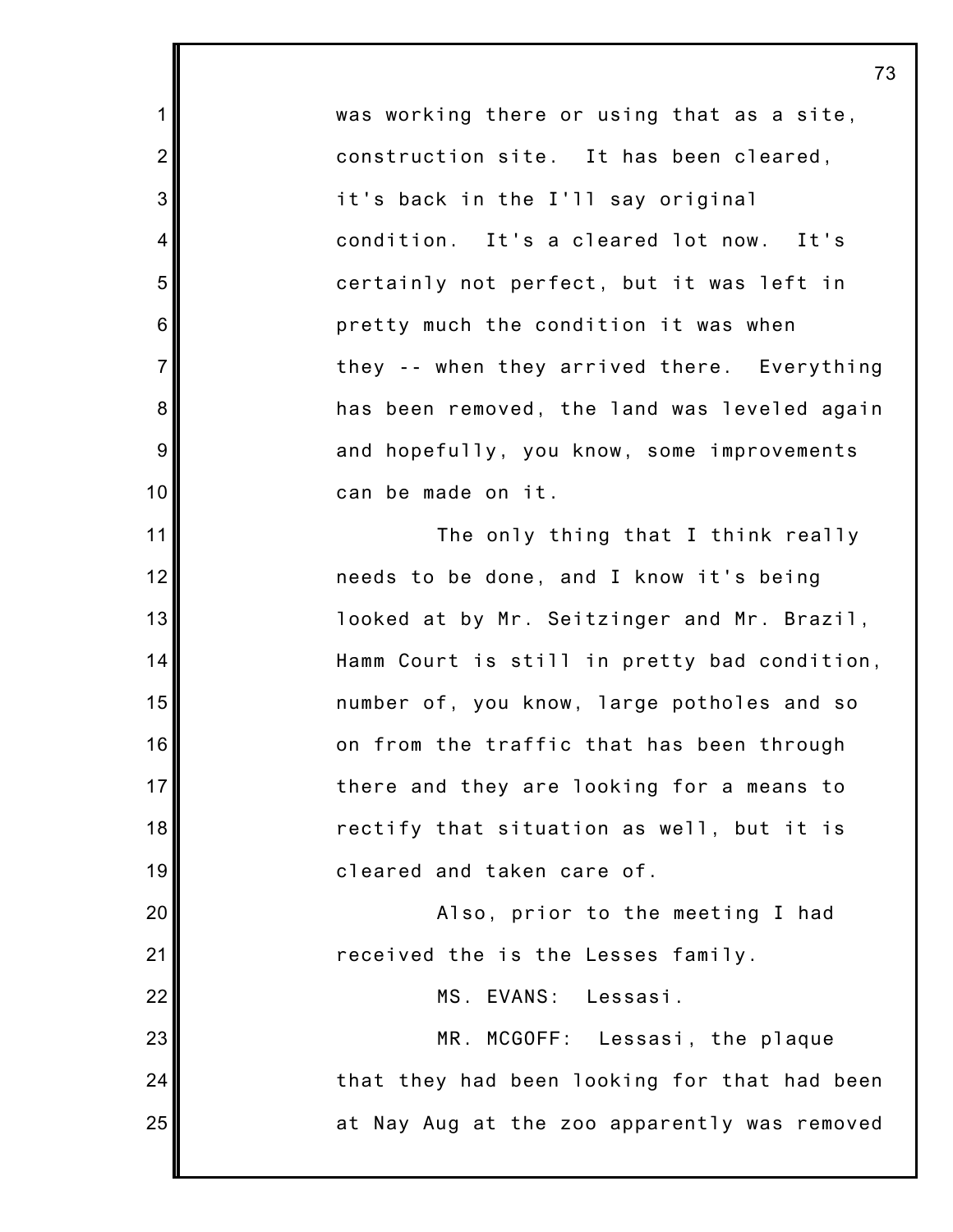by the Genesis Wildlife people when they left that building and they took some of the stuff and that plaque had been given to Mark Dougher or to Parks and Recreation and it was in his possession. It's now been returned and the city has offered since that bu idling is now closed rather than put the plaque back in a building where it will not be, you know, wouldn't be seen, the offer is that they would, you know, be more than willing to display it somewhere else, you know, at Nay Aug Park in an appropriate place where it can be seen by visitors to the park, so I assume it may be returned to the family and then we can find out what they would, you know, wish to do with it and maybe in coordination with Parks and Recreation find an appropriate place for the plaque. MS. EVANS: Yell, I'll be in contact with them tomorrow about that. Thank you

though.

1

2

3

4

5

6

7

8

9

10

11

12

13

14

15

16

17

18

19

20

21

22

23

24

25

MR. MCGOFF: Thank you. The other thing that was mentioned tonight on the was it Lackawanna Little League or the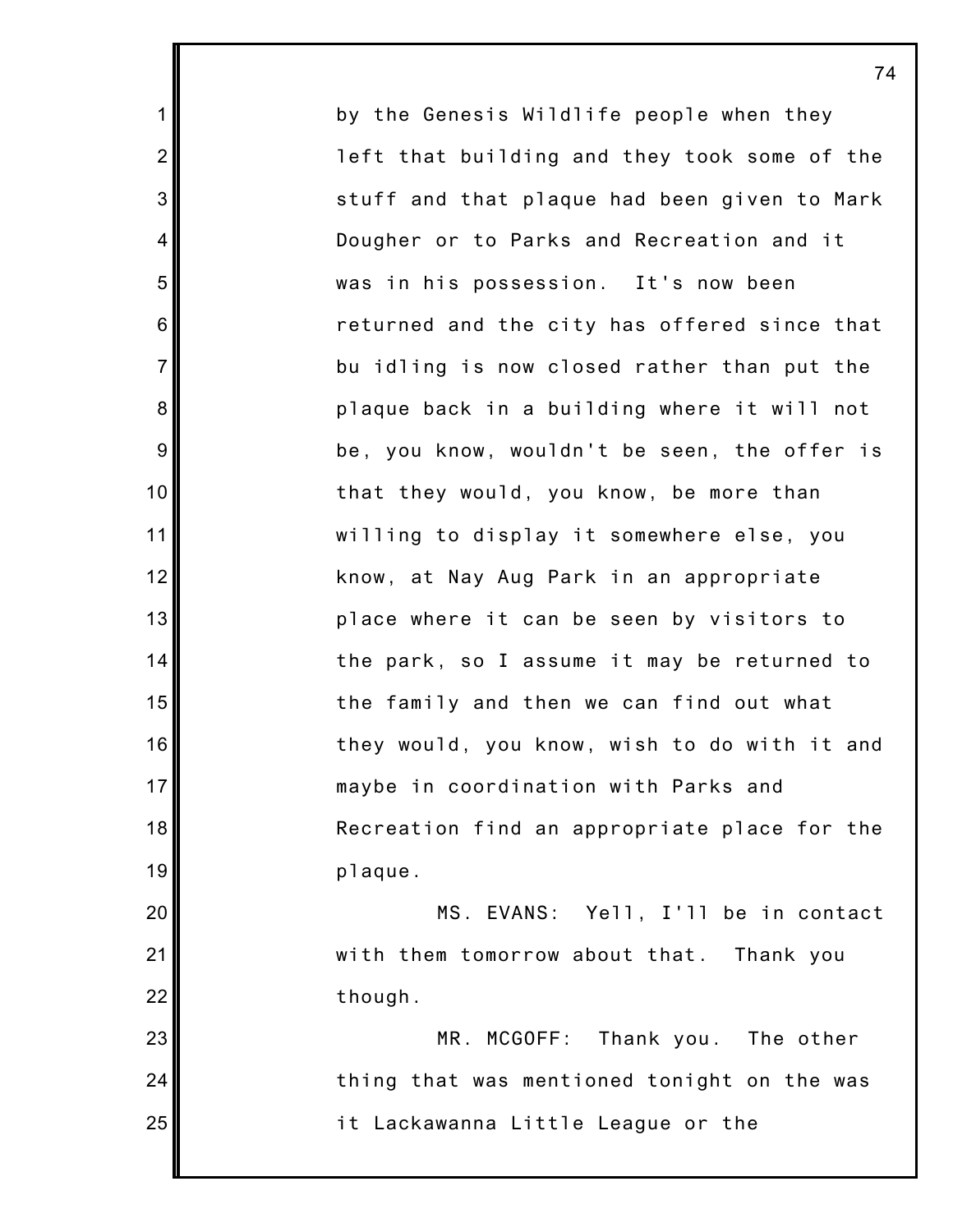playground at Lackawanna and the equipment that had been removed, I have been told that and the gentleman that came here and spoke about that, I forget when it was, but they apparently were given I'll say the tacit permission to remove the playground equipment and I guess some of it was -- it was removed and some of it was for want of a better term recycled and used to, you know, used for benches, tables, things around that park area, the Little League and the Missy Field and that type of thing, but it was dismantled and it was, as they had spoken that evening, with the -- somewhat with the permission of the city with the parks and recreation, but it was then again, you know, used, some of it at least, used for other purposes.

1

2

3

4

5

6

7

8

9

10

11

12

13

14

15

16

17

18

19

20

21

22

23

24

25

The last thing, again, I didn't - it ws brought up last week and we got into a discussion about the voluntary pay reductions, I did check with some people and whatever year that was they -- you were right in the fact that they did receive their full pay. Some people voluntarily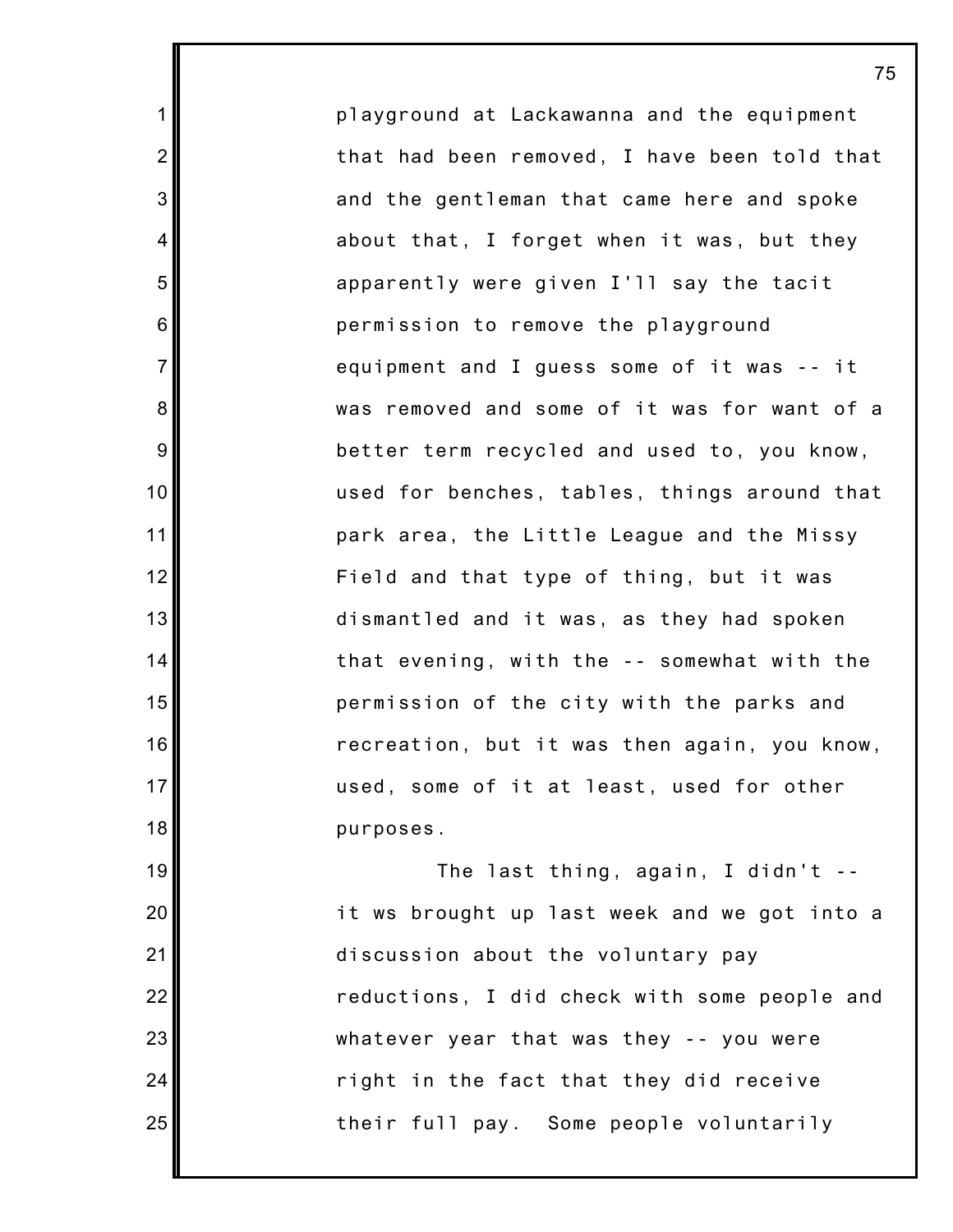then returned a portion in terms of a donation, but there was whether you want to call it a pay reduction or a voluntary reduction or just a donation to the city, but some people, Mrs. Gatelli being one at this time and I think there were some other people in the city that did the same thing, gave path of their salary and donated it back to the city. Thank you.

1

2

3

4

5

6

7

8

9

10

11

12

13

14

15

16

17

18

19

20

21

22

23

24

25

MS. EVANS: I just wanted to comment on that though, that I know that in other cases, setting aside these -- the pay increases/decreases, whenever anyone makes a donation to the city or anyone of it's departments it has to come before Scranton City Council to be accepted, I don't know if it's by -- I can't recall if it's by resolution or ordinance, but I do recall in the last seven years having voted on such legislation when donations have been made, for example, to the fire department or to the police department, so there is still kind of a lingering question about all of that, but that's neither here nor there, and it is now time for Mr. Rogan and his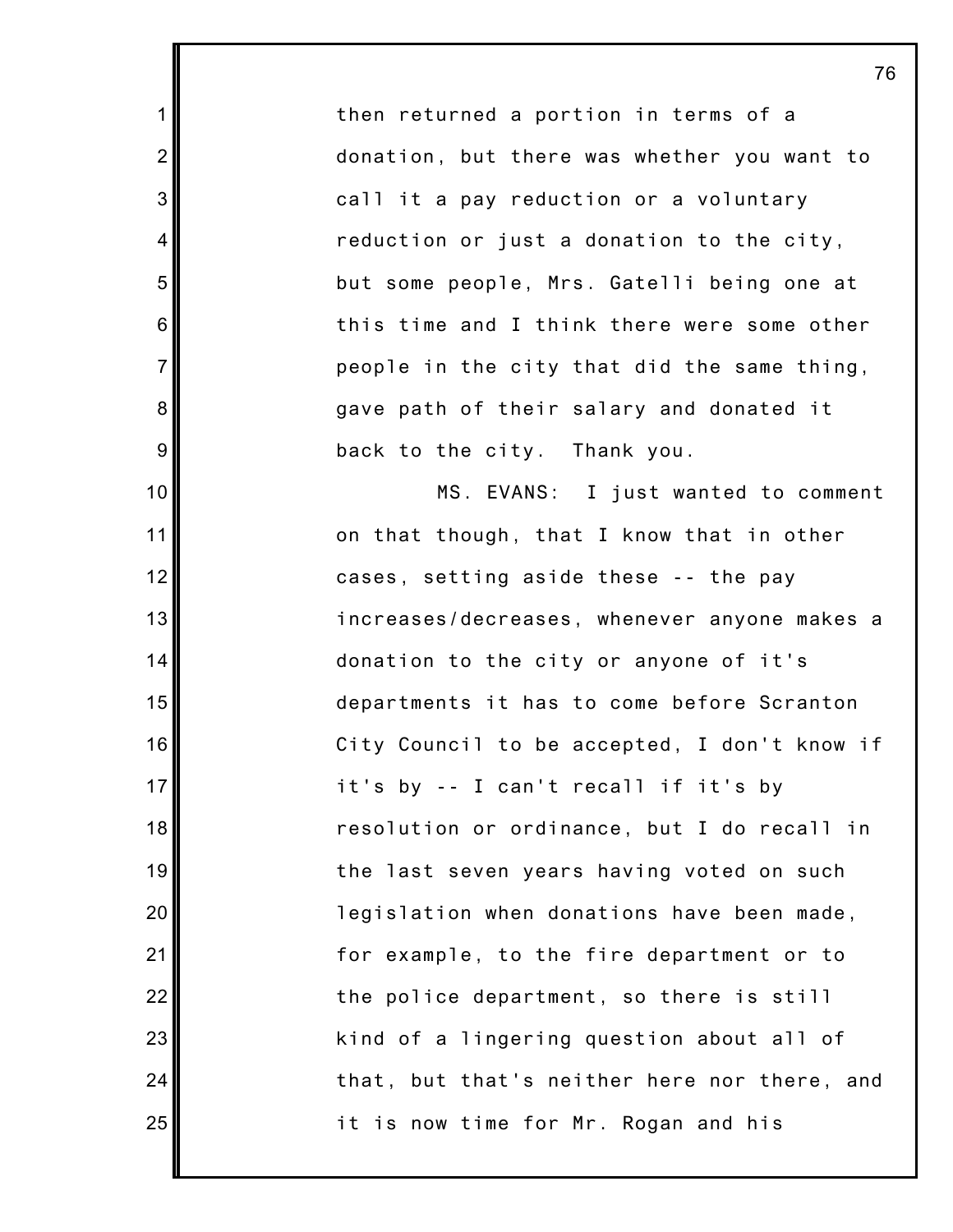comments and motions.

1

2

3

4

5

6

7

8

9

10

11

12

13

14

15

16

17

18

19

20

21

22

23

24

25

MR. ROGAN: Thank you. Last Friday I met with Chief Elliott and several other members of the police department regarding possibly changing our sex offender law in the City of Scranton and, unfortunately, through the research that we have done it doesn't appear that we could amend the ordinance, but I'm going to give some information to Attorney Hughes to look over because our ordinance was the same as the one in Allegheny County and, as I said before, it was struck down, they said it was unconstitutional, unfortunately, the ACLU challenged their law so the police department is fearful of enforcing ours because we would not want to be get sued the ACLU as well.

But I was informed that there are approximately 80 sex offenders in the City of Scranton and the police department knows each and every one of them and they are keeping track of them, so Chief Elliott and the other officers are really -- they are really doing a good job following these guys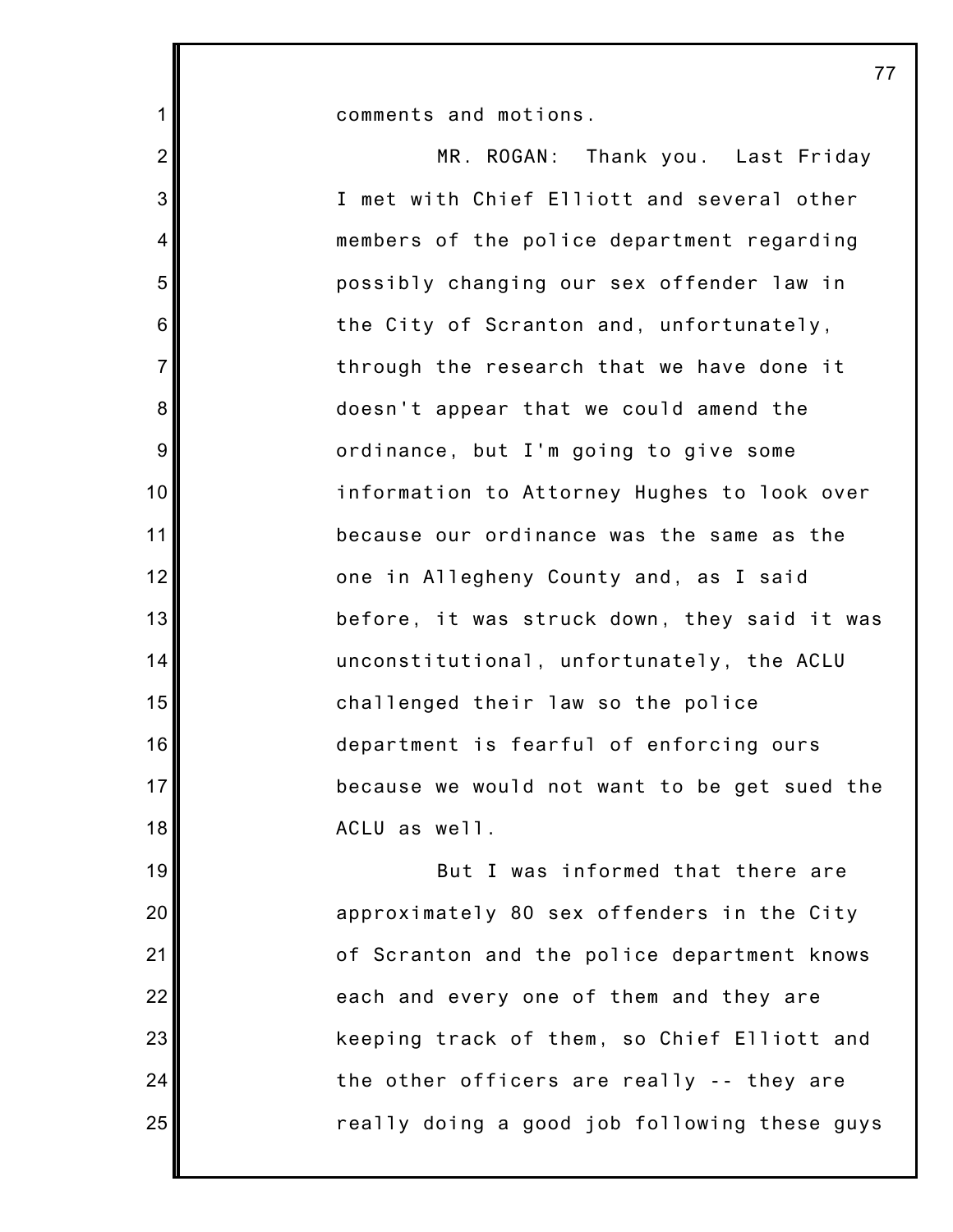|                 | 78                                           |
|-----------------|----------------------------------------------|
| 1               | and making sure everyone in our neighborhood |
| $\overline{2}$  | are safe.                                    |
| 3               | And also regarding the sex                   |
| $\overline{4}$  | offenders, I spoke to Tom Tell last week     |
| 5               | from Kevin Murphy's office, and I have to    |
| $6\phantom{1}6$ | give him a call back so we could setup a     |
| $\overline{7}$  | meeting, I know Kevin Murphy is working on   |
| 8               | something as well at the state level, so     |
| 9               | that would be good.                          |
| 10              | And I also have a few citizens               |
| 11              | request for the week: I received a few       |
| 12              | pictures and an e-mail from a resident about |
| 13              | the Washburn Street Cemetery, and I know     |
| 14              | last year it was problem and it was becoming |
| 15              | overgrown in the spring and the summer       |
| 16              | months and he was hoping that we could, you  |
| 17              | know, do something about this now so it      |
| 18              | doesn't get overgrown as it was last year.   |
| 19              | So, Mrs. Krake, could we please send         |
| 20              | a letter to Chief Elliott and to             |
| 21              | Mr. Seitzinger regarding the Washburn Street |
| 22              | Cemetery.                                    |
| 23              | Also to Mr. Seitzinger, the house on         |
| 24              | the corner of Wheeler and Olive Street has   |
| 25              | been abandoned for years. The residents      |
|                 |                                              |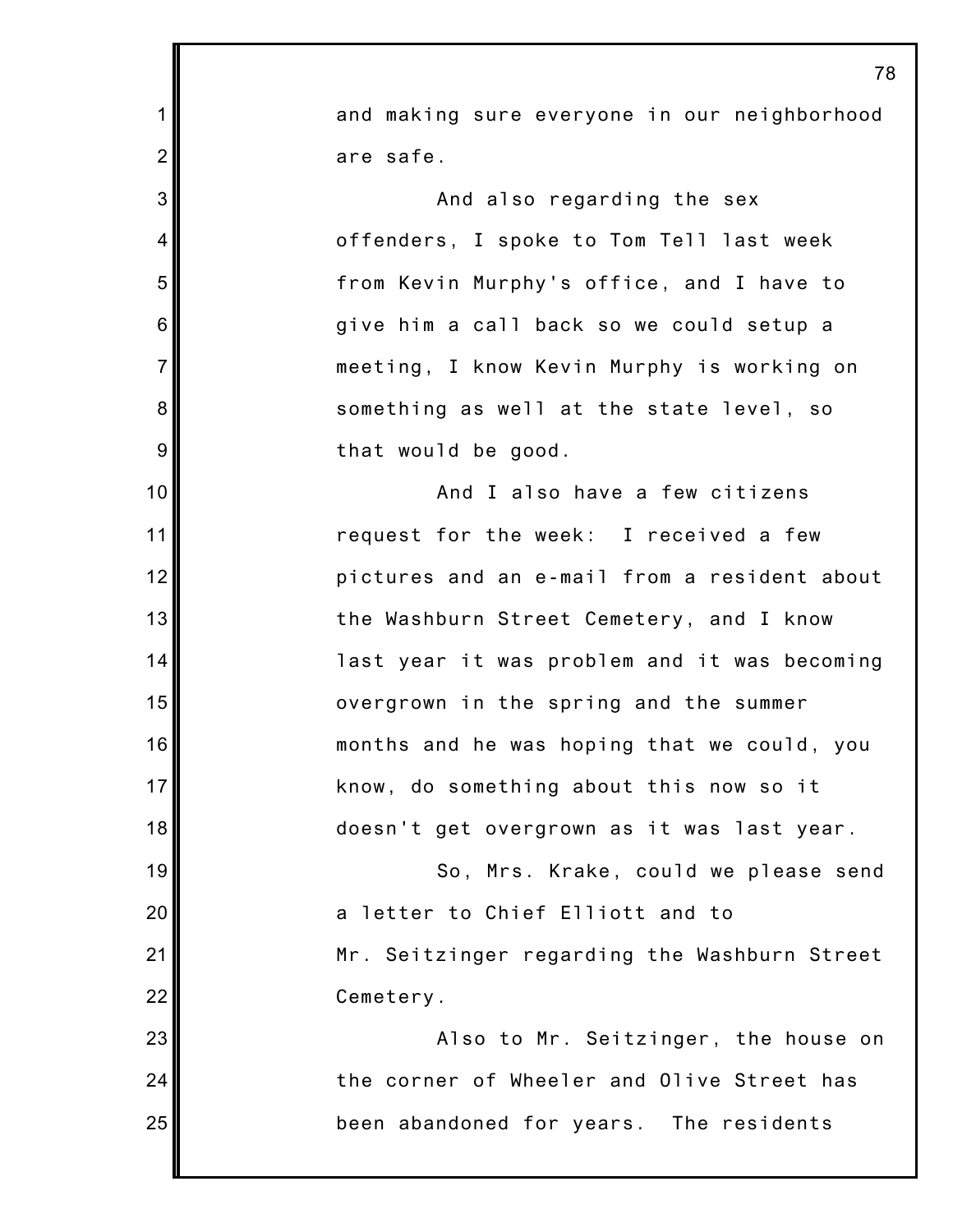didn't give me an address, I'll swing by tomorrow to check before we sent out the letter, and they also say the grass hasn't been cut in previous years and there is sometimes snakes in the area and a lot of children walk through there.

1

2

3

4

5

6

7

8

9

10

11

12

13

14

15

16

17

18

19

20

21

22

23

24

25

MS. EVANS: Yes, that's ongoing because I know that maybe it even is the individual who reported it to you, neighbors tend to trim that grass themselves because it's become such an eyesore and I know even my husband has done that in the past when we couldn't get anyone else to do it, so if you can get that taken care of, kudos.

MR. ROGAN: Well, we will certainly be trying. And finally, could we send a letter to Mr. Brazil requesting a stop sign at the corner of Mineral Avenue and Olive Street. When I was down there, I'm sure you saw the article in the paper about the blight in that neighborhood, the residents also told me when I realized when I was pulling out that there is no stop sign for either street and they said the residents on Mineral Avenue know to stop, but if somebody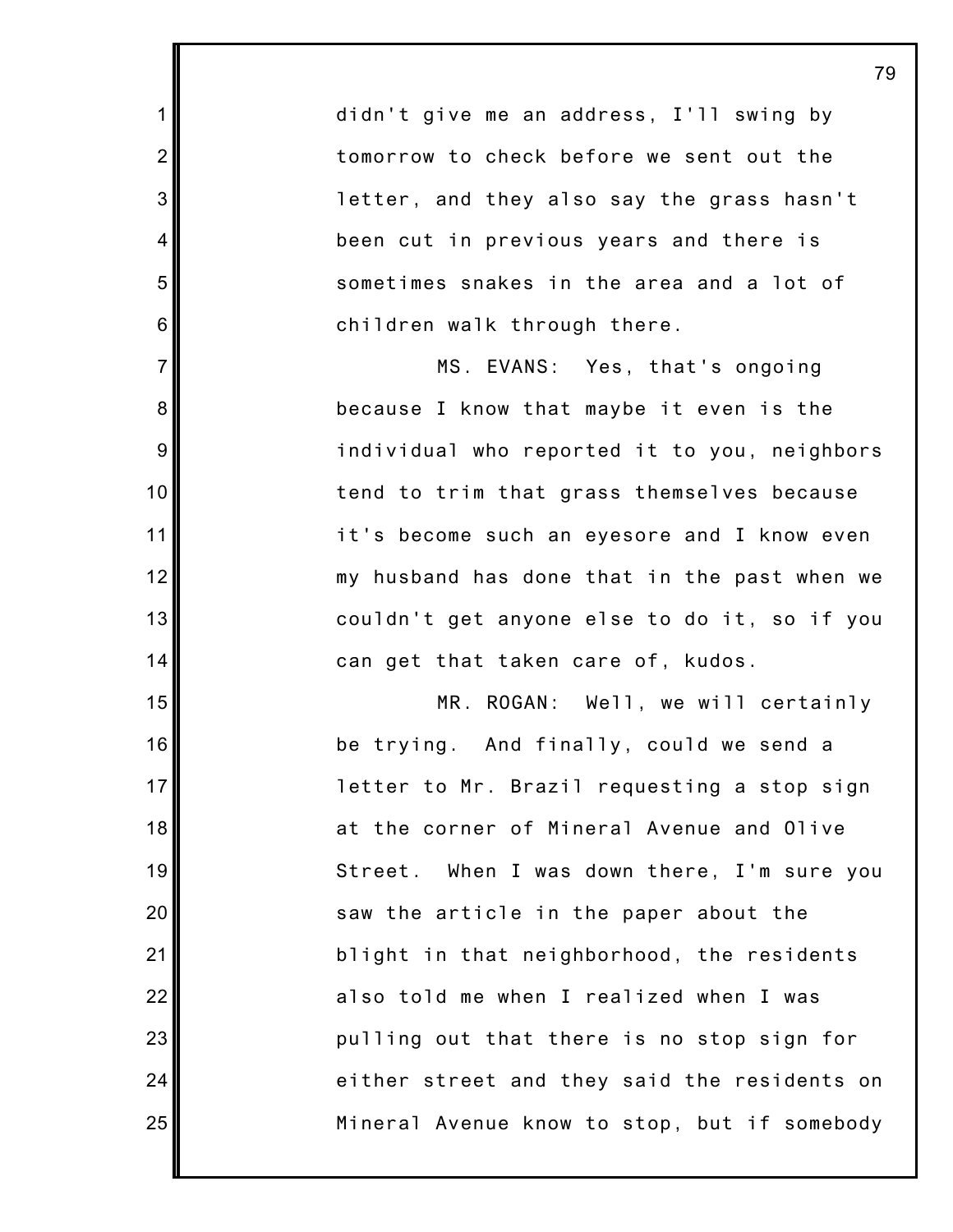|                | 80                                           |
|----------------|----------------------------------------------|
| $\mathbf 1$    | happens to be driving by that doesn't know   |
| $\overline{2}$ | the area we wouldn't want an accident, and   |
| 3              | that is all. Thank you.                      |
| 4              | MS. EVANS: Thank you, Mr. Rogan.             |
| 5              | Mr. Loscombe.                                |
| 6              | MR. LOSCOMBE: Yes. Thank you, Mrs.           |
| $\overline{7}$ | Evans. Just a couple of things, I can note   |
| 8              | the frustration of Sergeant Martin and I can |
| 9              | assure you that the frustration is shared by |
| 10             | all uniformed employees. After nine years    |
| 11             | of going to the table, coming close to an    |
| 12             | agreement only to be rejected has taken it's |
| 13             | toll on the moral, and I can understand --   |
| 14             | and also through the constant appeals, and I |
| 15             | can understand if he was asked if they could |
| 16             | go to the table again, he mentioned that he  |
| 17             | would be willing to, but I can understand    |
| 18             | the reluctance after all of this time that   |
| 19             | the men in uniform would have to try to      |
| 20             | negotiate again when they have been turned   |
| 21             | away so many times. So I just hope we can    |
| 22             | come up to some quick resolution to this and |
| 23             | I'm looking forward to my meeting with the   |
| 24             | mayor and Mrs. Evans to see if we can        |
| 25             | expedite this a little bit thereby saving    |
|                |                                              |

 $\sim$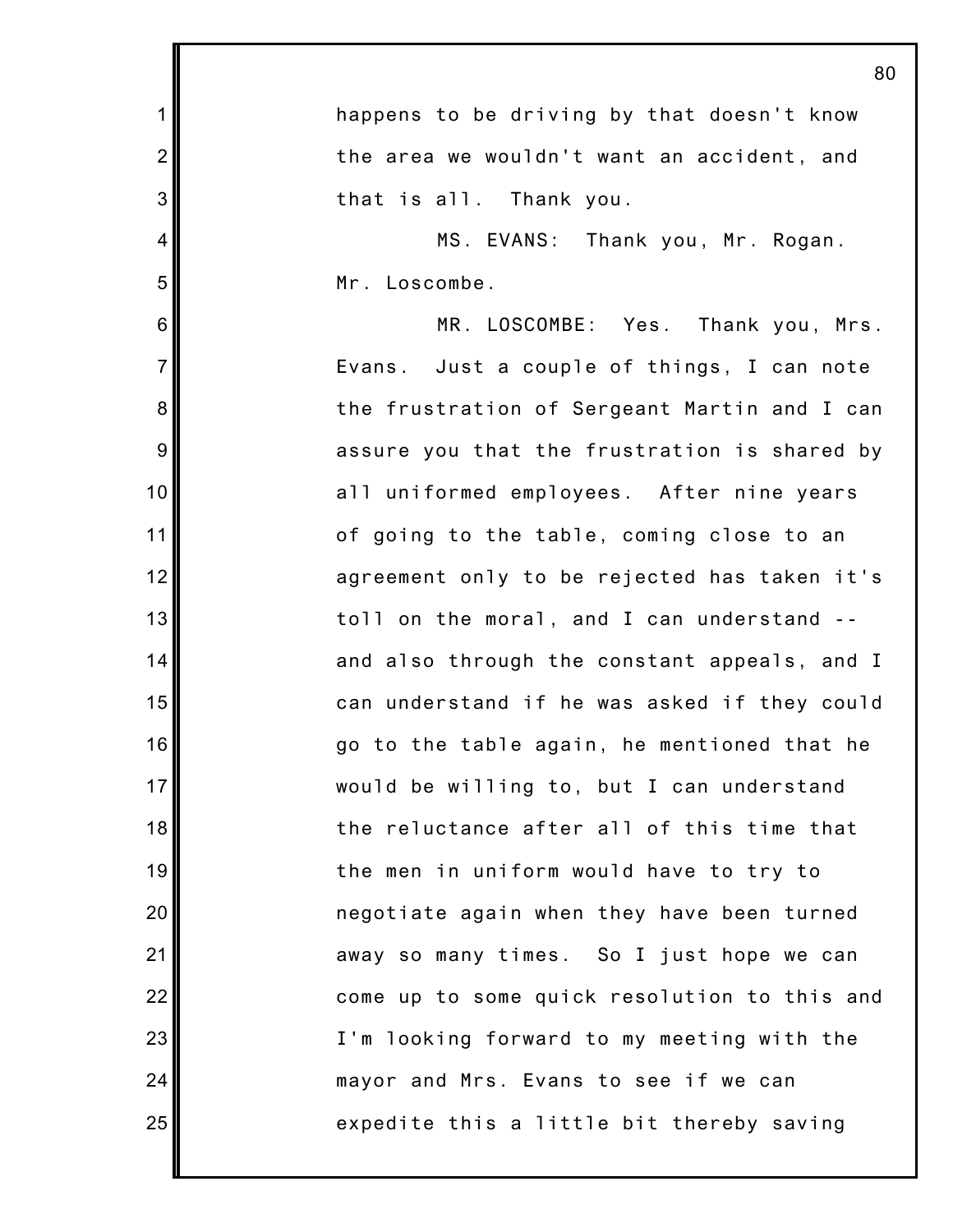everybody some money in the long-run. I stopped at a council office I believe it was Thursday last week, and it was myself and Mrs. Krake and I ended up having an impromptu meeting with Mark Seitzinger, he happened to stop down for some stuff, and he was gracious enough, he spent about two hours with us. We went over a lot of different issues at that time, some that were current that I was actually looking for answers to. I still didn't get the responses, so I'm going to have to stop and contact him tomorrow and just get some of that information, but he will be coming to a future caucus here, also. And one of the most recurrent themes of the complaints received, we receive as council persons, is the abundance of

1

2

3

4

5

6

7

8

9

10

11

12

13

14

15

16

17

18

19

20

21

22

23

24

25

condemned, vacant and blighted structures in the city and also the rapidly growing amount of rental units in nonowner occupied structures. For several years now this administration has concentrated nearly all of it's efforts, including financial resources, into the downtown. Now don't get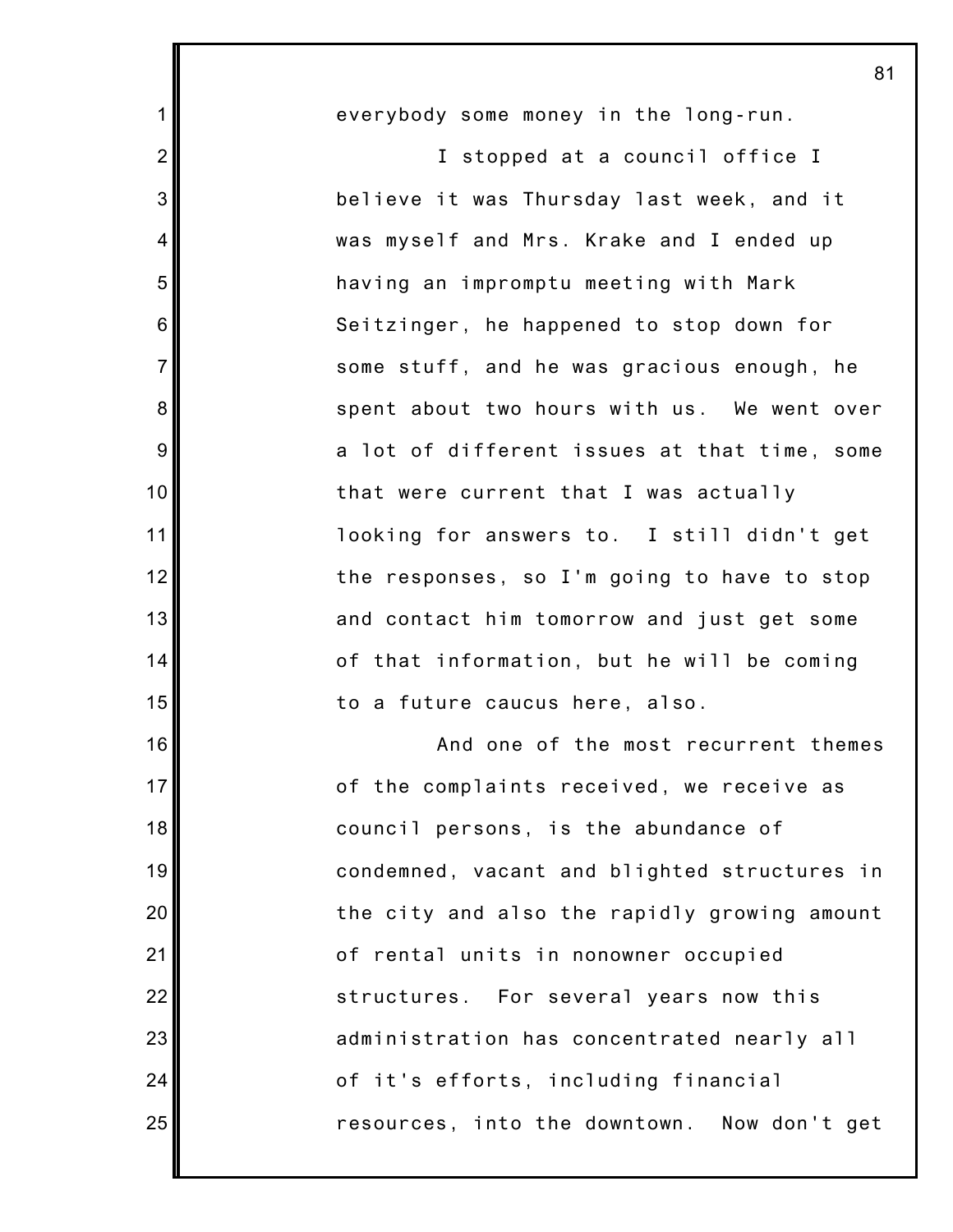me wrong, I'm in no way against a vibrant downtown, but all of this has come at a heavy cost to the neighborhoods which have been neglected over the past several years with very few exceptions.

1

2

3

4

5

6

7

8

9

10

11

12

13

14

15

16

17

18

19

20

21

22

23

24

25

As you may have read in the newspaper this past week, Councilman Rogan met with the neighbors on Mineral Avenue with who have experienced an explosion of condemned, vacant and blighted properties. Although this is an unusually large neighborhood cluster of these problem properties, this situation is not limited to that one area of the city. As my fellow council persons and myself respond to citizens' concerns throughout the city on a regular basis, we have personally witnessed the neighborhood decay. Nearly every block that we have visited bears an example of blighted property. Mr. Seitzinger is quoted in the article as stating that there are more than 400 condemned properties citywide. I would venture to guess that that number may be almost doubled with all of the blighted properties included.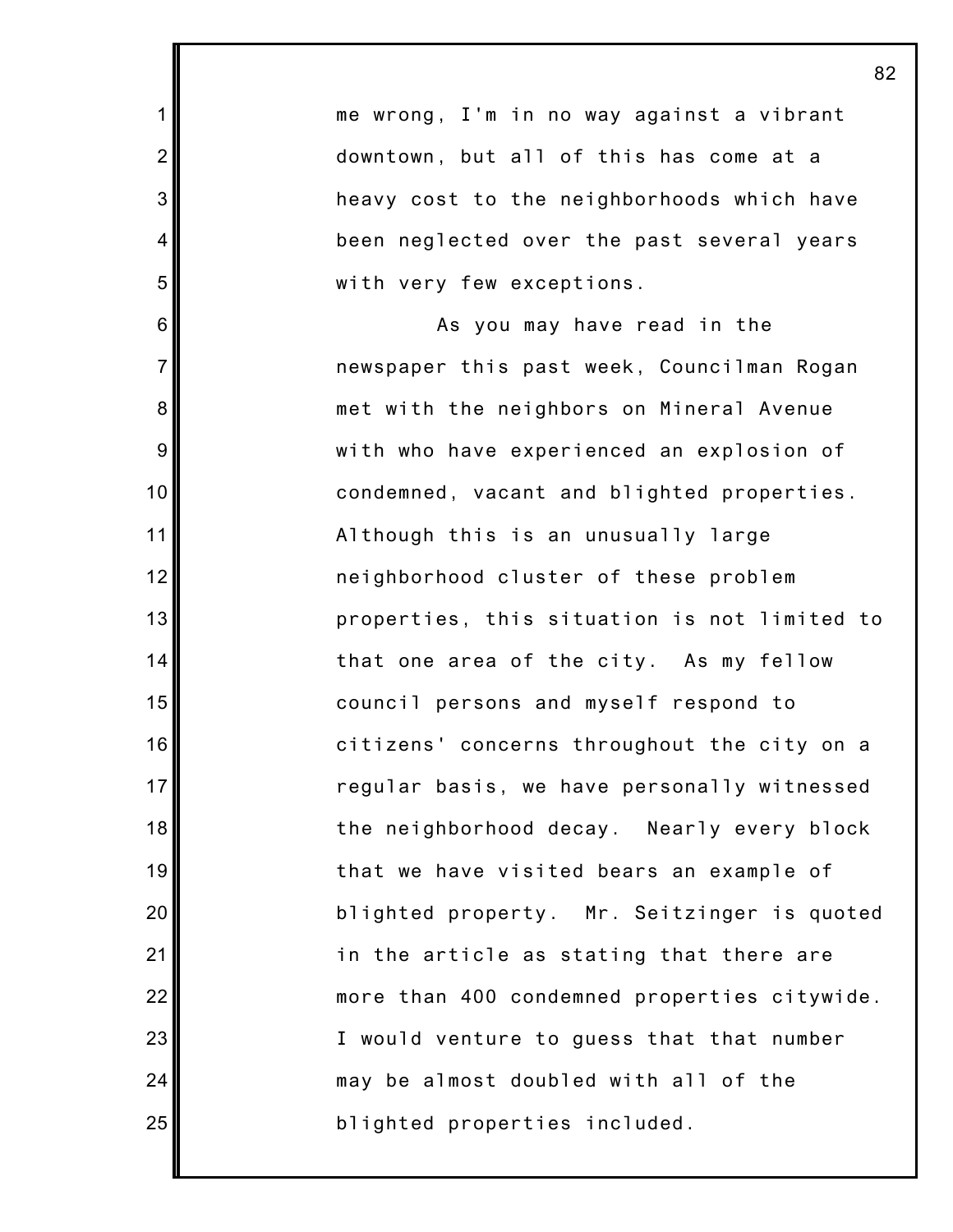City council realizes that this problem has reached epidemic proportions in our city and that this is why we have been actively working to address these issues throughout ordinances such as our rental registration ordinance, our noise ordinances, open burning ordinances just to name a few. We realize that this situation has taken several years to reach this point and it will take some time to enforce the proper remedies.

1

2

3

4

5

6

7

8

9

10

11

12

13

14

15

16

17

18

19

20

21

22

23

24

25

In order to enforce these ordinances properly, it requires a great deal of resources and intergovernmental cooperation all while following the proper legal channels. We are not alone in this state with this situation and we have not reinvented the wheel with our ordinances. We have and will continuously be researching similar ordinances from other municipalities and will ultimately seek to provide the best practices to be followed in Scranton both legally and ethically.

With that this mind, the Chairman on Community Development, Mr. Rogan, and myself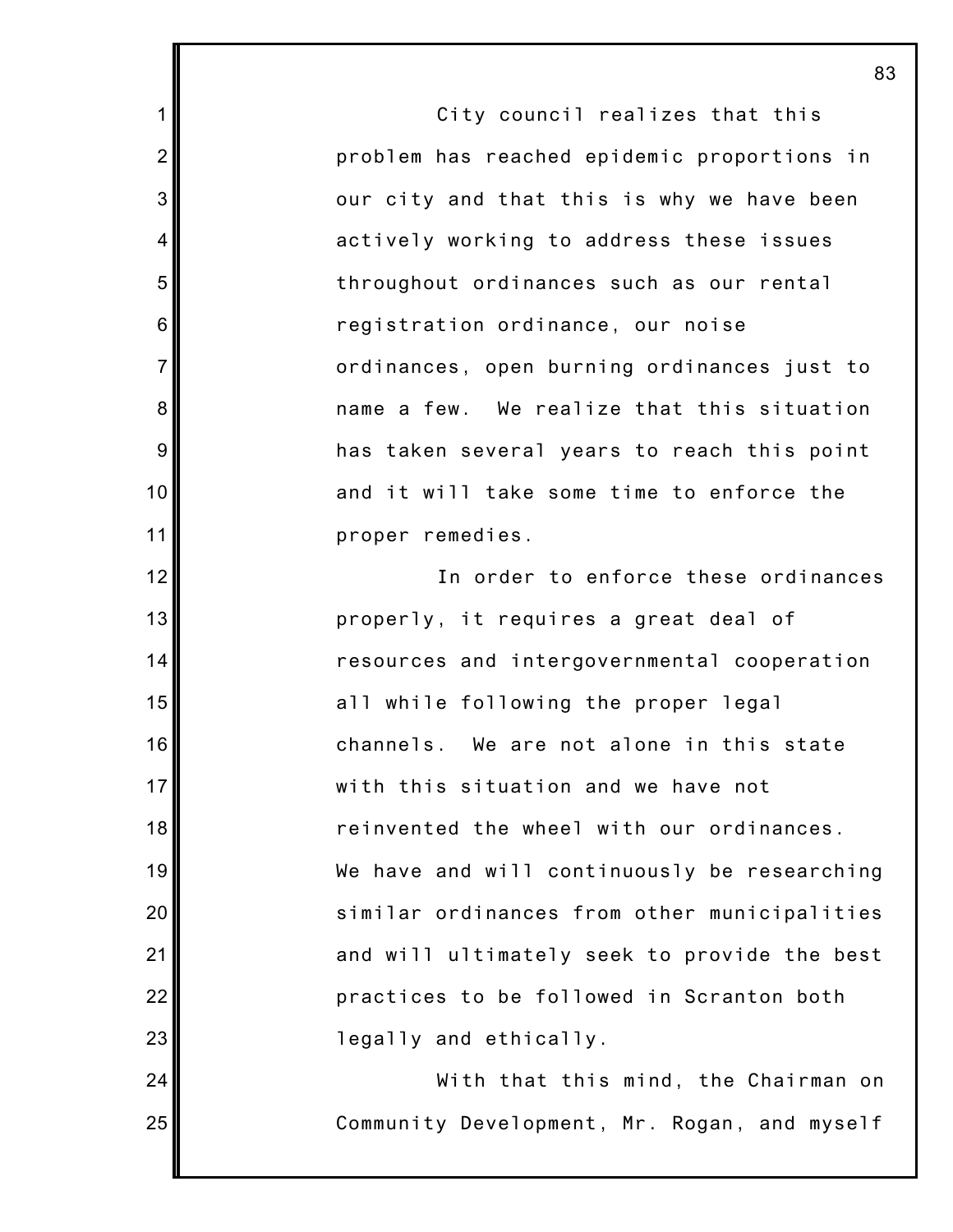as Chairman on Public Safety, will be working together along with input in our other council members and creating a strong, condemned and vacant property and blight ordinance that will give our municipal departments the proper tools to revitalize our neighborhoods and make them clean, safe, and family friendly neighborhoods that Scranton was once noted for. The ordinance may provide the tools for the revitalization of some vacant property along with the ability to demolish unsafe structures in a more timely manner.

1

2

3

4

5

6

7

8

9

10

11

12

13

14

15

16

17

18

19

20

21

22

23

24

25

In the mean time, I would request that all of our municipal departments along with the residents make an extra effort in being vigilant to report and rectify any of these problems that they may encounter. You know, we are referred to as the electric city, but as you realize the cost of electricity is continually rising. I remember a time when we were known as the friendly city and that cost us nothing, so let us strive together to bring our city and especially or neighborhoods back to the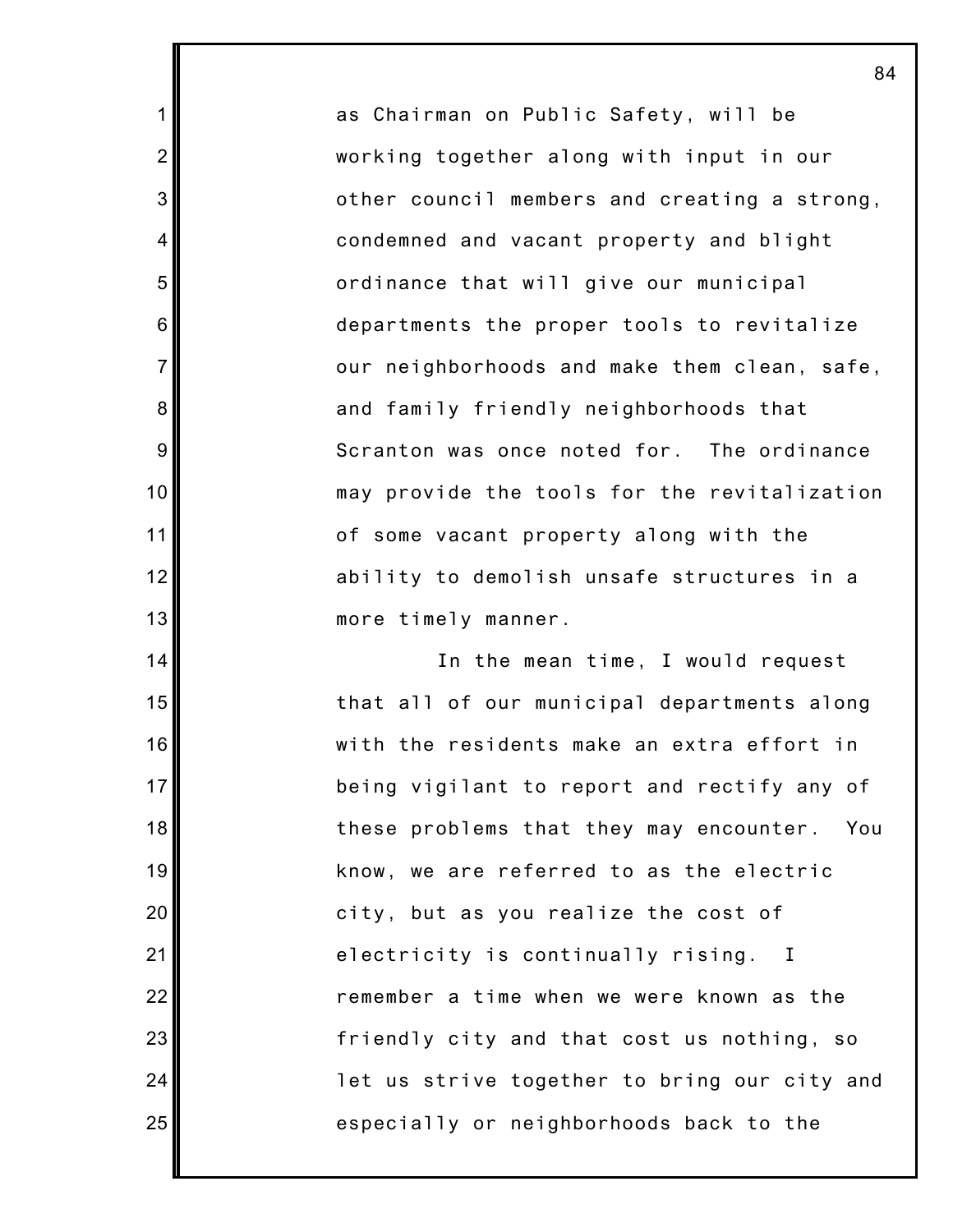|                | 85                                           |
|----------------|----------------------------------------------|
| $\mathbf 1$    | friendly times. That is all I have.          |
| $\overline{2}$ | MS. EVANS: Thank you, Mr. Loscombe.          |
| 3              | Mr. Joyce, any comments or motions?          |
| $\overline{4}$ | MR. JOYCE: Yes. Last week I gave a           |
| 5              | brief presentation on the amount of funding  |
| 6              | allocated to fund professional services over |
| $\overline{7}$ | the past nine years and in that presentation |
| 8              | I explained that this amount was slightly in |
| $\overline{9}$ | excess of six million dollars. A few weeks   |
| 10             | ago, council had asked the administration to |
| 11             | draft legislation to put professional        |
| 12             | services out to bid and it's been one of the |
| 13             | hopes of this council that by working        |
| 14             | together that we could draft appropriate     |
| 15             | legislation and to put as much professional  |
| 16             | services out to bid as possible, and I know  |
| 17             | that Attorney Hughes has been in             |
| 18             | conversations with Mary Theresa Patterson,   |
| 19             | who is the city's attorney. And, Attorney    |
| 20             | Hughes, I would just like to ask, are there  |
| 21             | any updates from the last week as far as     |
| 22             | your conversations with Attorney Patterson?  |
| 23             | MR. HUGHES: Yes, Mr. Joyce.<br>I put         |
| 24             | together a proposal that I thought to be     |
| 25             | included in the legislation, I faxed that to |
|                |                                              |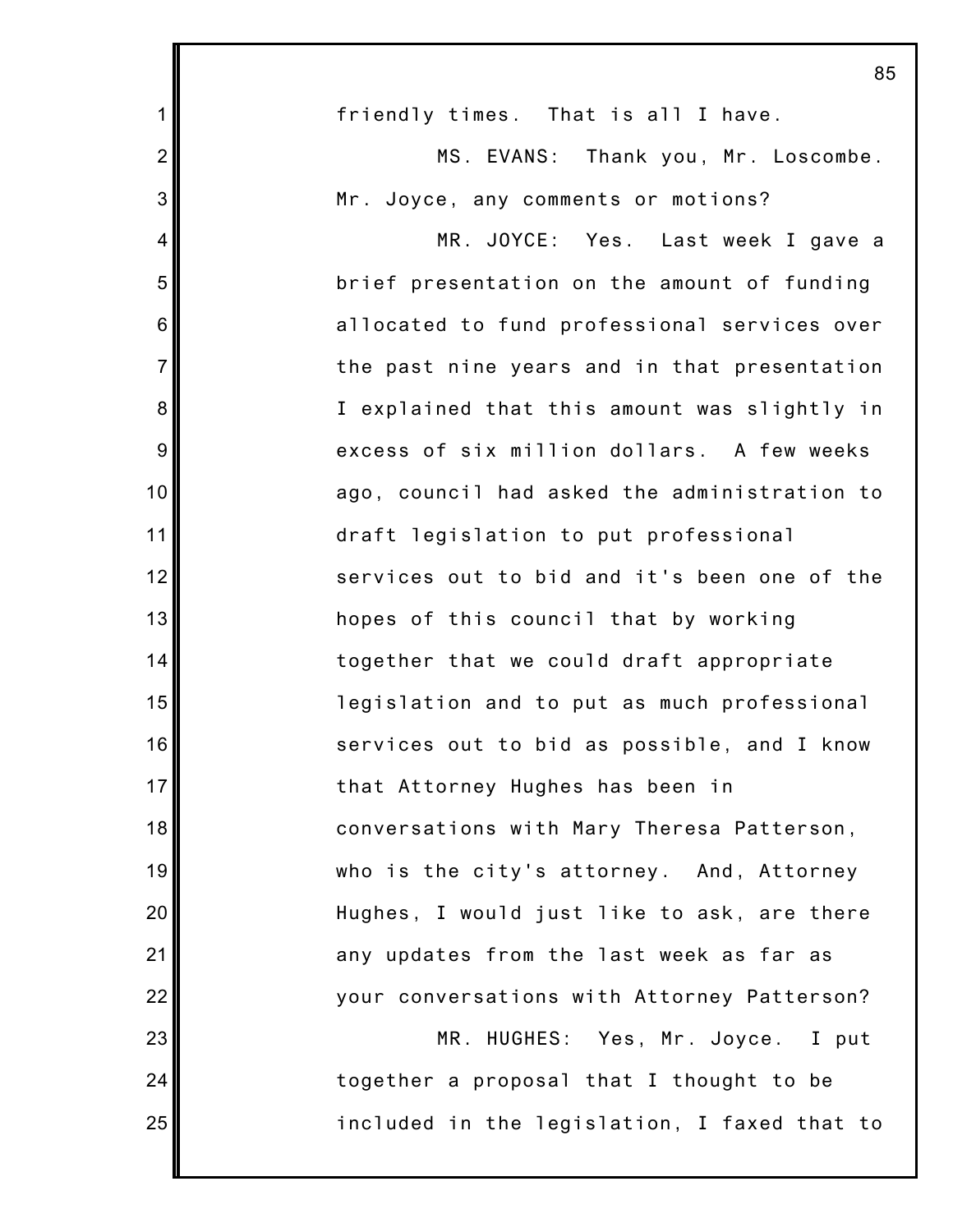Solicitor Patterson I believe it was on Thursday as to what would be included within the legislation for the bidding of the services. It would require the bidding of any services by anyone who has a license issued by Commonwealth of Pennsylvania, Department of State or requires a license to practice, such as lawyers, we are not registered by the Department of State, but the Department of Bureau of Professionals Affairs, but we have a licenses issued by the Supreme Court and the Disciplinary Committee, so anyone that has that type of license, any of those types of services would have to be bid. She has that, I believe that that should be put into legislation to come down to council. I think I furnished a copy of that. Nancy, it did I send a copy of that to you? MS. KRAKE: Yes. MR. HUGHES: Yes, I also faxed it to Mrs. Krake. MR. JOYCE: Okay. Thanks for the update. I have a few citizens' requests. I have been contacted by a resident of Frank

1

2

3

4

5

6

7

8

9

10

11

12

13

14

15

16

17

18

19

20

21

22

23

24

25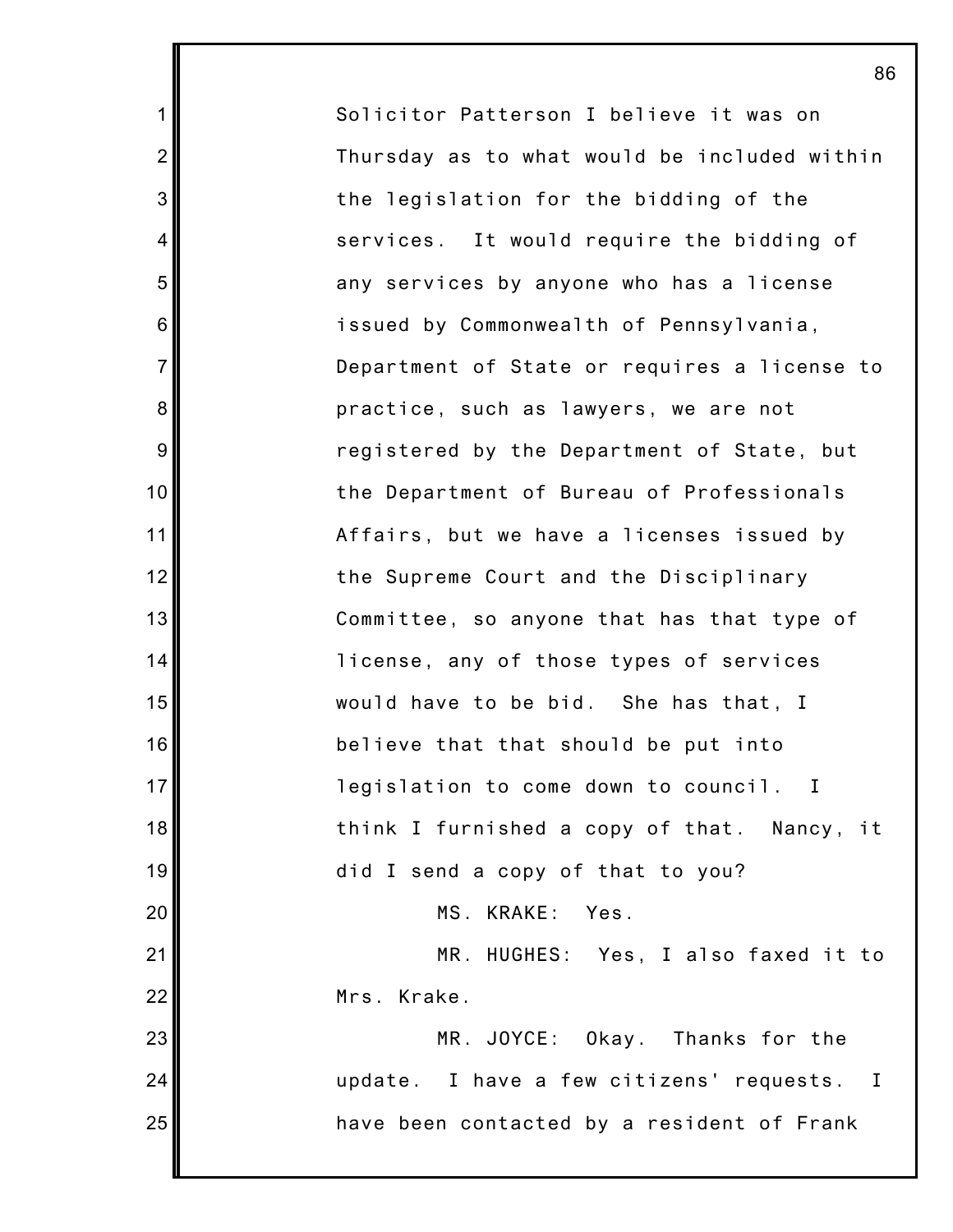Street who informed me that there are many disturbances in the 2600 block and the beginning of the 2700 block creating subpar traveling conditions for residents. Mrs. Krake, could you please send a letter to Mr. Brazil asking him to address the situation; and in addition could you please ask him to provide a date by which council can expect work to be completed?

1

2

3

4

5

6

7

8

9

10

11

12

13

14

15

16

17

18

19

20

21

22

23

24

25

In addition, I have also been contacted by a Keyser Valley resident who informed that the area of Dewey Avenue behind the Lackawanna Little League field is heavily torn apart making it difficult to navigate to and from the field as well as causing damage to cars. Also, upon visiting this street, I noticed that the stop sign at the end of Dewey Avenue right before one would turn onto Jackson Street is upside down. It appears to have detached a bit. Mrs. Krake, could you please add this to my letter to Mr. Brazil and ask him to adequately address these two situations that I just mentioned and also to provide a date of completion.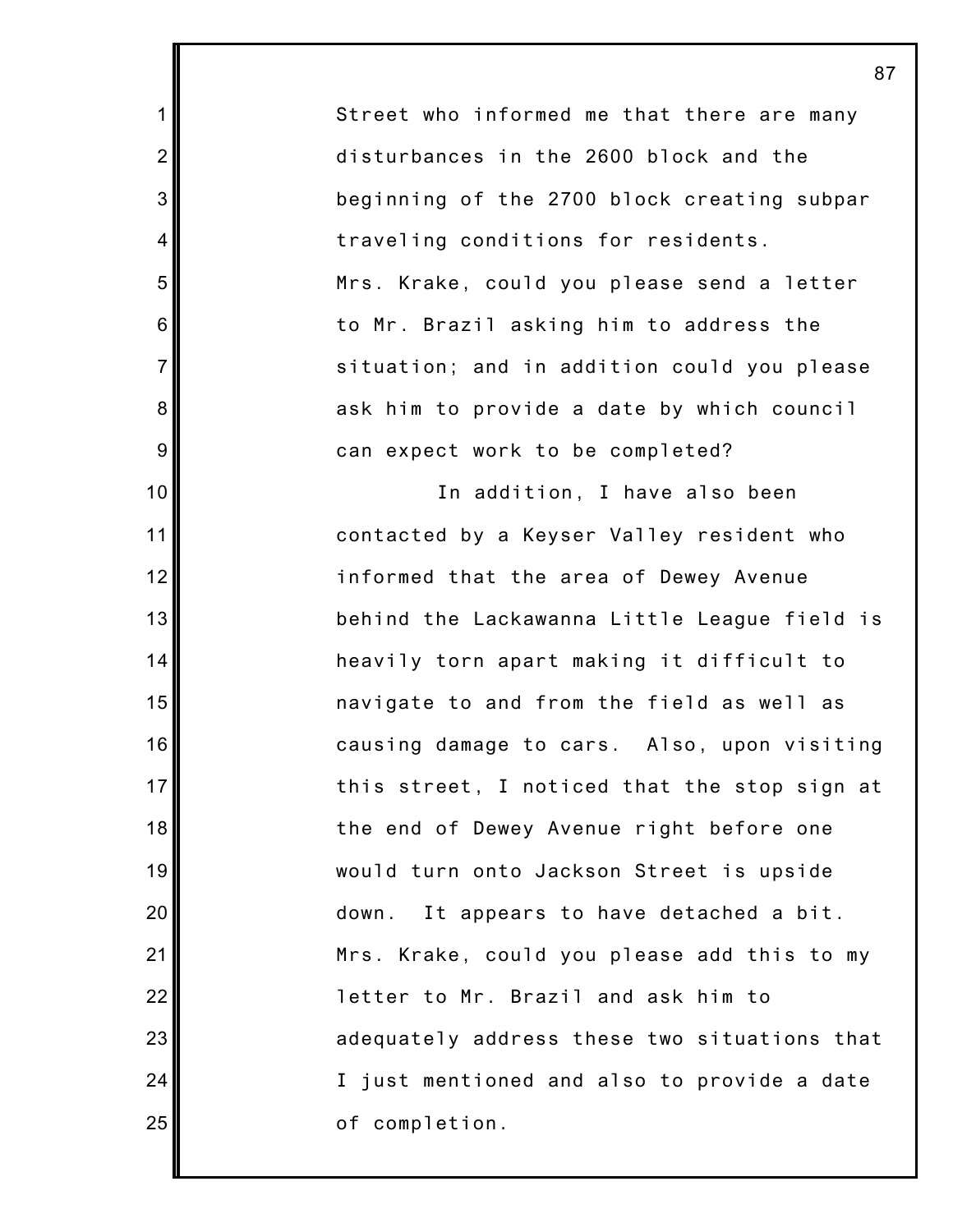1 2 3 4 5 6 7 8 9 10 11 12 13 14 15 16 17 18 19 20 21 22 23 24 25 88 Also, a Birch Street resident has also informed me that the stop sign on the corner of the Birch and Cedar has been knocked down and to inform -- MR. MCGOFF: Just to -- I talked to Mr. Brazil today, they had received a notice that was down and they were sending someone out to repair it. MR. JOYCE: Okay. Wonderful because I know that's a rather heavily traveled area and this resident was concerned, so I'm very happy to see that that will be addressed appropriately. In addition, I have been contacted by a few residents residing on the 200 block of North Everett Avenue. Residents have informed me that the road conditions on this street are subpar, they are many cuts, many potholes and they have also informed me that most of the roads around them as well as subsequent blocks of their street have been paved, however, theirs has yet to be addressed. So, Mrs. Krake, if you could add to the letter to Mr. Brazil and request him to notify council if this block is scheduled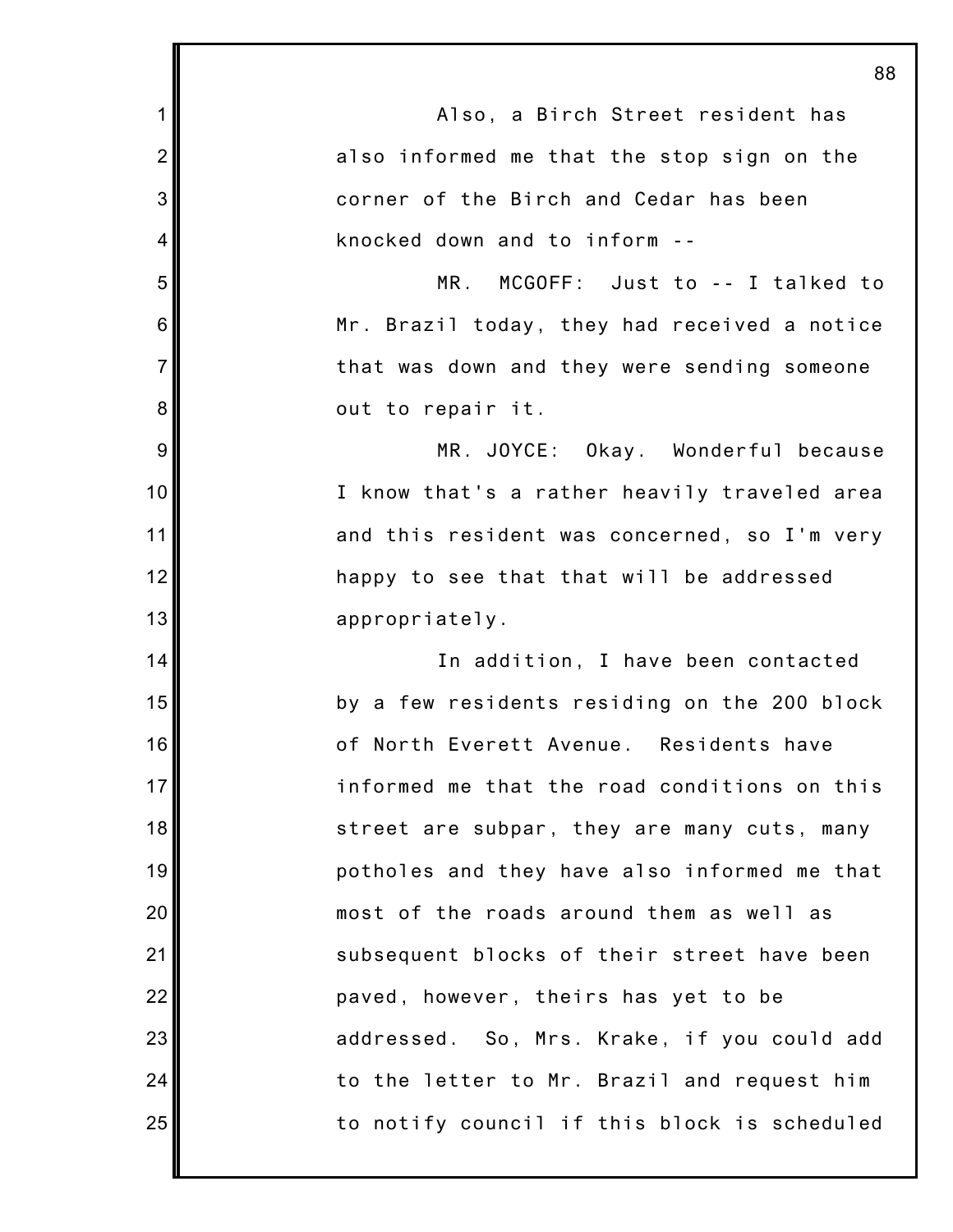|                | 89                                           |
|----------------|----------------------------------------------|
| $\mathbf 1$    | to be paved at any point in the near future. |
| $\overline{2}$ | A Cedar Avenue resident has                  |
| 3              | contacted me and informed me that the        |
| 4              | property across the street from Pennswood    |
| 5              | Manor, I believe the address is 924 Cedar    |
| 6              | Avenue, had been in a fire sometime ago and, |
| $\overline{7}$ | furthermore, that the windows are boarded up |
| 8              | and this place is becoming a hangout for a   |
| 9              | lot of the local teenagers in the            |
| 10             | neighborhood which in turn is creating quite |
| 11             | a safety issue. This resident expressed      |
| 12             | their concern and they do not wish to see    |
| 13             | any of the local teenagers end up getting    |
| 14             | hurt.                                        |
| 15             | With this in mind, Mrs. Krake, if            |
| 16             | you could please send a letter to            |
| 17             | Mr. Seitzinger asking him to contact the     |
| 18             | owner to the determine if any repairs will   |
| 19             | be made and if repairs are not scheduled to  |
| 20             | be made could you please ask him if this is  |
| 21             | a property that is scheduled for demolition  |
| 22             | and any point in time.                       |
| 23             | Finally, I have been contacted by a          |
| 24             | Bellevue resident who had informed me that   |
| 25             | the properties at 220 and 214 Fourth Avenue  |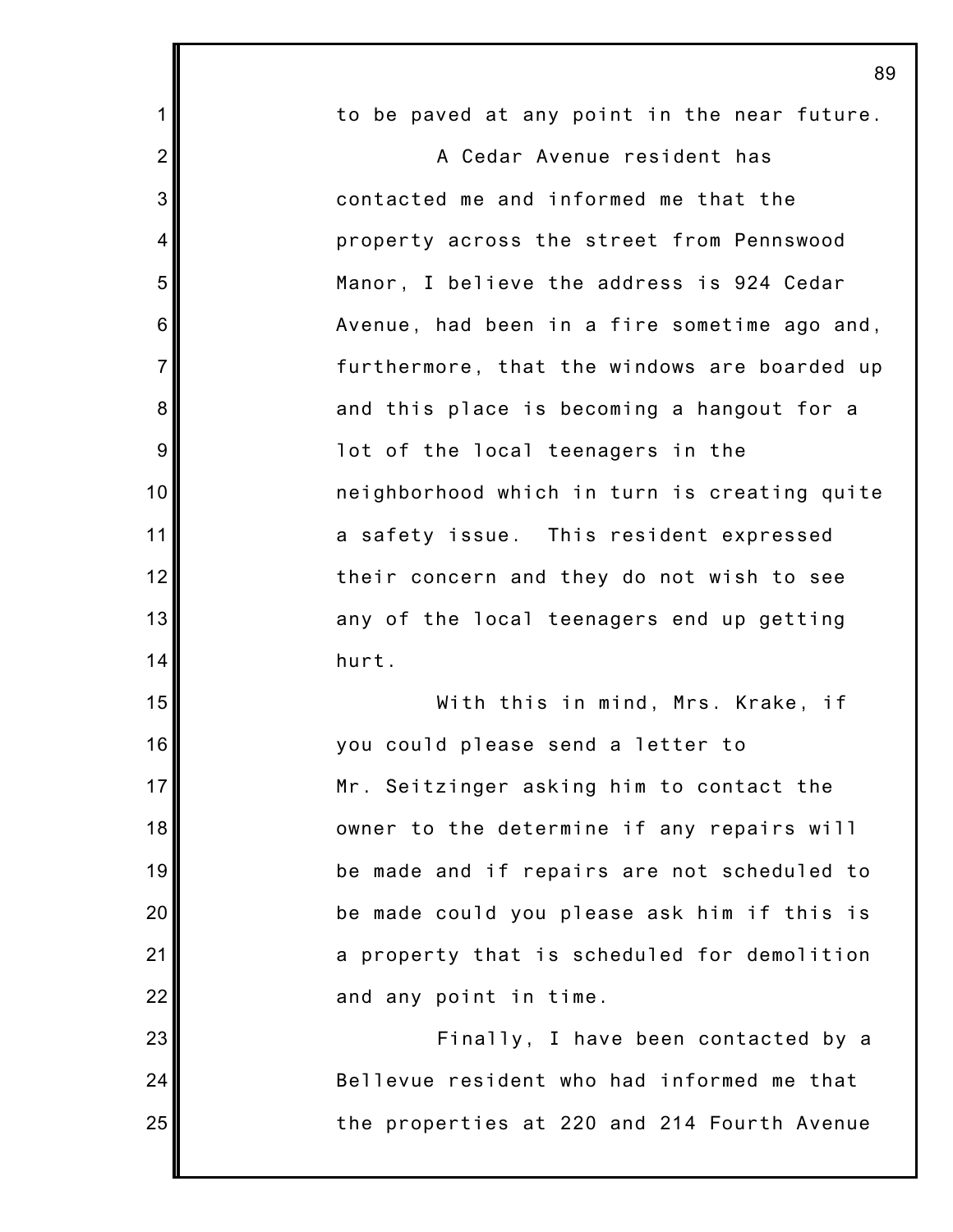have been -- they have condemned notices on the homes and they are boarded up, they have been that way for quite sometime and since there are only five homes on this block this is creating quite an eyesore for many residents in the community considering that 40 percent of the block is condemned.

1

2

3

4

5

6

7

8

9

10

11

12

13

14

15

16

17

18

19

20

21

22

23

24

25

So, Mrs. Krake, if you could please add to the letter to Mr. Seitzinger asking him to contact the owner of both of these addresses and ask any repairs are scheduled to be made and if not are these properties also scheduled for demolition at some point in the future. And that's is all I have at this time.

MS. EVANS: Thank you, Mr. Joyce. Good evening. This afternoon I received a promising update from State Representative Kevin Murphy concerning House Bill 1942, the separation of the City of Scranton and Scranton School District tax bills.

According to Representative Murphy, a final vote occurred in the House of Representatives today and the bill passed unanimously 194 to 0. It will now go to the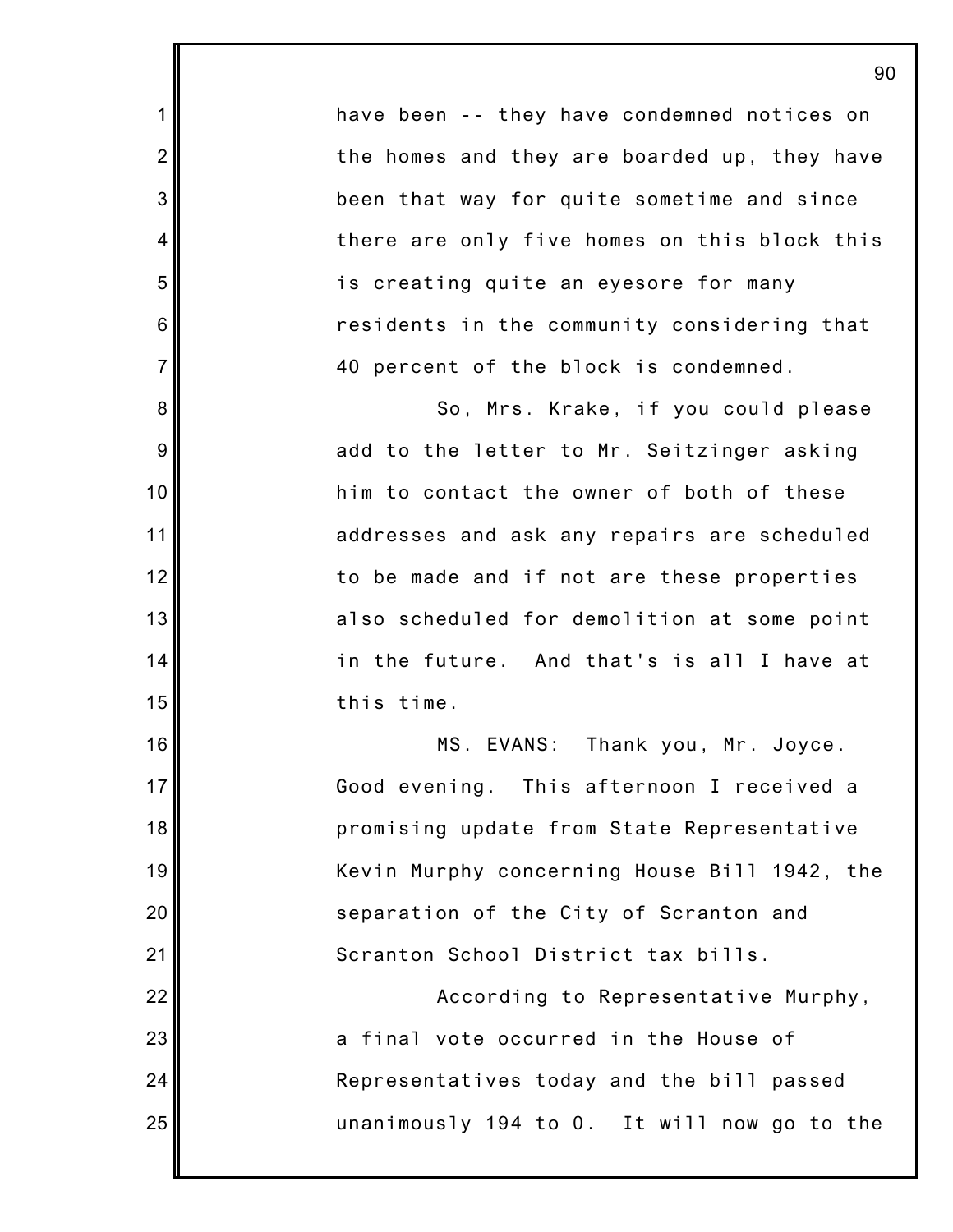State Senate for a vote and Representative Murphy will keep me updated. Representative Murphy's bill is crucial to the taxpayers of Scranton because it will allow for separate payment of your small city real estate tax as well as a payment schedule, thereby, helping to prevent the loss of your home by sheriff's sale as ordered by city law. Representative Murphy was also highly instrumental in obtaining the permit for work at the Crisp Avenue bridge, a much needed project that the city allowed to languish for years.

1

2

3

4

5

6

7

8

9

10

11

12

13

14

15

16

17

18

19

20

21

22

23

24

25

In addition, he worked tirelessly to address the flooding problems on North Cameron Avenue. I applaud Representative Murphy for this tremendous work that he has accomplished during his first term in Harrisburg and I thank him and his staff for the many ways in which they have helped our citizens. Residents of not only the 113 legislative district, but also throughout our area are fortunate to have Representative Murphy on our side. Now, Representative Murphy needs our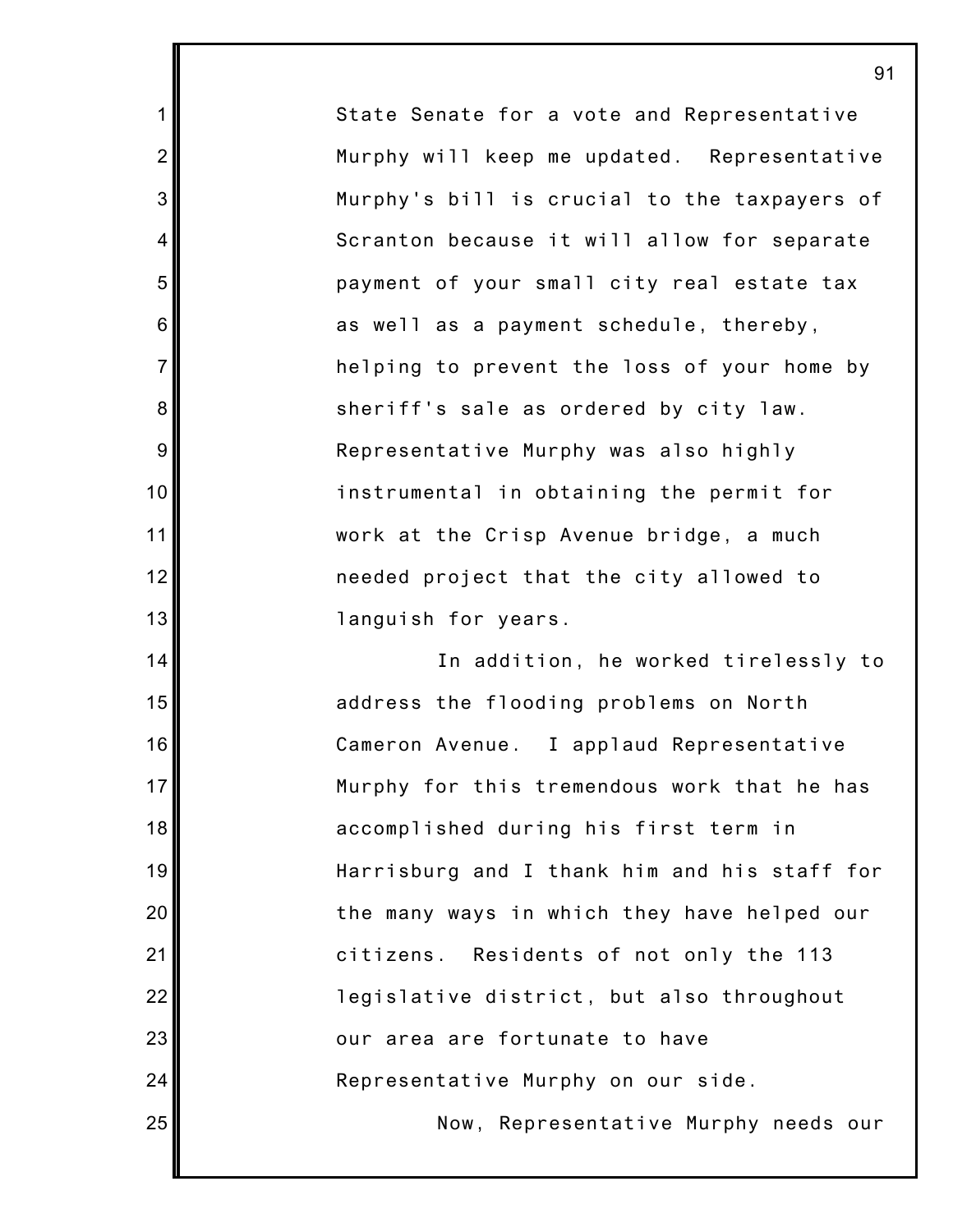|                | 92                                           |
|----------------|----------------------------------------------|
| $\mathbf{1}$   | help. When a date is scheduled for the       |
| $\overline{2}$ | Senate vote, I will be asking all            |
| 3              | Scrantonians to contact Senator Mellow's     |
| 4              | office and urge him to support this bill.    |
| 5              | Further, I understand Kevin Murphy           |
| 6              | sent four or five house bills that received  |
| $\overline{7}$ | unanimous to very nearly unanimous           |
| 8              | bipartisan support in the House to the       |
| 9              | Senate and these bills which benefit         |
| 10             | veterans, senior citizens, and children have |
| 11             | been stalled in the Senate for some reason.  |
| 12             | In the meantime, let's call Representative   |
| 13             | Murphy's office to thank him for his         |
| 14             | dedication and service to us all. Veterans   |
| 15             | and seniors should also ask Mr. Murphy's     |
| 16             | staff for bill numbers and then contact      |
| 17             | Senator Mellow to support these bills and    |
| 18             | get them on a fast track.                    |
| 19             | Next, regarding the legislation for          |
| 20             | bidding of professional services that        |
| 21             | Mr. Joyce mentioned a few minutes ago, we    |
| 22             | would like to see this issue hammered out    |
| 23             | and presented to city council for approval   |
| 24             | prior to the primary election, particularly  |
| 25             | in the event that election results may cause |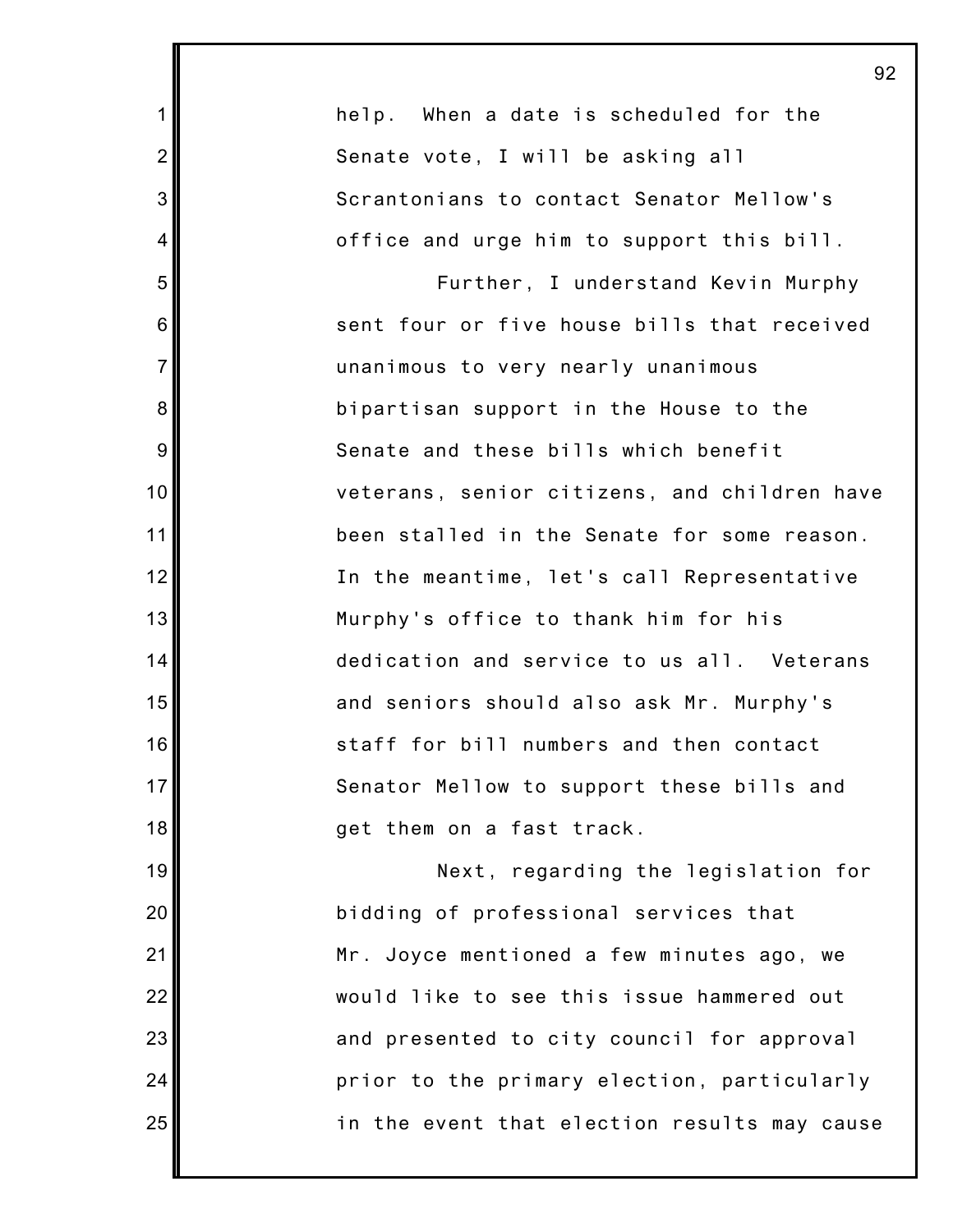the mayor to change his statements that professional services should be put out to bid and to maintain his penchant for no-bid contracts.

1

2

3

4

5

6

7

8

9

10

11

12

13

14

15

16

17

18

19

20

21

22

23

24

25

Next, the legislation regarding the management and maintenance of the Lackawanna River Heritage Trail that was introduced in Fifth Order at last week's council meeting was pulled from tonight's agenda. The legislation contained errors made by the law kept and was are returned to it for revisions.

Now, while reviewing and questioning the aforementioned legislation, I learned that the administration failed to pay it's annual cash contributions for the last few years and as a result currently owes approximately \$18,000 to the Lackawanna Heritage Valley Authority at a rate of \$6,000 per year. I have heard that Stu Renda, business administrator, may have stated that the city has the money to pay this delinquent bill, however, I wish to know from what operating budget account or specific account the \$18,000 will be drawn.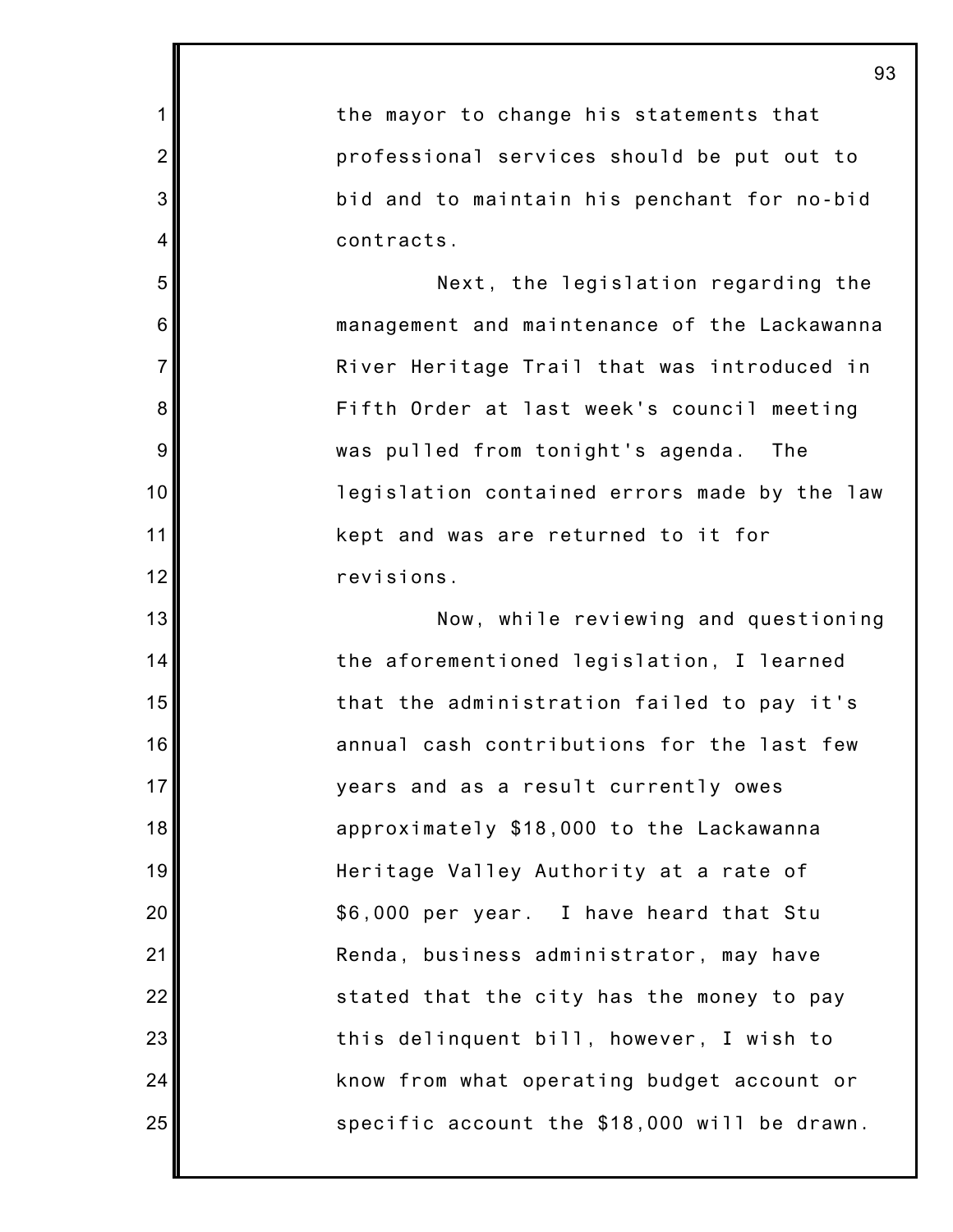Also, I request an explanation of payment for prior year's expenditures made in 2010 and withdrawn from the 2010 operating budget. This procedure appears to be in direct violation of the Home Rule Charter. So, Mrs. Krake, please send a memo from city council to Mr. Renda asking for written responses to those questions.

1

2

3

4

5

6

7

8

9

10

11

12

13

14

15

16

17

18

19

20

21

22

23

24

25

And we now turn our attention once again to Daron Northeast in lower Greenridge. For the past several years, this business seems to have caused numerous problems for it's residential neighbors on Dickson Avenue. Many letters have been sent by council and visits were made to this location by Mr. Fiorini, former city director of Licensing, Inspections and Permits. Daron addressed some of it's problems following these measures for which neighbors were very grateful.

As time progressed, Daron Northeast relocated outside of Scranton, but continued to utilize the Dickson Avenue site for what appears to be limited operations and storage. At the same time, problems with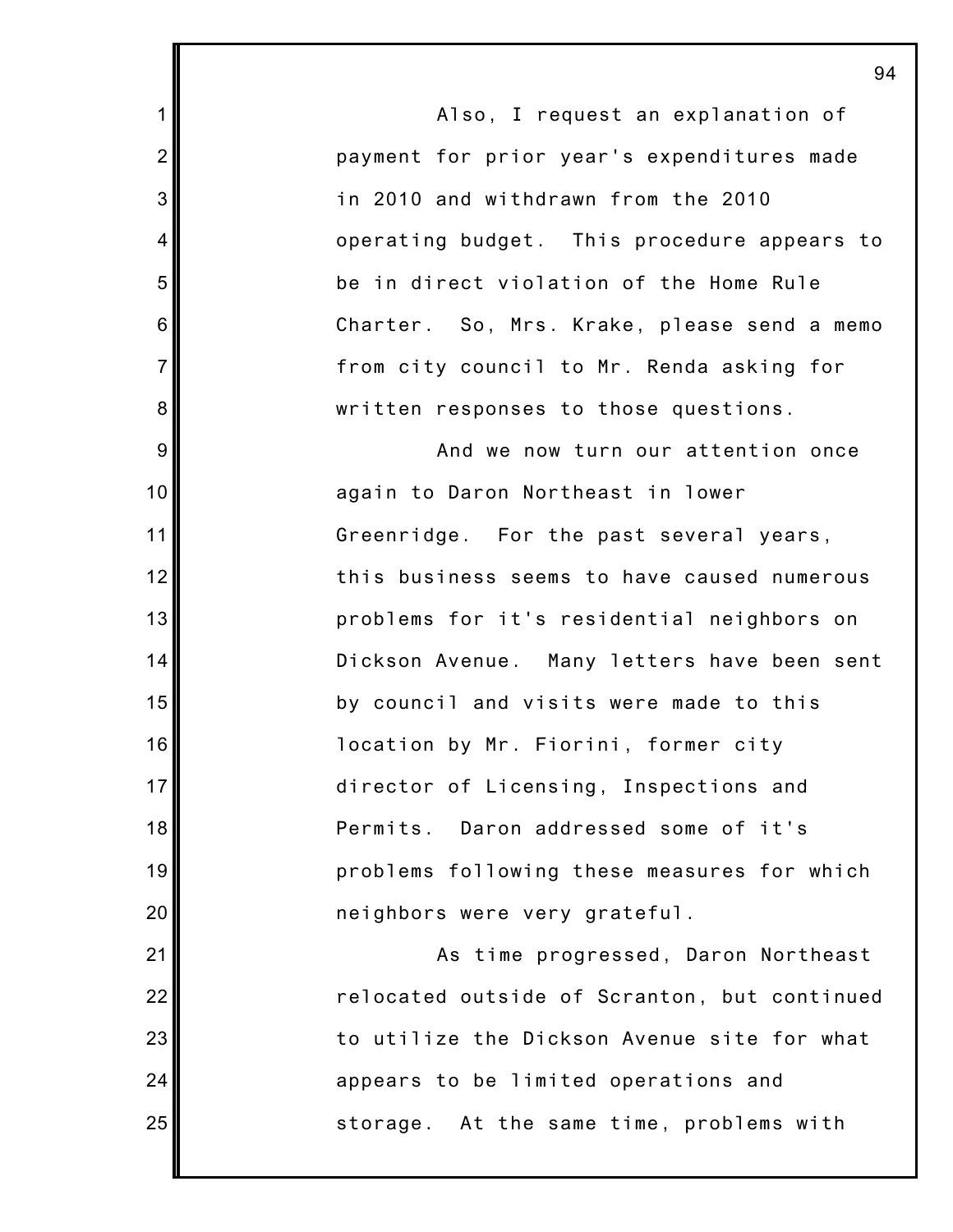dirt and dust created by this facility continue without regard for residential neighbors who tell me they are unable to sell their homes because of the close proximity to this business, hence, there is no way for them to escape the problems that they have been enduring. Council has forwarded correspondence more than once to Daron and the Licensing, Inspection and Permit's Department in 2010. Nothing has been done this year.

1

2

3

4

5

6

7

8

9

10

11

12

13

14

15

16

17

18

19

20

21

22

23

24

25

I have recent photos of the dust and dirt blowing from this business property, and I am going to pass these to my council colleagues at this time. Imagine never opening your windows in warm weather, never having the ability to sit on your porch or enjoy your backyard. Imagine your vehicles and shrubbery and landscaping covered with a film of dust. Most of all, imagine dust clouds in your eyes and nose and on your clothes from windy weather conditions as you enter and exit your own home. No one should have to live like this.

Council requests that a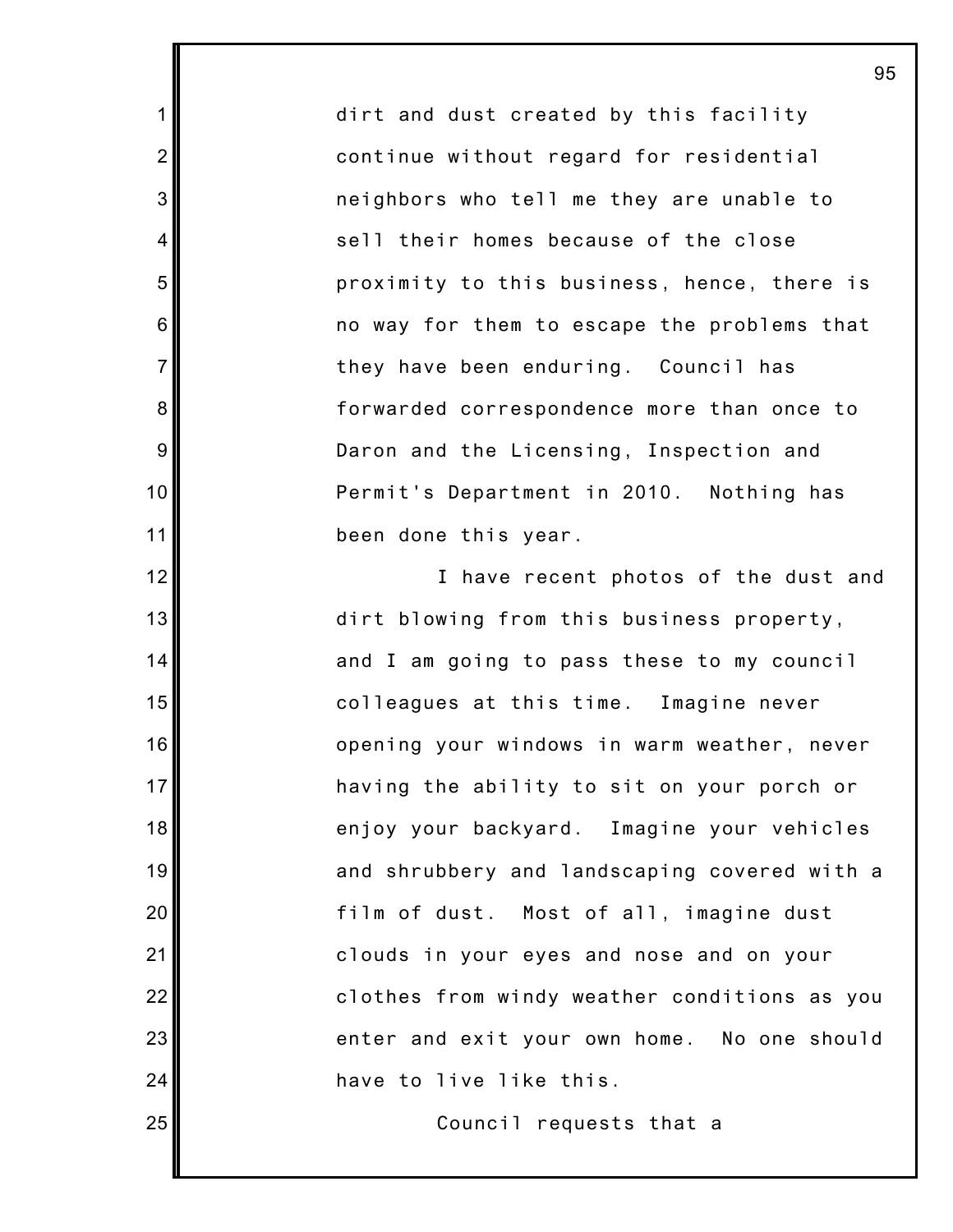representative of LIPS contact the owner and direct him to wet down the property daily and refrain from operating forklifts prior to 7 a.m. and after 10 p.m. Having received many reports from council not only in 2010 but also throughout the past four years, another warning seems unsuitable. If the business fails to take corrective measures citations should be written and enforced. Our city is riddled with similar neighborhood problems and all must be addressed, however, the issues have Daron Northeast have a lengthier history than many others and once and for all the problem has to stop.

1

2

3

4

5

6

7

8

9

10

11

12

13

14

15

16

17

18

19

20

21

22

23

24

25

Finally, I have citizens' requests: A city resident reports a water runoff problem in Lavelle Court which damages her property. She asks that this court be paved to alleviate this problem. Although she spoke to Mr. Brazil, DPW director, he wasn't able to visit the location to address the problems as he had promised. Please add Lavelle Court to the 2010 paving list, and for Chris Sledenzski we want to fill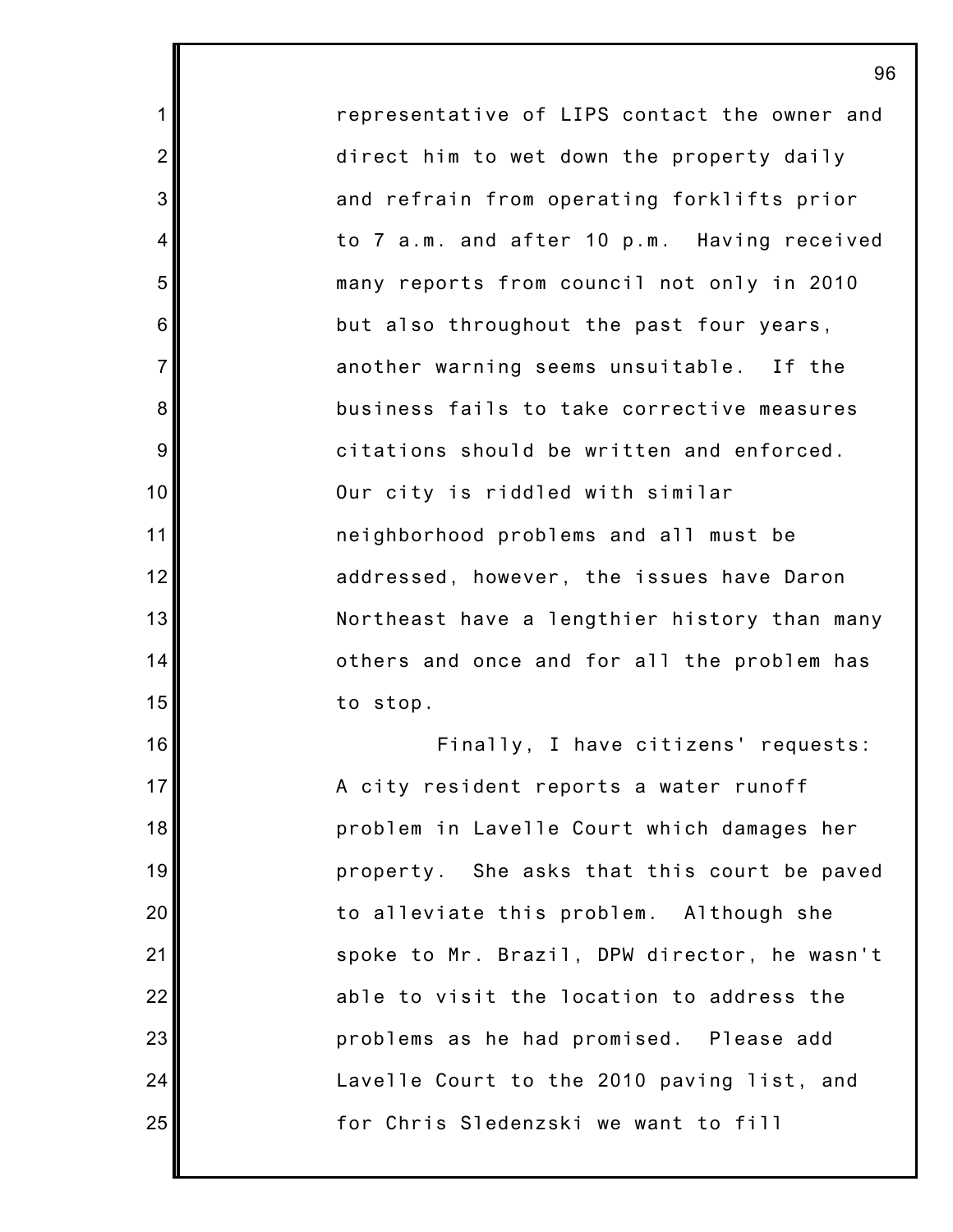|                | 97                                           |
|----------------|----------------------------------------------|
| 1              | potholes on Cedar Avenue and Cherry Street,  |
| $\overline{2}$ | and that's it.                               |
| 3              | MS. KRAKE: 5-B. FOR INTRODUCTION -           |
| 4              | A RESOLUTION - AUTHORIZING THE MAYOR         |
| 5              | AND OTHER APPROPRIATE CITY OFFICIALS TO      |
| 6              | EXECUTE AND APPLY FOR A GRANT THROUGH THE PA |
| $\overline{7}$ | DEPARTMENT OF CONSERVATION AND NATURAL       |
| 8              | RESOURCES (DCNR) IN THE AMOUNT OF            |
| 9              | \$50,000.00; IF THE APPLICATION IS           |
| 10             | SUCCESSFUL, ACCEPTING AND DISBURSING THE     |
| 11             | GRANT FUNDS FOR THE RESTORATION/RENOVATION   |
| 12             | OF FELLOW'S PARK IN THE CITY OF SCRANTON.    |
| 13             | MS. EVANS: At this time I'll                 |
| 14             | entertain a motion that Item 5-B be          |
| 15             | introduced into it's proper committee.       |
| 16             | MR. JOYCE: So moved.                         |
| 17             | MR. LOSCOMBE: Second.                        |
| 18             | MS. EVANS: On the question? All              |
| 19             | those in favor signify by saying aye.        |
| 20             | MR. MCGOFF: Aye.                             |
| 21             | MR. ROGAN: Aye.                              |
| 22             | MR. LOSCOMBE: Aye.                           |
| 23             | MR. JOYCE: Aye.                              |
| 24             | MS. EVANS: Aye. Opposed? The ayes            |
| 25             | have it and so moved.                        |
|                |                                              |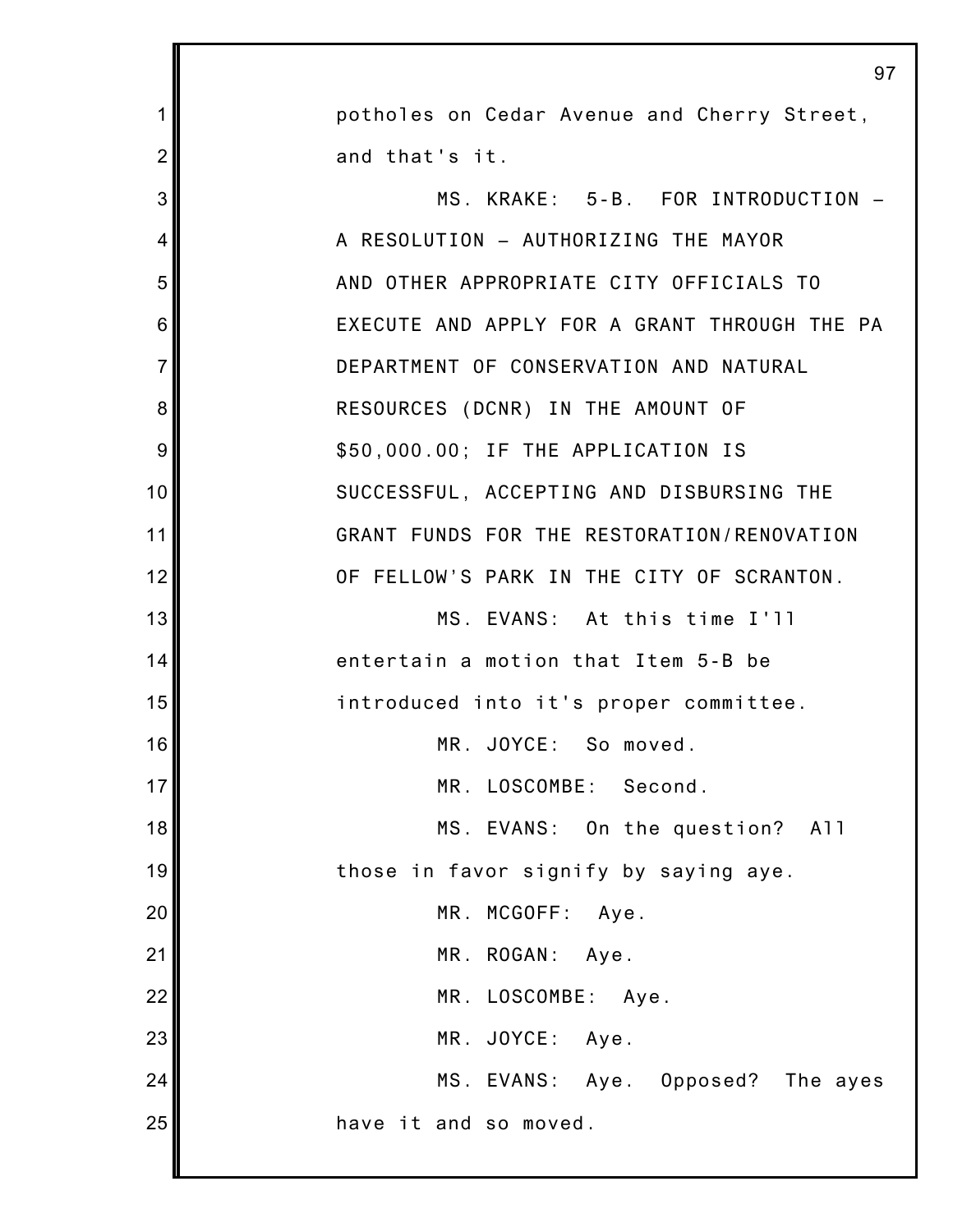|                | 98                                           |
|----------------|----------------------------------------------|
| 1              | MS. KRAKE: SIXTH ORDER.                      |
| $\overline{2}$ | MS. EVANS: I know we have no                 |
| 3              | business at this time, Mrs. Krake, but I     |
| 4              | would like to ask Solicitor Hughes to        |
| 5              | explain in more depth the withdrawal of the  |
| 6              | ordinance for the Lackawanna Heritage Valley |
| $\overline{7}$ | Authority.                                   |
| 8              | MR. HUGHES: Madam President and              |
| 9              | Council, after the question raised last week |
| 10             | regarding the ordinance that was sent down   |
| 11             | regarding the Lackawanna Heritage Valley     |
| 12             | Authority, and your request to have          |
| 13             | Mrs. Solfanelli appear here tonight, she     |
| 14             | called me on Wednesday, I think I got back   |
| 15             | to her on Thursday, she explained that the   |
| 16             | agreement that had been submitted was not    |
| 17             | the proper agreement and we discussed the    |
| 18             | issue regarding the trail and the            |
| 19             | maintenance of it. She wanted to thank       |
| 20             | council for inviting her to council.         |
| 21             | I went over with her, I said that            |
| 22             | the legislation should be withdrawn, as it   |
| 23             | was tonight. There is letter here from       |
| 24             | Solicitor Patterson dated April 27, which is |
| 25             | today, it was hand-delivered requesting      |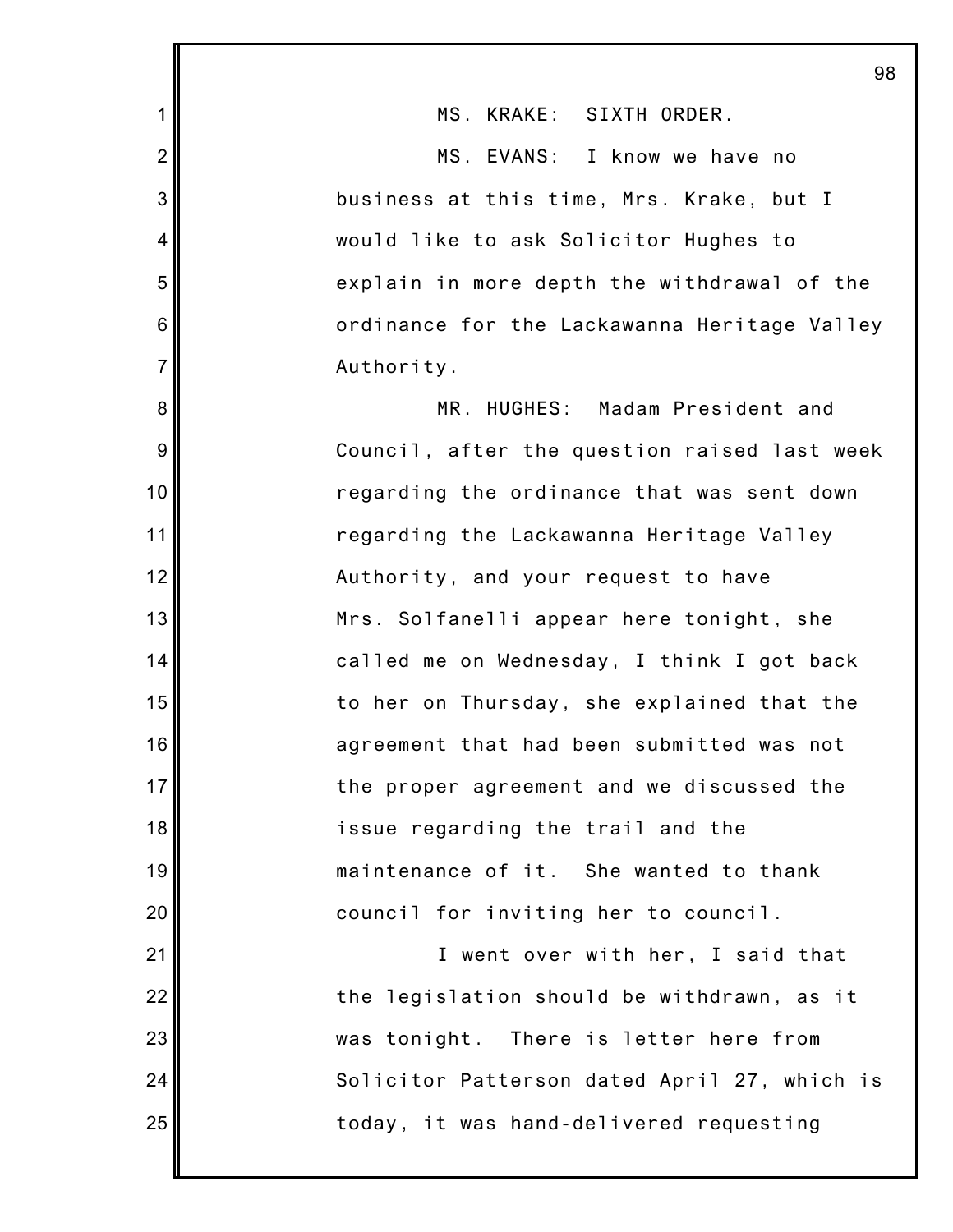| $\mathbf{1}$    | withdrawal of the legislation.                |
|-----------------|-----------------------------------------------|
| $\overline{2}$  | The ordinance will be redrafted,              |
| 3               | submitted to council along with the proper    |
| 4               | agreement to be approved by council for the   |
| 5               | amount of maintenance fees. However, I        |
| $\,6$           | would want to inform council from this        |
| $\overline{7}$  | standpoint that right now the Heritage Trail  |
| $\bf 8$         | is 1.5 miles, the Authority charges \$4,000 a |
| $9\,$           | mile for maintenance, yearly maintenance,     |
| 10              | that's a total of \$6,000 for this year, it   |
| 11              | has not been paid for the last two years and  |
| 12              | that's the \$18,000 that was referenced.      |
| 13              | However, they have grants to extend           |
| 14              | the trail for another 5.5 miles. That would   |
| 15              | make the total amount of mileage in Scranton  |
| 16              | seven miles which means that in the future    |
| 17 <sup>1</sup> | the amount that would be in that agreement    |
| 18              | for the city to reimburse them for the        |
| 19              | maintenance would be \$28,000. When the       |
| 20              | agreement comes down, I don't know how the    |
| 21              | \$4,000 a year maintenance is figured.<br>The |
| 22              | reason that they are maintaining it, there    |
| 23              | is agreement between the mayor and the        |
| 24              | council to maintain it -- or, I mean the      |
| 25              | authority, is because the city never          |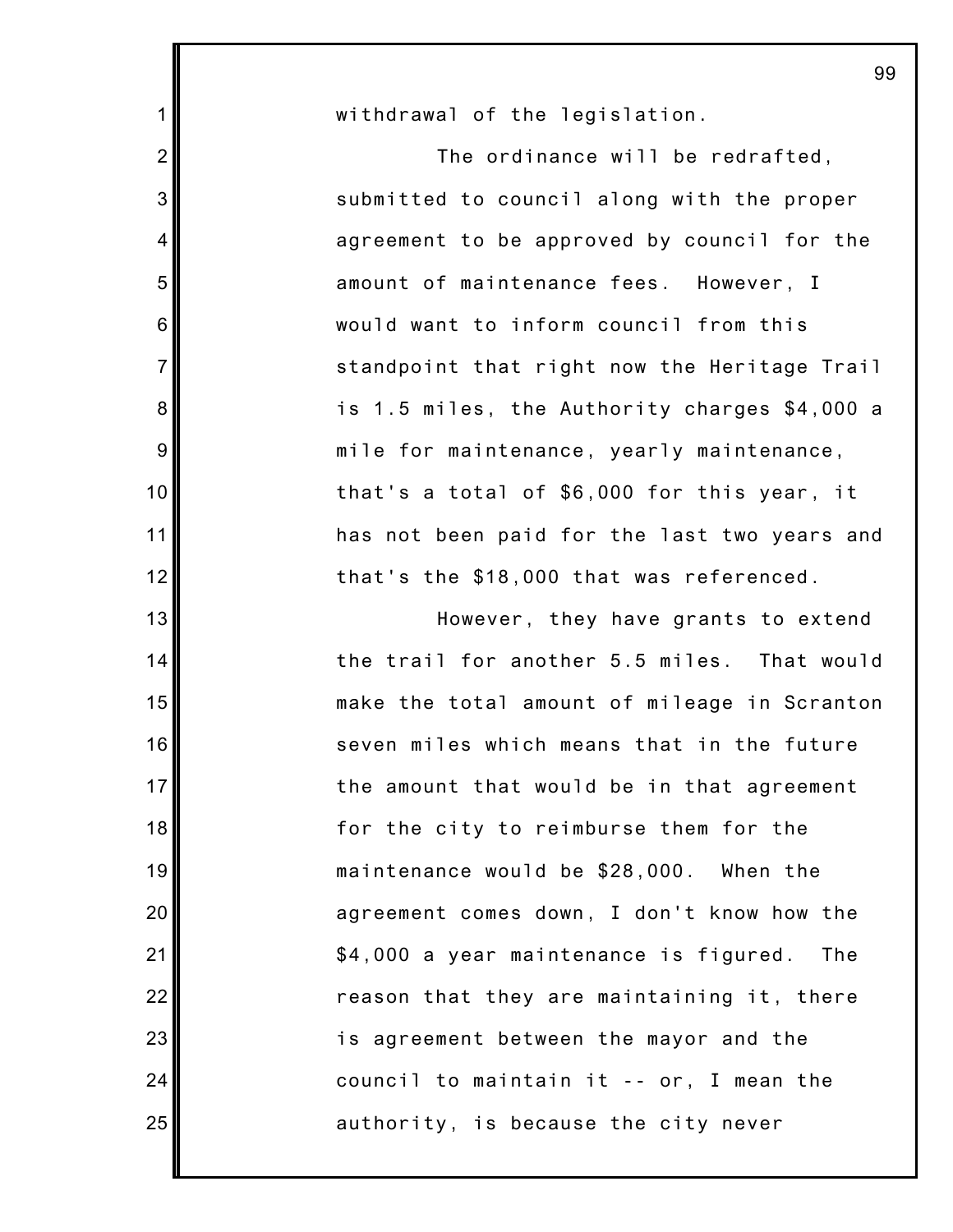1 2 3 4 5 6 7 8 9 10 11 12 13 14 15 16 17 18 19 20 21 22 23 24 25 100 maintained it, so the Authority of Lackawanna Heritage Valley Authority stated that they would maintain it for the rate of \$4,000 per mile per year. Once the agreement comes down I can take a look at it, but when the new trial, if they do get these grants, if the trail is extended to it's full length of seven miles the maintenance agreement would be \$28,000 per year. MS. EVANS: And as we discussed, I would ask that perhaps you could discuss this with Attorney Patterson that council would like to have language added to that and in the event that the city's financial portion for maintenance and management of the trail would exceed whatever the set dollar amount is then those allocations or that bill would have to come to the governing body for approval. It just could not be automatically billed to the city if let us say the expenses exceed the given amount in the agreement. MR. HUGHES: I believe that the Authority will be drafting the agreement and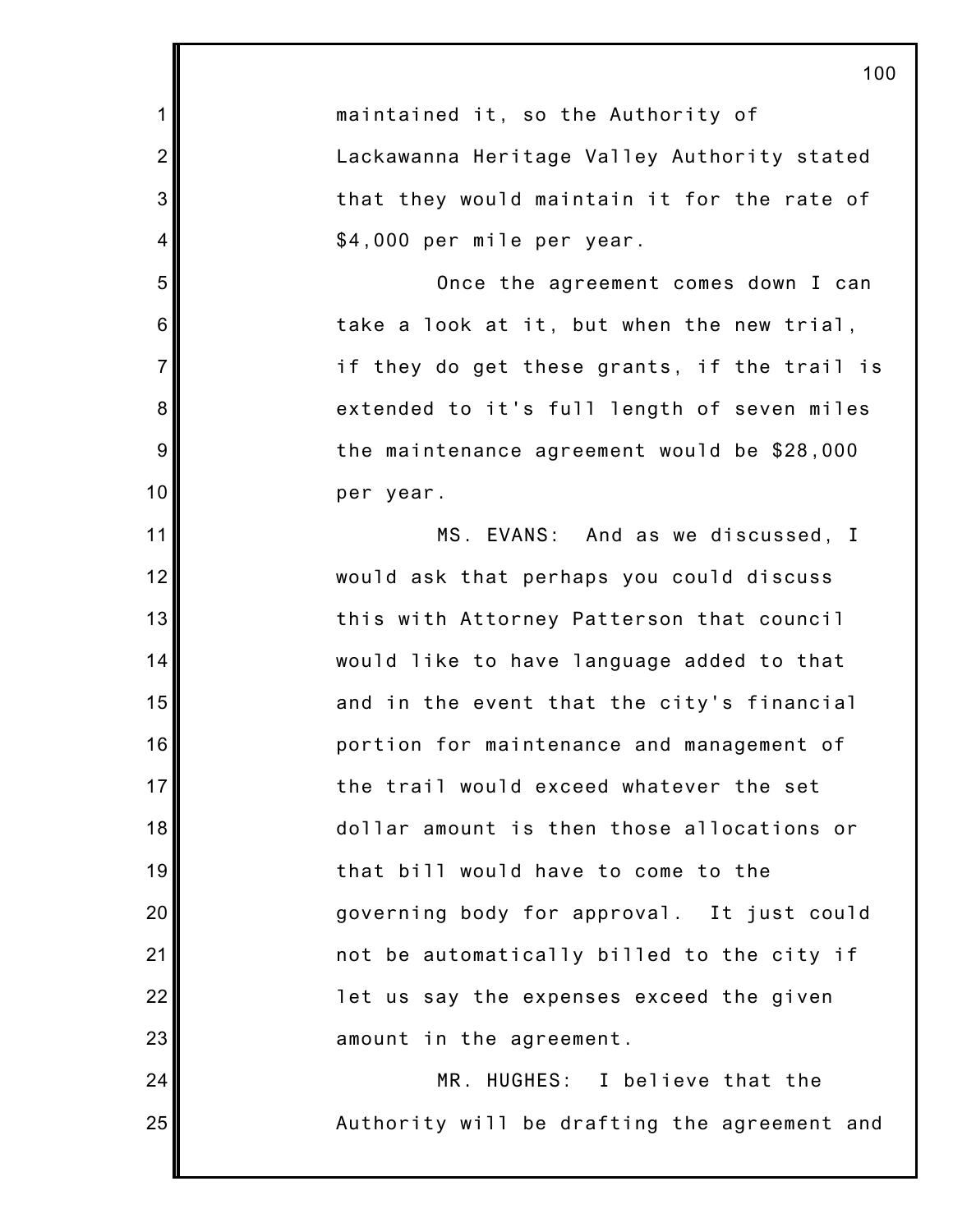sending it to the solicitor's office. The solicitor's will then do the -- would then do the ordinance approving the agreement. I don't know what's going to go into the input for negotiating the agreement, but certainly when that agreement comes down we would review it and we could amend the legislation so that the agreement could only be executed if these amendments were put into the agreement itself.

1

2

3

4

5

6

7

8

9

10

11

12

13

14

15

16

17

18

19

20

21

22

23

24

25

MS. EVANS: Very good.

MR. HUGHES: That would be the way to do it. I would could tell, you know, I don't know if the city is negotiating this agreement with the authority or if the authority is just drafting the agreement saying it's \$4,000 per mile, but certainly I think that that amount would have to be put in the budget every year as a line item which would have to come to council for approval.

MS. EVANS: Thank you. MR. HUGHES: As I said, there has to be some way to determine how the \$4,000 per mile per year figure came out. I have no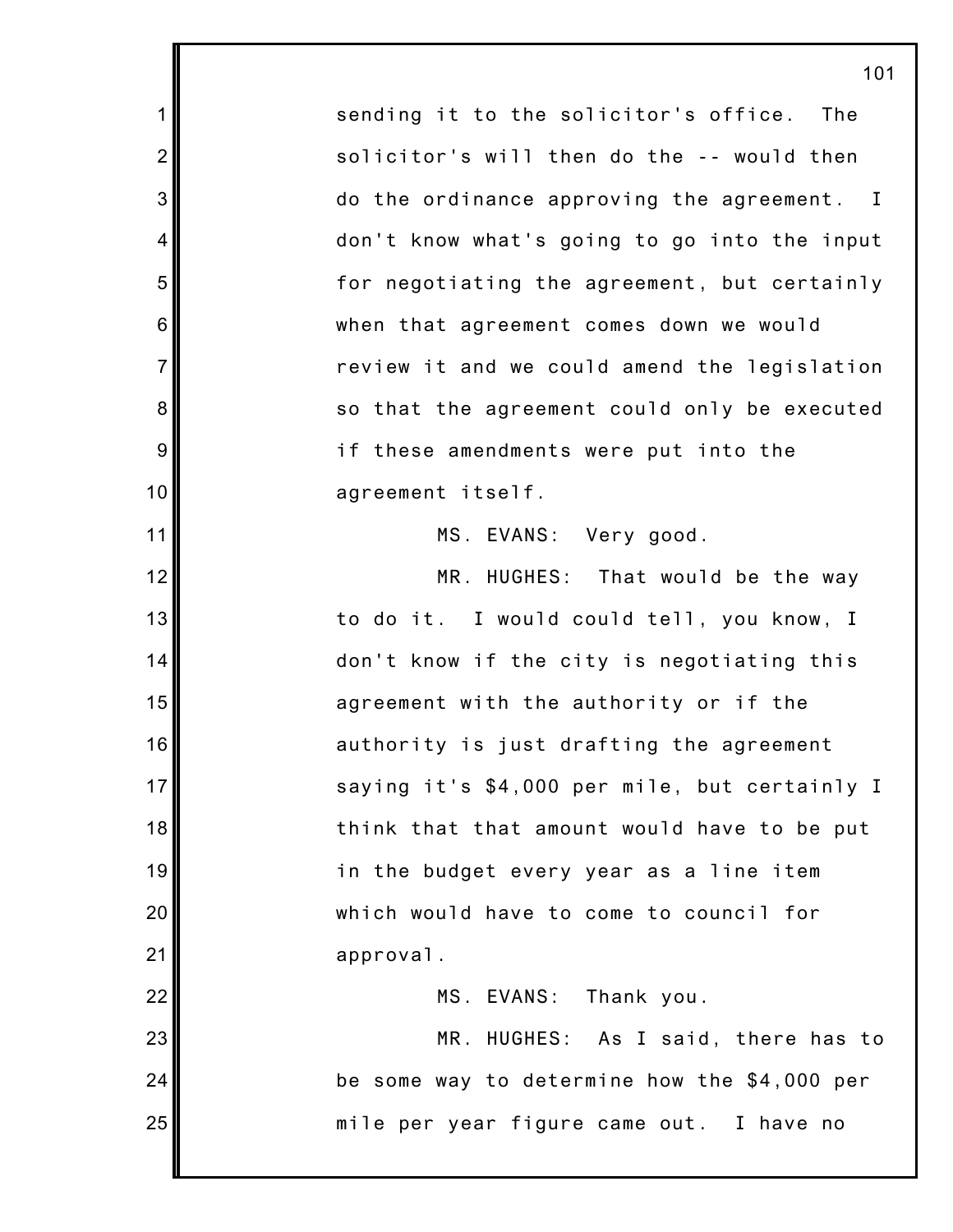idea.

1

2

3

4

MS. EVANS: Nor do I. Thank you, Attorney Hughes.

MR. HUGHES: You are welcome.

5 6 7 8 9 10 11 12 13 14 15 16 17 18 19 20 21 22 23 24 25 MS. KRAKE: SEVENTH ORDER. 7-A. FOR CONSIDERATI0N BY THE COMMITTEE ON RULES – FOR ADOPTION -RESOLUTION NO. 13, 2010 - AUTHORIZING THE MAYOR AND OTHER APPROPRIATE CITY OFFICIALS TO ENTER INTO A MUNICIPAL LEASE AND OPTION AGREEMENT WITH FIRST BANKERS CORPORATION FOR THE LEASE PURCHASE OF A PIECE OF FIRE APPARATUS, A KME MODEL PANTHER CHALLENGER CUSTOM PUMPER TRUCK, FOR USE BY THE CITY OF SCRANTON FIRE DEPARTMENT. MS. EVANS: As Chair for the Committee on Rules, I recommend final passage of Item 7-A. MR. ROGAN: Second. MS. EVANS: On the question? Roll call, please? MS. CARRERA: Mr. McGoff. MR. MCGOFF: Yes. MS. CARRERA: Mr. Rogan. MR. ROGAN: Yes. MS. CARRERA: Mr. Loscombe.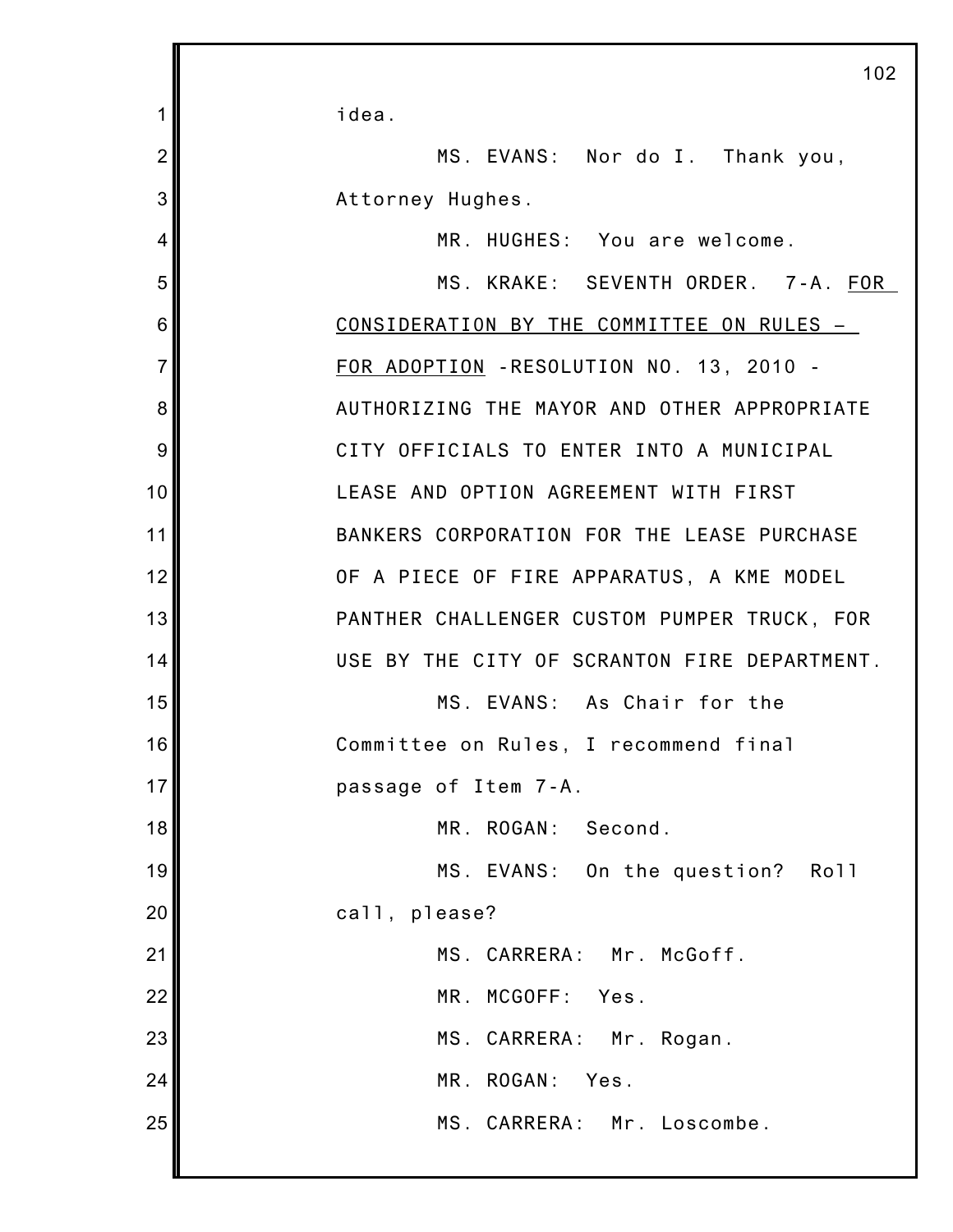